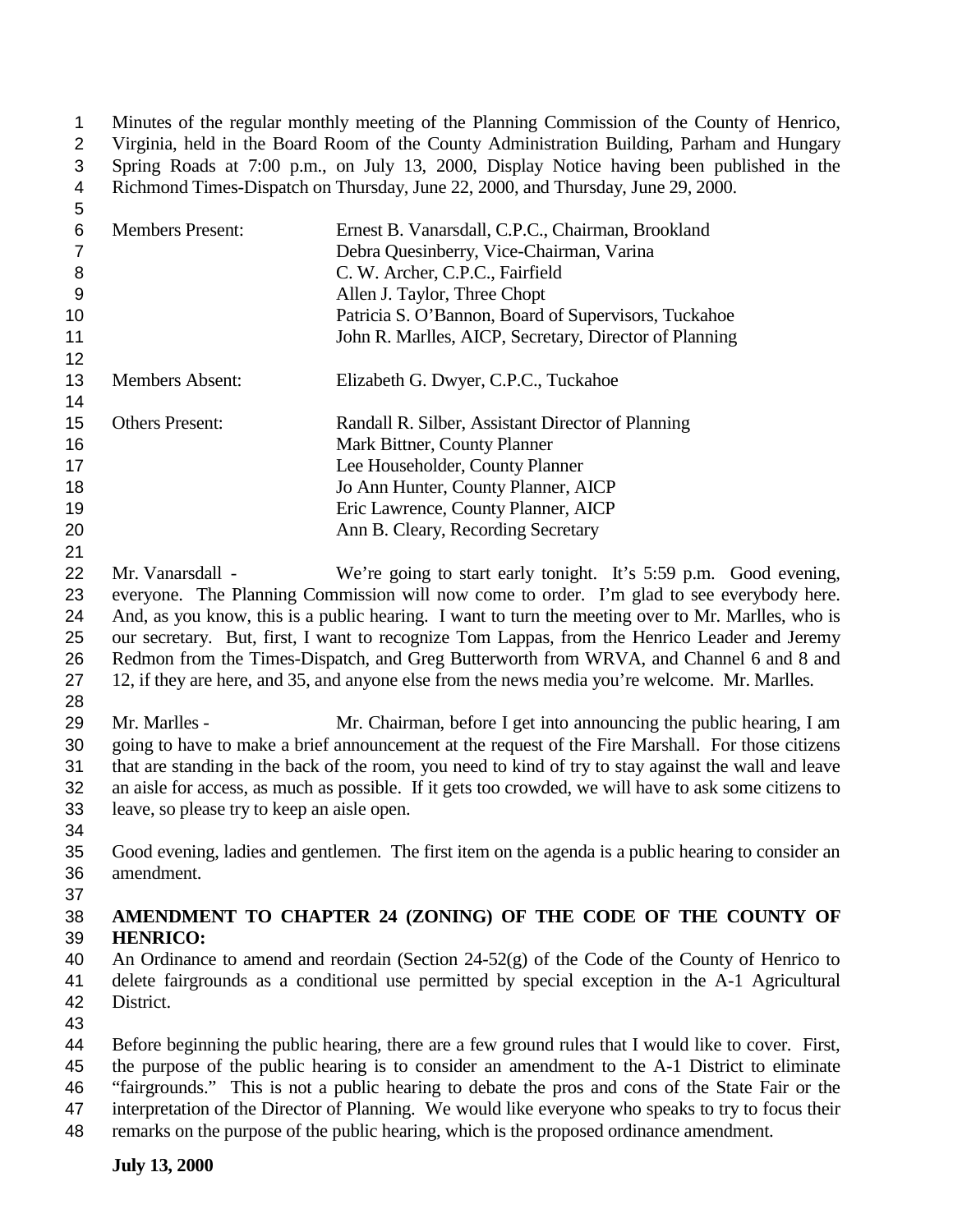One hour has been set aside for the public comment portion of the meeting. Each side starting with the supporters of the proposed ordinance amendment will be given 30 minutes to make their comments. Following, in terms of the order of the process, first, staff will give a brief presentation explaining the proposed amendment. Following the staff presentation, Commission members may ask staff questions. After the Commission has completed the questioning of staff, the public hearing will be open for public comment.

 Again, as I previously said, each side will be given 30 minutes to make comments. Supporters of the amendment will speak first. They will be followed by speakers opposed to the proposed ordinance amendment.

 If you wish to speak, you should raise your hand, and you will be recognized by the Chairman. Before speaking at the podium, please tell us your name and address. Although there is no time limit on individual speakers, we would ask that you try to be as brief as possible in order to allow as many people to speak as possible. We would also ask the speakers to try not to repeat points made by other speakers. The Commission has found that designating a spokesperson provides for the most efficient use of available time. Following the public comment portion, the Commission will discuss the Amendment, and decide what action to take. Mr. Chairman, unless there are any questions by the Commission, I believe we are ready to proceed with the staff report.

 Mrs. Quesinberry - Mr. Secretary, I do have one request I'd like to make of the Commission, if they would consider it along with the rules that you just mentioned. I am a little concerned that we have Henrico citizens here that may not get an opportunity to speak on either side. And I would like to ask that, given the time constraints that we give preference to Henrico citizens during the comment period. And, if there is additional time left over within their 30-minute allotment, then others who live outside Henrico could have an opportunity to speak. But to please try to get Henrico residents on first, so that we don't miss any who may be there on either side. 

 Mr. Vanarsdall - Before you start applauding, I respectfully do not want to do that. This is a State Fair, and I understand what you are saying, and what we are going to do is see that everyone gets a chance to talk, and we hope to do this in one hour. We really do, but, if somebody else wants to talk, they can. I do not want to, it doesn't make any difference tonight whether it is Henrico or Hanover or Chesterfield, or what it is, because this thing has snowballed and this is what it actually is. I understand where you are coming from, but, again, I do not want to do that.

- Mrs. Quesinberry I just made my request in light of the fact that we, obviously, can't be here all night and time is limited. I just wanted to make sure that Henricoans, on whichever side 87 they are on, get an opportunity.
- 

 Mr. Marlles - Mr. Chairman, perhaps, as a suggestion from staff, at the end of the one hour period, if there are still Henrico residents who have not had a chance to speak, the Commission could consider extending the time period at that time. 

 Mr. Vanarsdall - That's good. Okay. Anyone else who wants to speak? Okay. Go ahead.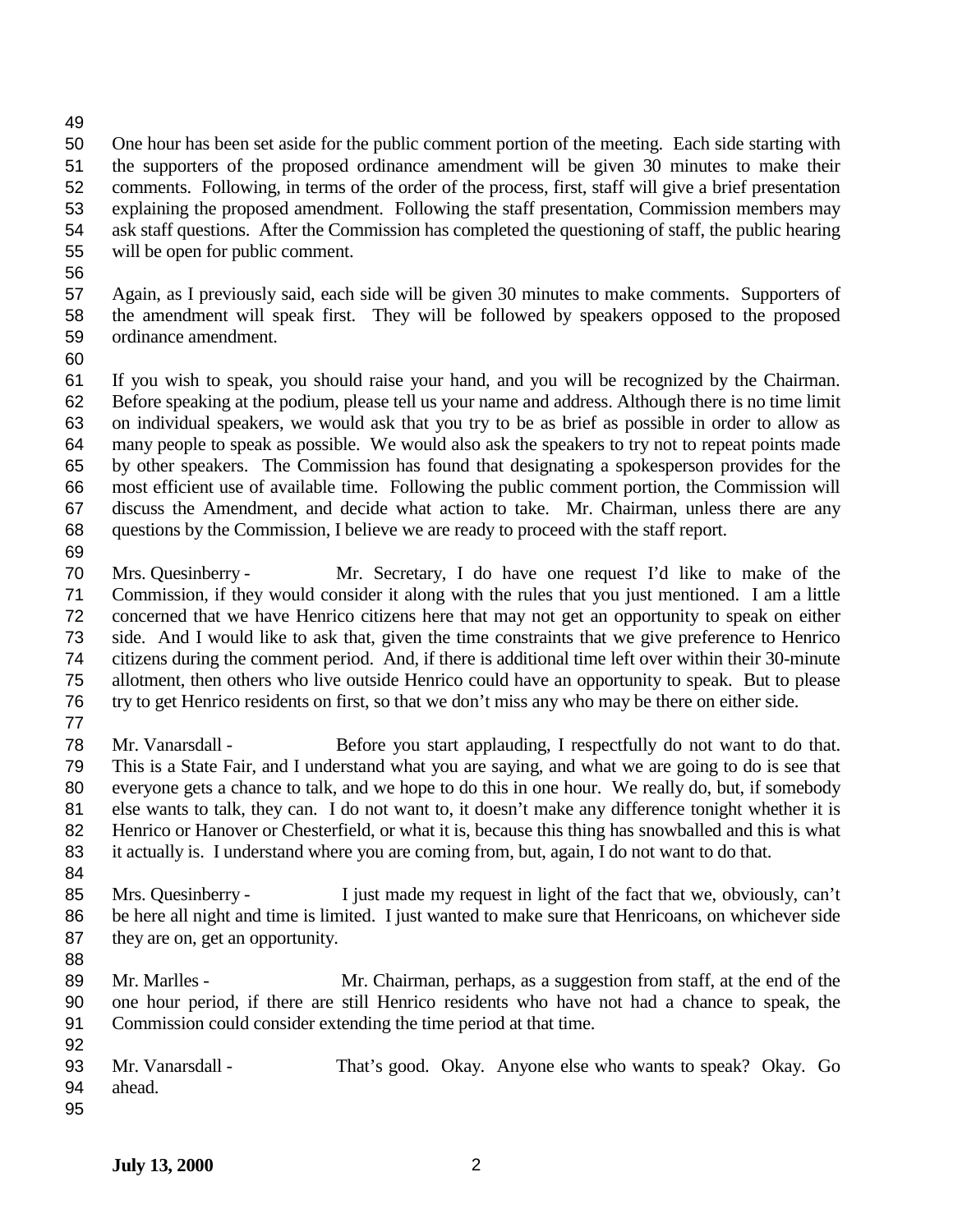Ms. Via - Thank you, Mr. Secretary, and Mr. Chairman, and members of the 97 Planning Commission. Good evening. On June  $27<sup>th</sup>$ , the Board of Supervisors did approve a resolution directing the Planning Commission to hold a public hearing on a possible amendment to Section 24-52 of the Zoning Ordinance to eliminate the term "fairgrounds" as a conditional use in the A-1 Agricultural Zoning District. That amendment has been placed at your seat, and it is shown here on the screen for the benefit of the audience.

 Approval of this amendment by the Board of Supervisors would prevent development of a fairgrounds in the A-1 zoning district after the effective date of the ordinance, unless the ordinance contained language which grandfathered a pending application. The term, fairgrounds, is not currently defined in the Henrico County Zoning Ordinance, but it was the subject of a zoning conformance letter dated July 6, 2000 related to the proposed State Park at the interchange of I-295 and I-64 in the Varina Magisterial District. Under that interpretation, the State Fair of Virginia, and many of the activities that currently occur at Strawberry Hill, would be permitted. At this time, the Planning Director will comment on the zoning conformance letter.

 Mr. Marlles - Mr. Chairman and members of the Commission, as was pointed out earlier by myself, the purpose of this hearing is not to discuss the interpretation of the Planning Director. However, it may be useful to provide a brief explanation of that interpretation so the Commission can evaluate the merits of the proposed amendment.

 As the Commission is aware, and as Mrs. Via just pointed out, there is no definition of fairgrounds in the County Zoning Ordinance. In making my interpretation, I considered a number of sources of information, including Webster's Dictionary, information I received from the American Planning Association, descriptions of activities that have taken place at the existing fairground over many years, a description of uses proposed at the proposed at the new State Fair Park, and information describes activities taking place at other State Fairs around the country.

 Based on this information, I concluded that the term "fairgrounds" has an extremely broad meaning. The zoning conformance letter specifically addresses only uses proposed for the State Fair Park. The uses proposed for the State Fair Park do not include such things as office buildings unrelated to the State Fair, motor cycle races, coliseums, outdoor storage of boats, and recreational vehicles, hotels, restaurants, or other uses not associated with the State Fair of Virginia. Such uses have not been deemed to be permitted as fairground uses.

 It is also crucial to understand that the zoning conformance letter did not state that the uses proposed for the State Fair would be permitted on other property zoned A-1 in the County if they were not associated with the State Fair of Virginia. Any stand-alone uses proposed for the A-1 zoned property would still have to be specifically permitted in the A-1 provisions of the zoning ordinance.

 An example of this might be the sale or auction of goods or concerts. These might be allowed as a part of a fairgrounds, but would not be allowed as a stand-alone use in the A-1 District. That is a very brief explanation of that interpretation. It leaves out many details. I think there were three or four pages, and about eight or nine exhibits that went along to explain the full interpretation, but that is the interpretation that stands today. Of course, this amendment could impact on that interpretation as it stands today, or an appeal of my interpretation could impact on that interpretation. So, with that, the staff, either Mrs. Via or myself, would be glad to answer any questions.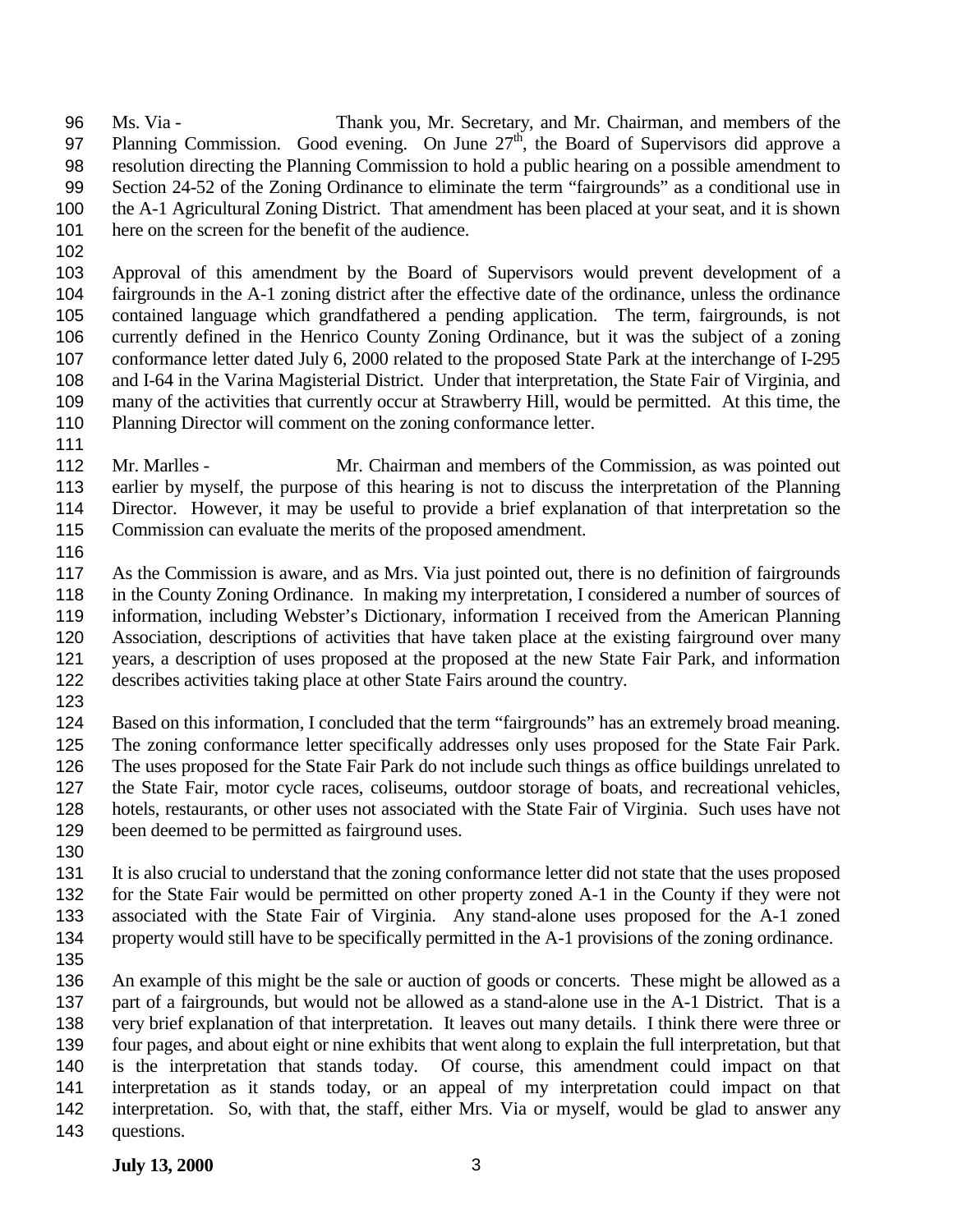145 Mr. Vanarsdall - Any questions for Mr. Marlles or Mrs. Via by Commission members? Mrs. Quesinberry - Mr. Marlles, I have some questions. I just want to know. Do you want to stay down there or come up here? 151 Mr. Marlles - I will stay down here for now. Mrs. Quesinberry - Given the broad scope of the term, fairgrounds, it just, you know, looking at the definition and how our zoning ordinance is worded today, it just occurs to me that, you talk about fairgrounds that a fair is inherently allowed in a fairgrounds. And, I am just wondering, is a fair required for a fairground? In other words, could you not file a POD for a fairgrounds to do some other non-fair activities that are activities associated with fairs and with non- fair activities for fairgrounds, as you defined it, and we are talking about it here tonight? Is it necessary if you have a fairgrounds to actually do a fair? Mr. Marlles - Mrs. Quesinberry, I think there are a couple of questions in there. But, I think, first of all, I'd have to state, that we would have to look at any other application for a fairground on a case-by-case basis. What we look at, as staff, is what are those activities? We have to get a written description of the activities, and then make an interpretation as staff as to whether it would fit under a fairground. In the case of the State Fair, Mrs. Quesinberry - I don't want to interrupt you, Mr. Marlles, but I am really trying to understand it, and I know if it is difficult for me, it has got to be difficult for others. 170 Mr. Marlles - Sure. Mrs. Quesinberry - But, if you define fairground, and I know that you are saying your determination letter is specific to a particular applicant that asked you to define it. But, once you've defined it, even though you may allow other uses when another applicant comes in and asks for you to define it again for their project, you really couldn't then back up where you are. You are at least, in other words, isn't this a threshold at a minimum level? You are saying "At least you can do these things as I have defined them today in an A-1 Agricultural District." Now, if another applicant comes in and files a POD for a fairgrounds in an A-1 District, I may consider some other things, or not, but it is like this." I am not trying to make this difficult, but this definition is really the threshold definition, is it not? Mr. Marlles - Well, for instance, if somebody else wanted to operate a fairground, they would have to submit a list of uses. Now, I think, we would have to look at those uses in total, and determine whether, in fact, that is a fair and would be appropriately located in a fairground, if we are talking about the A-1 District. Now, some of those uses, there may be additional uses that would be proposed in that second application that could, in fact, be determined to be consistent with a definition of fair and permitted in a fairground. But, again, the thing that I want to stress is, each application has to be looked on a

- case-by-case basis, and you have to look at the sum of those uses to make a determination as to
- whether, in fact, it is a fair and appropriate for a fairground.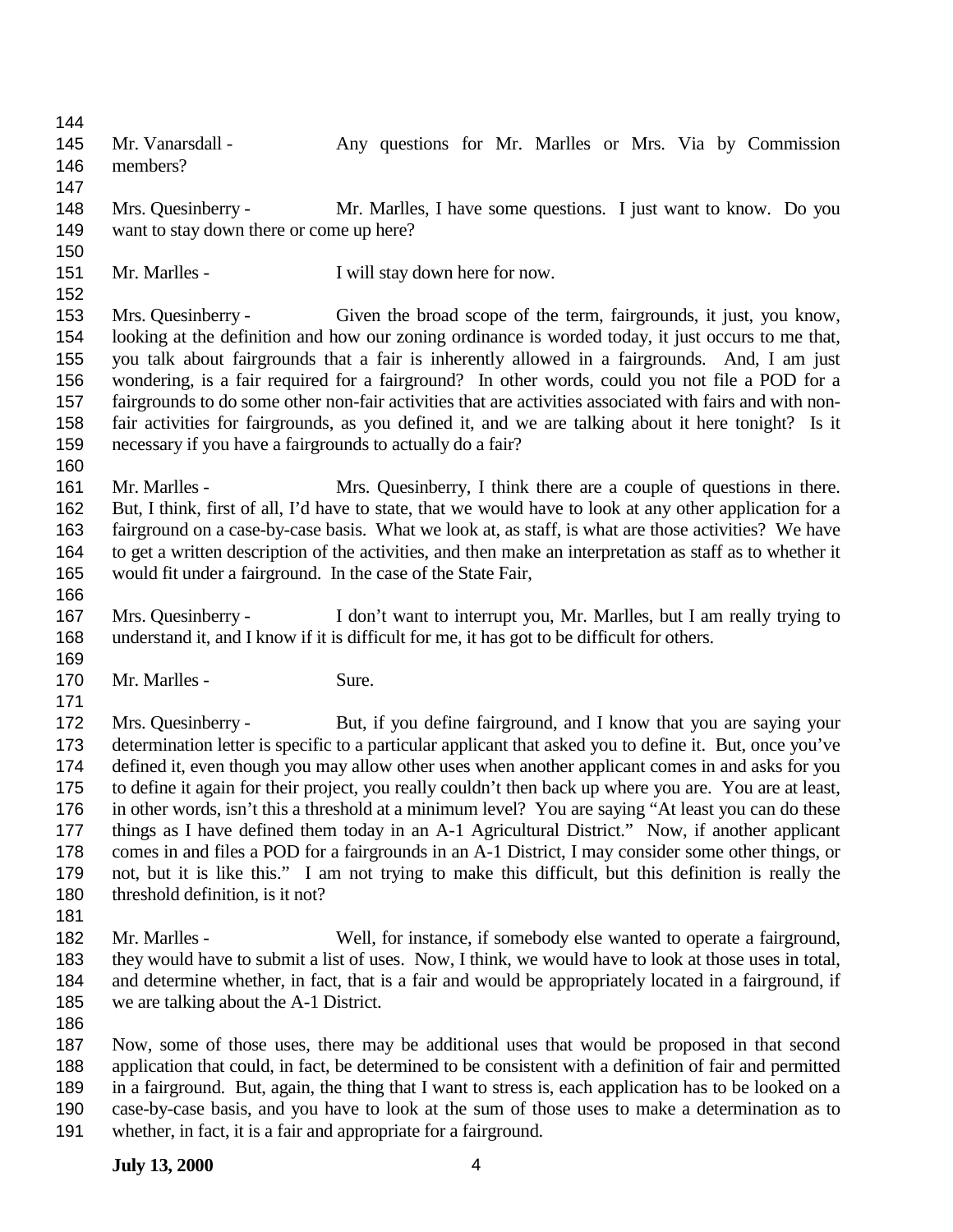| 192               |                                                                                 |                                                                                                                                                                                                            |  |
|-------------------|---------------------------------------------------------------------------------|------------------------------------------------------------------------------------------------------------------------------------------------------------------------------------------------------------|--|
| 193               | Mr. Vanarsdall -                                                                | Mr. Marlles, I think you have answered enough questions of Mrs.                                                                                                                                            |  |
| 194               | Quesinberry. This is a public hearing and we should be hearing from the public. |                                                                                                                                                                                                            |  |
| 195<br>196<br>197 | Mrs. Quesinberry -                                                              | I am not finished. I have a few more questions I want to ask.                                                                                                                                              |  |
| 198               | Mr. Vanarsdall -                                                                | I don't think he needs to have be drilled in front of everybody about                                                                                                                                      |  |
| 199               |                                                                                 | his interpretation. This is a public hearing. We said we were going to start at 6:00 o'clock. It is 12                                                                                                     |  |
| 200               | minutes after.                                                                  |                                                                                                                                                                                                            |  |
| 201               |                                                                                 |                                                                                                                                                                                                            |  |
| 202               | Mrs. Quesinberry -                                                              | Mr. Chairman.                                                                                                                                                                                              |  |
| 203               |                                                                                 |                                                                                                                                                                                                            |  |
| 204               | Mr. Vanarsdall -                                                                | How many more questions do you have?                                                                                                                                                                       |  |
| 205               |                                                                                 |                                                                                                                                                                                                            |  |
| 206               | Mrs. Quesinberry -                                                              | I have probably about three more questions. I am not grilling the                                                                                                                                          |  |
| 207<br>208        | understand what it means in light of this ordinance.                            | Director of Planning. He stood down there and explained his determination, and I am trying to                                                                                                              |  |
| 209               |                                                                                 |                                                                                                                                                                                                            |  |
| 210               | Mr. Vanarsdall -                                                                | All right. Go ahead with three more questions.                                                                                                                                                             |  |
| 211               |                                                                                 |                                                                                                                                                                                                            |  |
| 212               | Mrs. Quesinberry -                                                              | I really don't understand how we can remove something from our                                                                                                                                             |  |
| 213               |                                                                                 | ordinance, if we don't understand what it means to remove it.                                                                                                                                              |  |
| 214               |                                                                                 |                                                                                                                                                                                                            |  |
| 215               | Mr. Vanarsdall -                                                                | These people are here, tonight, to ask whether they want it. This is a                                                                                                                                     |  |
| 216               |                                                                                 | public hearing. Go ahead and ask your other three questions and let's get it over with and get on                                                                                                          |  |
| 217               | with it.                                                                        |                                                                                                                                                                                                            |  |
| 218               |                                                                                 |                                                                                                                                                                                                            |  |
| 219               | Mrs. Quesinberry -                                                              | Thank you.                                                                                                                                                                                                 |  |
| 220               |                                                                                 |                                                                                                                                                                                                            |  |
| 221<br>222        | Mr. Vanarsdall -<br>and, now there are people here are waiting to talk.         | We finally came to the public hearing that you wanted. Here it is,                                                                                                                                         |  |
| 223               |                                                                                 |                                                                                                                                                                                                            |  |
| 224               | Mrs. Quesinberry -                                                              | Mr. Marlles.                                                                                                                                                                                               |  |
| 225               | Mr. Marlles -                                                                   | Yes, ma'am.                                                                                                                                                                                                |  |
| 226               |                                                                                 |                                                                                                                                                                                                            |  |
| 227               | Mrs. Quesinberry -                                                              | In our zoning ordinance, just, in general, in our zoning ordinance,                                                                                                                                        |  |
| 228               |                                                                                 | isn't our A-1 District our least intensive zoning district as compared to our other zoning districts? In                                                                                                   |  |
| 229               |                                                                                 | other words, I don't know if that is a planning word or not. But, it is typically less dense, less                                                                                                         |  |
| 230               |                                                                                 | developed, than say when you get into your "B" Districts or the "M" Districts. It's our least                                                                                                              |  |
| 231               | developed district, in general.                                                 |                                                                                                                                                                                                            |  |
| 232               |                                                                                 |                                                                                                                                                                                                            |  |
| 233               | Mr. Marlles -                                                                   | Well, let me say it this way. I think our residential districts are                                                                                                                                        |  |
| 234<br>235        |                                                                                 | probably our least intensive districts in terms of uses. There are probably a lot of uses in the A-1<br>District that are, perhaps, permitted outright or by conditional use that are, by themselves, very |  |
| 236               |                                                                                 | intensive uses. Hog and cattle operations, saw mills; those types of things which I think are                                                                                                              |  |
| 237               |                                                                                 | intensive. But, it is a district right now that is very broad in the terms of the types of uses. If you                                                                                                    |  |
| 238               |                                                                                 | want to consider low intense agricultural rural uses up to somewhat intensive uses.                                                                                                                        |  |
| 239               |                                                                                 |                                                                                                                                                                                                            |  |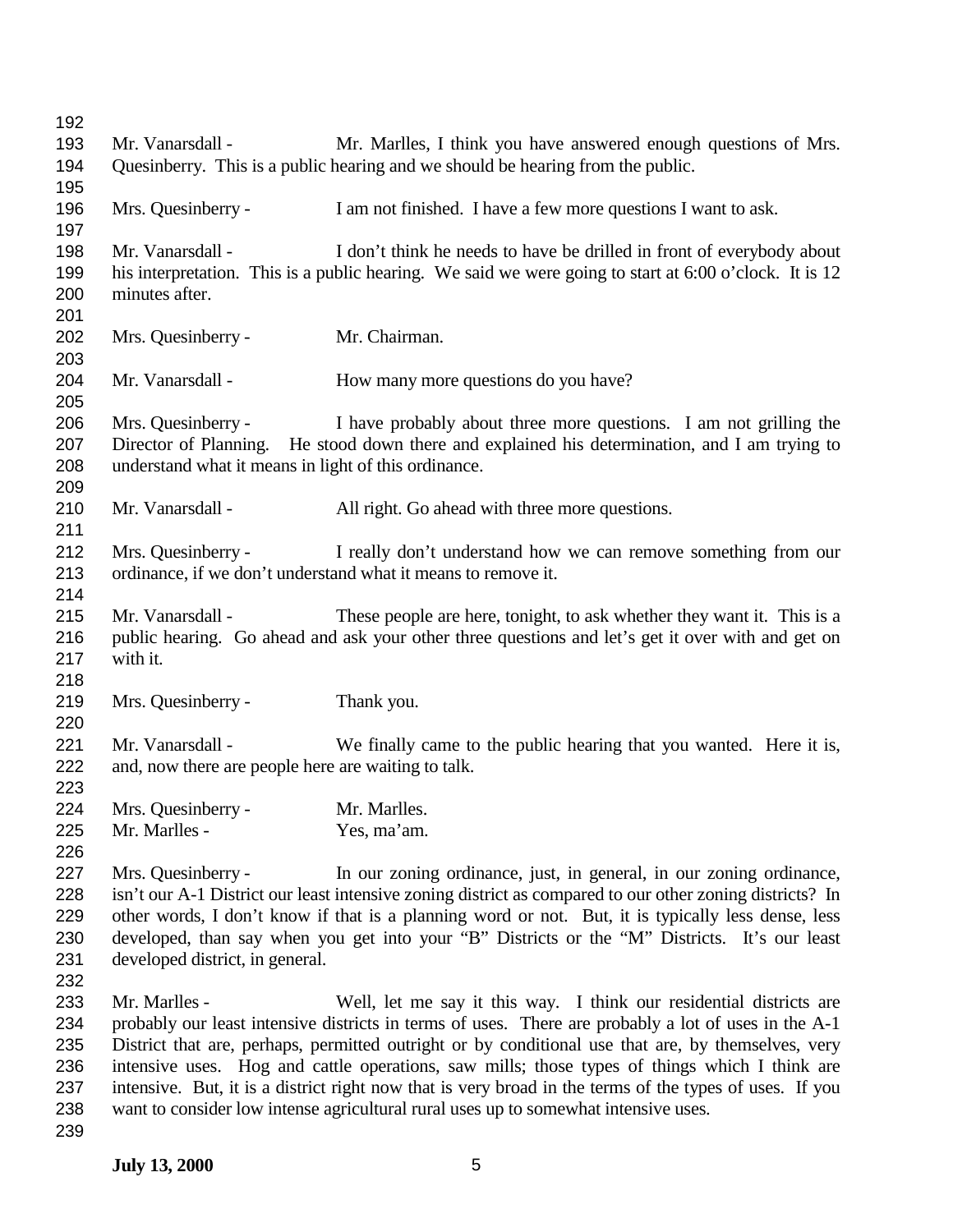Mr. Vanarsdall - I have a question for you? Are you saying that we should study the whole A-1 District? Mr. Marlles - I am not saying that, Mr. Vanarsdall. But, I will say that there are certainly other communities that have different types of agricultural districts. In Henrico, historically, we have only had one. We have put kind of everything into the existing A-1 District. 247 Mr. Vanarsdall - I am sorry. Go ahead. Mrs. Quesinberry - Is our B-3 District the most intense business district? Mr. Marlles - I would agree that it is. Yes ma'am. Mrs. Quesinberry - The only example that we actually have in our community, in Henrico County, of a fairground, is actually in the B-3 District. So, we don't have one in A-1, currently, and have not had one in A-1 to your knowledge? Mr. Marlles - The current – let me answer it this way – the current State Fair is located in a B-3 District, which a fairground is a permitted use by provisional use permit. Mrs. Quesinberry - Right. Mr. Marlles - But, fairground is also listed as a conditional use in the A-1 District. And, I believe the M-1 District permits a fair. Mrs. Quesinberry - Right. And I understand that. I am just trying to understand the differences between an A-1 and a B-3, because fairground is so broad. And, you agree to that, and I do, too. I am just wondering about the wisdom of having such a broad term in a low developed, low density, low impacted zoning district, as compared to having that kind of a broad term in a more developed zoning district like a B-3, where you have all kinds of broad business and commercial uses. Much more intense and much broader in a "B" or a "M", for example, than in the A-1. And, so, you know, if we don't have an example, I know you've gone outside of the county and outside of the state for various examples to try to define what a fairground actually is. And, it is a difficult thing to define, and actually it is a moving target. If you think about, in 1959, when fairgrounds was put into the ordinance, we didn't have the kinds of fairgrounds we have today. When you look all over the nation, it is quite different. So, is there any down side, or is there any reason that, if you removed fairground from the ordinance, that you would expect that there would be a past user that would be denied in any way from A-1. That is what I am talking about? 281 Mr. Marlles - I am not sure I follow you on that point. 283 Mrs. Quesinberry - What I am looking at is... 285 Ms. O'Bannon - Are you talking about neighborhood fairs or small fairs?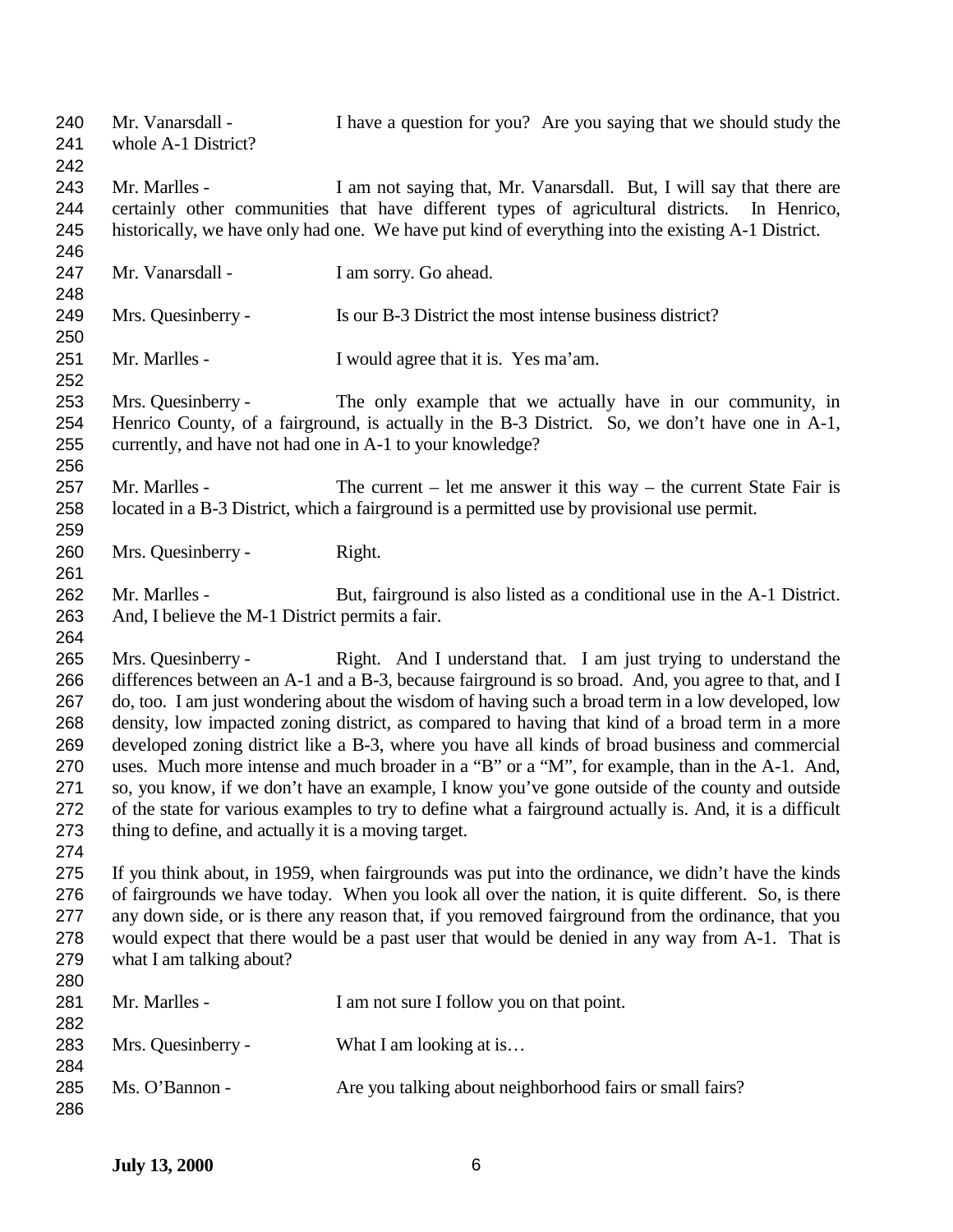Mrs. Quesinberry - Yes. That is what I am talking about. Because we wouldn't want to remove something from the ordinance if we impacted some past user, like a church or Boy Scouts, or somebody that does some local thing where there are a lot of groups in communities that do their annual fall festival or whatever. But, have any of those folks ever applied for a POD under fairground in A-1? 293 Mr. Marlles - Not that I am aware of. It is possible that they have applied, but I am just not aware of any applications for a fair. Mrs. Quesinberry - They wouldn't need to do that sort of thing, would they? Mr. Marlles - Excuse me. Mrs. Quesinberry - They wouldn't need to do that sort of thing, would they? Mr. Marlles - Staff would look at the zoning ordinance to determine whether or not that use is a permitted use. Now, sometimes there are other zoning classifications; other uses, where we can make an interpretation that a fair, or that type of use would be permitted, if it is not specifically provided for. I hope to go back, if I can, just comment on some of your earlier points. Mrs. Quesinberry - Oh, you can take as much time as you wish to, Mr. Marlles. Mr. Marlles - I'm trying to be brief. But, currently, I think the issue is, or the problem originated, because we don't have a definition of fairground. Fairground is listed as a permitted use in the B-3 District. I think that it is listed as a permitted use in the A-1 District. It is certainly possible, through developing a definition, that we can differentiate between different types of fairs. The problem for staff is, that direction was not there and we had to make the interpretation based on the information that we were provided with and the examples that we had. So, that's what led us to this point. There are certainly processes that exist under the State Code, and under the zoning ordinance, such as amending the ordinance, if there is a feeling that current interpretation which exists is wrong. Then, certainly through amending the ordinance, we can fix it. Taking fairgrounds out is an option of the A-1 District; adding a definition for fairgrounds is an option. Staff has to make those interpretations based on the information that we are provided with. Mrs. Quesinberry - I understand. Mr. Vanarsdall - Thank you. Mrs. Quesinberry - And. so, we have been asked to consider taking fairgrounds out of the A-1 zoning ordinance tonight. And my question is, again, in that that is such a broad definition, and it is in B-3 and it is also in M-1, if we took it out of A-1, then like so what? What are the consequences of that? Mr. Marlles - Well, if we took fairgrounds out of the A-1 District, it certainly would not permit the State Fair to go into an A-1 District. It may affect some fairs of a lesser type.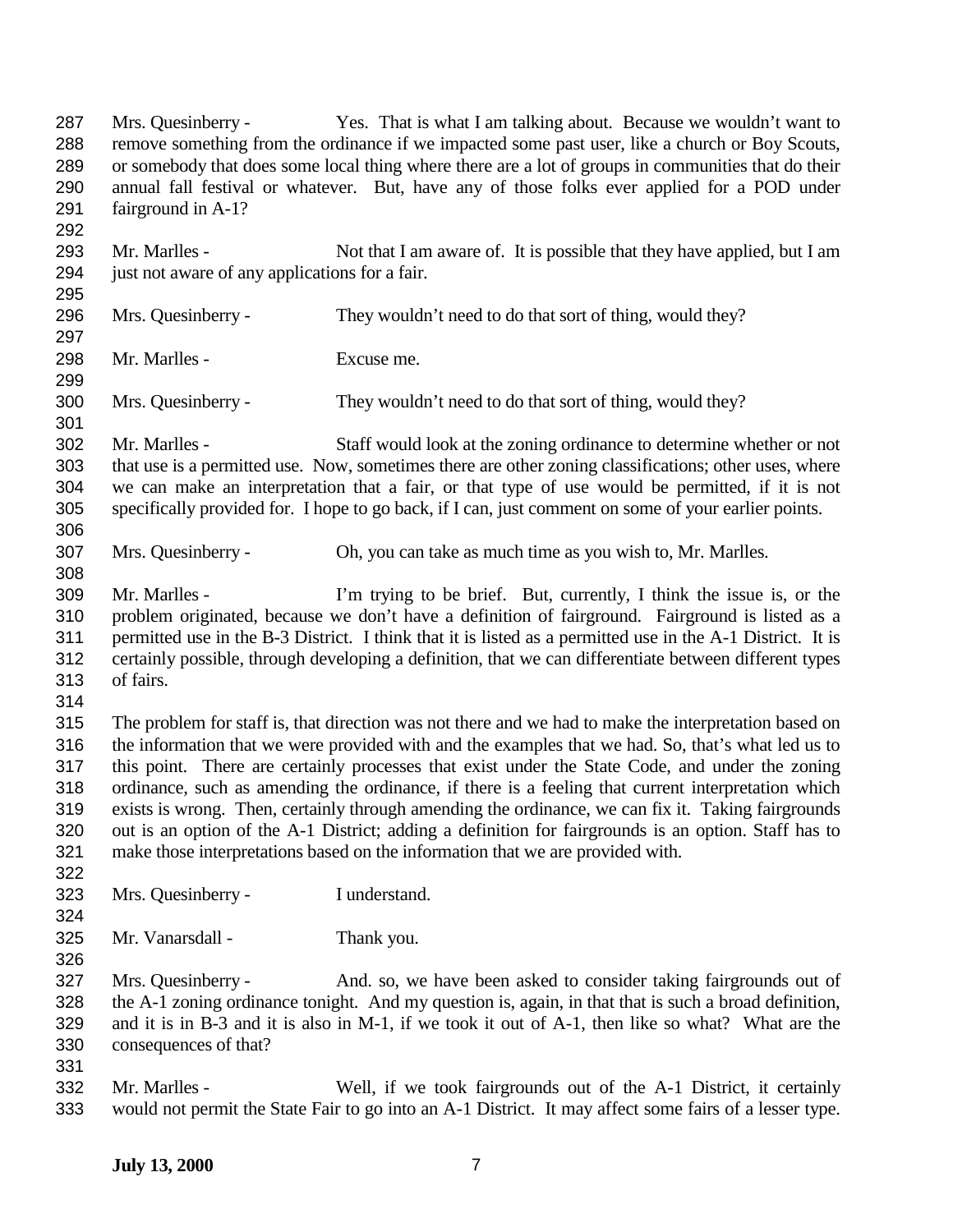I say, may. I haven't gone through the ordinance and, specifically looked to see if there is a use category for some of those lesser fairs and carnivals that you referred earlier. Mrs. Quesinberry - There is something I'll get back to. Even having said that, the State Fair is not in A-1 District right now, and we don't have any users that are in an A-1 District with a POD under fairground operating? 341 Mr. Marlles - Not that I am aware of. Mrs. Quesinberry - So, to take it out really would not and has not impacted anybody. 345 Mr. Marlles - Any existing fairgrounds? Not that I am aware of. Mrs. Quesinberry - In the A-1, yes. Okay. Mr. Vanarsdall - Thank you, Mr. Marlles. All right, Mr. Silber. Mr. Randall R. Silber, Assistant Director of Planning - I think, Mr. Chairman, at this point, it may be best to let Mr. Marlles take his chair back. But, I think it may be best to go ahead and open it up as he set forth earlier, and hear the testimony. Mr. Vanarsdall - Like we said, this is a public hearing and you are welcome to speak, and whoever wants to be first, I believe, Mr. Marlles, you said you'd take the proponents of the amendment. Mr. Marlles - The supporters or proponents of the amendment. Mr. Vanarsdall - All right, and we are starting at 6:21 p.m., so we are starting 21 minutes late, so we will end 21 minutes late. Mr. John Montgomery - Mr. Chairman, members of the Commission, Mr. Director, my name is John Montgomery. I live at 45610 Williamsburg Road, which is here in the County. And, I am speaking on behalf of myself. as well as a group that is formed called the Citizens Coalition for Responsible Development. I want to first start by thanking you for having the public hearing. We have run at this thing two or three times and we are finally here, and I think that is wonderful. And, I am sure that the Fair would join me in agreeing that the best place for this to be decided is by the people that were elected to make decisions like this in highly contested issues. So, I am glad to see that they are here to be heard from tonight, as well. As I said, I am representing a group of over 600 citizens who have come together to promote managed growth and sound land use throughout the County, and have grown out of a focus in the eastern Henrico area. The issue has been well defined. And, I think, in correspondence that each of you have, I think we'd all agree, the Director and I would agree that, that is the issue. None the less, he has taken a moment to explain his definition. And, so I must take a moment and say when he said that there were a lot of things left out and indeed there were. There were quite a few details left out. But one thing that we have got to make sure is clear, he said he has not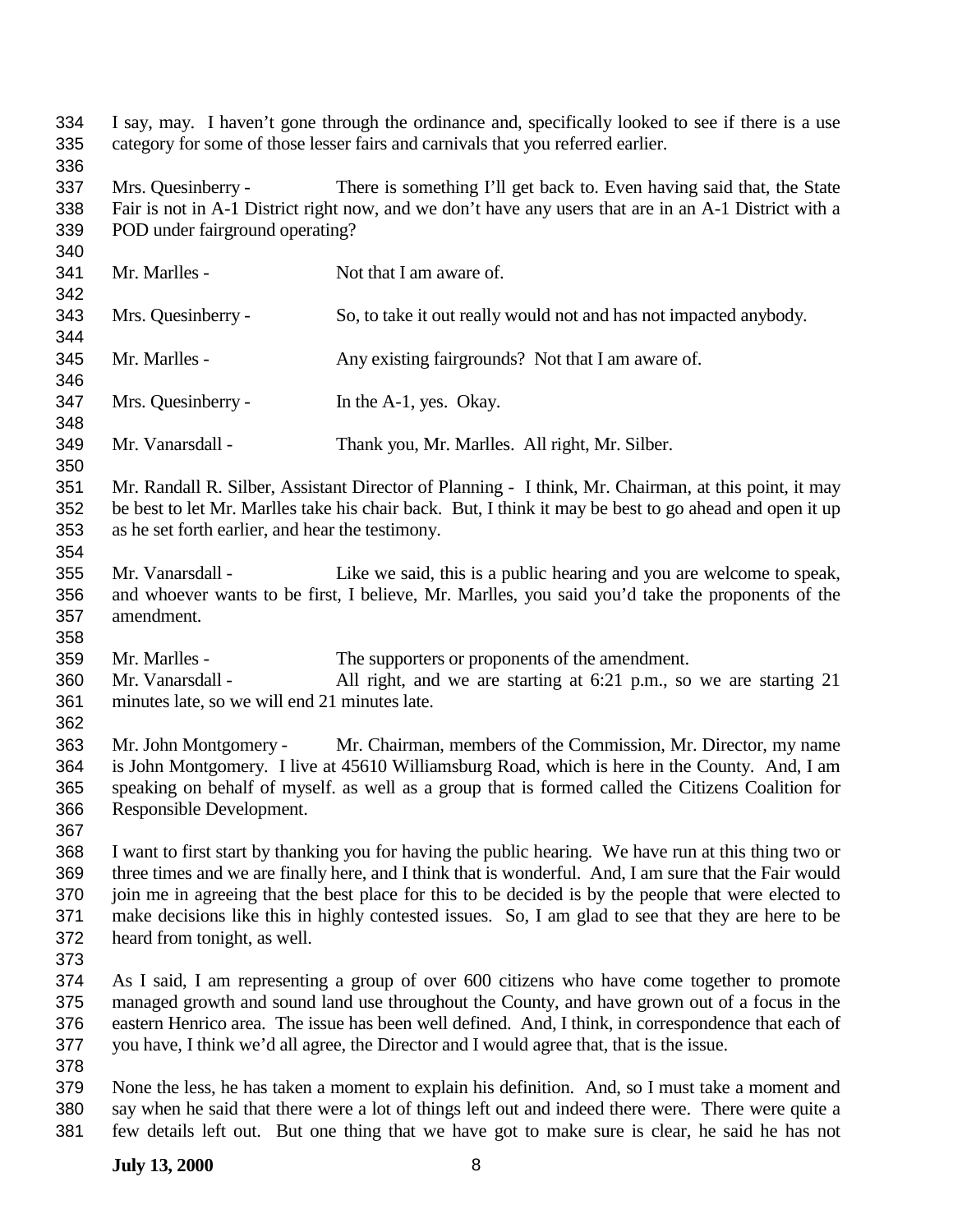determined; he has not deemed some of these other uses that were bantered about as being A-1 uses. But, just as importantly, he has not determined that they are not A-1 uses.

 And so, in just a moment, we are going to look at what we have determined, and how we reached that determination, and we will see that, in fact, we're going down a slippery slope that we all should be very cautious of. And that we created, and we discovered a gaping loophole in our zoning ordinance that must be addressed. Not just for any particular applicant that may or may not be on the horizon, but, indeed for all the citizens. Because at any moment any applicant, and instead of being one with which we may have, or feel comfortable about with their proposal, it may not be that way. And each of you has such A-1 parcels in your districts.

 So this is not a referendum on the State Fair Park. In fact, you've had your opportunity on that, and when you voted 5-0 not to be placed there, and not to be placed under B-3, in that location. So, if that were the case, we ought to leave very quickly.

 Instead, what it is, is a question of whether the year-around commercial uses, which have been defined and have been identified, in the highest business district. You heard Mr. Marlles tell you the highest business district that we have, are those appropriate, should they be allowed, and our lowest impact, outside of residential, we can put that aside. Let's find as much as we can agree about. Outside of residential, the lowest impact use, agricultural. Are they appropriate? We would suggest to you the good planning and common sense dictate, in fact, that is not appropriate.

 Now to decide the issue, we've got to do two questions. We've got to ask ourselves what is allowed, and then we've got to ask ourselves, what else is in A-1? Because you know, as planners, that you've got to have consistent uses. And you've got to make sure that the health and welfare, and general safety and general welfare of the public is dealt with whenever you have in a zoning code, especially when you identify an incompatible use.

 So the question becomes again.: What is allowed in the fairgrounds as is now defined? Let me stop one more moment and let me tell you that we may disagree Mr. Marlles' interpretation. We are reviewing that now. And, so as I go forward, I am going to assume that it is correct. And I think all of you must assume that it is correct in its broadest sense in order to understand and make a reasoned determination.

 Now, fortunately, the answers that we've got to find are close at hand. One, we can find in the Director's reasoning and in his letters and the materials that he provided. And, secondly, we can rely on our common sense and we can twist the ordinance and see the answer to that second question, i.e., is it compatible with A-1?

 Now, what can be done under the Director's interpretation in A-1? I am going to divide it into two groups. The Director has told you the things that he said. He, basically, told you, if I can paraphrase, there are 38 of the 41 uses that he presented, which he concurred could be allowed in there. Those things are such things as, and I am just going to run down a short list, but such things as the permanent banquet facilities. Not my words, his words. Permanent banquet facilities, and I'll point to the Hall of Fame Building on the application that was before you at one point. Permanent facilities for entertainment performances. I will point to the Show Boat Building. Campgrounds that do not even meet the general requirements of campgrounds in A-1. These are some kind of carved out special camp grounds.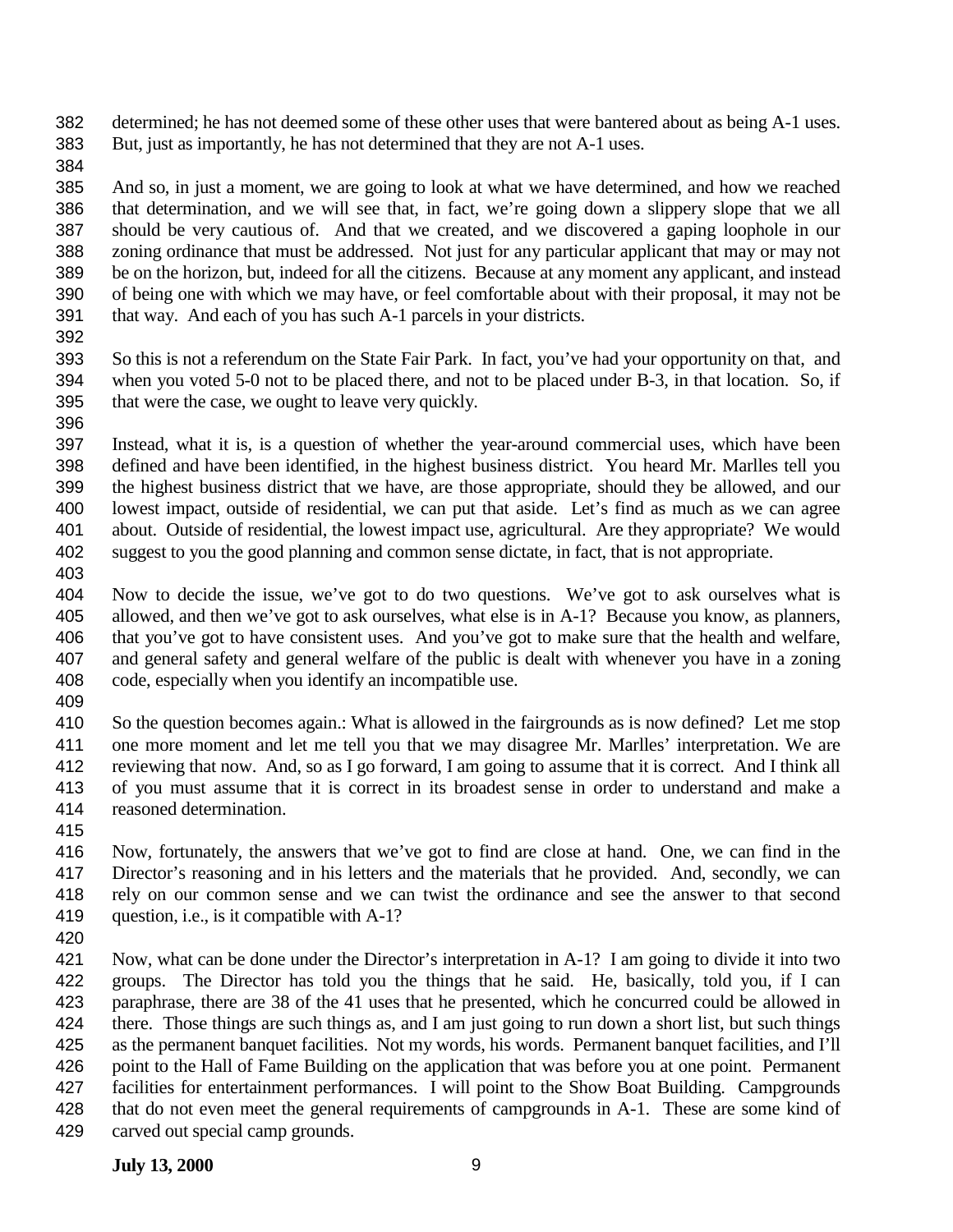- And, then, finally, the other, if you look down the list of uses of shows, I think it was referred to, in the application. There were things such as, flea markets, circuses, carnivals, trade shows, gun and weapon shows, etc., etc. So, the Director and I agree that he has interpreted it to include those things. And, interestingly enough, many of these uses, which he said can occur in a fairgrounds in A-1 or B-3. for that matter, are treated differently; separately in B-3. An interesting point. I don't think you should walk away from it.
- 

 In B-3 it refers to carnivals, circuses and fairgrounds. Now, all of a sudden we go over in A-1, and let's assume his interpretation is correct and true, now, all of a sudden what you have all decided, what the elected officials have decided should be treated differently, he's lumped into an umbrella use. Okay? So, we must assume that is correct. And that can happen today or tomorrow under any application under his interpretation. But, here is where we are going to differ a little bit, And, that is, let's talk about what else, under his rationale, can be included.

 The first thing that we've got to look to is the glossary, which he included in his letter. Understand, I'm not here to challenge his interpretation. And please, at the end of it, I would never ask you to overturn his interpretation because that is not what is before you. What is before you is whether you can go home tonight and allow that interpretation, in its full meaning, to rest on the books without some of it being addressed and removed tonight.

 Those things include, and I could read it, but I'll just highlight some of them: meeting and recreational buildings, office buildings, concerts, rodeos, sales and auctions, stores and theaters; right there in black and white.

 The next thing that he relies on is he goes and looks at the other state fairs from other areas. And, again, we only do this to demonstrate to you that, not only what we agree can be done, but there is other uses. And we've got to quickly go through them. Florida, for example, they have a professional hockey team right there on the fairgrounds; not adjacent to it or anywhere else. Right on the fairgrounds--professional hockey team. And using his interpretation and using his rationale, that's what's next. It's coming.

 The next thing is coliseums, concerts, outdoor banquet halls, Michigan; North Carolina: dance halls, banquets, auctions, a restaurant. Iowa: tractor pulls, motorcycle races, auto races, swap meets, flea markets. And in Minnesota even has a college campus with their fairgrounds.

 So, two things you've got to remember. One, the high impact uses we all agree are there. If you only use his own logic, if you only use the Director's logic, and the logic of the definition that's before you right now, you've got to, at least, acknowledge that the danger is there. And I say danger, because it is in fact a danger, if you are going to take these uses.

 So, the question becomes so what? And the answer to so what is these are very high intensive non- fair uses. Non-fair. I know before there has been a lot of conversation about, "Well, is it a fair or non-fair or anything else?" There should be no doubt in anyone's mind because everyone has already said, these are non-fair events. Non-fair. It's their word, not mine.

 So, what are the characteristics? Well, B-3, if you would let me just refer to B-3 for just a moment, because that is where these uses are already existing, B-3 tells us that that district is provided for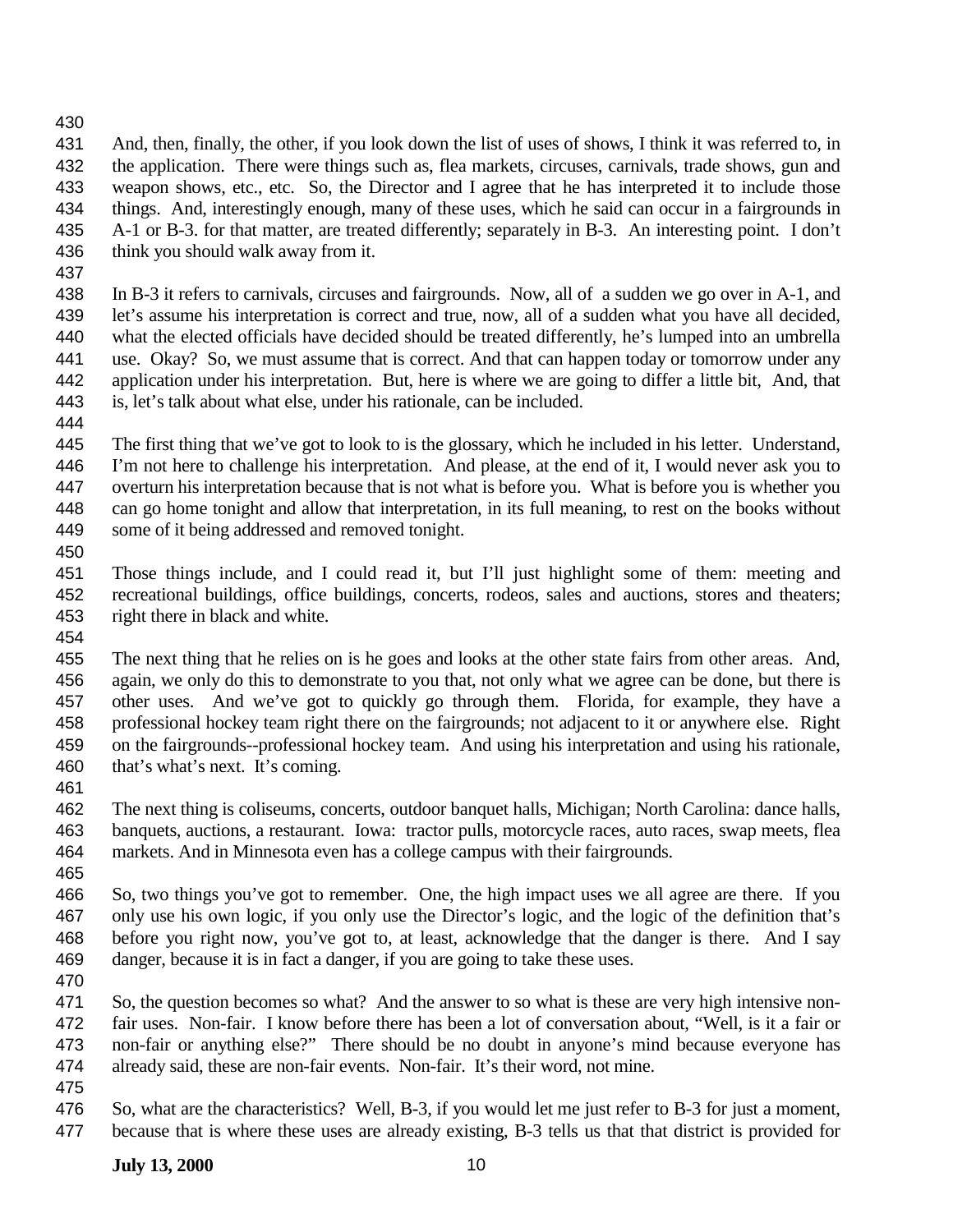- commercial, automotive, recreational, service activities, serving a wide area of the County, and located along the thoroughfares where a general mixture of commercial and service activities may exist.
- 

 Now, let's go back to what we agreed on; what is under the definition right now. If you look at it, our own Code tells us that it goes on, that those kinds of things are designed and we have zoning that is designed to allow them to go on where there is service and commercial activities occurring.

- Now, I would suggest to you that the Director will agree with me that there is very little service and commercial activities, especially like in a B-3 going on in an A-1. So, I would suggest to you, that, 488 therefore, that it is inappropriate there. It is inappropriate.
- 

 So, what is going on in A-1? Look at the ordinance. I am going to differ again with the Director. He says there are some high impact uses. Yes, I guess it goes down to your definition of what's high impact, but let's take a golf course for example. Do the math. You've got 18 holes. You've got four people on each hole. Multiply it out. What have you got, 72 people? Multiply it by 10, 720 people. 

- Go to a forestry operation. How many folks do you think you've got working there? A hundred? Temporary sawmills are allowed; not sawmills. Temporary sawmills are allowed. How many folks are there? How much traffic is involved for a very limited period of time? We're not talking about that. We are talking about a year around commercial uses, right next to single-family homes, churches, farming, agricultural, forestry, cabins, camps and golf courses.
- 

 And then one of the interesting things is where they talk about something that could otherwise be a campground. I beg your pardon. Otherwise be a shooting range, it actually talks about a non- commercial shooting range. So, one of the things that you think is, "Well, that is high impact." The Code specifically limits to that fact.

 So, we've got these high intensity uses, either as Mr. Marlles limits it, or it could be expanded, and is expanded under their definition, right along side these very low impact home and single-family types of uses. That, in and of itself, is a very incompatible use and that should cause everyone here, as planning professionals, to be concerned.

- So where is the harm? Where is the danger to the safety and health of the citizens? First, I don't think anyone will stand here and argue that the police and fire and medical systems that generally, and, let's don't talk, don't limit your mind, please, to the I-64-I-295 Interchange. We are talking about anywhere in this County where it is A-1. Where there are winding, narrow roads.
- 

- I challenge you, I challenge you to ask anyone that comes here tonight if they believe, honestly, that the police and medical facilities and systems can support the type of high impact use we're talking about. I think it defies common sense if they were to do so.
- The traffic systems again, I said the two-lane narrow roads, all of those things; the incompatible uses. Not only they can occur where we are talking about, and where we have been talking about, but indeed, in each one of your districts where there is A-1 existing.
-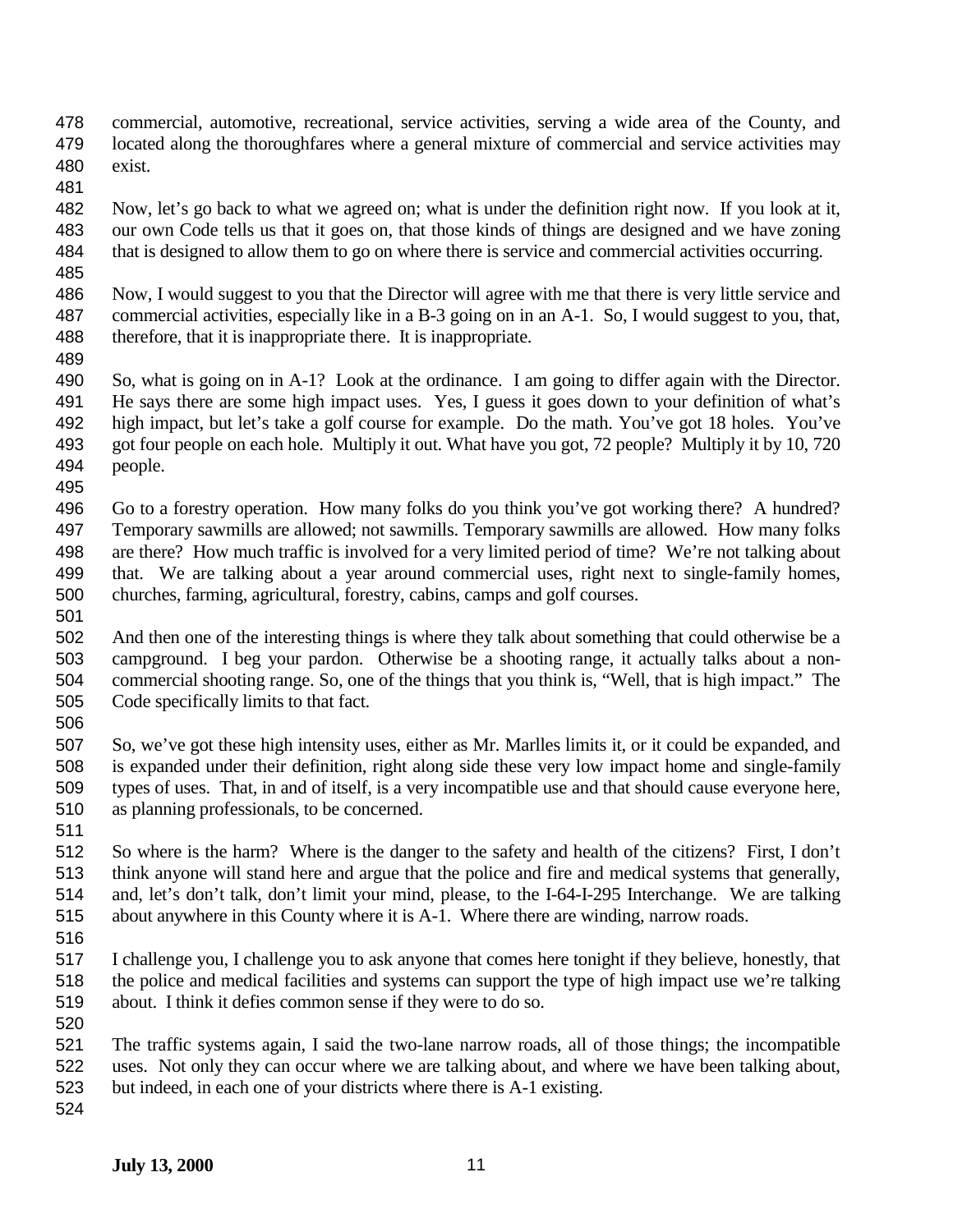- And, then finally, I want to point something out to you in the Code, and the zoning ordinance itself. If you look at B-3, and compare it with M-1, B-3 it's interesting. B-3 has a whole series of development standards involved in it that will govern anything that goes on in B-3, including the creation of a fairground. Interestingly, A-1 does not. So, right now, the standards are lacking to prevent and to impose the same standards that are minimum standard of what goes on in B-3, our highest use and the lowest use, A-1.
- 
- So, let's go back to the question. Are these year around commercial uses, whether there they are as limited, or as expansive as Mr. Marlles and I would agree to, or if they go beyond that, as his logic dictates should be allowed, subject only to the POD process in what is, in fact, the A-1 District.
- 

 I've said it before, common sense, the Code, and good planning practice dictate otherwise. The health, the safety and general welfare of the County dictate otherwise, and the citizens of the County. And I will close now on the point that Mr. Marlles closed on, that the Planning Director closed on. He was asked, name one applicant, name one use that would have been denied had the fairgrounds never existed in A-1, and he was unable to do so.

 Now, we do know, however, beyond a shadow of a doubt, that high impact uses that he has defined, and as I would tell you are on the table, can occur under the POD process. So, we have no one who has been denied in the past, yet we have high impact uses that he is saying are now allowed.

 I would suggest to you that you are facing a huge risk in the County. You are exposing us to a huge risk to allow those to go forward. This is a very controversial issue. We all acknowledge that. We think you and the Board of Supervisors for deciding that the place for it to be decided and responded to is by the elected officials, and we encourage you to move this agenda item along and let's have it decided once and for all. And I would ask, I can't imagine that the fairgrounds is not going to join me in asking that the political process work. As a matter of fact, it would be disappointing if they wish to do something else. Thank you. And I'd be glad to answer any questions. 

 Mr. Vanarsdall - Please, we don't need any applause. When you pay him, tell him that's how he gets his applause. I didn't want to get into any kind of contest with you tonight, Mr. Montgomery, but I want to ask you a couple of questions. In the A-1 District, do you consider a commercial hog farm? What do you consider that? Low intensity?

| 559 | Mr. Montgomery -   | Sir, I can                                                                                              |
|-----|--------------------|---------------------------------------------------------------------------------------------------------|
| 560 |                    |                                                                                                         |
| 561 | Mr. Vanarsdall -   | How about the landfill and how about group care facilities?                                             |
| 562 |                    |                                                                                                         |
| 563 | Mrs. Quesinberry - | Mr. Chairman, why don't you allow the gentleman to answer the                                           |
| 564 | question?          |                                                                                                         |
| 565 |                    |                                                                                                         |
| 566 | Mr. Vanarsdall -   | And how about sand and gravel and how about hospitals and                                               |
| 567 | sanitariums?       |                                                                                                         |
| 568 |                    |                                                                                                         |
| 569 | Mr. Montgomery -   | Sir, I appreciate your question. I understand your question. Like I                                     |
| 570 |                    | said, and Mr. Marlles would agree with me, I think, that is, you've got to decide what is the impact.   |
| 571 |                    | Let's take a sand and gravel operation. For example, it is limited, in one location, has traffic in and |

out of there. Don't even count the trucks. It is not something as you and I recall, when the Traffic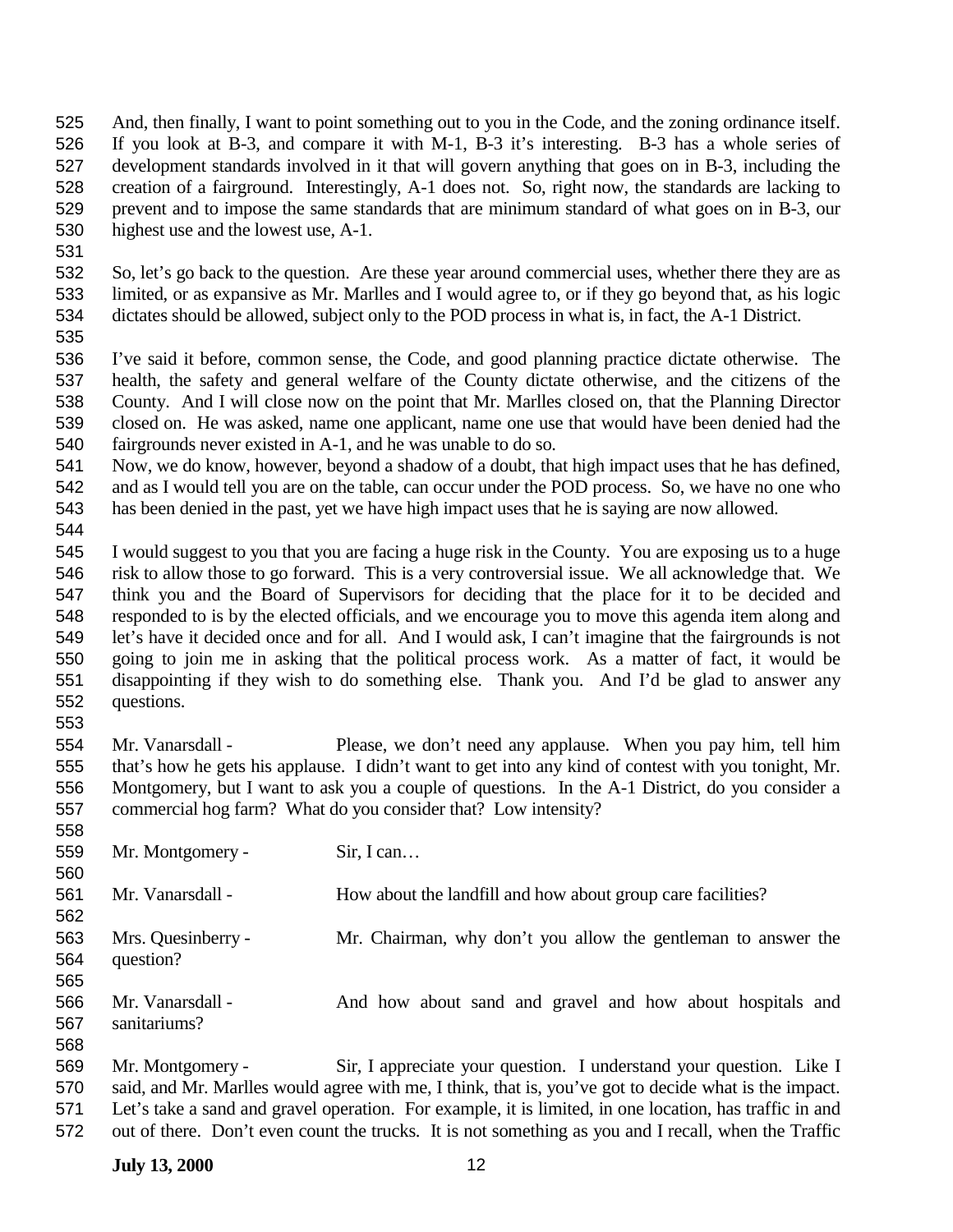Safety gentleman was here and he said this is as though you took the Virginia Center Commons on its busiest day and tried to put them through one entrance. That is not what you've got with the landfill. That is not what you've got with the other examples that you used. I would suggest to you, sir, that those are valid uses that go along there. If you look exactly at what is high impact, and what is low density use, and the fact that the uses that we are talking about here are not similar. They are not, as a matter of fact, they are very different, and, at least distinguishably different. And I would now ask you, as you consider it, that you look at it in that fashion. It is very difficult for me to imagine the comparison of what is, in essence, a wide open undefined, in many regards, use that incorporates well beyond what is going on elsewhere in A-1. Was there another question, sir? Did I answer your question? Mr. Vanarsdall - Yes, sir. Thank you very much.

 Mr. Marlles - Mr. Chairman, we have 16 minutes and 7 seconds left on our timer. I should explain, for the benefit of the citizens, that time spent asking questions by the Commission does not count towards the 30 minute total. I should have mentioned that in the beginning. 

 Ms. Betty Dale Martin - Good evening Mr. Chairman and members of the Commission, my name is Betty Dale Martin. I live at 2801 Melody Lane in Sandston. 

- Mr. Vanarsdall Good evening, Ms. Martin.
- Ms. Martin I'd like to start by saying that I don't know very much about zoning, but after reading Mr. Marlles' letter to Mr. Brown, I decided to contact some of the localities that he refers to, and find out how their fairgrounds are zoned. This is what I discovered. The Michigan State Fair is held in Detroit, in the city, of course. The fairgrounds is zoned B-4, General Business District.
- 

 The definition of B-4 is, the B-4 General District provides for business and commercial uses of a full fair oriented nature. In addition to these uses, other businesses, which may benefit by drawing part of their clientele from passing traffic, are permitted. Additional uses, which may be successfully blended with those uses permitted, as a matter of right, are permitted with approval. This information was faxed to me from the Planning and Development Department of Detroit.

 Our sister state, North Carolina, has their fair in Raleigh. The Planning Director said the fairgrounds is zoned Industrial 2, which is very broad and can include heavy manufacturing. Since these localities have been used to help develop the definition of what fairgrounds should look like in Henrico County, shouldn't we also look at their zoning? Again, remember the zoning. Detroit, B-4, General Business District, not Agricultural. Raleigh, Industrial 2, not Agricultural.

 Finally, with Henrico County's reputation as being one of the most well managed counties in the nation, why should we look to Detroit or North Carolina or anywhere else to define fairgrounds for us? The last thing we should want is to have our agricultural land look like downtown Detroit. Therefore, I think you should remove fairgrounds from the A-1 zoning ordinance and keep agricultural what it is meant to be; low impact uses such as farming, churches, not indoor and outdoor concerts, auctions, circuses and carnivals or campgrounds for carnival workers. Thank you.

- 
- Mr. Vanarsdall Thank you, Ms. Martin.

**July 13, 2000** 13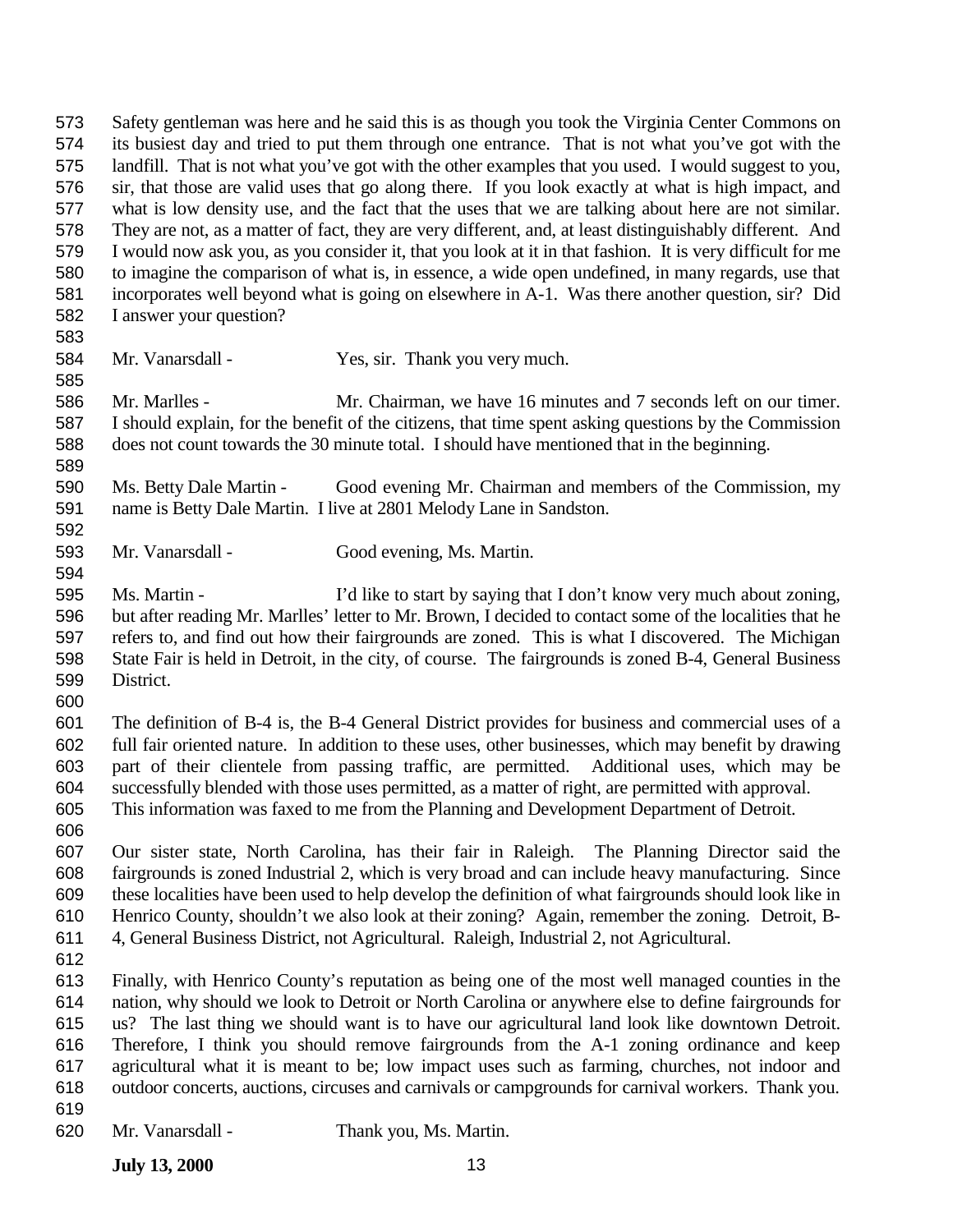Mrs. Quesinberry - Thank you, Ms. Martin. 

 Mr. Everett A. Felts - Excuse me. Mr. Chairman, members of the Commission, I am Everett A. Felts. I am an attorney. And I have been living in the East End of Richmond since 1950. I have been practicing law there since 1970, so it is the area where I live and work and play. I live about a mile from this proposed site. And, without belaboring the point, I concur with what John Montgomery has told you and his position. But, moreover, to briefly support my concurrence in this proposed change, that you would put a commercial, a quasi-commercial use in A-1 zoning is that you do not make the change in what would result, in my opinion, as a high impact commercial- type use of A-1 country type zoned property. And, thus, we would then be in my opinion, going backwards, instead of moving forward. Thank you, sir.

Mr. Vanarsdall - Thank you. Next person. Good evening.

 Mr. Andy Washington - Good evening, and thank you for the opportunity of speaking. My name is Andy Washington. I live at 4462 Old Williamsburg Road. And, I think in terms of my concerns, and certainly for most of the residents of that area, we really do not have the infrastructure in terms of County services to support non-fair events.

 Now, I must remind you, we are talking about events that occur 354 days a year, or percentage wise 97 percent of the time. So, what we are saying is that 97 percent of the time, the County; the infrastructure, the police, fire and medical, has to support those events. And you are talking about thousands of people coming into the area. And they can only take away from the residents and the citizens of Henrico that live in that area.

 For example, when the roads get jammed up at some of these proposed events, as I am sure they will, my 92-year old grandmother, if suddenly she should need the services, which she has in the past by the rescue squad, it may not even be able to get there. Again, there are a lot of narrow roads, and again this goes back to the infrastructure. We are putting something more intense in an area that was not designed and does not have the zoning to carry it. Such events should be in a properly zoned area, not in a low intensity area where they surely will be a detriment to the citizens, not to mention taking away the quiet enjoyment of our homes. 

- Any commercial uses or non-fair events can best be served in a properly zoned area. They cannot be served in an A-1. What we would have is a constant cavalcade of people in and out of the county, which we'd have to service. If somebody gets hurt at one of those events, we've got to respond. If they need the police protection, we have got to respond. If we're responding to 10,000 or 30,000 people at a time, how can we take care of our own? And some common sense must prevail.
- I was looking through at the zoning and some of the things that were permitted. And again, I am not an expert on zoning, but I feel like most people here we have some degree of common sense.
- And, when you were in school, do you remember those little things you did where you took a test and you had to match them up, and you had multiple choice, and then you had the little matching thing. Well, if you kind of drew it over there and got the right one, then you know, you got the correct answer.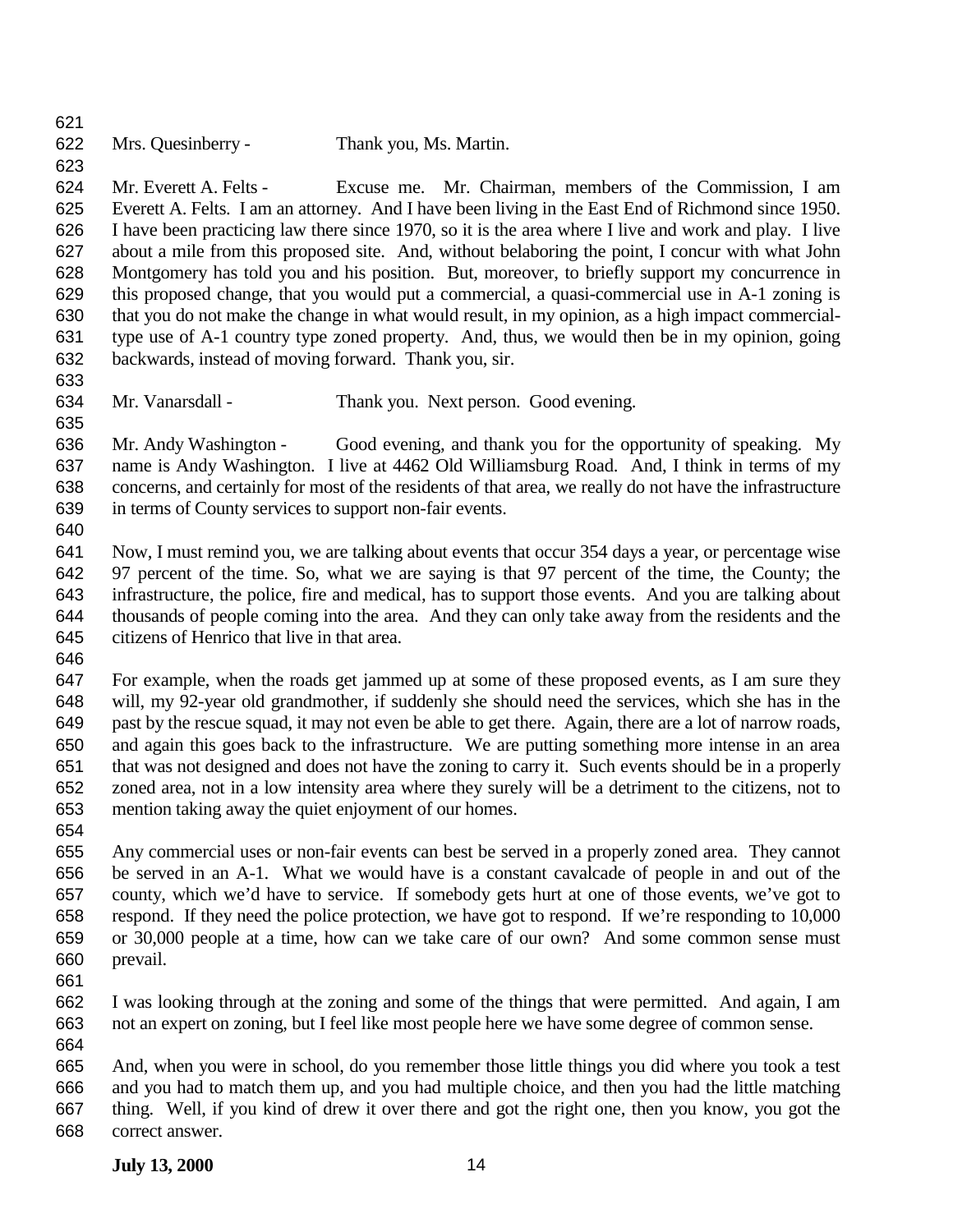So, I was thinking, if I made a little test up and looked at some of the things that are allowed now in agricultural, and Mr. Montgomery alluded to some of them. We've got like single-family homes, churches, small bed and breakfast, tree farms and forests. Now that sounds like A-1. It really does, and I think most people agree with me. And I looked at some of the other things.

 Weapon, knife and gun show. Let's see, I can't really match that up with churches or family homes. Let's see, what else? Oh, yeah, the campgrounds. Now I can't match that to anything. What about permanent year-around exhibition? Well, I can't match that to anything. I guess the whole point I am trying to make is when you put a list on the left and you put one on the right, I mean I can't match any of them up. It just don't make sense. You know. The things that could happen in A-1, they just don't match up anything that has been happening or really should happen. I mean you could try to match them up, you probably are going to get a zero. I'd get every one of them wrong. See, what it boils down to is "trying to put the old square peg in a round hole" here, you know. T- Rex, you can't put him in a petting zoo. That is what we are trying to do. And you can't invite 30,000 of your closest friends to a barbecue in your backyard. And you can't put commercial uses in A-1. That just won't work. Thank you very much.

 Mr. Vanarsdall - Thank you very much. You know, I would appreciate it, I'd like to ask you just as a matter of courtesy not to clap after each speech. We know they are good speeches and why clap about it. It just takes up time and I just ask you not to do that. It does not make any sense. Do you all want to be quiet and hear the speakers, or do you want to end it now? What do you want to do? All right, good ahead, sir.

 Mr. Robert Royster - Good evening, Mr. Chairman, members of the Commission, my name is Robert Royster.

 Mr. Royster - Good evening. My name is Robert Royster. I live at 6956 Charles City Road in eastern Henrico. I have been in the residential building business in eastern Henrico County for approximately 20 years, maybe a little more.

 In seeing the letter that was sent, it disturbed me that a zoning conformance letter pertaining to permitted uses in A-1 zoning, if you use the word "fairgrounds", would allow such things as we have heard tonight, that could be allowed in there. My perception of uses in the agricultural zoning property has always been one of low density-type things being single-family dwellings, farms, churches; general low impact uses as we already heard tonight.

 For a government to tell us now, that if you call something in A-1 a fairground that we've got this whole book of uses we can have now that we are used to seeing them in business districts. That is really disturbing for several reasons. And one would give, if you had A-1 properties, would have little to no protection from non-conforming uses, as we see it today, and that would be protections that we would be giving the citizens of the County that if they choose to buy or build a home in a rural area, be it an A-1, for them later to learn that a fairground could go next door and be built, and all of these commercial uses could, obviously, be used with that. That, to me, just does not sound like it has the health, safety and welfare of our citizens in mind, if we were to do that.

 It has generally been understood by at least my company, if not most builders and developers in Henrico County and probably other counties, that if we want an office building or a coliseum or a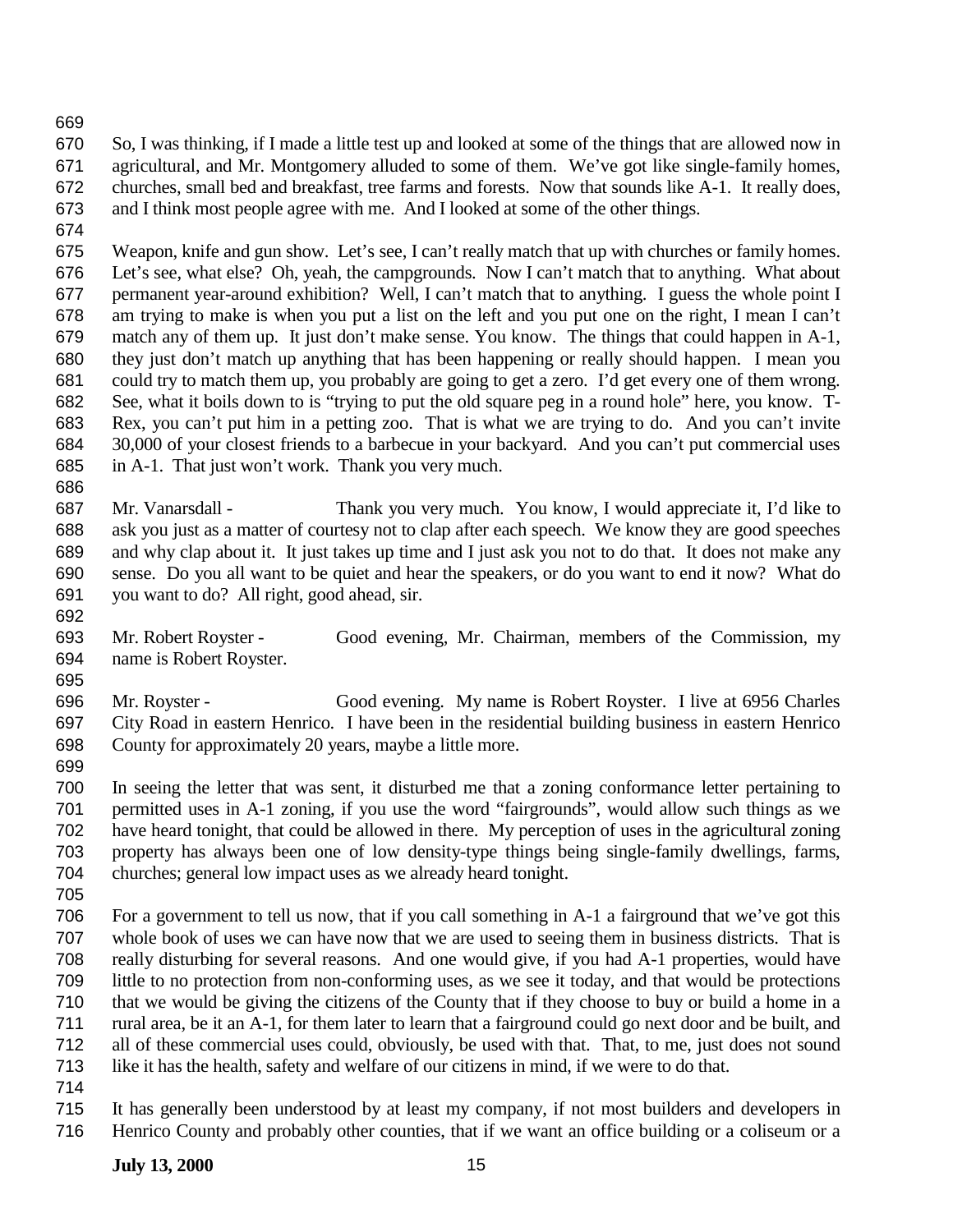convention center, or any one of the other high impact uses described in the Planning Director's letter, we would first be required to rezone that property to a proper zoning for that type of use.

 Under what we are talking about now, we don't have to rezone that. We can put businesses in there that a lot of people are not going to like. I really believe that the past leaders of our great county never intended for our farms and rural areas to be turned into commercial uses without rezoning them. I think they set these standards. They made A-1 for the purpose that its intended and that is low impact, residential, farms, some of the other things we have talked about tonight.

 I really feel like you being our appointed Planning Commissioner's have been entrusted to uphold not only the health, welfare and safety of the citizens of our County, but you are also to protect the land within our County from becoming just a hodgepodge of mis-used zoning. 

 With this being said, I, respectfully, ask that all of the members of the Planning Commission vote to delete any such wording in agricultural zoning, or even any business zoning that would cause that zoning to let things occur in that zoning that are just not permitted to be there. Thank you for that.

Mr. Vanarsdall - Thank you, Mr. Royster. Yes, ma'am. Good evening.

 Mrs. Phyllis Ladd Blackwell - Good evening, ladies and gentlemen. I am Phyllis Ladd Blackwell. I am President of the North Airport Drive Civic Association.

 The purpose of our association is to protect and preserve our community. Removal of the word, "fairgrounds" from A-1 zoning will aid us in fulfilling our mission, and we work very hard to upgrade our area.

 Many of our members live near the proposed location area, and most of our members will be affected by it one way or the other. Logic tells us that the activities, which are allowed under the fairground definition, do not belong in a quiet, residential area.

 It is easy for me to imagine living in that area, and having gone to the fair, and I like the fair, but not there. It is easy to imagine the residents of the area would have to watch the newspaper to determine what events would be happening at the fairgrounds in order for them to plan their own daily activities, even to the point of "Maybe I can go to work earlier, come home later, to avoid the traffic" that we know will be there.

 Clearly, this proposed relocation would not improve the general welfare, health and safety of the people in that area. Common sense also tells us that when the fairgrounds or fair were written into the A-1 zoning some 50 years ago, things were quite different. The average person at that time was earning approximately \$2,000 a year. The population was approximately one-half of what it is now. There were dramatically fewer cars because of the salaries, I suppose, people and crime in Virginia. The people at that time, I don't think, could have envisioned that fairgrounds would be ever defined to include year round commercial enterprises, such as these that are now allowed if this definition; if this interpretation holds.

 Things have certainly changed since then, since those words were written in. And, what may have been appropriate in agricultural zoning at that time, is not appropriate now. I ask that you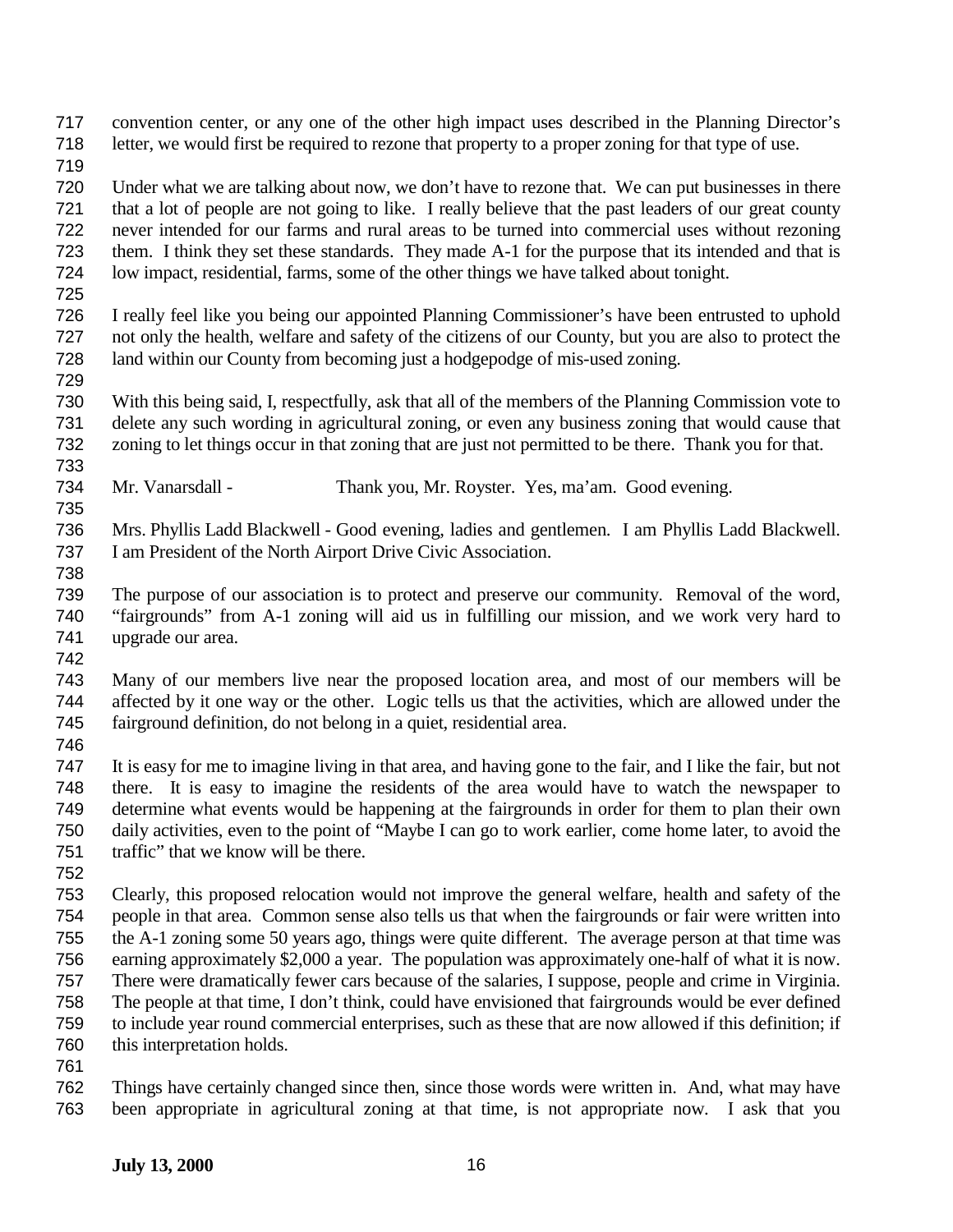| 765<br>you.                                                                                                     |  |
|-----------------------------------------------------------------------------------------------------------------|--|
| 766                                                                                                             |  |
| 767<br>Mrs. Quesinberry -<br>Thank you, Mrs. Blackwell.                                                         |  |
| 768                                                                                                             |  |
| 769<br>Mr. Vanarsdall -<br>Thank you, Mrs. Blackwell.                                                           |  |
| 770                                                                                                             |  |
| 771<br>Mr. Marlles -<br>Mr. Chairman, we have three minutes.                                                    |  |
| 772                                                                                                             |  |
| 773<br>Mr. Vanarsdall -<br>Three minutes. That unbelievable. All right.                                         |  |
| 774                                                                                                             |  |
| Mr. Marlles -<br>775<br>Are there any other speakers?                                                           |  |
| 776                                                                                                             |  |
| 777<br>Mrs. Quesinberry -<br>Is there anybody standing outside?                                                 |  |
| 778                                                                                                             |  |
| 779<br>Mr. Vanarsdall -<br>Any one else want to speak?                                                          |  |
| 780                                                                                                             |  |
| Mr. Marlles -<br>Is there anyone standing in the lobby that want to speak in support of<br>781                  |  |
| 782<br>the proposed amendment to delete fairgrounds from the zoning ordinance from the A-1 District?            |  |
| 783                                                                                                             |  |
| Mr. Vanarsdall-<br>784<br>Mr. Secretary says we have three minutes left, so we'd welcome                        |  |
| 785<br>anybody who wants to speak.                                                                              |  |
| 786                                                                                                             |  |
| Mrs. Quesinberry -<br>Am I anybody? Could I ask a question? We have one. Okay.<br>787                           |  |
| 788                                                                                                             |  |
| 789<br>Mr. Vanarsdall -<br>Good evening.                                                                        |  |
| 790<br>791<br>Mr. Daniel McBride -                                                                              |  |
| Since there's extra time, first off, I would like to first say, I'd like<br>792                                 |  |
| $\mathfrak{to} \dots$<br>793                                                                                    |  |
| Mrs. O'Bannon -<br>794                                                                                          |  |
| What's your name, please?<br>795                                                                                |  |
| 796<br>Mr. McBride -<br>Actually, that's a good thing. My name is Daniel McBride. I live at                     |  |
| 2802 Melanie Lane, which is very close to the proposed fairgrounds. To start off with, I would like<br>797      |  |
| people to entertain a question. The question is, "In general, whose opinion do you think should<br>798          |  |
| 799<br>matter most? The people who are closest to an action, or the ones far removed?"                          |  |
| 800                                                                                                             |  |
| 801<br>You can even think about it. Is it better for somebody in Florida or somebody in D.C. to make            |  |
| decisions regarding our County, regarding us, or is it better for local people to make that decision?<br>802    |  |
| 803                                                                                                             |  |
| 804<br>My position is the people closest to the action; the closest people that are going to be affected        |  |
| should be the ones whose opinion weighs the most. To that end, since there are probably about two<br>805        |  |
| 806<br>minutes left, if you could give me a little latitude and take a quick test. I caution you this may cause |  |
| 807<br>you to stand up. If you live within one and one-half miles of the proposed site, please stand up         |  |
| where you are, and this includes the ladies and gentlemen, even the grumpy ones on the podium.<br>808           |  |
| 809<br>Okay.                                                                                                    |  |
| 810                                                                                                             |  |
| 811<br>Mrs. Quesinberry -<br>I am not grumpy. I just want to make that clear.                                   |  |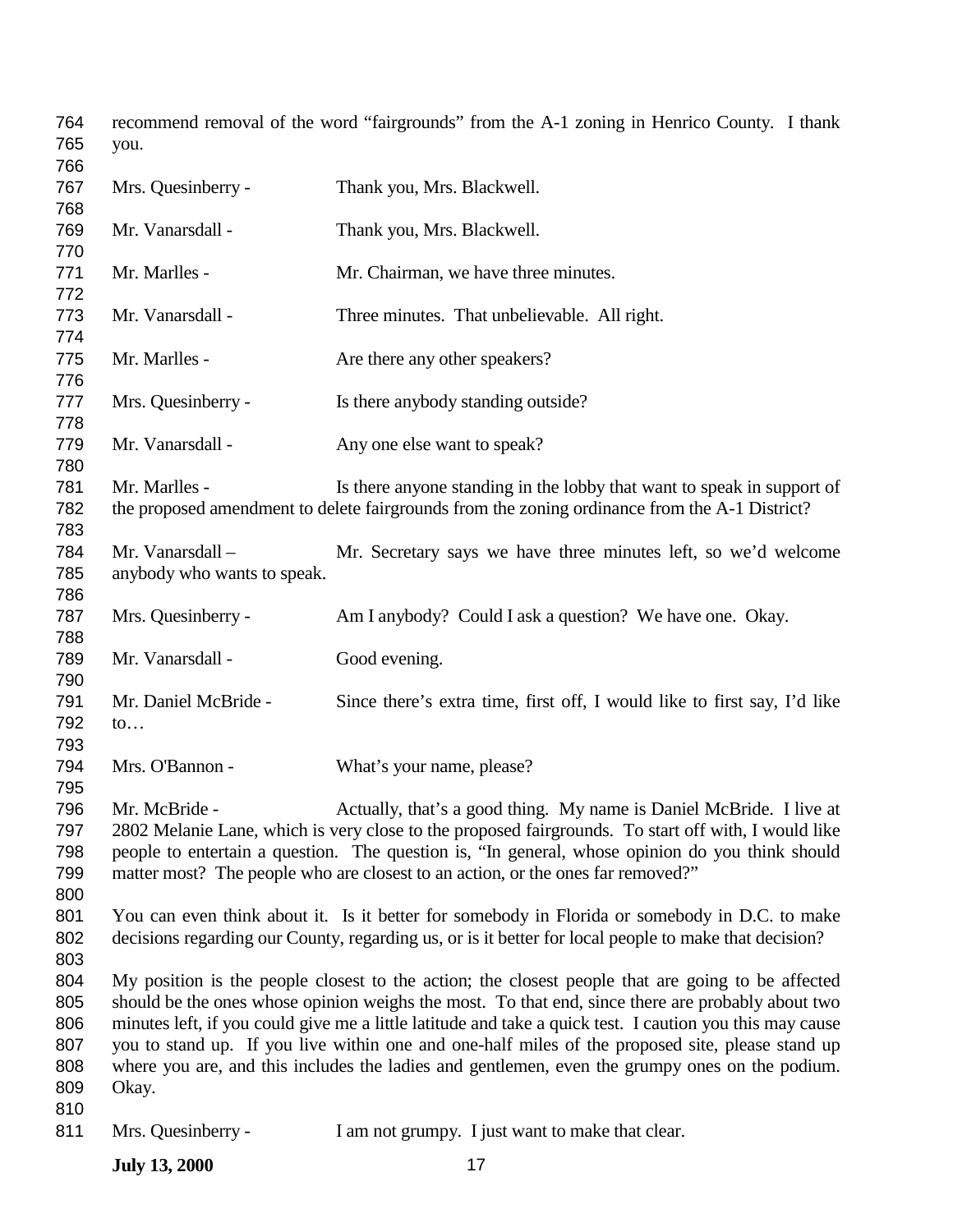812<br>813

| 814<br>815 | around and see, do the people have more "No-Fair tags" or do they have more "Let's go with the<br>fair?"                                                                                                |                                                                                                        |  |
|------------|---------------------------------------------------------------------------------------------------------------------------------------------------------------------------------------------------------|--------------------------------------------------------------------------------------------------------|--|
| 816        |                                                                                                                                                                                                         |                                                                                                        |  |
| 817        | I would submit to you that the overwhelming majority of people who are standing that have No-                                                                                                           |                                                                                                        |  |
| 818<br>819 | Fair. And these are the people who are impacted the most. And, I would think that, the one person<br>who is close to the action, to the fair, should have (thank you for standing) should have the most |                                                                                                        |  |
| 820        | input on this fair, and I don't know your opinion.                                                                                                                                                      |                                                                                                        |  |
| 821        |                                                                                                                                                                                                         |                                                                                                        |  |
| 822        |                                                                                                                                                                                                         | But, I submit to you that you should have the most weight of the panel and the people on the panel     |  |
| 823        |                                                                                                                                                                                                         | should listen to the person who is closest $-$ not to mention the citizens $-$ but that opinion should |  |
| 824        |                                                                                                                                                                                                         | matter the most. It is a fairly simple concept. The people closest to the action, closest to what is   |  |
| 825        |                                                                                                                                                                                                         | happening should have the most weight, should really make the decisions.                               |  |
| 826        |                                                                                                                                                                                                         |                                                                                                        |  |
| 827        |                                                                                                                                                                                                         | Now, I don't know where you live, but if I had to guess, I would guess it is probably West End, that   |  |
| 828        |                                                                                                                                                                                                         | it's somewhere not really close to where this fair is proposed. I am speaking to the gentleman who     |  |
| 829        |                                                                                                                                                                                                         | was somewhat antagonistic to the people who want to remove fairgrounds from A-1 zoning.                |  |
| 830        |                                                                                                                                                                                                         |                                                                                                        |  |
| 831        | Mr. Vanarsdall -                                                                                                                                                                                        | Are you speaking to me?                                                                                |  |
| 832        |                                                                                                                                                                                                         |                                                                                                        |  |
| 833        | Mr. McBride -                                                                                                                                                                                           | Yes. I don't have my glasses on, so I can't read your name. Ernest                                     |  |
| 834        | Vander                                                                                                                                                                                                  |                                                                                                        |  |
| 835        |                                                                                                                                                                                                         |                                                                                                        |  |
| 836        | Mr. Vanarsdall -                                                                                                                                                                                        | Vanarsdall.                                                                                            |  |
| 837        |                                                                                                                                                                                                         |                                                                                                        |  |
| 838        | Mr. McBride -                                                                                                                                                                                           | Do you live on the east end?                                                                           |  |
| 839        |                                                                                                                                                                                                         |                                                                                                        |  |
| 840        | Mr. Vanarsdall -                                                                                                                                                                                        | I do live in the West End.                                                                             |  |
| 841        |                                                                                                                                                                                                         |                                                                                                        |  |
| 842<br>843 | Mr. McBride -                                                                                                                                                                                           | West end. Okay, well, thank you. Boy, what a surprise!                                                 |  |
| 844        | Mr. Vanarsdall -                                                                                                                                                                                        | Let me finish. I represent the Brookland District. And we have a                                       |  |
| 845        |                                                                                                                                                                                                         | representative, who represents another section, and we have a representative who represents            |  |
| 846        |                                                                                                                                                                                                         | another, and we have Mrs. Quesinberry who represents yours. So, you are represented throughout         |  |
| 847        | the County. And in the end,                                                                                                                                                                             |                                                                                                        |  |
| 848        |                                                                                                                                                                                                         |                                                                                                        |  |
| 849        | Mr. McBride -                                                                                                                                                                                           | You understand my point.                                                                               |  |
| 850        |                                                                                                                                                                                                         |                                                                                                        |  |
| 851        | Mr. Vanarsdall -                                                                                                                                                                                        | Yes sir. In the end, the local people will make a decision. We will                                    |  |
| 852        |                                                                                                                                                                                                         | make a decision and the Board of Supervisors will make a decision. There is no one on this             |  |
| 853        |                                                                                                                                                                                                         | Commission or Board of Supervisors from Florida or Washington, D.C. or Detroit, Michigan.              |  |
| 854        |                                                                                                                                                                                                         |                                                                                                        |  |
| 855        | Mr. McBride -                                                                                                                                                                                           | Well, I understand that, And, if I had more than three minutes, I                                      |  |
| 856        |                                                                                                                                                                                                         | would have gone within five miles, within 10 miles.                                                    |  |
| 857        |                                                                                                                                                                                                         |                                                                                                        |  |

Mr. McBride - Oh yeah, I am sorry. You are not. I would like people to look

858 Mr. Vanarsdall - You made a good point and you had a good presentation, and we appreciate it. appreciate it.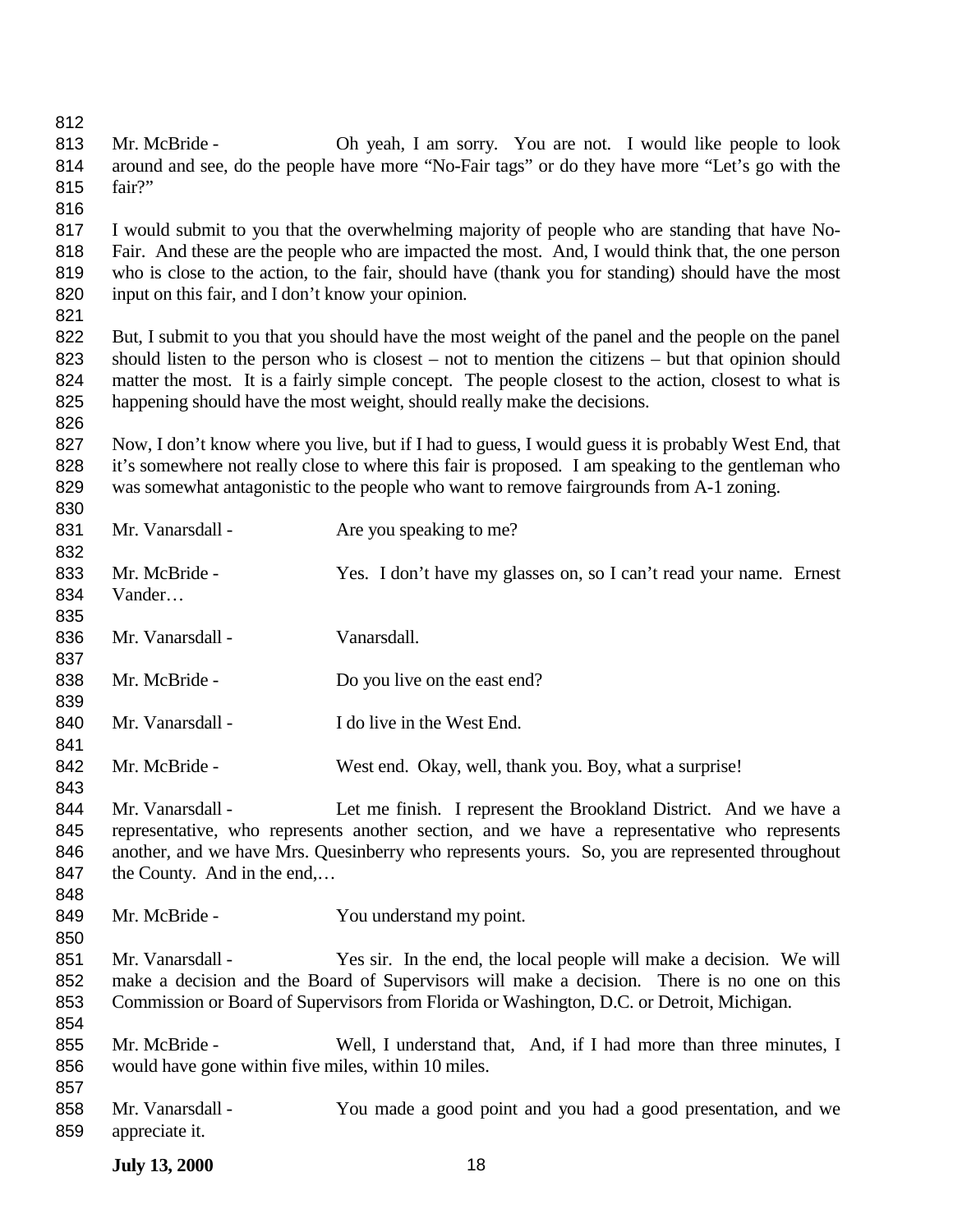861 Mr. Bride - I expect the people closest to the fair are going to be opposed to it. And, I will close with, "Please remove the fairgrounds from the A-1 zoning and listen to the constituents who will be affected." Any questions? Mrs. Quesinberry - Thank you. 867 Mr. Vanarsdall - All right, thank you, very much. 869 Mr. Marlles - Mr. Chairman, the time for the proponents of the proposed amendment has elapsed—the 30 minutes. We will now take 30 minutes to hear from those individuals who are opposed to the proposed amendment. Mr. Vanarsdall - Whoever wants to be first. Come on down and welcome. Mr. James C. Roberts - Mr. Chairman and members of the Commission, my name is James C. Roberts. I live at 9601 Linden Way Drive in Henrico County. I am speaking here tonight, probably wearing three hats. I serve as General Counsel for Atlantic Rural Exposition, which I will refer to as ARE. I have been on its Board of Directors for a good number of years, and I have been a resident of Henrico County for 46 years. Before commenting on the proposed ordinance amendment, I would like to spend, briefly, a few minutes giving you the update status of ARE's plans and address the impact of the proposed ordinance amendment that it will have on them. 885 Mrs. Quesinberry - Is this going to be related to the A-1 zoning district in the County? 887 Mr. Roberts - Yes. It does, just as the last few speakers stated what impact it would have on them. I know this Commission considers the impact that it has. Ms. O'Bannon - If I could just ask a question. Are you getting at the point that if the 891 fairgrounds is removed from A-1, then the State Fair would have to go through a rezoning process of some type? Is that the point you are going to make? Mr. Roberts - I'd like, Ms. O'Bannon, to let you know what we have done; what we have expended, the effort that has gone into this; and the circumstances under which we have acted up to this point, and I think the Commission wants to hear that. It ought to want to hear it. The facility is to be known as State Fair Park, and it gives us an opportunity for this area to provide 898 a new highly improved and updated replacement for the fairgrounds at Strawberry Hill, which ARE has occupied for over 50 years. In March of this year, ARE obtained confirmation from the County's Director of Planning, Mr. Marlles, that the fairgrounds use, as provided in the A-1 zoning district, would allow all of the essential activities which ARE plans for the new fairgrounds. Since that time, ARE has been working diligently on its plans and reliance on that confirmation, and has earlier, today, filed a complete application for approval of a Plan of Development for the new fairgrounds.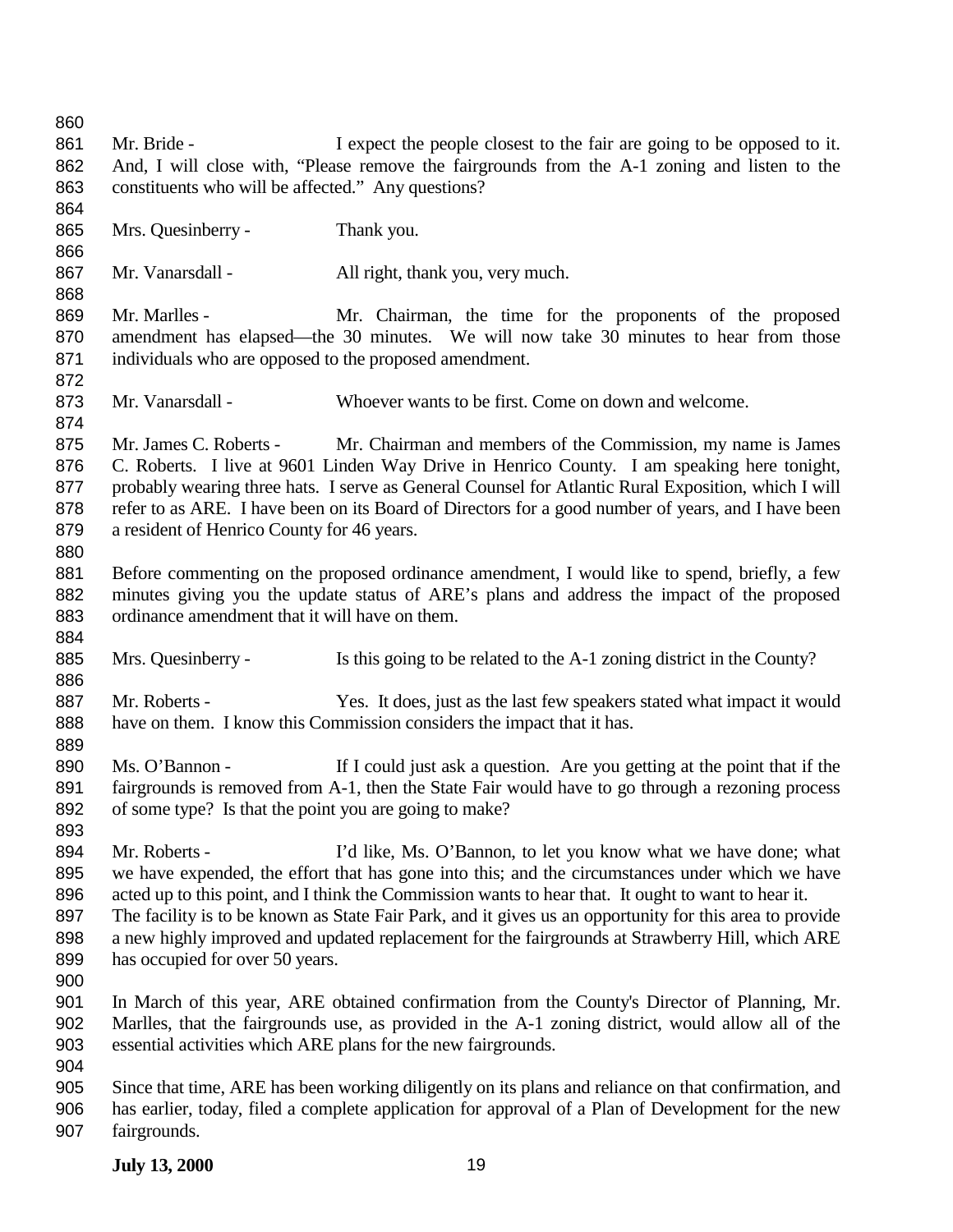This plan, which is the largest individual plan of development ever filed in the County, was developed at a cost of over \$1,000,000, and a total ARE investment up to this point in the relocation project presently exceeds \$2,000,000 exclusive of land costs.

 Based on extensive land searches that were conducted by ARE with professional help, we have determined that the I-295/I-64 location is not only the best location for the new fairgrounds, but also the only site in the Richmond area that is worthy of the investment required for State Fair Park.

 If the zoning ordinance is amended, as proposed, prior to approval of the POD, ARE will likely be unable to develop State Fair Park as planned. And, if that occurs, the State Fair of Virginia, ARE, and the other events and programs hosted by ARE will have no home and will be forced to leave the Richmond area. It is our belief that the majority; the vast majority of citizens in Henrico County, as well as the entire Richmond Metropolitan Area, will be sorely disappointed if that occurs.

 As a father, who took his children to the fair many times, as a grandfather, who still takes his grandchildren there, as a Board member who has served on the Fair's Commonwealth Day Committee, its State Fair Host Committee, and the fair's Entertainment Council, with other volunteers, many of them from Henrico County, who give their time and their devotion to making the State Fair a fine place here in Henrico County, I know how much I will miss it. 

 In a letter submitted to the members of this Commission by my friend, John Montgomery, who stated that ARE's attempt to build its new complex should have no bearing on your consideration under the proposed ordinance amendment.

 I might suggest to John, that he and his, the outfit that he represents speak out of both sides of their mouths. He would have you view us, abstractly, and in a vacuum, and say, "I am not really talking about the new State Fair proposed down there." And yet he says that "I am here to speak for the group that says the following: "Try to be at the auditorium early. With the unyielding tenacity of many people, we finally have a chance to end the ARE threat once and for all. This would bar the approval of the ordinance change would bar ARE's construction plans." We are here to talk about the impact of this proposal of one of the finest institutions that this part of our state has had for over 50 years in the State Fair of Virginia.

 In this case, ARE has relied on the current ordinance, as interpreted by Mr. Marlles, in furtherance of his responsibilities. And, in my opinion, it would be both bad business and bad government for a change to be made at this point that would, virtually, destroy ARE's plans.

 I can't believe that is the way a good corporate citizen in Henrico County for more than 50 years should be treated. I can't believe it is appropriate to spot down zone, through an ordinance amendment, every time objections are raised to a particular project.

- 949 When developers and their lenders discover that they cannot rely on existing ordinances, then I think we would need to be concerned about whether they will find Henrico the place they want to come.
	-

 It is also important to consider the context in which this amendment was proposed. There has been only one fairgrounds in the County. Only one new one is proposed, or expected to be proposed.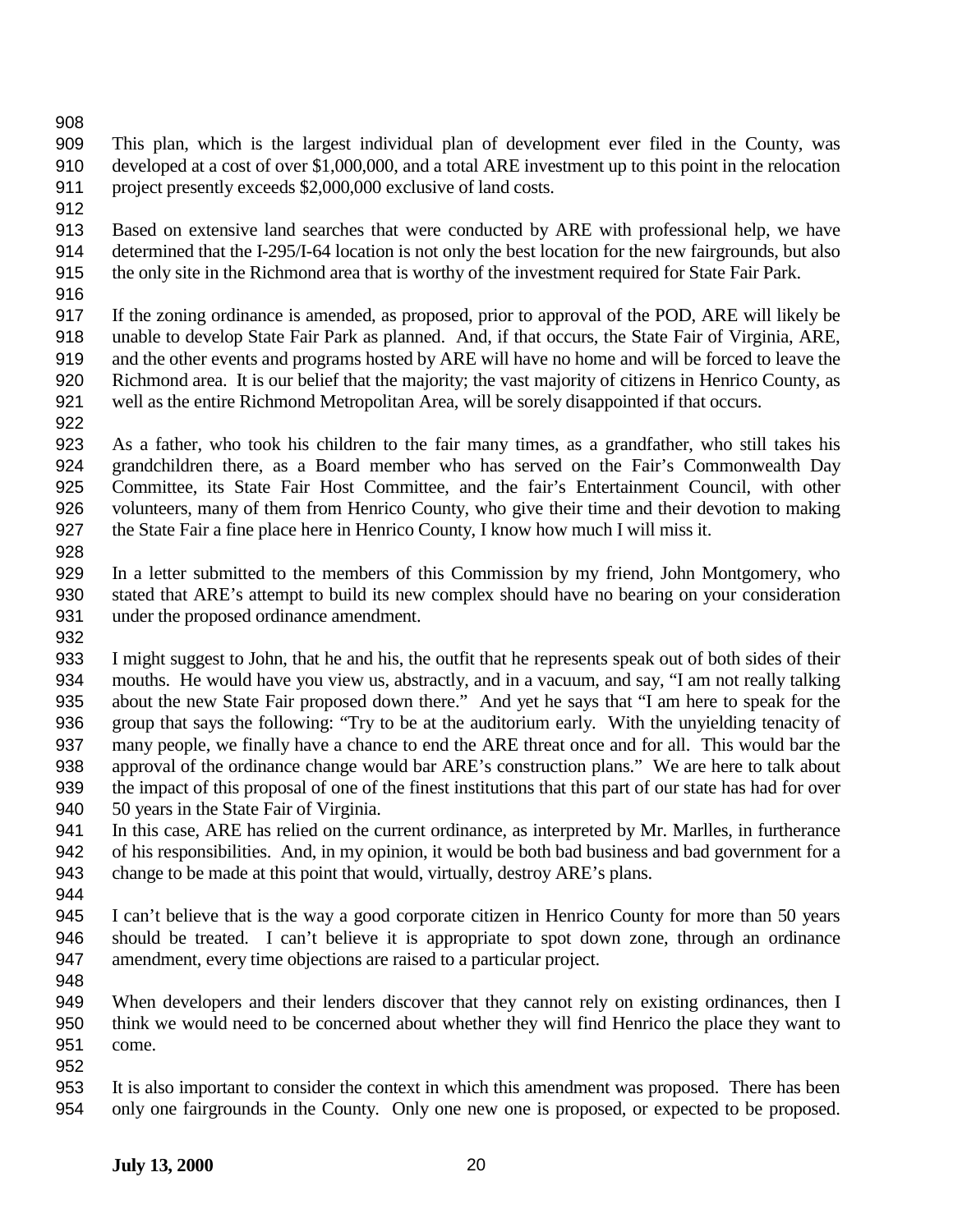- The ordinance will affect only ARE, and its only purpose is to stop development which is permitted under the existing ordinance.
- 

- This ordinance to change clearly represents an effort to manipulate the governmental process. And, if adopted, would represent a statement that the State Fair of Virginia is not welcome in our County.
- Turning to the specifics of the proposed amendment, I submit to you. that the A-1 zoning district is, in fact, an appropriate zoning designation for a fairgrounds, and that no change in the ordinance is needed.
- I ask you to look, if you would, with me at these facts: First of all, fairgrounds have a large amount of open space, which is consistent with the type of uses typically found in an agricultural district. Most of the land area within State Fair Park will be open space with less than 3-1/2 percent being occupied by buildings.
- Second, fairgrounds include a significant focus on agriculture and livestock, which are the core agricultural district uses. A fairgrounds is a showcase and a marketing center for agriculture.
- In 1999 alone, there were nearly 12,000 equine live stock and companion animals exhibited at the fairgrounds at Strawberry Hill.
- Third, a material part of the fairgrounds is located at Strawberry Hill and, as proposed, at the site in Varina, consists of a Steeple Chase track, and related facilities for the showing and raising of horses.
- Fourth, fairground activities, involve a number of separate temporary events with an overall level of intensity lower than many other uses which are now permitted in the A-1 Zoning District, such as sand and gravel operations, quarries, mines, mental institutions, hospitals, airports. There are over 24 separate categories. And among those categories there are many of them with much higher usage intensity.
- 

- I am proud that ARE's bylaws define its mission "to promote agriculture and commerce of Virginia, while fostering the wise and prudent use of natural resources and to educate the consuming public, 987 the agricultural producer, and the youth of Virginia."
- As evidence of the relationship between ARE and agricultural activities, and between a fairgrounds and agricultural activities, you should know that we have a number of educational guides describing some of these activities, which are a part of the fairgrounds and which demonstrate the strong link among ARE, fairgrounds and agricultural activities, and I hope you will permit my partner, Mr. Kidd, to give those up to you now.
- 
- This Commission, Mr. Chairman, has a duty to the citizens of Henrico County to thoroughly research and analyze the issues that come before the Commission. At the end of this hearing, each Commission member must determine whether that duty has been satisfied, and whether he or she is in a position to make a recommendation.
- 
- On that point I easily note that no evaluation has been taken by the County's professional, and very capable Planning staff, as to whether the proposed ordinance should be adopted. I also note that no evaluation has been undertaken by the staff regarding these other areas of uses now permitted in A-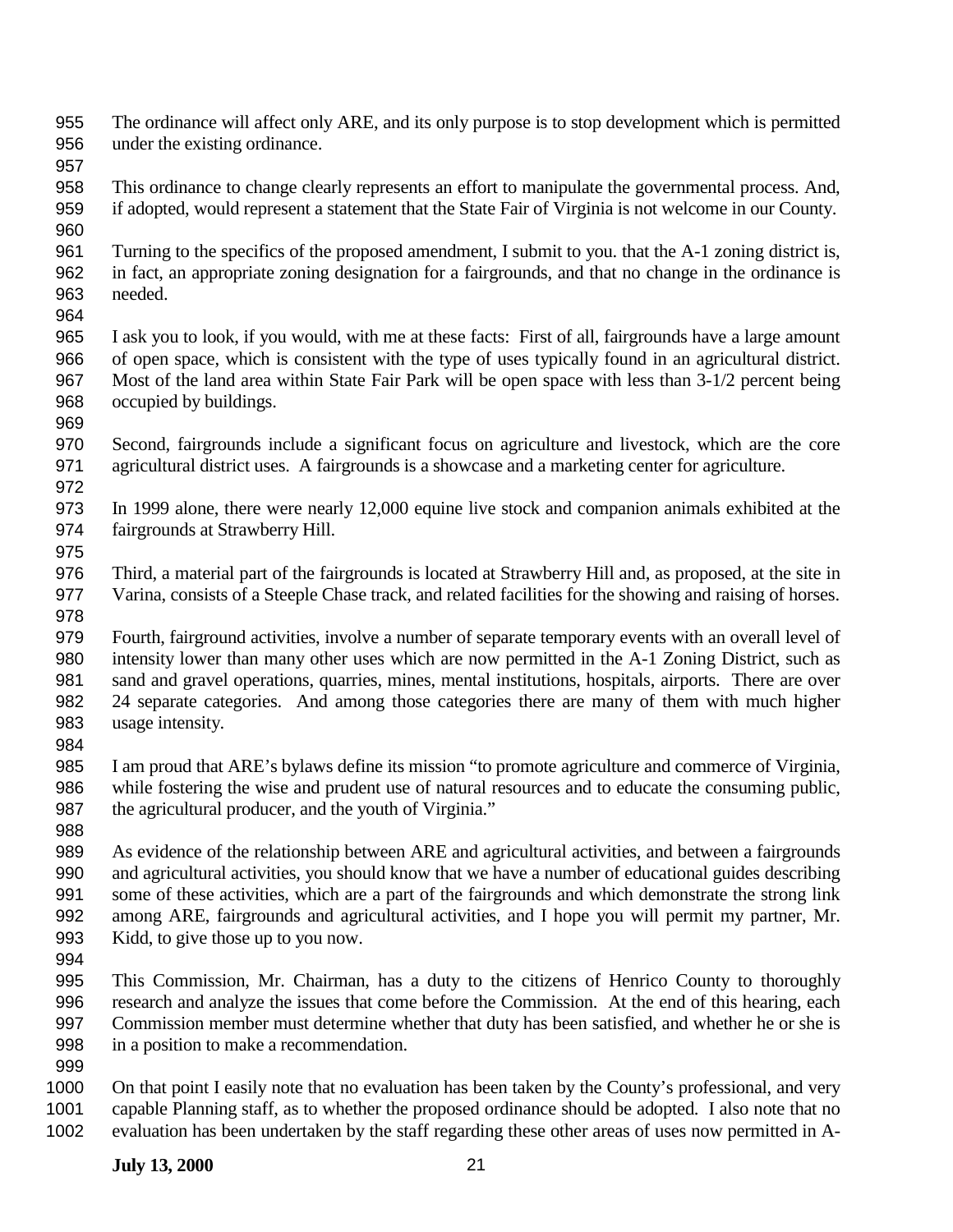1 Zoning District. A thorough and comprehensive study of the issues by staff would certainly seem to be a logical and necessary step that should be taken before changes are made and the uses permitted in the A-1 Zoning District.

 ARE opposes this ordinance because of the severe and the direct impact it will have on ARE and the State Fair of Virginia, and because there is no planning justification for its adoption. On behalf of ARE, I ask that the Commission consider carefully all of the information presented to you tonight. Your decision is of great significance to ARE and all of the citizens who have an interest in the continued presence of the State Fair of Virginia in the Richmond area. Thank you very much, Mr. Chairman.

- 
- Mr. Vanarsdall Thank you. All right. Good evening.

 Ms. Gwendolyn Anderson - My name is Gwendolyn Anderson. I live at 101 Taraby Drive, 1017 Sandston. I thank you for the opportunity to speak before this distinguished group. On July  $7<sup>th</sup>$ , I wrote a letter concerning the State Fair. I sent copies to the District Supervisors, County Planning Commissioners, and ARE. I would like to read that letter at this time and ask that it be added to the minutes of tonight's proceedings. The letter is dated July 7, 2000. "My name is Gwendolyn Anderson. I work for Calvary United Methodist Church on Williamsburg Road. I was born in Short Pump, and have spent the majority of my life in Henrico County. I now reside in Seven Pines, approximately one mile west of the proposed State Fair site. 

- I stand in favor of the State Fair of Virginia's move to eastern Henrico County. I have been attending the State Fair of Virginia continuously since l954. I volunteer for the youth activities and 1027 programs offered by the State Fair.
- 

 Over the years I have seen a dramatic increase in the number of entries and youth-related events and activities at the State Fair. And it is with pride that I support and applaud the State Fair's efforts on behalf of the youth of Virginia.

 It saddens me to think that a few of my neighbors continue to argue that dollars mean more than our youth. As a church elder and local church secretary, I find it disconcerting that those in our position ignore the charitable acts of the State Fair, such as food to the homeless, and youth scholarships. 

 Instead, they base their arguments on ARE's non-profit status. Because we have many local churches in the area, it concerns me that the lack of County revenue issue will be used to keep other non-profit organizations out of the area as well. How much silver does the County want to exact? 

 As citizens of Henrico County, we need to see the forest and not just the trees. We have the opportunity to support the State of Virginia Fair. This is not just a money issue, but one of pride, children's opportunities, and cultural values.

 I find it incredible that the County has allowed such selfish and self-centered people to exert this kind of influence over some of our leaders. We should not be driven by monetary concerns, but by concerns of a higher and more Christian consciousness toward the future of our youth, and the preservation of the area. The rural park atmosphere will provide our youth with a facility that will educate, preserve and promote Virginia agriculture and heritage.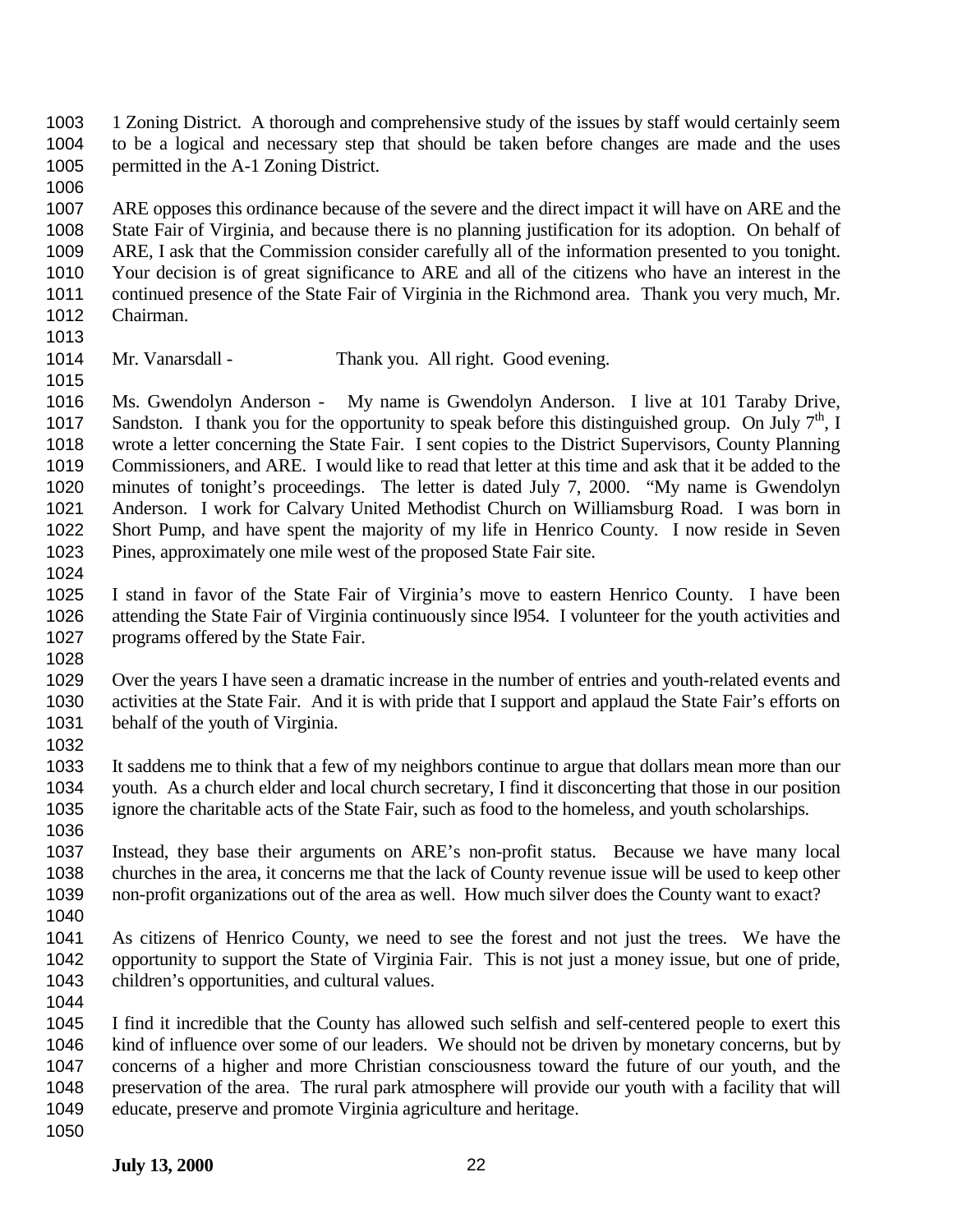The State Fair provides excellent opportunities for adults, youths, farmers, historians and businesses. I often wonder if, and when, any of those opposing the State Fair in eastern Henrico have ever visited the Fair. I find it astounding that if they have visited within the last few years that 1054 they can only find something negative to say.

 One visit to the Better Living Building, Heritage Village or Old MacDonald's Farm should tell them that the State Fair is more than just a few carnival rides and cotton candy. I urge you, our leaders, to consider the negative impact of voting to stop the State Fair from moving to the eastern Henrico site. And I urge you, our leaders, to vote yes to the State Fair of Virginia's move to eastern Henrico County for our youth. A "yes" vote for the State Fair will be the right decision because it will benefit the many rather than submit to the selfishness of a few. Thank you.

 Mrs. Katherine Fisher - Hello. My name is Katherine Fisher and I live at 9 Masonic Lane. And I have heard a lot of stuff tonight, but there is a lot of confusion going on. It seems like this needs to go back for more study, because if you cannot define fairground, then why take it out? Don't take it out until you can give us a Henrico County definition of fairgrounds.

 Don't let North Carolina or Detroit define what Henrico County wants to be in its fairgrounds. Even the gentleman that spoke before, there is a lot of stuff in this A-1 District that a lot of people think shouldn't be here other than the State Fairground. 

 He said that "he couldn't match stuff up. He said, "that doesn't seem agricultural to me. This doesn't seem agricultural to me, but it is in the A-1 zoning." And also, from looking at it, if you dropped fairgrounds, there is still a lot of stuff that ARE does that still fits under here. They could do something other; they could still have their steeple chase. They could still do agricultural events. They just wouldn't have the carnival rides. I mean there's still a lot of open ground in there if you strike the word "fairgrounds", especially if you do not have a definition for the word fairgrounds. And, I really think this needs to go back for more study. The whole zoning A-1 needs to be looked at as a whole. To decide it tonight, I don't, you might have to go back and revisit it later, because you'd find out by striking fairgrounds, that you really struck something that you really wanted to keep in agricultural zoning, and let's see.

 Actually, I think that is all I had to say. This really needs more study. If you cannot give me a definition of what Henrico County considers a fairground right now, other than saying what they looked at for other states, what you have that you want to put in record, what is the definition of a fairground? And they couldn't do it for me today when they called, then I don't think that you should strike that one word. 

| 1089 | Mrs. Quesinberry -                                | Well, Mr. Marlles, I believe we have a definition of fairgrounds, do |
|------|---------------------------------------------------|----------------------------------------------------------------------|
| 1090 | we not? Isn't that?                               |                                                                      |
| 1091 |                                                   |                                                                      |
| 1092 | Mr. Marlles -                                     | Mrs. Quesinberry, there is not a definition of fairgrounds in the    |
| 1093 | zoning ordinance.                                 |                                                                      |
| 1094 |                                                   |                                                                      |
| 1095 | Mrs. Quesinberry -                                | There is an interpretation of what fairgrounds means in our zoning   |
| 1096 | ordinance, which is, essentially, the same thing. |                                                                      |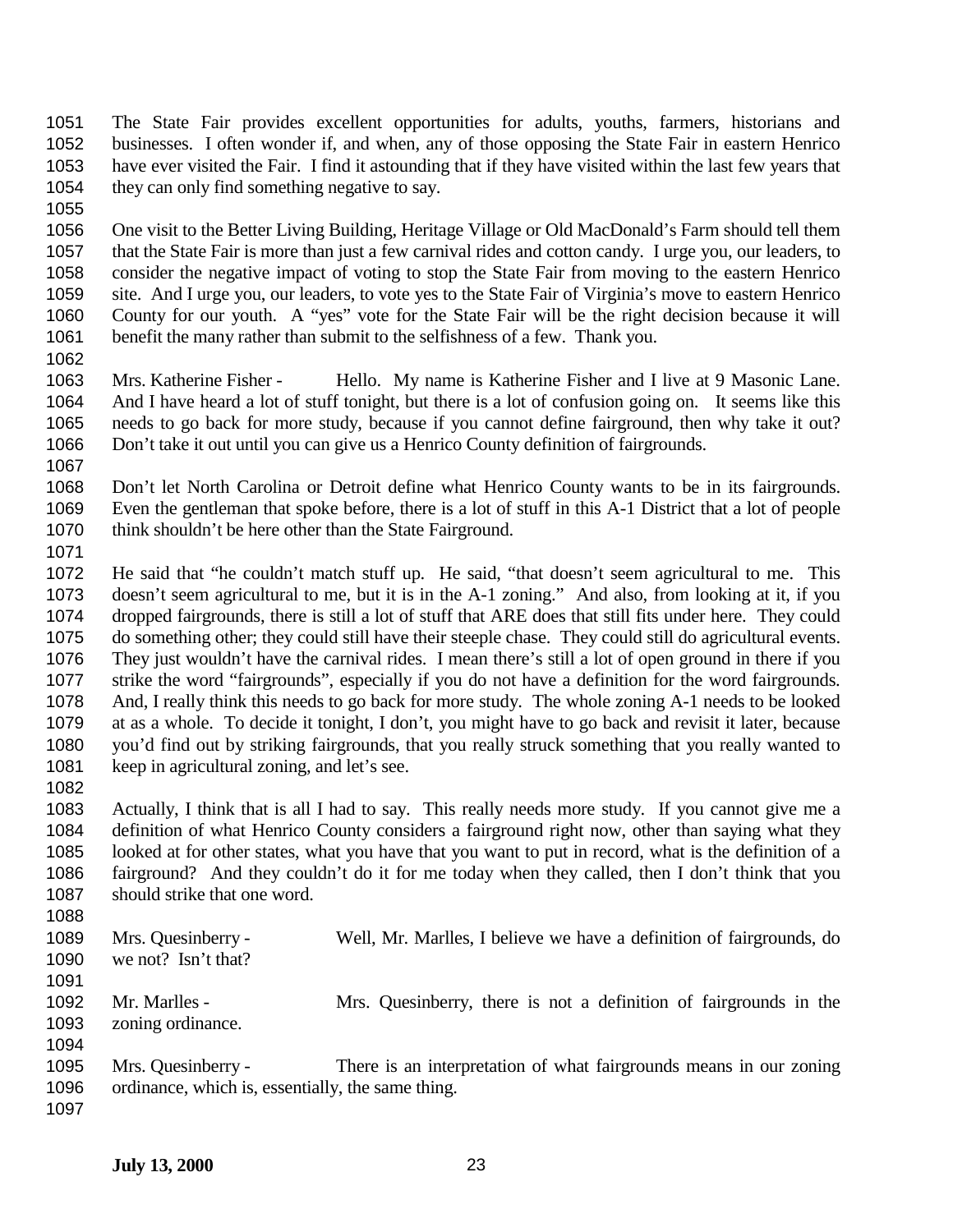Mr. Marlles - I am not sure that it is the same thing. I have looked at the uses that were proposed for the State Fair Park. And, based on the information that I discussed in my presentation, I made a determination that they are consistent with fairground in the A-1 District. This is not a definition of fairground, which is actually something I think very different. It doesn't constitute a definition of fairgrounds. Mrs. Fisher - Because he was saying that would be looked at on a case-by-case basis as other people apply that might be using fairground in A-1, as well. I believe he said something about it would be a case-by-case, as far as like the carnivals at Dorey Park and stuff like Innsbrook that kind of fits into the fair definition in the dictionary. Stuff like the Innsbrook After Hours is kind of considered a fair event. and it might impact some of that stuff. So, thank you. 1110 Mr. Vanarsdall - Thank you. Next. Good evening. Mrs. Sandra Yancey - Hello. My name is Sandra Yancey, and I have been a resident of Henrico County for 48 years; most of my life. Fourteen years of it was in Varina. I just have a little question. If the State Fair doesn't go there, New York is looking for a place to dump their trash, and the way I understand it is that, we can't stop New York from dumping their trash in Virginia. They are trying to get petitions up for this, but I am concerned. If you don't like the State Fair, then the dump from New York might be your answer. Mrs. Quesinberry - I'm afraid I don't like that either. Mr. Vanarsdall - Thank you. Yes ma'am. Ms. Joyce Goff - My name is Joyce Goff. I live at 1928 North Parham Road. I am a volunteer instructor at Ride On. 1127 Mrs. O'Bannon - Can say your name again. 1129 Ms. Goff - Joyce Goff. 1131 Mrs. O'Bannon - Goff. Thank you. Ms. Goff - I'm a volunteer instructor at Ride on. It is a non-profit, therapeutic riding organization for children and adults with disabilities. I represent the volunteers, participants, and parents of Ride On. And tonight we have heard many definitions of fairgrounds, and the dangers of high impact use. But, I want to tell you about a low density use of the fairgrounds. Our riding program has used the equine facilities at the fairgrounds at the current location for our benefit horse show. This show is our major annual fund raiser for our program, and the loss of the equine facility will cost us participants and monies that support the program. We depend on a fairground location to include children in our riding program. So, the way this relates to tonight's topic is the fairgrounds to us supports the health and welfare of our children and our families. And the horse shows are an appropriate use in the A-1 zoning area. I feel that if you strike the fairgrounds from the A-1 zoning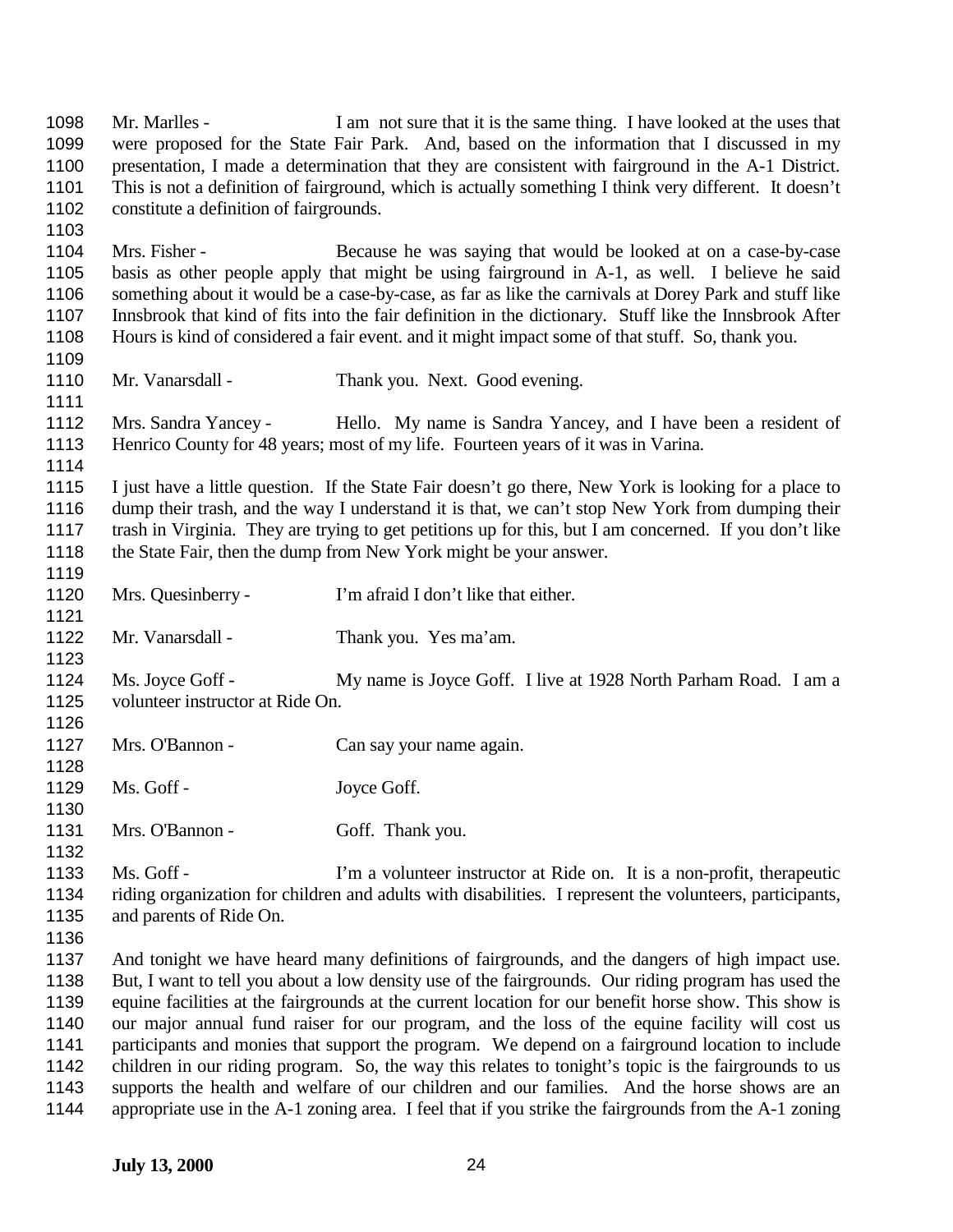- 1145 that you are restricting the opportunities that we can offer our youth in our County and, therefore, I urge you to keep fairgrounds in the description for A-1 zoning. Thank you.
- 

- Mr. Vanarsdall Thank you. Good evening, Mr. LaVecchia.
- Mr. W. F. LaVecchia Good evening, Mr. Chairman, ladies and gentlemen. I am William F. LaVecchia. I live at 303 Burnwick Road in Henrico County. I joined the County of Henrico in 1959 as your Planning Administrator, then your Director of Planning, then your Deputy County Manager for Inspections and Planning, and I ultimately became your County Manager.
- 
- I tell you that only to tell you who I happen to be. I served also for 20 years as a voting member of this Planning Commission. One of my first jobs was to redraft the zoning ordinance. And from that time until 1992, I redrafted it and drafted many other zoning ordinances, many other sections of the zoning ordinance.
- 

 But I am here, tonight, as a private citizen of Henrico County. Ladies and gentlemen, the A-1 Agricultural District was designed, and it was intended to be for uses such as you find listed in your zoning ordinance. It is not a catch-all district, as has been suggested by some, and is as found in many other zoning ordinances across the country. The very nature of fairgrounds is typical of the open space of the agricultural district. 

- Now, Mr. Roberts has put it very well in his remarks and I will try not to repeat any of his remarks. Ladies and gentlemen, this County has had a Comprehensive Zoning Ordinance even before I came 1168 on board in 1959. We had zoning ordinances in places like New York City and San Francisco were 1169 only thinking about it.
- 

 To my knowledge, we have never zeroed in on one use, such as is proposed here. This County has a reputation and planning that is second to none in the country. And, I had nothing to do with that, but a lot of very good, fine professional planners that I was fortunate enough to bring on staff had a lot to do with it. Please don't jeopardize that reputation with the action that you are being requested to do here.

 Should you believe that a review of the A-1 Agricultural District is necessary, then do just that, but ladies and gentleman, do it comprehensively. Review the entire district. It has been suggested to you that a fairgrounds, in this County, can go on a narrow two-lane winding road. That is absolutely wrong.

- 
- Under your plan of development, there are regulations where this Commission and the Board of Supervisors can say, "No," if those roads aren't adequate.
- 
- It has also been suggested that it can be put up against my home. That is absolutely wrong, too, because there are requirements in the ordinance of setback distances from residential zoned and from residences.
- 

 It is totally wrong to change a single classification, which has been in existence, and enjoyed by this community for 41 years. Never forget, whatever you do, that it should be done, ladies and gentlemen, comprehensively. And, I thank you, sincerely, for all you do, because I have been there, and I have done that, and I know what it takes to do it. Thank you.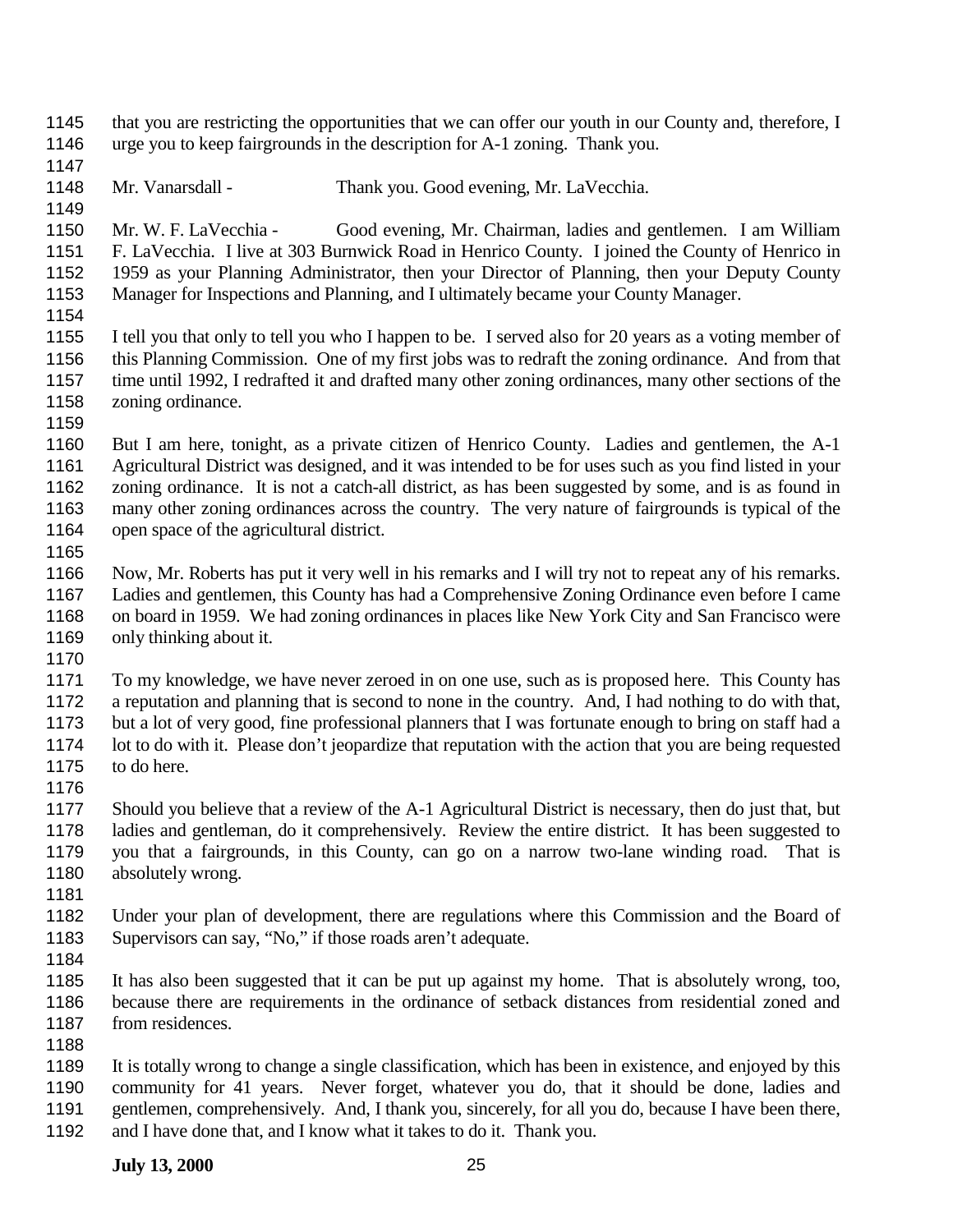Mr. Vanarsdall - Thank you. The same thing applies to this group that applied to the last group. No clapping. It is no different.

- Mr. Gryce McMullen Mr. Chairman, ladies and gentlemen of the Commission, I am Gryce McMullen. I am a Richmond resident, although I am proud to say that I once lived in Henrico County and have switched back and forth from time to time.
- 

 I'm a lawyer with Thompson, McMullen. It's a Richmond law firm, and we have, over the years, represented the Harmon family, which is here tonight, and I have them with me. The Harmons, if there has to be a change in A-1, the Harmons would oppose the change as now proposed, but would certainly agree if the change were made and a sensitive review was comprehensive. If it were a comprehensive review of the entire zoning ordinance's A-1 classifications, then, I think they would certainly be comfortable with that. And there are certain reasons for that.

 The Harmons have been living in the County since 1946, and they have been paying taxes all of that 1209 time. I noticed that, in agriculture, there's been fairgrounds since 1959. That is a long time. And, I think there is enough time there for a citizen of the County to rely on the fact that, if they read, or their lawyer's read what the zoning ordinance says is A-1, if it says fairgrounds, they can rely on the fact that it says fairgrounds. That certainly creates some certainty. And in this case, what the Harmons did, after a great deal of though and trouble, is agree to sell their land for the use as a fairgrounds. They did that in reliance on the zoning ordinance. It makes perfect sense to me. 

- The result has been for the last year, and this is the first time that I have ever stood up and talked about this on behalf of the Harmons, it has been nothing but continuos (end of tape) the proponents of what's going on with ARE. And, I know we're not talking about ARE, but, in my own mind, 1219 that's where we all are, and why we are here.
- 

 Because of that, what the Harmons would ask you to do, as a Commission, is try to establish certainty with regard to the Zoning Ordinances. Rather than have the contingent and the expense in the future, what they ask is you really look at A-1 and the way its written now. And, if you want to deal with Fairgrounds, and take them out, you need to look at some of the other uses that are conditioned in A-1. 

- For example, there are other uses that I can foresee that would come up that would be very, very contentious. Gun clubs, kennels, sanatoriums. Are the people that want to do that in A-1 going to be faced with the same prospect of a year or a year and a half of enormous expense and contention? I would certainly hope not.
- 
- So, what they would ask is that those uses also be confronted and addressed carefully. In other words, as a comprehensive review of everything that should be taken out of A-1, or left in A-1.

 I might add to draft off of what Mr. Montgomery has said, we talk about "high impact uses." There are other high impact uses in A-1 right now; hospitals, campgrounds, and so on. These things need to all be addressed in a comprehensive approach. A careful approach should be made as to A-1. As a matter of fact, it ought to be done in almost every zoning classification, because if you don't, there's going to be enormous uncertainty. And my problem with it is, you talk about anybody in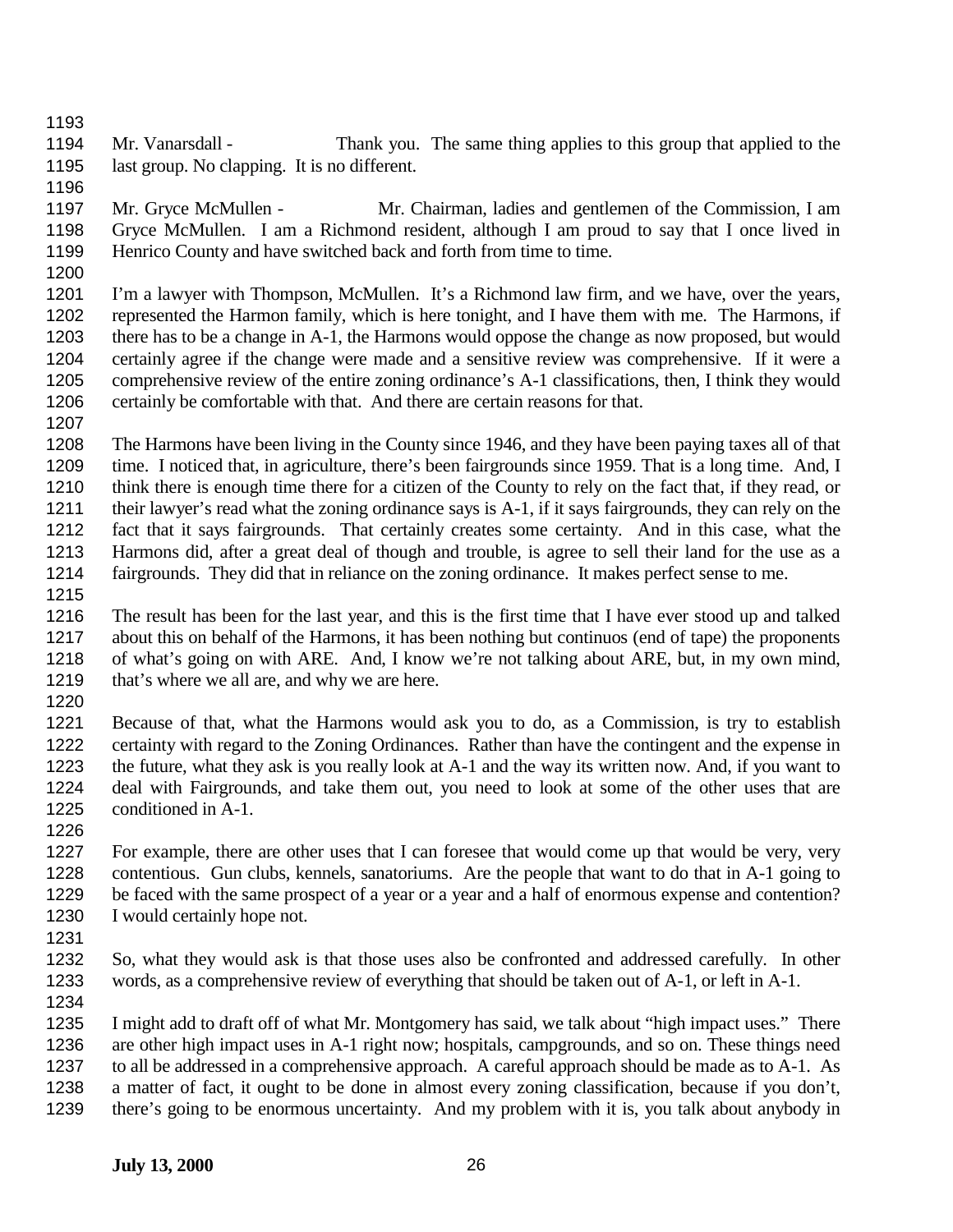this room that lives in Henrico County. A seller, a buyer, real estate developer, a lender of a real estate project, all of these people are going to be chilled by this prospect.

 We heard tonight how much money was spent in one attempt, which is only going right now with ARE. I would certainly hope that you can determine and get some certainty with your Zoning Ordinance. And that is the message that the Harmons would really like to give you.

 If you have that result, for example, if you take you're A-1 and you analyze it, at least, those persons that have any prospect of doing something in the County; buying something, financing, developing, will have had a recent determination as to how A-1 is treated. As we go on further, through the years, I suppose you've got to have a comprehensive and a continuing review of it. But, certainly, 1251 for the near term, looking at everything in A-1 now, all these conditional uses, you'll have achieved a far better result than you will if you just look at "Fairgrounds." Thank you very much. If you have any questions, I'd be glad to answer them. 

1255 Mr. Vanarsdall - Thank you.

 Mr. Marlles - Mr. Chairman, there's about 2 minutes, 8 seconds left. 

Mr. Vanarsdall - We have 2 minutes, 8 seconds left.

 Ms. Elizabeth Conner Flippen - Good evening, ladies and gentlemen. My name is Elizabeth Conner Flippen. My address is 1202 Calno Road in King William County. I am speaking in support of the State Fair Park, tonight, as a employee of this County of Henrico for 30 years, as a farm and livestock owner. In the past cattle and sheep, and more recently, race horse and show horses.

1267 Traditionally, fairgrounds have been show cases. Agricultural expositions with a little bit of education and a little bit of entertainment. Marketing centers for livestock. Competitions. shows. education and a little bit of entertainment. Marketing centers for livestock. Competitions, shows, and sales arenas. All of this has been compatible with A-1 and zoning, and all of this is going on at ARE, at Strawberry Hill in the past.

 Henrico County's heritage has been distinguished in this region and in this nation – the Commonwealth and the State. In this nation by the strong public lay citizen and elected officials and their leadership. And it has put this County on the map with strong triple A bond rating, physical autonomy, high standards in the school system, a superb quality of life that has brought economic development and great business environment to this community. And all of these years, Strawberry Hill of ARE has been a part of this heritage. So, I ask you, tonight, that I hope you will help preserve this way of life for all of us that work or live in the County, and all of us who benefit and enrich our personal lives through the activities of ARE. And I hope that you will vote to preserve this way of life at this site, which has been an asset in our County. Thank you.

| 1 Z U I |                  |                                                                |
|---------|------------------|----------------------------------------------------------------|
| 1282    | Mr. Vanarsdall - | Thank you. How much time, Mr. Secretary?                       |
| 1283    |                  |                                                                |
| 1284    | Mr. Marlles -    | Mr. Chairman, that concludes the 30 minutes for the opponents. |
| 1285    |                  |                                                                |
| 1286    | Mr. Vanarsdall - | All right.                                                     |
| 1287    |                  |                                                                |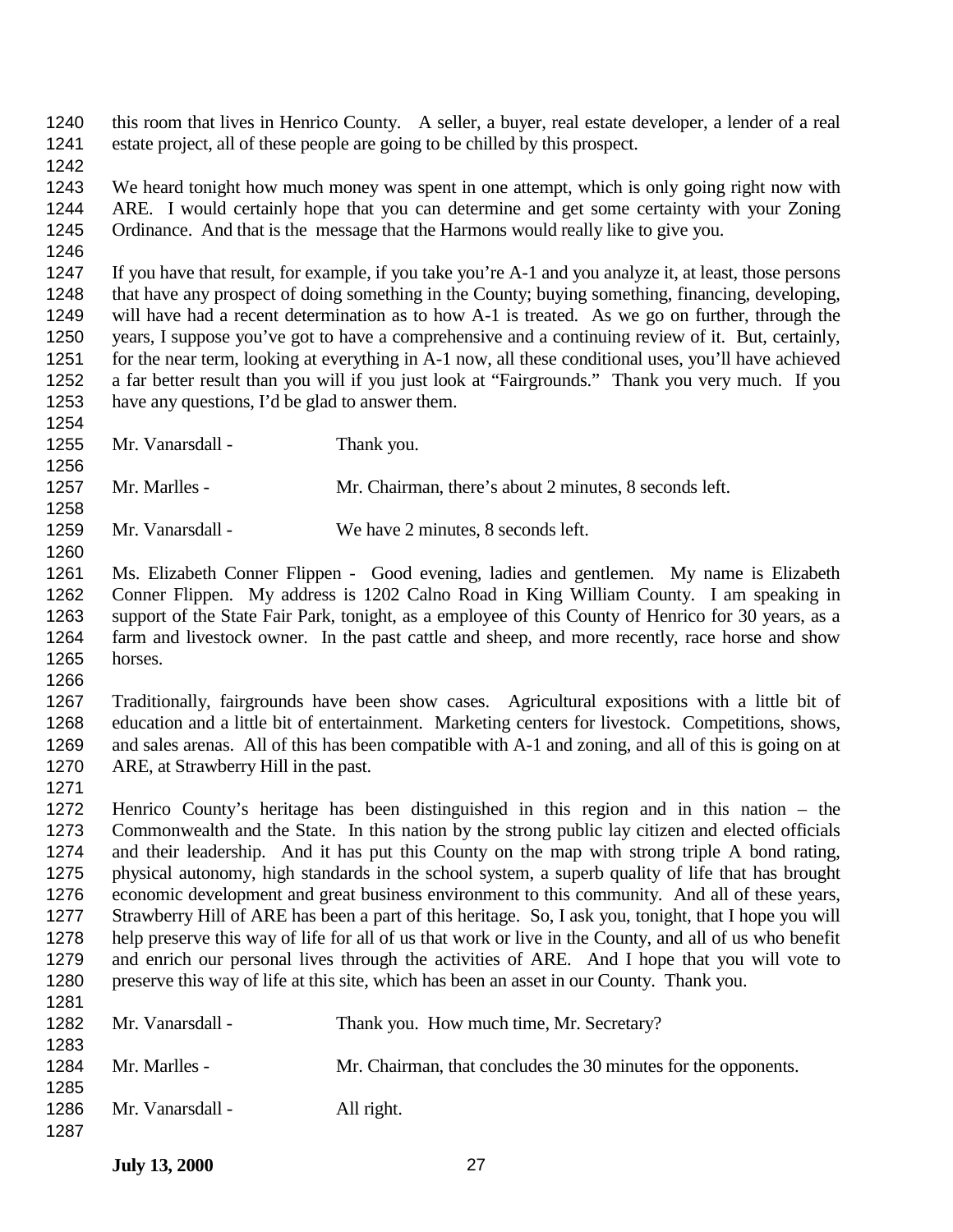(Unknown Person) - I gave you the list of people who have signed here, tonight. 

 Mr. Vanarsdall - Yes sir. Give them to the Secretary. That concludes the public hearing. Yes sir.

 Mr. Taylor - Mr. Chairman, I'd like to speak, if I might. Certainly, after listening to everybody this issue of agricultural zoning is very complex. I think it was summed up well by Mr. LaVecchia and the amount of effort that he spent working over the years for the County.

 Looking at the County Zoning Ordinance which is this book here, under Article 24-52 of the Code, there's a number of uses in the A-1 District that raise concerns among the community, and that was discussed by a number of people.

 These include such things as: shooting ranges, gun clubs, mines and quarries, sawmills, landfills; you can consider that to be trash, fairgrounds and racetracks, kennels, campgrounds, airports, and institutions for "drug, liquor, or mental patients." So, Mr. Washington was certainly right when he said, "A lot of things can happen in an A-1 zone." And, I think the one thing that we should do after hearing the comments, tonight, I am more convinced that what we need to do is to look more comprehensively at what activities can be accomplished in the A-1 zone. And, as a result, I want to make a motion, and I move we defer action on the proposed amendment to give the staff the opportunity to study the uses that are now permitted, and come back to the Commission to report a recommendation on the uses permitted in A-1, a point which was spoke to by at least three people, tonight.

 Mrs. Quesinberry - Mr. Taylor, our direction from the Board of Supervisors was to consider this particular action. You might want to think about another motion might be more appropriate, if you want to do some more extensive looking at the A-1 conditional uses, which I do agree with you, needs to be looked at, that we might consider that at another public hearing where we can do a more comprehensive use. But, tonight, our task has been, I think, pretty clear and pretty narrow, that we consider this one particular use in the A-1 and decide if its appropriate to remove it. Now, at a future time, if you want to do some discussion, and you want to consider adding uses back into A-1, or taking uses away, as may be appropriate, that certainly could be part of a future larger discussion. But, tonight, we need to look at what we've been asked to do by the Board of Supervisors, directly, and take action on that particular motion before deciding if there is any other need, and there looks like there may be. But, to do something in a more broad sense. There's nothing that would prevent us from taking care of the business and the action that the Board of Supervisors were very clear in directing us to do tonight. 

1326 Mr. Vanarsdall - Mr. Taylor. 

1328 Mr. Taylor - Yes sir. 

 Mr. Vanarsdall - I mean, Mrs. Quesinberry , I have a letter here that was written to the 1331 Board on the  $29<sup>th</sup>$  of June, the day after this resolution was introduced and it says in the second paragraph, "…assuming the Planning Commission is able to make a recommendation." "Assuming." It does not direct us to what we have to do. It's up to this body to make the decision.

Mrs. Quesinberry - That letter is from Mr. Hazelett, Mr. Chairman.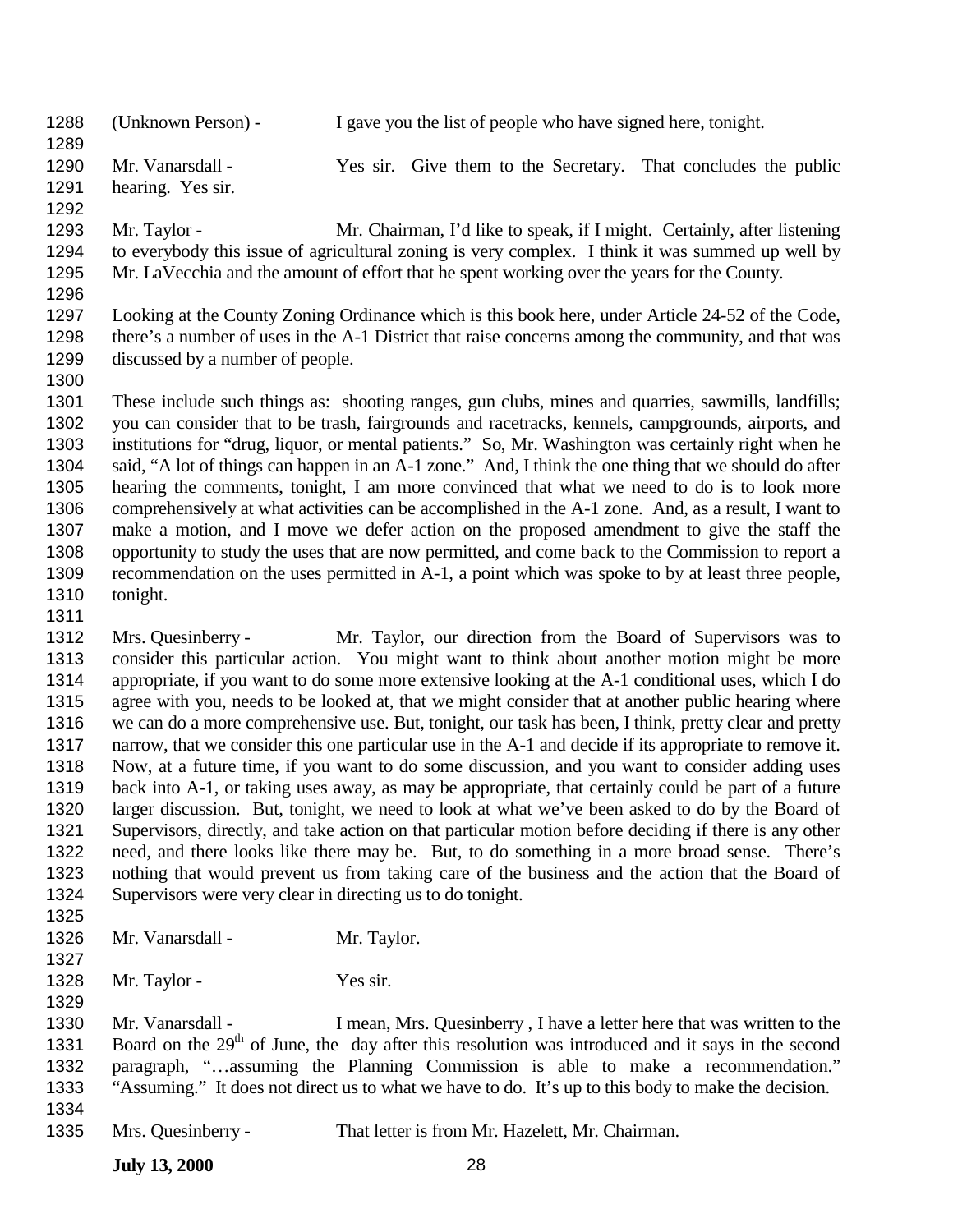Mr. Vanarsdall - We have a motion by Mr. Taylor, I believe you're saying look into the thing… Mrs. Quesinberry - We're still discussing, Mr. Chairman. We haven't had a second and we haven't closed discussion. And, I still have a question of Mr. Marlles who was at the Board of Supervisors meeting. I believe the direction, regardless of what Mr. Hazelett may have written, the direction from the Board of Supervisors, themselves, and you were there, I believe, Mr. Marlles, was that we take action on this as soon as we can. I don't remember what the words were, but it was as soon as possible time and take action and get back to them. I paraphrased, but that's what I believe I heard. Mr. Marlles - Mr. Chairman, and I'm reading directly from the resolution that was 1349 approved by the Board on June  $27<sup>th</sup>$ . "Now, therefore, be it resolved by the Board of Supervisors of Henrico County, that the Planning Commission is directed to hold a public hearing at its earliest opportunity, allowing for proper legal advertisement, on a possible amendment to Section 24-52 of the Code of the County of Henrico to eliminate fairgrounds as a conditional use in an Agricultural Zoning District." The resolution, at least based on that reading, directs the Planning Commission to hold the public hearing. I don't believe it says it directs the Commission to take action on just the wording of the resolution. 1357 Mrs. Quesinberry - But, I'm asking you, what was the discussion at the meeting around that? The expectation of the Supervisors was that we would take action. Mr. Marlles - Mrs. Quesinberry, I can't confirm or deny that. I don't remember 1361 that being the subject of conversation. Mrs. O'Bannon - I was at the Board meeting. As a member of the Board, I believe the resolution speaks for itself. It says that there would be a public hearing on this particular issue; this 1365 section, 24-52, and that's where we... 1367 Mr. Vanarsdall - That's very true. And it doesn't say what we have to do at the end of it. And that was that. So, Mr. Archer, do you have anything to say about it? The rest of us have said something. 1371 Mr. Archer - I don't know what I could add, Mr. Chairman. 1373 Mr. Vanarsdall - I don't know either. Mr. Taylor - Mr. Chairman, going back, we heard at least three people say we really should look at this very carefully. And looking at those uses in there, I really think some of those areas that I've talked about; shooting ranges, gun clubs, airports, etc., etc., I really think they need a comprehensive look. We've heard it three times, and I think we need to heed that advice. So, I remain firm with my motion. Mr. Vanarsdall - Motion is made by Mr. Taylor. Is there a second? I'll second it. Motion made by Mr. Taylor, seconded by Mr. Vanarsdall. All those in favor say aye—all those opposed by saying nay. The vote is 2-2 Messrs. Taylor and Vanarsdall voted aye, Mr. Archer and

## **July 13, 2000** 29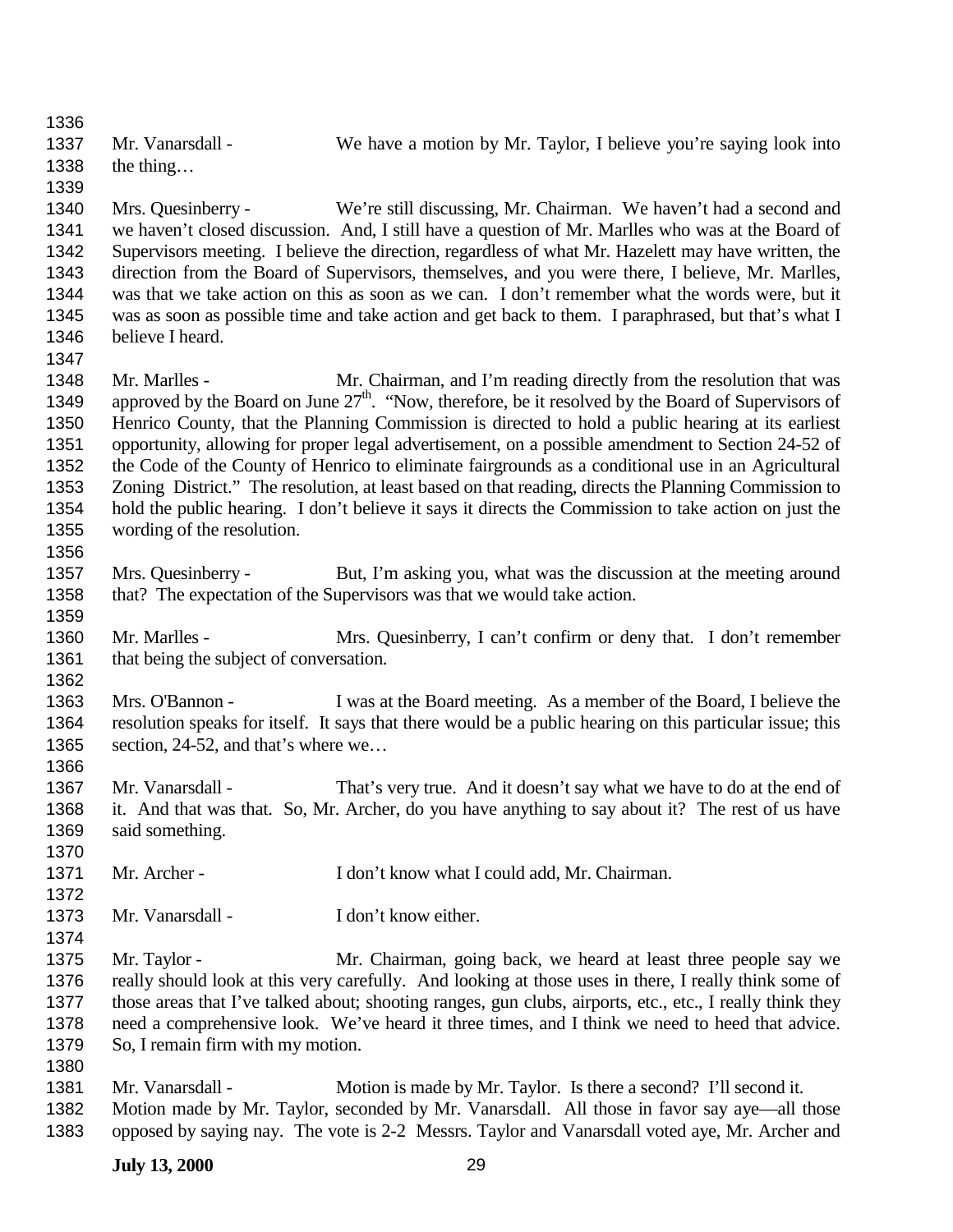Mrs. Quesinberry voted no. The vote is 2 to 2. We have a tie vote. Mrs. O'Bannon, would you like to vote? You don't usually vote, but would you like to vote, tonight?

 Mrs. O'Bannon - As a member of the Board, it is traditional that a member of the Board abstains, and there is a majority here, so, 2 to 2. This has been a very interesting evening. I will say I have learned a tremendous amount from the public. This was, I think, the intent, from the Board of Supervisors, was to hear all sides and I know they'll be very interested. Because I know minutes from this meeting are verbatim. 

 Mr. Vanarsdall - This is a tie vote so that means that the motion is denied. So, now we need a motion – we cannot move this with a motion of this type. We cannot move it forward to the Board, and we can't let it die here. So, we now need a motion to do whatever we want to do with the Resolution.

- Mr. Archer Mr. Chairman, before we vote, you did ask if I had something to say, did you not?
- 1401 Mr. Vanarsdall Yes sir. You said you had nothing to add.

1403 Mr. Archer - I was waiting for the appropriate time, I suppose. Now's the moment. It's obvious from previous discussions, we all have different ways that we feel about how we should move on this agenda item. And, I guess, all of us over the last few days have asked ourselves, "How should we determine the proper way to vote?" You know, has all this been for naught? Have we really gotten something out of this, or have we just sat around here and rearranged ignorance for about three or four weeks? So, I have tried to figure out the way that I should vote when it came time to vote on amending the ordinance. And, it seems to me that the proper thing for me to do, and I can't speak for the rest of the Commission members, would be to try and express those feelings that have been conveyed to me by the members of my district that I represent. And, of course, I guess all of you, over the past few days, received many letters, telephone calls, faxes, hand delivered pieces of mail, people running up and grabbing you by the coat tail and so forth. I have also. To be honest with you, if I was to take a tally of that, it really wouldn't matter which district I represented. My vote would still come out the same.

 But, I have to say, in deference to the citizens of Fairfield that have talked to me and there have been a lot. I thought I would have to ask some of them for their opinion, but, I haven't. They've been giving it freely. One hundred percent of the people who have spoken to me from the Fairfield District have asked that we not change this Ordinance, and leave it alone.

 Tonight, I didn't vote on whether or not we should defer this, but we do need to look at this on a comprehensive basis, if we are going to make changes, instead of just piecemeal, whipping pieces out the Zoning Ordinance. So, I said all that to say, when the vote is taken, however any of us vote, some of you will be happy. Some of you will be unhappy. Just keep that aisle open back there, as the Chairman advised, when the meeting was started. I guess that's all I have to say, Mr. Chairman. 

| 1 T Z I |                  |                                            |
|---------|------------------|--------------------------------------------|
| 1428    | Mr. Vanarsdall - | Thank you, Mr. Archer.                     |
| 1429    |                  |                                            |
| 1430    | Mr. Archer -     | We're not really going to run out of here. |
| 1431    |                  |                                            |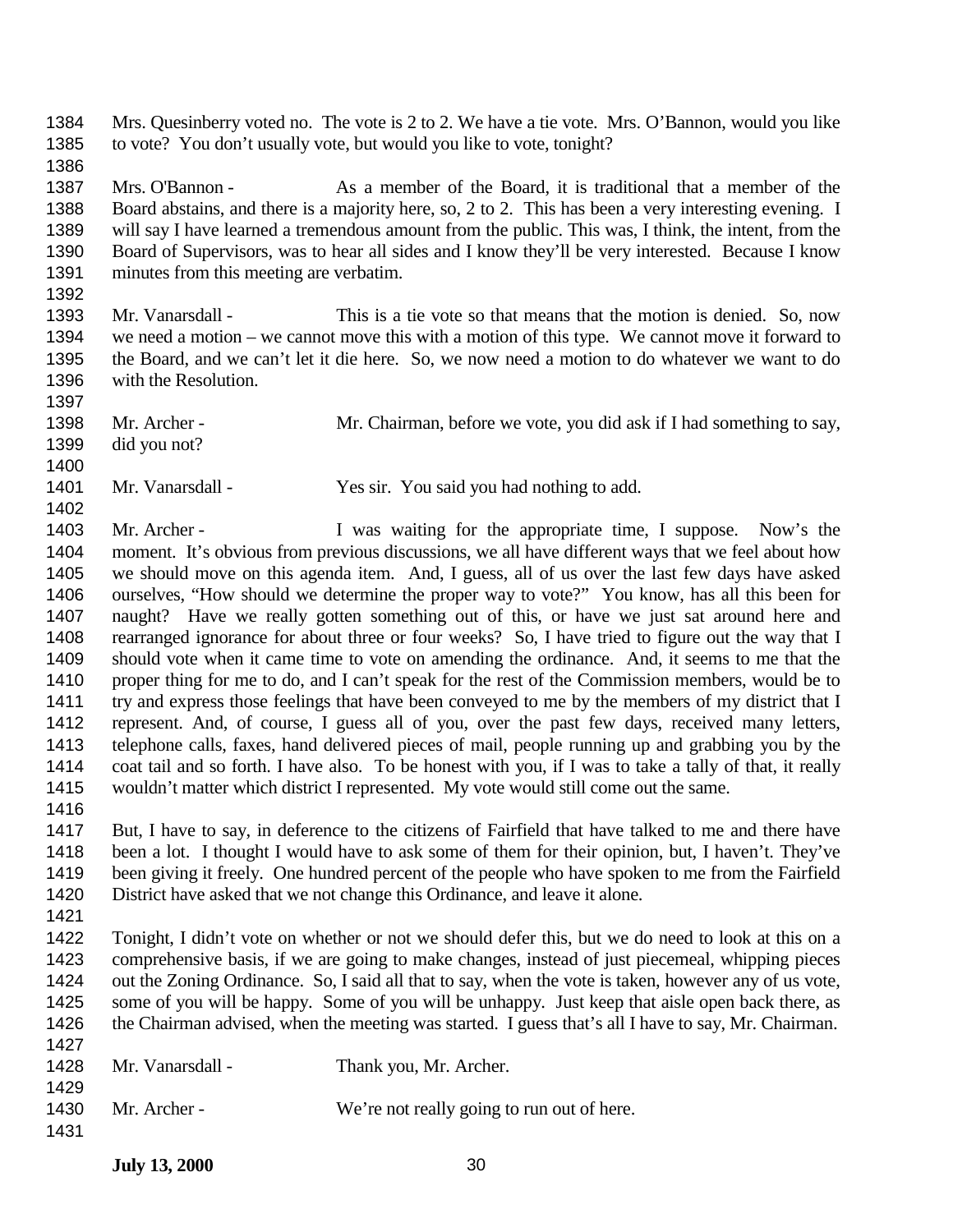| 1432<br>1433                                         | Mr. Vanarsdall -                                                                                   | All right, we need a motion on the resolution.                                                                                                                                                                                                                                                                                                                                                                                                                                                                                                                                                                                                                                   |
|------------------------------------------------------|----------------------------------------------------------------------------------------------------|----------------------------------------------------------------------------------------------------------------------------------------------------------------------------------------------------------------------------------------------------------------------------------------------------------------------------------------------------------------------------------------------------------------------------------------------------------------------------------------------------------------------------------------------------------------------------------------------------------------------------------------------------------------------------------|
| 1434<br>1435                                         | Mrs. Quesinberry -                                                                                 | Are you talking about the resolution from the Board of Supervisors?                                                                                                                                                                                                                                                                                                                                                                                                                                                                                                                                                                                                              |
| 1436<br>1437                                         | Mr. Vanarsdall -                                                                                   | Right. What we just went through with for the last two hours.                                                                                                                                                                                                                                                                                                                                                                                                                                                                                                                                                                                                                    |
| 1438<br>1439<br>1440<br>1441<br>1442<br>1443<br>1444 | Mrs. Quesinberry -                                                                                 | Okay. I'd be glad to make a motion on the Resolution from the<br>Board of Supervisors on Section 24-52 "Conditional uses permitted by special exception." I'd just<br>like to say first, in making my recommendation on this motion, that, once, again, this is not a<br>referendum on ARE Fair business. It's a consideration of the appropriateness of intense business<br>and commercial uses in our A-1 zoning districts. And, we do not do designer zoning or land use.<br>What one applicant can do in A-1, any applicant can do in A-1. And, if an applicant can do<br>commercial and business in A-1 with a POD, then, any applicant can do that. That's the danger that |
| 1445<br>1446                                         | lies herein.                                                                                       |                                                                                                                                                                                                                                                                                                                                                                                                                                                                                                                                                                                                                                                                                  |
| 1447<br>1448<br>1449<br>1450<br>1451                 |                                                                                                    | Some of you brought up ARE, and what they're doing and what they're not doing. The fact of the<br>matter is, regardless, of what goes on in this A-1 Ordinance, they do have other options. And, if<br>they have a good plan, and if its meant for Henrico, they can go through the zoning process like any<br>other applicant would have to do in order to do business in commercial zoning in this County.                                                                                                                                                                                                                                                                     |
| 1452<br>1453<br>1454<br>1455<br>1456                 | range of business and commercial uses.                                                             | The problem with the fairgrounds being in Paragraph (g) as it is today, and the subject of this<br>meeting, is that fairgrounds is extremely broad, as we discussed tonight. And, as Mr. Marlles has<br>pointed out to us on several occasions, tonight, that, in and of itself, is reason enough to remove<br>fairgrounds from our A-1 Zoning Ordinance. A-1 is not a zoning district that supports a broad                                                                                                                                                                                                                                                                     |
| 1457<br>1458<br>1459<br>1460<br>1461<br>1462<br>1463 | District where its not appropriate.                                                                | Since the term, "fairgrounds" has existed in the A-1 Zoning District, which has been since about<br>1959, as much as we can figure, we have not had a POD application and a development of a<br>fairgrounds under the A-1 zoning district. And to remove it is not going to change anything for us.<br>What it will do, it will protect citizens from, again, intense business and commercial uses in an A-1                                                                                                                                                                                                                                                                     |
| 1464<br>1465<br>1466<br>1467                         |                                                                                                    | Any future developers of fairgrounds more appropriately can apply with a POD in a B-3 zoning<br>district or M-1 or they can apply to rezone if they're not in one of those zoning classifications and<br>develop a fairground. And that's the most appropriate way to handle that.                                                                                                                                                                                                                                                                                                                                                                                               |
| 1468<br>1469<br>1470<br>1471<br>1472                 |                                                                                                    | So, given that, and given how broad this meaning of fairgrounds is in our Ordinance, today, and<br>what it's come to mean over the 50 years or so since its been there, I think its very appropriate that<br>we do, which the Supervisors asked us to do, and that is remove Fairgrounds from our zoning<br>ordinance in Section 24-52, Paragraph G. And my motion is to do that.                                                                                                                                                                                                                                                                                                |
| 1473<br>1474<br>1475<br>1476                         | Mr. Vanarsdall -<br>also. So, now, we'll need a motion to do something else.<br>Mrs. Quesinberry - | All right, motion is made by Mrs. Quesinberry. We need a second if<br>we're going to go forward with this. All right, there's no second to the motion, so that motion dies<br>I think we go home.                                                                                                                                                                                                                                                                                                                                                                                                                                                                                |
| 1477<br>1478<br>1479                                 | Mr. Vanarsdall -                                                                                   | Do we need a motion, Mr. Marlles?                                                                                                                                                                                                                                                                                                                                                                                                                                                                                                                                                                                                                                                |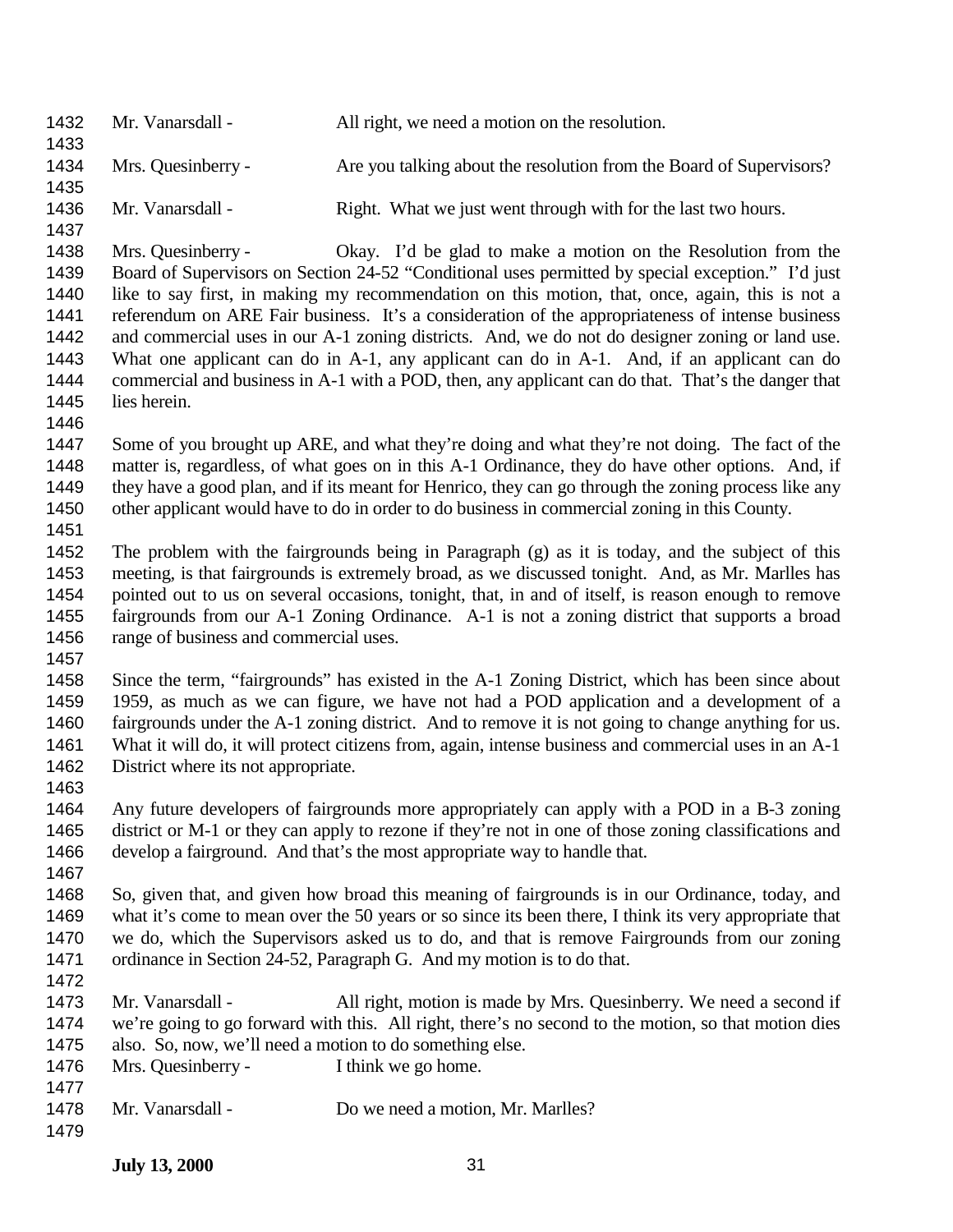| 1480<br>1481 | Mr. Marlles -                                             | Yes sir.                                                                                          |
|--------------|-----------------------------------------------------------|---------------------------------------------------------------------------------------------------|
| 1482         | Mrs. O'Bannon -                                           | It is not necessary to have a second to a motion if you do not wish to                            |
| 1483         | vote on it.                                               |                                                                                                   |
| 1484         |                                                           |                                                                                                   |
| 1485         | Mrs. Quesinberry -                                        | I did wish to vote on it.                                                                         |
| 1486         |                                                           |                                                                                                   |
| 1487         | Mrs. O'Bannon -                                           | And, according to our rules of order, it sometimes can die for the                                |
| 1488         |                                                           | lack of a second, but you do not necessarily have to vote on it. A second simply means someone is |
| 1489         | seconding the first of a motion.                          |                                                                                                   |
| 1490         |                                                           |                                                                                                   |
| 1491         | Mrs. Quesinberry -                                        | Can I move we vote on my motion without a second?                                                 |
| 1492         |                                                           |                                                                                                   |
| 1493         | Mrs. O'Bannon -                                           | You can vote without a second.                                                                    |
| 1494         |                                                           |                                                                                                   |
| 1495         | Mr. Vanarsdall -                                          | We always have a second before we vote. We do not have a second.                                  |
| 1496         |                                                           |                                                                                                   |
| 1497         | Mrs. O'Bannon -                                           | If those are the rules of the Planning Commission.                                                |
| 1498         |                                                           |                                                                                                   |
| 1499         | Mrs. Quesinberry -                                        | I don't believe we have that in our rules.                                                        |
| 1500         |                                                           |                                                                                                   |
| 1501         | Mrs. O'Bannon -                                           | You have to see, what are the rules of the Planning Commission?                                   |
| 1502         |                                                           |                                                                                                   |
| 1503         | Mr. Vanarsdall -                                          | You're saying vote without a second? Is that right? Right, Mr.                                    |
| 1504         | Marlles?                                                  |                                                                                                   |
| 1505         |                                                           |                                                                                                   |
| 1506         | Mrs. Quesinberry -                                        | He's checking our rules.                                                                          |
| 1507         |                                                           |                                                                                                   |
| 1508         | Mr. Vanarsdall -                                          | You all bear with us. We'll figure it out in a minute.                                            |
| 1509         |                                                           |                                                                                                   |
| 1510         | Mr. Archer -                                              | Mr. Chairman, I will second Mrs. Quesinberry motion.                                              |
| 1511         |                                                           |                                                                                                   |
| 1512         | Mrs. Quesinberry -                                        | Thank you.                                                                                        |
| 1513         |                                                           |                                                                                                   |
| 1514         | Mr. Vanarsdall -                                          | Motion made by Mrs. Quesinberry, seconded by Mr. Archer. All                                      |
| 1515         |                                                           | those in favor say aye—all those opposed by saying nay. The vote is 1-3 (Mrs. Quesinberry voted   |
| 1516         |                                                           | aye, Messrs. Vanarsdall, Mr. Archer, and Taylor (Mrs. O'Bannon abstained). The motion does not    |
| 1517         | carry. It goes forward to the Board with a denial. Right. |                                                                                                   |
| 1518         |                                                           |                                                                                                   |
| 1519         | Mr. Marlles -                                             | Mr. Chairman, Mrs. Quesinberry's motion was to delete Fairgrounds                                 |
| 1520         | from the A-1 District.                                    |                                                                                                   |
| 1521         | Mr. Vanarsdall -                                          | Right.                                                                                            |
| 1522         |                                                           |                                                                                                   |
| 1523         | Mr. Marlles -                                             | It was seconded by Mr. Archer. That particular motion did fail.                                   |
| 1524         |                                                           | Okay. You may wish to ask for another motion. How many does this make, four?                      |
| 1525         |                                                           |                                                                                                   |
| 1526         | Mrs. O'Bannon -                                           | You need a motion stated in the positive.                                                         |
| 1527         |                                                           |                                                                                                   |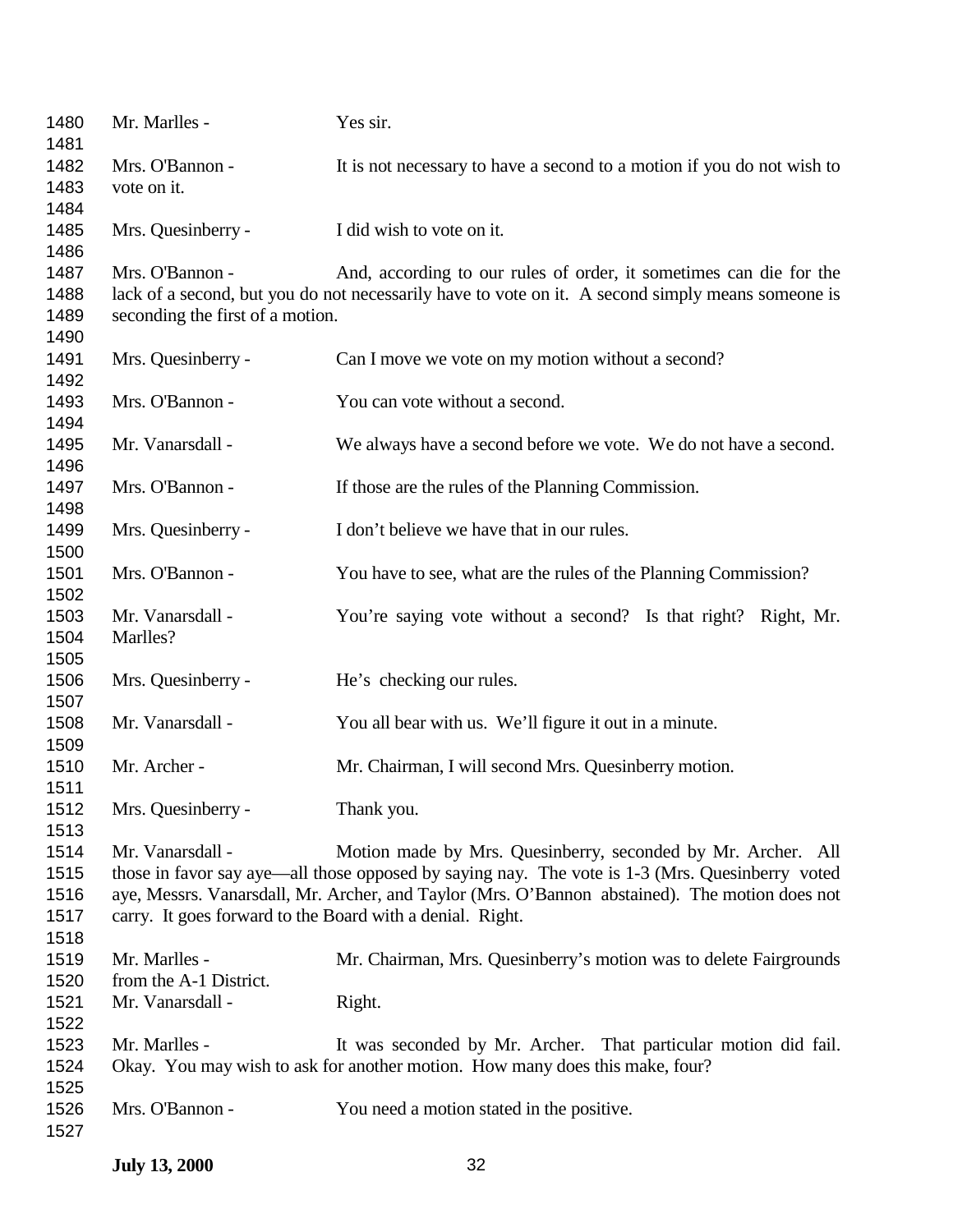| 1528<br>1529                         | Mr. Marlles -                                                | Mr. Chairman, another motion is required.                                                                                                                                                                                                                                                                                                                                                                                                                                                            |
|--------------------------------------|--------------------------------------------------------------|------------------------------------------------------------------------------------------------------------------------------------------------------------------------------------------------------------------------------------------------------------------------------------------------------------------------------------------------------------------------------------------------------------------------------------------------------------------------------------------------------|
| 1530<br>1531                         | Mr. Vanarsdall -                                             | All right, let's have another motion. What would the motion be?                                                                                                                                                                                                                                                                                                                                                                                                                                      |
| 1532<br>1533<br>1534                 | Mr. Marlles -<br>please explain this.                        | This is confusing. The first motion, ladies and gentlemen, let me                                                                                                                                                                                                                                                                                                                                                                                                                                    |
| 1535<br>1536                         | Mr. Vanarsdall -                                             | Please go down the line.                                                                                                                                                                                                                                                                                                                                                                                                                                                                             |
| 1537<br>1538<br>1539<br>1540         | Mr. Marlles -<br>the Ordinance.                              | Okay. The only motion that has not been made, tonight, is to,<br>basically, defeat the proposed amendment which would keep the definition of Fairgrounds as it is in                                                                                                                                                                                                                                                                                                                                 |
| 1541<br>1542<br>1543                 | Mr. Vanarsdall -<br>word, "Fairgrounds" in the A-1 District. | So, that's the motion we need now. We need a motion to keep the                                                                                                                                                                                                                                                                                                                                                                                                                                      |
| 1544<br>1545                         | Mr. Marlles -                                                | Which, basically, is to deny the amendment.                                                                                                                                                                                                                                                                                                                                                                                                                                                          |
| 1546<br>1547<br>1548                 | Mr. Taylor -<br>District.                                    | Mr. Chairman, I will move that we keep fairgrounds in the A-1                                                                                                                                                                                                                                                                                                                                                                                                                                        |
| 1549<br>1550                         | Mr. Archer seconded the motion.                              |                                                                                                                                                                                                                                                                                                                                                                                                                                                                                                      |
| 1551<br>1552<br>1553<br>1554<br>1555 | Mr. Vanarsdall -<br>abstained).                              | Motion made by Mr. Taylor, seconded by Mr. Archer All those in<br>favor say aye—all those opposed by saying nay. The vote is 3-1, Messrs. Archer, Taylor, and Mr.<br>Vanarsdall, voted for the motion, Mrs. Quesinberry voted against the motion. (Mrs. O'Bannon                                                                                                                                                                                                                                     |
| 1556<br>1557                         | Mr. Taylor -                                                 | No. I mean, yes.                                                                                                                                                                                                                                                                                                                                                                                                                                                                                     |
| 1558<br>1559<br>1560<br>1561         | Mr. Marlles -<br>the proposed amendment.                     | Mr. Chairman, just to clarify again for members of the Commission,<br>a "yes" vote is to keep the term, "fairgrounds" a permitted use in the A-1 District, which is to defeat                                                                                                                                                                                                                                                                                                                        |
| 1562<br>1563                         | Mr. Vanarsdall -                                             | That's yes.                                                                                                                                                                                                                                                                                                                                                                                                                                                                                          |
| 1564<br>1565                         | Mr. Marlles -                                                | Yes sir.                                                                                                                                                                                                                                                                                                                                                                                                                                                                                             |
| 1566<br>1567<br>1568                 | Mr. Archer -<br>Mrs. Quesinberry -                           | Yes.<br>No.                                                                                                                                                                                                                                                                                                                                                                                                                                                                                          |
| 1569<br>1570                         | Mr. Vanarsdall -                                             | Yes.                                                                                                                                                                                                                                                                                                                                                                                                                                                                                                 |
| 1571<br>1572<br>1573<br>1574<br>1575 | Mr. Marlles -                                                | Mr. Chairman the motion to keep "Fairgrounds" as it currently exists<br>in the A-1 District passes. The proposed amendment is defeated. I would add, for the benefit of the<br>citizens that are here, that the Planning Commission makes recommendations. This is not the final<br>decision. This recommendation will be forwarded to the Board of Supervisors. Right now, I would<br>expect that this particular item would appear on the August 8 <sup>th</sup> Board agenda, but you should call |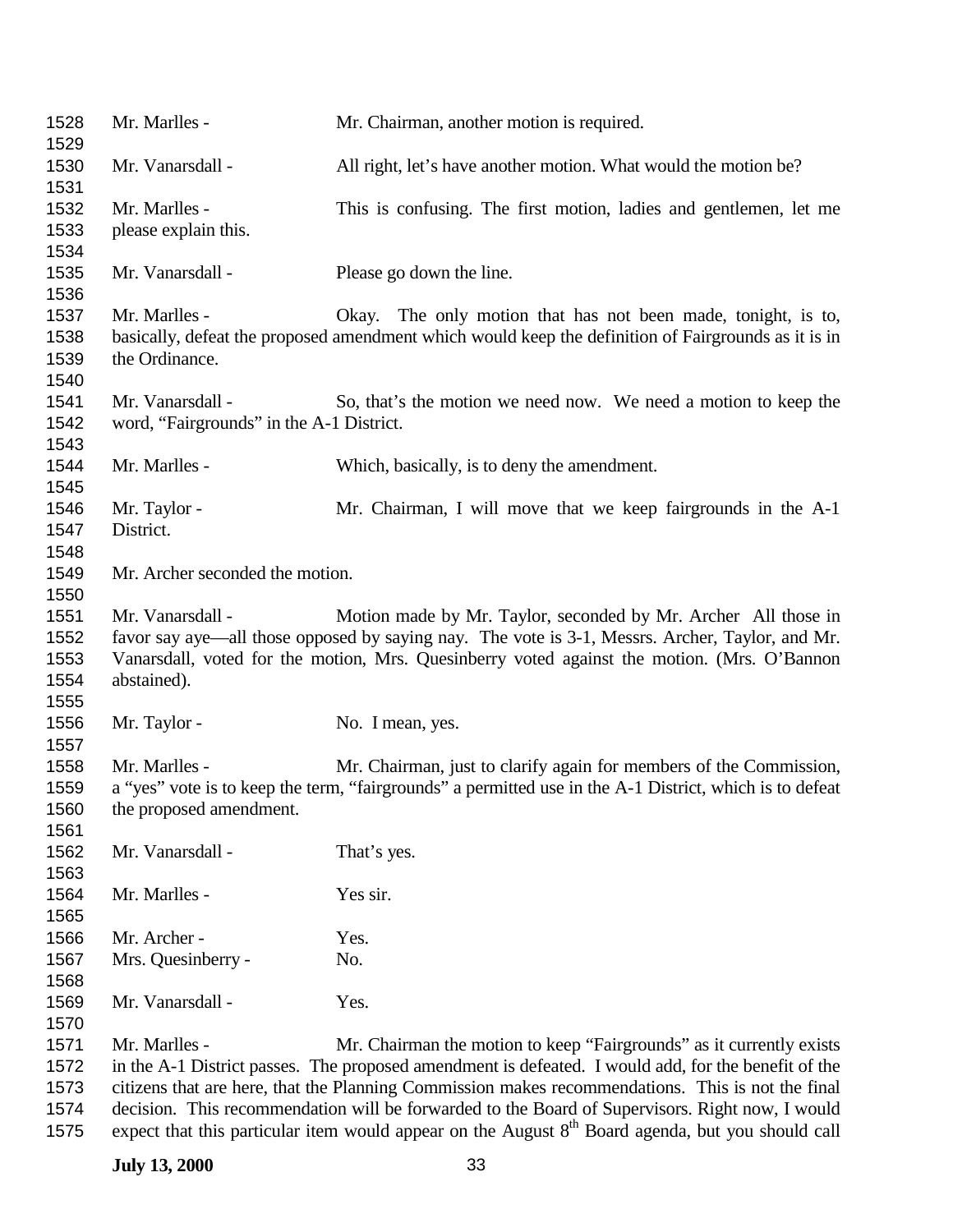the Planning Office to confirm that. Mr. Chairman, I don't know if you have any additional comments you'd like to make.

 Mr. Vanarsdall - No additional comments, except, thank everyone for coming. Thank you for speaking for, and thank you for speaking against. We'll see you again. Good night. Thank you, John. Mr. Secretary, we'll take the first case. We'll take the requests for deferrals and withdrawals from Mrs. Via. Good evening, Mrs. Via.

- Mrs. Via Thank you, Mr. Chairman. We have several cases that have request a deferral. I'm going to start at the top of your agenda on Page 1 in the Fairfield District, Case C-29C-00.
- 

## **Deferred from the May 11, 2000 Meeting:**

 **C-29C-00 Roy B. Amason for Virginia Center, L. L. C.:** Request to amend proffered conditions accepted with Rezoning Case C-38C-97, on Parcel 44-A-1, containing 8.416 acres, located on the north line of Virginia Center Parkway, approximately 570 feet east of its intersection with Carriage Homes Way and 360 feet west of its intersection with Carriage Point Lane. The amendment would allow the development of 60 townhouse units instead of a 160 unit assisted care facility. The Land Use Plan recommends Office.

- The applicant has requested a deferral to August 10, 2000.
- Mr. Vanarsdall Any one in the audience in opposition to deferring this case; C-29C-00? No opposition. Mr. Archer.
- 1601 Mr. Archer Mr. Chairman, I move deferral of C-29C-00 Virginia Center, LLC to 1602 the August  $10^{th}$  meeting at the request of the applicant.
- Mr. Taylor seconded the motion.
- Mr. Vanarsdall Motion made by Mr. Archer, seconded by Mr. Taylor All those in favor say aye—all those opposed by saying nay. The vote is 4-0 (Ms. Dwyer absent, Mrs. O'Bannon abstained). Next case.
- Mrs. Via Thank you, sir. Moving to the Three Chopt District on Page 2 of your agenda, the first case for deferral in Three Chopt is Case C-42C-00 Glen All Community Church.
- **Deferred from June 15, 2000 Meeting:**
- **C-41C-00 Rev. Rick McDaniels for Glen Allen Community Church:** Request to conditionally rezone from R-2C One Family Residence District (Conditional) to O-2C Office District (Conditional), Part of Parcel 9-A-20, containing approximately 1.571 acres, located on the south line of Nuckols Road at its intersection with Wyndham Park Drive. A bank branch is proposed. The use will be controlled by proffered conditions and zoning ordinance regulations. The Land Use Plan recommends Suburban Residential 1, 1.0 to 2.4 units net density per acre, and Environmental Protection Area.
- 
- The applicant has requested a deferral to October 12, 2000.
-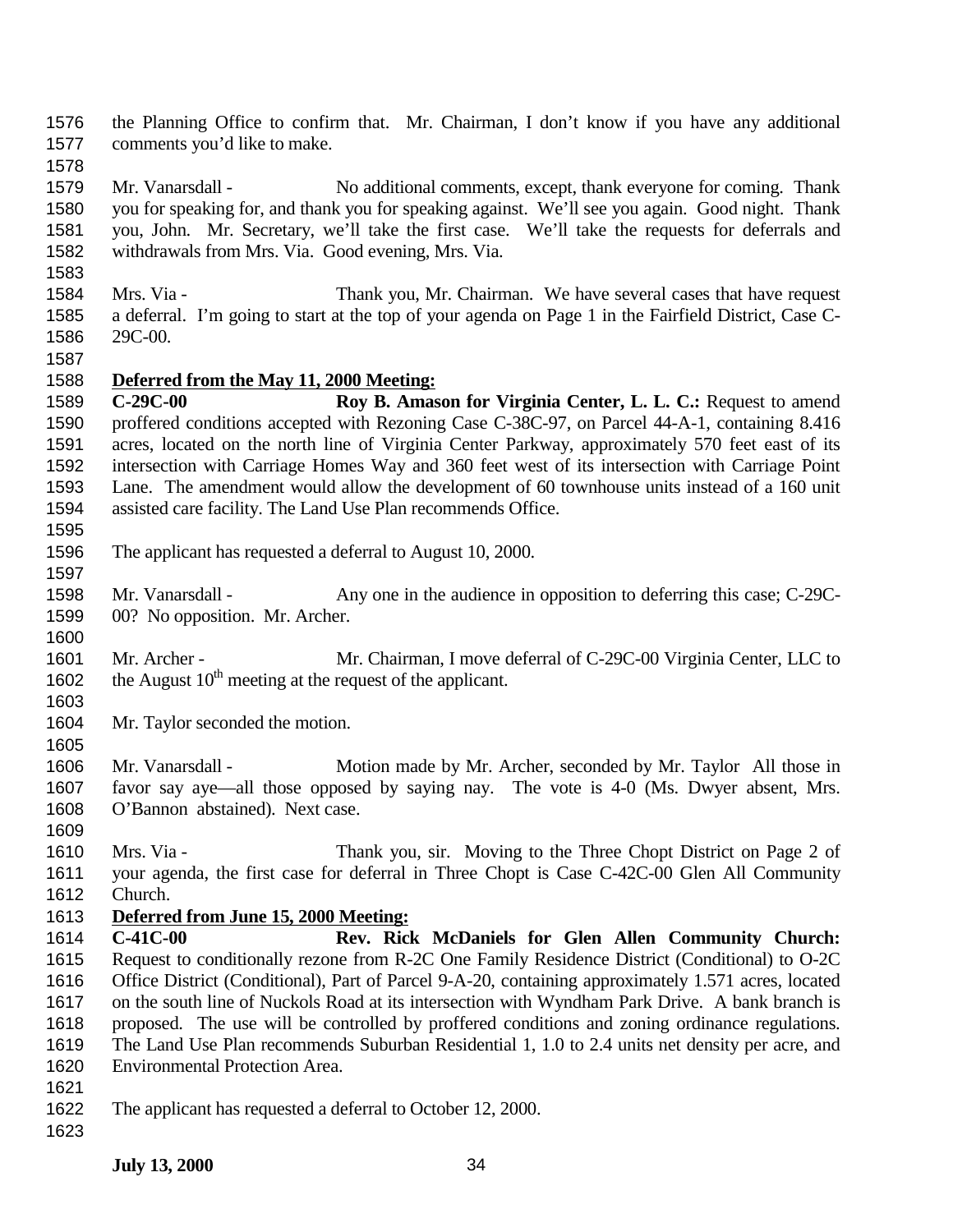| 1624 | Mr. Taylor -                                                                             | Mr. Chairman, I move that Case C-41C-00 be deferred to October                                   |
|------|------------------------------------------------------------------------------------------|--------------------------------------------------------------------------------------------------|
| 1625 | 12, 2000 at the request of the applicant.                                                |                                                                                                  |
| 1626 |                                                                                          |                                                                                                  |
| 1627 | Mr. Vanarsdall -                                                                         | Until when?                                                                                      |
| 1628 |                                                                                          |                                                                                                  |
| 1629 | Mrs. Via -                                                                               | October $12^{th}$ .                                                                              |
| 1630 |                                                                                          |                                                                                                  |
| 1631 | Mr. Vanarsdall -                                                                         | October 12. Any one in the audience in opposition to this                                        |
| 1632 |                                                                                          | deferment? This is C-41C-00 Rev. Rick McDaniels for Glen Allen Community Church.                 |
| 1633 |                                                                                          |                                                                                                  |
| 1634 | Mrs. Quesinberry seconded the motion.                                                    |                                                                                                  |
| 1635 |                                                                                          |                                                                                                  |
| 1636 | Mr. Vanarsdall -                                                                         | Motion made by Mr. Taylor, seconded by Mrs. Quesinberry. All                                     |
| 1637 |                                                                                          | those in favor say aye—all those opposed by saying nay. The vote is 4-0 (Ms. Dwyer absent, Mrs.  |
| 1638 | O'Bannon abstained). Next case.                                                          |                                                                                                  |
| 1639 |                                                                                          |                                                                                                  |
| 1640 | Mrs. Via -                                                                               | Thank you, sir. The next case also in the Three Chopt District in the                            |
| 1641 | middle of Page 3 of your agenda is Case C-49C-00.                                        |                                                                                                  |
| 1642 |                                                                                          |                                                                                                  |
| 1643 | $C-49C-00$                                                                               | James W. Theobald for Tascon Group, Inc.: Request to amend                                       |
| 1644 |                                                                                          | proffered conditions accepted with rezoning case C-45C-99, on Parcels 58-A-3, 6 and 6A and part  |
| 1645 |                                                                                          | of Parcels 58-A-4 and 5, containing approximately 38.3 acres, located on the north line of Three |
| 1646 |                                                                                          | Chopt Road at its intersection with Pell Street. The amendment would allow a condominium         |
| 1647 |                                                                                          | development in place of a detached single family development and assisted living facility. The   |
| 1648 | Land Use Plan recommends Urban Residential, 3.4 to 6.8 units per acre, and Environmental |                                                                                                  |
| 1649 | Protection Area.                                                                         |                                                                                                  |
| 1650 |                                                                                          |                                                                                                  |
| 1651 |                                                                                          | The applicant has requested a deferral to September 14, 2000.                                    |
| 1652 |                                                                                          |                                                                                                  |
| 1653 | Mr. Vanarsdall -                                                                         | Any one in the audience in opposition to deferring this case? This is                            |
| 1654 | C-49C-00 James Theobald for Tascon Group?                                                |                                                                                                  |
| 1655 |                                                                                          |                                                                                                  |
| 1656 | Mr. Taylor -                                                                             | What was the date until?                                                                         |
| 1657 |                                                                                          |                                                                                                  |
| 1658 | Mrs. Via -                                                                               | This will be September $14th$ .                                                                  |
| 1659 | Mr. Taylor -                                                                             | Mr. Chairman, then I would move that Case C-49C-00 be deferred                                   |
| 1660 | until September $14th$ at the request of the applicant.                                  |                                                                                                  |
| 1661 |                                                                                          |                                                                                                  |
| 1662 | Mrs. Quesinberry seconded the motion.                                                    |                                                                                                  |
| 1663 |                                                                                          |                                                                                                  |
| 1664 | Mr. Vanarsdall -                                                                         | Motion made by Mr. Taylor, seconded by Mrs. Quesinberry. All                                     |
| 1665 |                                                                                          | those in favor say aye—all those opposed by saying nay. The vote is 4-0 (Ms. Dwyer absent, Mrs.  |
| 1666 | O'Bannon abstained). Next case.                                                          |                                                                                                  |
| 1667 |                                                                                          |                                                                                                  |
| 1668 | Mrs. Via -                                                                               | Thank you, sir. The next two cases also on Page 3 of your agenda                                 |
| 1669 |                                                                                          | are companion cases. It is Case C-50C-00 Mr. & Mrs. Keflas.                                      |
| 1670 |                                                                                          |                                                                                                  |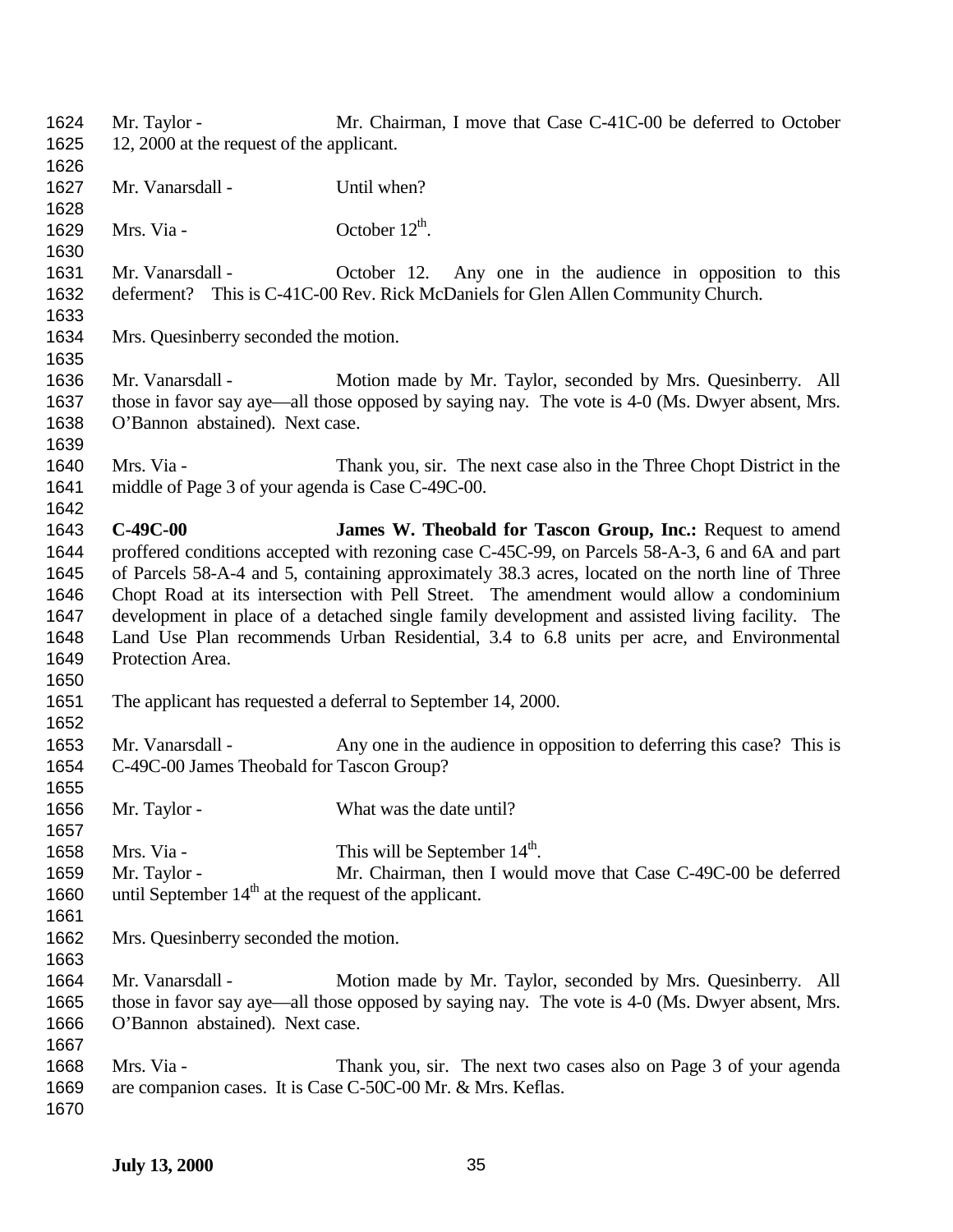**C-50C-00 Ralph L. Axselle for Mr. & Mrs. Theodore Keflas:** Request to amend proffered conditions accepted with rezoning case C-54C-84, on Parcel 59-3-A-2A, containing 1.75 acres, located at the southwest intersection of West Broad Street (U. S. Route 250) and Tanelron Drive. The amendment is to permit outdoor dining at the Red, Hot & Blue Restaurant. The Land Use Plan recommends Commercial Concentration. All testimony heard under Case P-6-00. **P-6-00 Ralph L. Axselle for Virginia Crescent One, L.P**.: Request for a provisional use permit in accordance with Sections 24-58.2(d) and 24-122.1 of Chapter 24 of the County Code in order to permit outdoor dining at the Red, Hot & Blue Restaurant, on Parcel 59-3- A-2A, containing 1.75 acres, located at the southwest intersection of West Broad Street (U. S. Route 250) and Tanelron Drive. The Land Use Plan recommends Commercial Concentration. The site is zoned B-2C Business District (Conditional). The applicant has requested deferral to August 10, 2000. 1688 Mr. Vanarsdall - This is C-51? 1690 Mrs. Via - C-50C-00. Mr. Vanarsdall - Okay. Any one in the audience in opposition to deferment of this case? No opposition. Mr. Taylor, again. Mr. Taylor - Mr. Chairman, seeing no opposition, I move that Case C-50C-00 and 1696 P-6-00 be deferred to August  $10^{th}$  at the request of the applicant. 1698 Mr. Vanarsdall - Motion made by Mr. Taylor, seconded by Mr. Archer. All those in favor say aye—all those opposed by saying nay. The vote is 4-0 (Ms. Dwyer absent, Mrs. O'Bannon abstained). Next case. Mrs. Via - Actually, Mr. Taylor's motion did include action on P-6-00. 1704 Mr. Marlles - We do need a separate motion on that. Mr. Taylor - We do. I will make it. Mr. Chairman, I move that P-6-00 be deferred until August 10, 2000 at the request of the applicant. Mrs. Quesinberry seconded the motion. Mr. Vanarsdall - Motion made by Mr. Taylor, seconded by Mrs. Quesinberry. All 1711 those in favor say aye—all those opposed by saying nay. The vote is 4-0 (Ms. Dwyer absent, Mrs. O'Bannon abstained). Next case. **Deferred from the May 11, 2000 Meeting: C-36C-00 Gloria L. Freye for McDonald's Corp.:** Request to conditionally rezone from R-3 One Family Residence District to O-2C Office District (Conditional) and B-2C Business District (Conditional), Parcels 61-A-2 and 31, containing 2.046 acres, located on the west line of Staples Mill Road approximately 160 feet north of Parham Road and on the north line of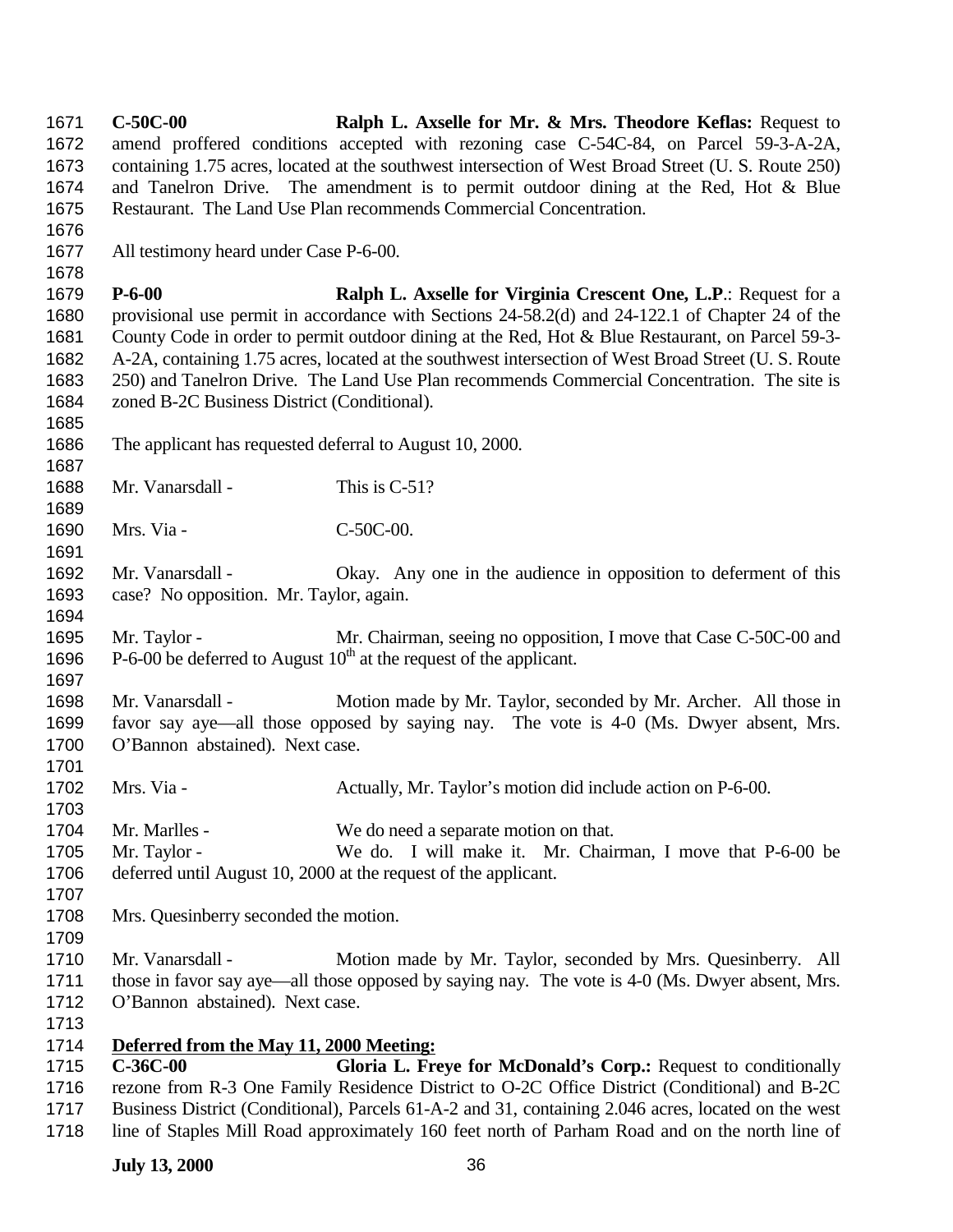Mrs. Via - Thank you, sir. Moving to the Brookland District, on Page 4 of your agenda, this is under the 8:00 p.m. agenda. We have three cases that are requesting a deferral this evening. The first in the Brookland District is C-36C-00 Gloria L. Freye for McDonald's Corp. The applicant has requested a deferral to August 10, 2000. 1728 Mr. Vanarsdall - Any one in the audience in opposition to C-36C-00 McDonalds? I 1729 move that C-36C-00 be deferred to August  $10<sup>th</sup>$  at the applicant's request. Mrs. Quesinberry seconded the motion. 1733 Mr. Vanarsdall - Motion made by Mr. Taylor, seconded by Mrs. Quesinberry. All those in favor say aye—all those opposed by saying nay. The vote is 4-0 (Ms. Dwyer absent, Mrs. O'Bannon abstained). Next case. **C-52C-00 Gloria L. Freye for Doswell Properties, Inc.:** Request to conditionally rezone from O-2 Office District to B-2C Business District (Conditional) and O-2C Office District (Conditional), Parcel 103-A-104, containing 1.721 acres, located at the southwest intersection of Staples Mill and Massie Roads. A fueling facility is proposed. The use will be controlled by proffered conditions and zoning ordinance regulations. The Land Use Plan recommends Commercial Concentration. Mrs. Via - Thank you, sir. The next case also in the Brookland District on Page 4 of your agenda is Case C-52C-00. The applicant has requested a deferral to September 14, 2000. 1748 Mr. Vanarsdall - Any one in the audience in opposition to this case being deferred? I 1749 will defer this case to August  $10^{th}$ . I've already talked to Mrs. Freye about it. I move that C-52C-00 1750 be deferred to August  $10^{th}$  at the applicant's request. Mr. Taylor seconded the motion. 1754 Mr. Vanarsdall - Motion made by Mr. Vanarsdall, seconded by Mr. Taylor All those in favor say aye—all those opposed by saying nay. The vote is 4-0 (Ms. Dwyer absent, Mrs. O'Bannon abstained). Last case. 1758 Mrs. Via - The last case, sir, is P-8-00. **P-8-00 Heidi H. Parker for RCTC Wholesale Corp.:** Request for a provisional use permit in accordance with Sections 24-95(a)(3) and 24-122.1 of Chapter 24 of the County Code in order to construct a 199 foot telecommunications tower and related equipment, on part of Parcel 116-A-13, containing 4,200 square feet of leased area, located on the east line of Westmoreland Street approximately 400 feet south of its intersection with Jacques Street (2001 Westmoreland Street). The site is zoned M-1 Light Industrial District. The Land Use Plan recommends Heavy Industry.

 Parham Road approximately 170 feet west of Staples Mill Road (U. S. Route 33). A fast food restaurant with drive through is proposed. The use will be controlled by proffered conditions and

zoning ordinance regulations. The Land Use Plan recommends Office.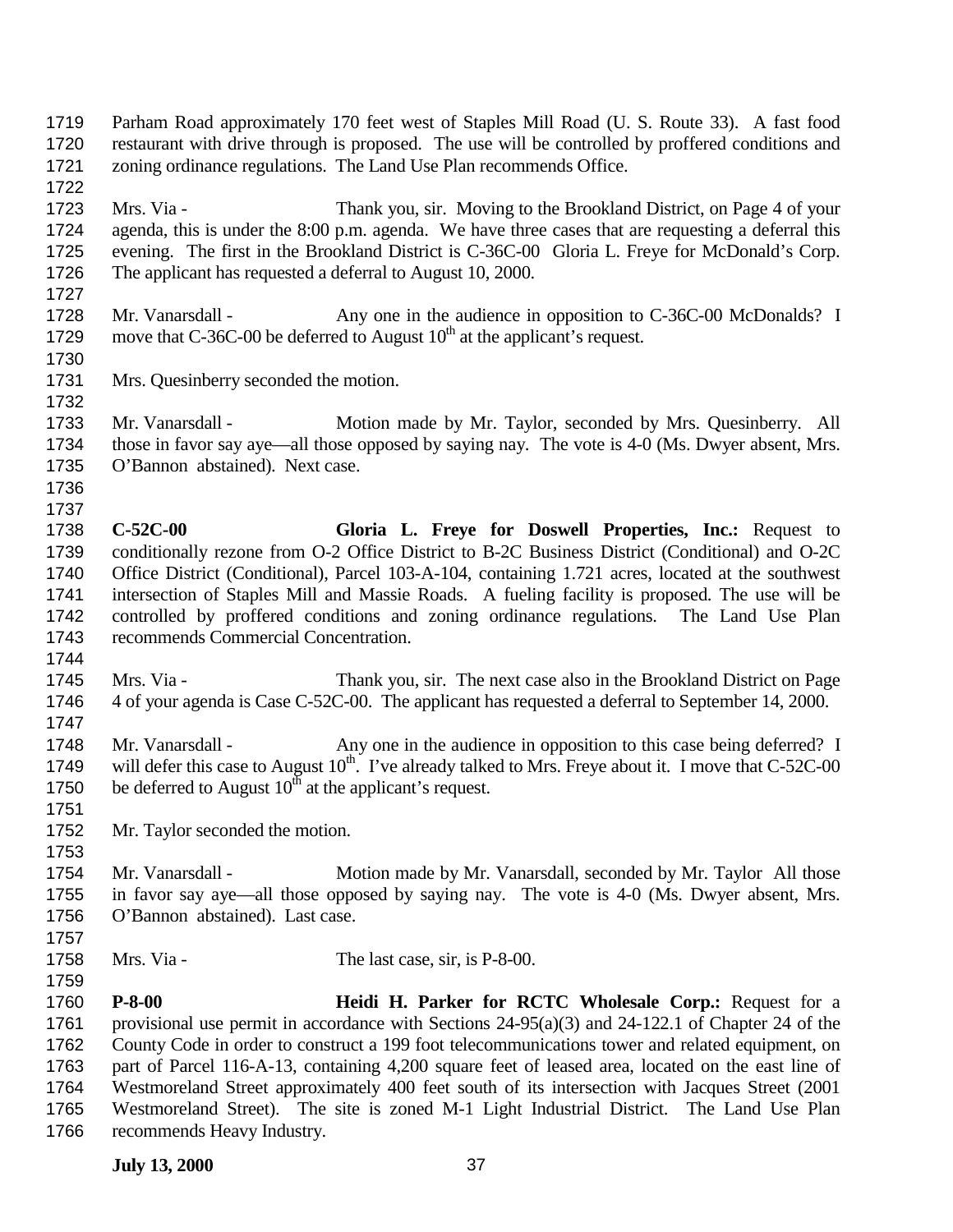| 1767 |                                                                                                                                                                                                  |                                                                                                                |
|------|--------------------------------------------------------------------------------------------------------------------------------------------------------------------------------------------------|----------------------------------------------------------------------------------------------------------------|
| 1768 | The applicant has requested a deferral to August 10, 2000.                                                                                                                                       |                                                                                                                |
| 1769 |                                                                                                                                                                                                  |                                                                                                                |
| 1770 | Mr. Vanarsdall -                                                                                                                                                                                 | Any one in the audience in opposition to deferring this tower $-$ P-8-                                         |
| 1771 |                                                                                                                                                                                                  | 00? No opposition. I recommend P-8-00 be deferred to August $10th$ at the applicant's request.                 |
| 1772 |                                                                                                                                                                                                  |                                                                                                                |
| 1773 | Mrs. Quesinberry seconded the motion.                                                                                                                                                            |                                                                                                                |
| 1774 |                                                                                                                                                                                                  |                                                                                                                |
| 1775 | Mr. Vanarsdall -                                                                                                                                                                                 | Motion made by Mr. Vanarsdall, seconded by Mrs. Quesinberry. All                                               |
| 1776 |                                                                                                                                                                                                  | those in favor say aye—all those opposed by saying nay. The vote is 4-0 (Ms. Dwyer absent, Mrs.                |
| 1777 |                                                                                                                                                                                                  | O'Bannon abstained). That ends the deferments. Now, we'll go to the expedited.                                 |
| 1778 |                                                                                                                                                                                                  |                                                                                                                |
| 1779 | Mrs. Via -                                                                                                                                                                                       | Thank you, sir. Going back, we have two expedited items this                                                   |
| 1780 |                                                                                                                                                                                                  | evening from the 7:00 p.m. agenda. The first is Case C-38C-00.                                                 |
| 1781 |                                                                                                                                                                                                  |                                                                                                                |
| 1782 | Deferred from June 15, 2000 Meeting:                                                                                                                                                             |                                                                                                                |
| 1783 | $C-38C-00$                                                                                                                                                                                       | Conway C. Miller: Request to amend proffered conditions accepted                                               |
| 1784 |                                                                                                                                                                                                  | with rezoning cases C-79C-87, C-44C-82, C-26C-82, (zoned B-3C), on Parcel 59-A-28, containing                  |
| 1785 | 12.71 acres, described as follows:                                                                                                                                                               |                                                                                                                |
| 1786 |                                                                                                                                                                                                  |                                                                                                                |
| 1787 | Mr. Vanarsdall -                                                                                                                                                                                 | Any one in the audience in opposition to this case in the Three Chopt                                          |
| 1788 |                                                                                                                                                                                                  | District. This is Case C-38C-00 Conway Miller. No opposition.                                                  |
| 1789 |                                                                                                                                                                                                  |                                                                                                                |
| 1790 | Mr. Taylor -                                                                                                                                                                                     | Mr. Chairman, seeing no opposition to Case C-38C-00, I recommend                                               |
| 1791 | approval.                                                                                                                                                                                        |                                                                                                                |
| 1792 |                                                                                                                                                                                                  |                                                                                                                |
| 1793 | Mrs. Quesinberry seconded the motion.                                                                                                                                                            |                                                                                                                |
| 1794 | Mr. Vanarsdall -                                                                                                                                                                                 | Motion made by Mr. Taylor, seconded by Mrs. Quesinberry. All                                                   |
| 1795 |                                                                                                                                                                                                  | those in favor say aye—all those opposed by saying nay. The vote is 4-0 (Ms. Dwyer absent, Mrs.                |
| 1796 | O'Bannon abstained). Next case.                                                                                                                                                                  |                                                                                                                |
| 1797 |                                                                                                                                                                                                  |                                                                                                                |
| 1798 |                                                                                                                                                                                                  | REASON: Acting on a motion by Mr. Taylor, seconded by Mrs. Quesinberry, the Planning                           |
| 1799 |                                                                                                                                                                                                  |                                                                                                                |
| 1800 | Commission voted 4-0 (one absent, one abstention) to recommend that the Board of Supervisors<br>grant the request because the changes do not greatly reduce the original intended purpose of the |                                                                                                                |
| 1801 |                                                                                                                                                                                                  | proffers; and it is not expected to adversely impact surrounding land uses in the area.                        |
| 1802 |                                                                                                                                                                                                  |                                                                                                                |
| 1803 |                                                                                                                                                                                                  |                                                                                                                |
| 1804 | $C-48C-00$                                                                                                                                                                                       | Jordan Consulting Engineers for RAS, L.L.C.: Request to                                                        |
| 1805 |                                                                                                                                                                                                  | conditionally rezone from O-2C Office District (Conditional) to B-3C Business District                         |
| 1806 |                                                                                                                                                                                                  | (Conditional), part of Parcel 48-A-23B, described as follows:                                                  |
| 1807 |                                                                                                                                                                                                  |                                                                                                                |
| 1808 |                                                                                                                                                                                                  | Beginning at a point on the western boundary of the right of way line of Springfield Road, said                |
| 1809 |                                                                                                                                                                                                  | point being approximately 861.78 feet northeast of the intersection of the northern boundary of the            |
| 1810 |                                                                                                                                                                                                  | right of way line of W. Broad Street Road and the western boundary of the right of way of                      |
| 1811 |                                                                                                                                                                                                  | Springfield Road. Thence leaving the western boundary of the right of way line of Springfield                  |
| 1812 |                                                                                                                                                                                                  | Road in a westerly direction with three (3) courses and distances: (1) N $76^{\circ}31'53''$ W 28.31 feet to a |
|      |                                                                                                                                                                                                  |                                                                                                                |
| 1813 |                                                                                                                                                                                                  | point; (2) Thence N 76°31'53" W 150.00 feet to a point; (3) Thence S 89°34'43" W 175.82 feet to a              |
| 1814 |                                                                                                                                                                                                  | point, said point being the Actual Point and Place of Beginning for the 0.146 acres.<br>Thence                 |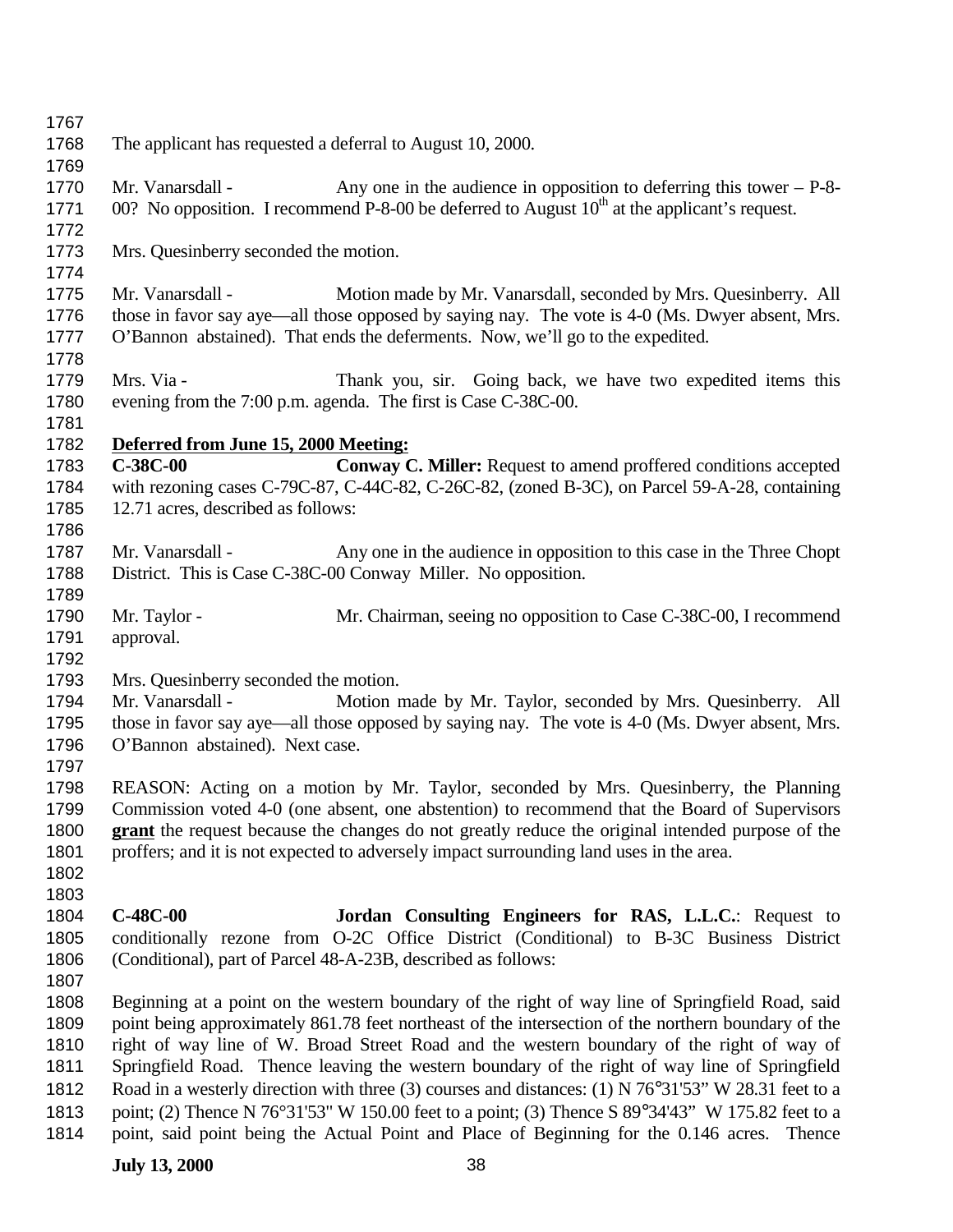continuing in a westerly direction with four (4) courses and distances: (1) S 89°34'43" W 35.44 feet to a point; (2) Thence N 63°34'52" W 382.00 feet to a point; (3) Thence N 26°25'08.' E 16.00 feet to a point; (4) Thence S 63°34'52" E 413.62 feet to a point, said point being the Point and Place of 1818 Beginning and containing 0.146 acres. Mrs. Via - The last case this evening on your expedited agenda is Case C-48C- 00. Mr. Vanarsdall - Any one in the audience in opposition of C-48C-00 Jordan Consulting Engineers? No opposition. 1826 Mr. Taylor - Mr. Chairman, I move that Case C-48C-00 be approved on the expedited agenda. Mrs. Quesinberry seconded the motion. Mr. Vanarsdall - Motion made by Mr. Taylor, seconded by Mrs. Quesinberry. All those in favor say aye—all those opposed by saying nay. The vote is 4-0 (Ms. Dwyer absent, Mrs. O'Bannon abstained). Next case. REASON: Acting on a motion by Mr. Taylor, seconded by Mrs. Quesinberry, the Planning Commission voted 4-0 (one absent, one abstention) to recommend that the Board of Supervisors **grant** the request because it would assist in achieving the appropriate development of adjoining property; and it would not be expected to adversely affect the pattern of zoning and land use in the area. Mrs. Via - Thank you, sir. That concludes the expedited agenda this evening. 1842 Mr. Vanarsdall - Mrs. Quesinberry, don't you have a Varina one to defer? Mrs. Quesinberry - I only have one case, I think. 1846 Mr. Vanarsdall - Where are we, Mr. Secretary? Mr. Marlles - Mr. Chairman, the first case is on Page 1 of your agenda. It was deferred from the March 9, 2000 Meeting. It's Case C-65C-99. **Deferred from the March 9, 2000 Meeting: C-65C-99 Donald L. Strange-Boston for Steven and Dody Tribble and Charles W. Sanders, Jr. and J. Sanders:** Request to conditionally rezone from B-3C Business District (Conditional) and R-4 One Family Residence District to B-3C Business District (Conditional), Parcels 52-A-55 and 56 and part of Parcels 52-A-53 and 54A, described as follows: Beginning at a point on the W. line of Mountain Road which point is the northwest corner of the Horace T. & Fannie James tract, tax parcel 52-A-57 as described in Deed Book 928, Page 256 in the land records of Henrico County, Virginia; thence leaving said road S. 67° 00' 00" W., 253.12' to a point; thence S. 02° 12' 21" W., 101.63' to a point; thence S. 75° 34' 05" W., 33.00' to a point; thence N. 16° 35' 24" W., 326.27' to a point; thence N. 73° 42' 18" E., 296.16' to the W. line of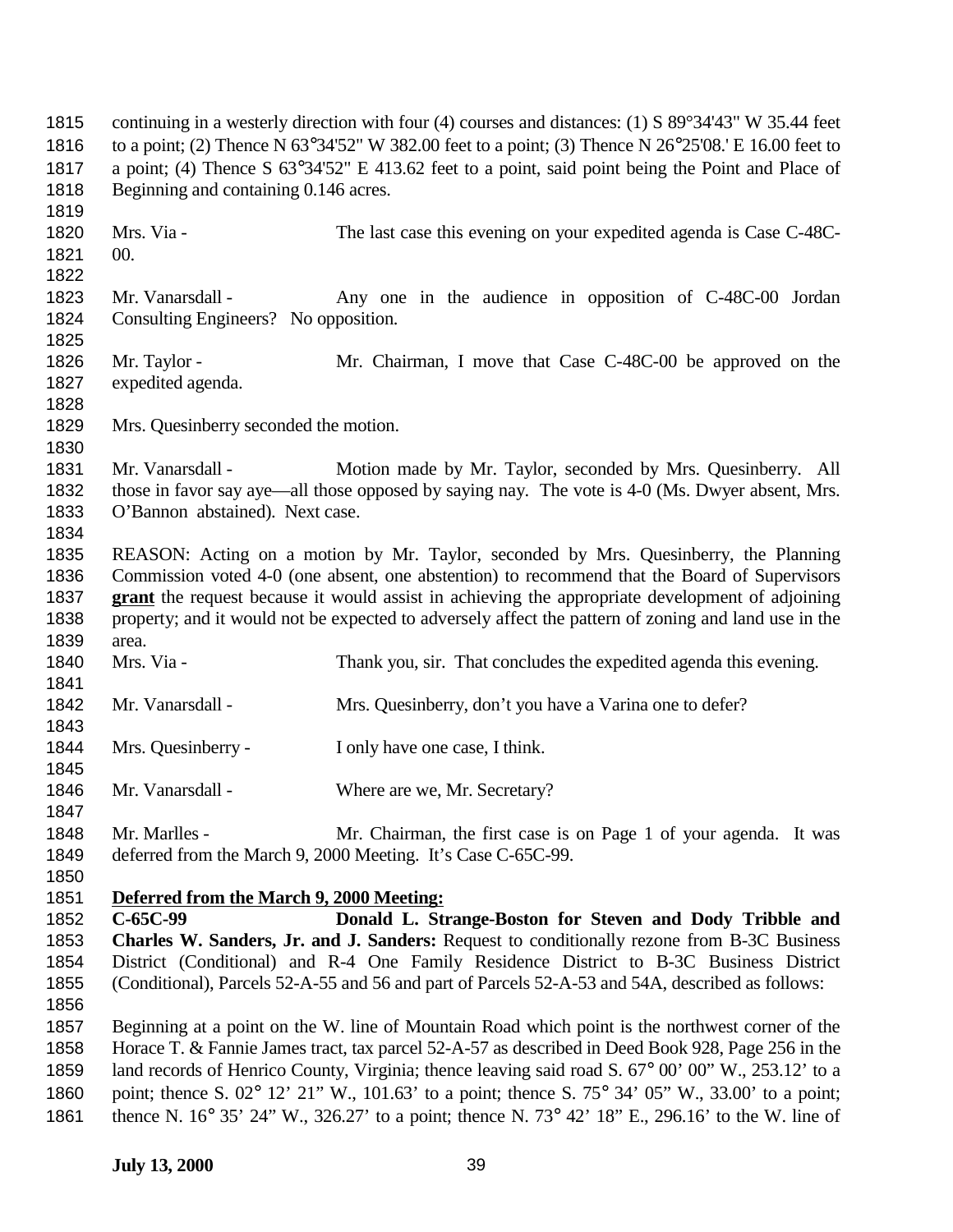| 1862<br>1863 | Mountain Road; thence along said road S. 22° 34' 07" 202.62' to the point and place of beginning,<br>containing 1.65 acres more or less. |                                                                                                          |
|--------------|------------------------------------------------------------------------------------------------------------------------------------------|----------------------------------------------------------------------------------------------------------|
| 1864         |                                                                                                                                          |                                                                                                          |
| 1865         | Mr. Marlles -                                                                                                                            | The staff report will be given by Mr. Mark Bittner.                                                      |
| 1866         |                                                                                                                                          |                                                                                                          |
| 1867         | Mr. Vanarsdall -                                                                                                                         | Mrs. Via, I didn't get a chance to thank you for that. All right, Mr.                                    |
| 1868         | Bittner.                                                                                                                                 |                                                                                                          |
| 1869         |                                                                                                                                          |                                                                                                          |
| 1870         |                                                                                                                                          | Mr. Mark Bittner, County Planner - Thank you, Mr. Vanarsdall. I'd like to point out that the             |
| 1871         |                                                                                                                                          | graphic up here, the overhead photograph is a little bit wrong. The adult day care and the respite       |
| 1872         |                                                                                                                                          | care are no longer a part of this application. They are now proposing only office/warehouses or          |
| 1873         |                                                                                                                                          | office uses along with some B-1 uses that could be used on this property. In the staff report in your    |
| 1874         |                                                                                                                                          | hands, there is only one issue outstanding between staff and the applicant. And, that was provision      |
| 1875         |                                                                                                                                          | of a buffer along this rear or western property line. Staff is recommending a 35-foot buffer. The        |
| 1876         |                                                                                                                                          | applicant wanted 25. However, staff and the applicant have been in discussion on this, and we think      |
| 1877         |                                                                                                                                          | we have worked out a compromise that we can fix between now and the Board of Supervisors.                |
| 1878         |                                                                                                                                          |                                                                                                          |
| 1879         |                                                                                                                                          | Basically, what it would involve is having a 35 foot or a wider buffer on the southern part, because,    |
| 1880         |                                                                                                                                          | as you can see, there's a house close to the property here (referring to slide). This little wedge area  |
| 1881         |                                                                                                                                          | (referring to slide) wouldn't even be used by the applicant. He's not intending to develop it at all.    |
| 1882         |                                                                                                                                          | And, then, perhaps, thinning out the buffer down to 25 feet as it goes further north. That's because,    |
| 1883         |                                                                                                                                          | in this area, (referring to slide), is where his proposed building would sit, and he would like a little |
| 1884         | bit extra space for the building and his parking area as well.                                                                           |                                                                                                          |
| 1885         |                                                                                                                                          |                                                                                                          |
| 1886         |                                                                                                                                          | Again, I think this could be a simple matter. The language could be worked out between now and           |
| 1887         | the Board of Supervisors, and, the applicant is in agreement with staff on this. With that, staff is                                     |                                                                                                          |
| 1888         |                                                                                                                                          | prepared to recommend approval of this application. And, I'd be happy to answer any questions you        |
| 1889         | may have.                                                                                                                                |                                                                                                          |
| 1890         |                                                                                                                                          |                                                                                                          |
| 1891         | Mr. Vanarsdall -                                                                                                                         | Any questions by Commission members of Mr. Bittner?<br>No.                                               |
| 1892         | questions. Do you want to hear from the applicant?                                                                                       |                                                                                                          |
| 1893         |                                                                                                                                          |                                                                                                          |
| 1894         | Mr. Archer -                                                                                                                             | I don't think I need to, Mr. Chairman, except just; is he here? Are                                      |
| 1895         | you in agreement with what staff has said?                                                                                               |                                                                                                          |
| 1896         |                                                                                                                                          |                                                                                                          |
| 1897         | Mr. Steve Tribble -                                                                                                                      | I think we have worked out a very                                                                        |
| 1898         |                                                                                                                                          |                                                                                                          |
| 1899         | Mr. Vanarsdall -                                                                                                                         | Excuse me, why don't you come down and identify yourself and get                                         |
| 1900         |                                                                                                                                          | it on the mike if you're in agreement, because this might come back to haunt us some day?                |
| 1901         |                                                                                                                                          |                                                                                                          |
| 1902         | Mr. Tribble -                                                                                                                            | I'm very much in agreement with it. It works right into my project.                                      |
| 1903         | They give me the exact room that I need. I'm all for it.                                                                                 |                                                                                                          |
| 1904         |                                                                                                                                          |                                                                                                          |
| 1905         | Mr. Archer -                                                                                                                             | Okay. That's all I need to hear, Mr. Chairman.                                                           |
| 1906         |                                                                                                                                          |                                                                                                          |
| 1907         | Mr. Marlles -                                                                                                                            | Sir, what was your name and address?                                                                     |
| 1908         |                                                                                                                                          |                                                                                                          |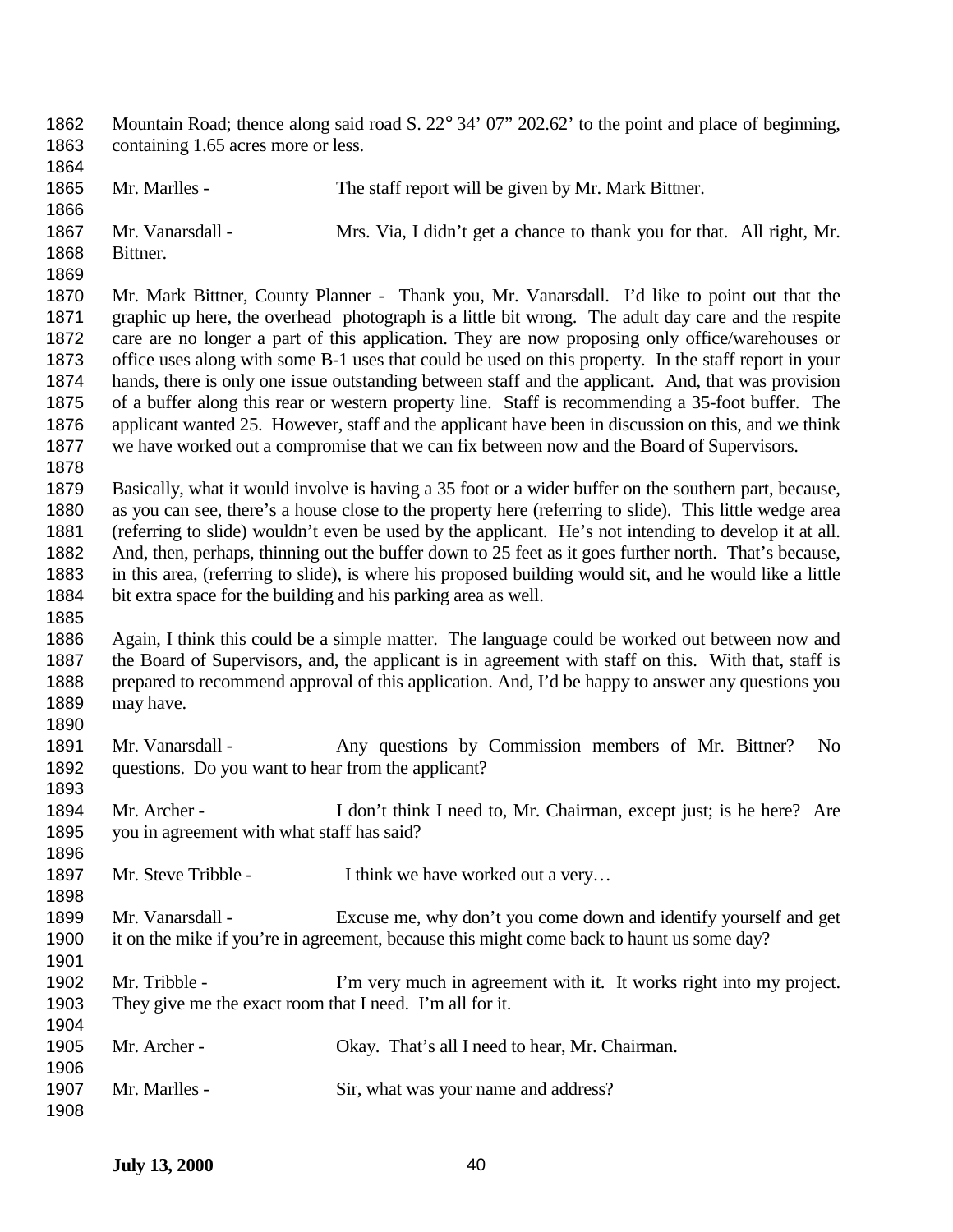1909 Mr. Tribble - My name is Steve Tribble. My address is 9057 Goddin Road, Ashland, Virginia.

- 1912 Mr. Vanarsdall All right, thank you. Entertain a motion.
- Mr. Archer All right, Mr. Chairman. With that, I move we recommend approval of C-65C-99 Steven and Dody Tribble to the Board of Supervisors.
- 

Mrs. Quesinberry seconded the motion.

1919 Mr. Vanarsdall - Motion made by Mr. Archer, seconded by Mrs. Quesinberry. All those in favor say aye—all those opposed by saying nay. The vote is 54-0 (Ms. Dwyer absent, Mrs. O'Bannon abstained).

 REASON: Acting on a motion by Mr. Archer, seconded by Mrs. Quesinberry, the Planning Commission voted 4-0 (one absent, one abstention) to recommend that the Board of Supervisors **grant** the request because it generally reflects the Land Use Plan and future use and zoning of the area; and it would not adversely affect the adjoining area if properly developed as proposed.

 

## **Deferred from June 15, 2000 Meeting:**

 **C-39C-00 Henry L. Wilton for Dickens Place LLC:** Request to conditionally rezone from A-1 Agricultural District, R-2C and R-2AC One Family Residence Districts (Conditional) to R-2C and R-2AC One Family Residence Districts (Conditional), and R-5AC General Residence District (Conditional), Parcels 10-A-12, 13, 14, 14A, 14B, 16, 17A, 17B and 17C, described as follows:

 Beginning at a point on the Western right-of-way line of Shady Grove Road, said point being located approximately 150 feet Northeast of the intersection of said Shady Grove Road and Old Nuckols Road and is the Southwest corner of the herein described parcel. Thence, leaving the right- of-way of said Shady Grove Road along the land now or formerly of Noel D. Lloyd, North 73°40'43" West 1493.91 Feet to a point. Thence, along the land now or formerly of Gregory A. Windsor, North 47°15'40" West 326.70 Feet to a point. Thence, North 41°15'40" West 211.08 Feet to a point. Thence, North 27°16'10" West 151.80 Feet to a point. Thence, North 21°49'55" West 203.05 Feet to a point. Thence, North 46°12'-50" East 124.09 Feet to a point. Thence North 17°47'10" West 298.57 Feet to a point. Thence, continuing North 17°.47'10" West 291.18 Feet to a point; Thence, along the land now or formerly of Loch Levan Land LTD Partnership, North 84°44'38" East 94 Feet to a point at the approximate location of the 100 year flood plain. Thence along the meandering of the said 100 year flood plain in a Northerly direction 739 Feet to a point on the Southern right-of-way of Nuckols Road. Thence, along the southern right-of-way of said Nuckols Road, South 68°42'43" East 1850 Feet to a point; Thence departing the said right-of-way of Nuckols Road along the land now or formerly of Child Care Development Center @ Wyndham, South 21°17'17" West 175.68 Feet to a point; Thence South 53° 46'12" East 593.39 Feet to a point on the Western right-of-way of Shady Grove Road. Thence, along the right-of-way of said Shady Grove Road South 09°45'58" West, 508.20 Feet to a point. Thence, continuing South 09°45'58" West 95.73 Feet to a point; Thence, South 09°20'16" West 166.00 Feet to a point. Thence, South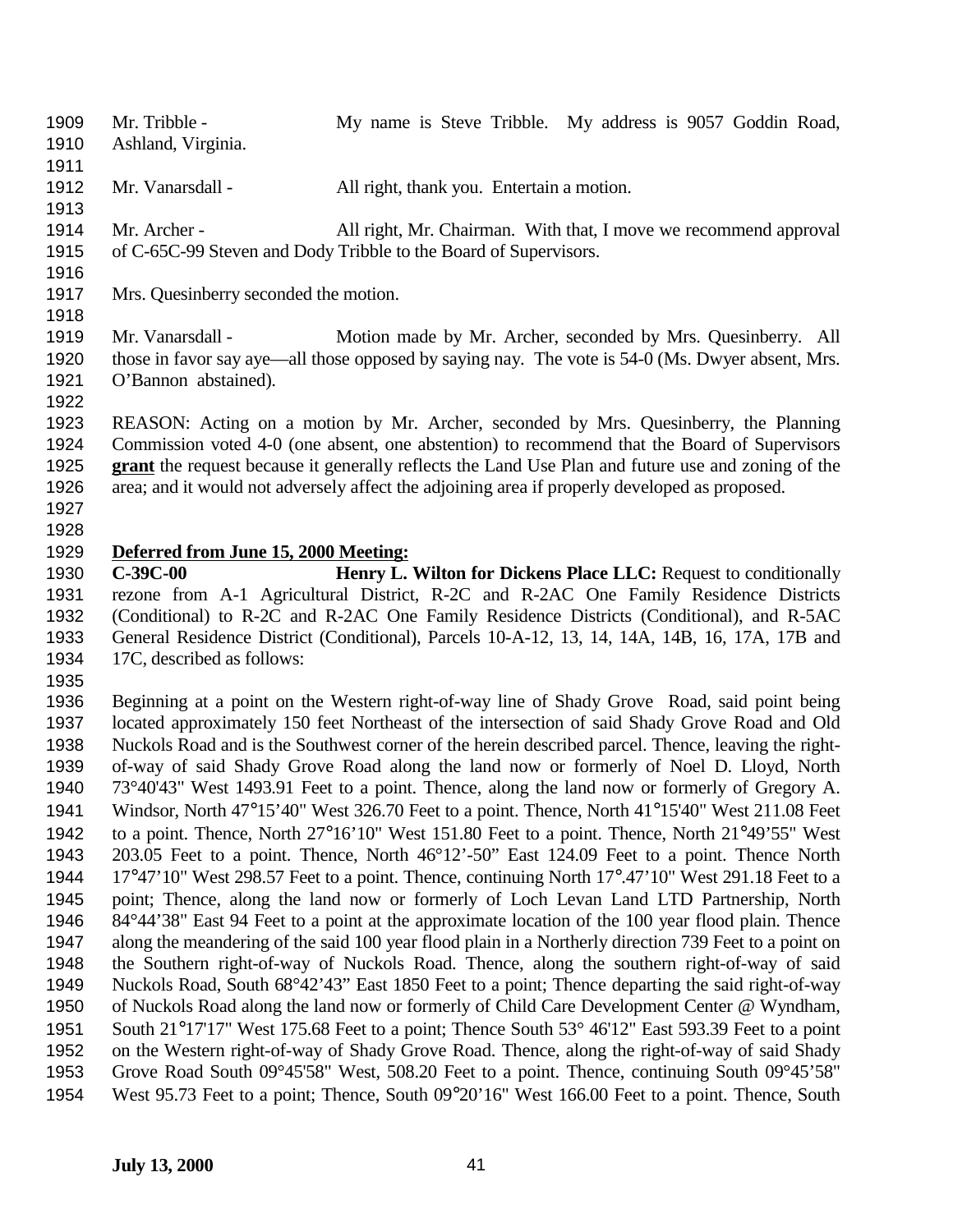08°41'11" West 427.28 Feet to a point. Thence, South 09°13' 42" West 123.75 Feet to the point of beginning and containing approximately 82 acres.

 Less and except the land standing in the name now or formerly of W. L. Jones Jr. designated as Henrico County tax parcel 10-A-15 and described as follows: Beginning at a point located North 77°11'19" West 608.21 Feet from the Northeast comer of the land now or formerly of Gordon W. & B. L. Smith, said comer being located on the Western right-of-way of Shady Grove Road approximately 700 feet Northeast of the intersection of said Shady Grove Road and Old Nuckols Road. Thence, along the land of said Smith, South 11°22'17" West 199.70 Feet to a point. Thence, North 71°41'43" West 158.00 Feet to a point. Thence North 69°15'27" West 504.76 Feet to a point. Thence, North 54°05'06" West 393.00 Feet to a point. Thence, along the land now or formerly of said Smith and Richard C. Brown North 24°27'54'' East 696.74 Feet to a point in the line now or formerly of Willie Alvin Bell Jr. Thence along the line of said Bell and the land now or formerly of Ernest J. Wingo South 34°49'56'' East 999.46 Feet to a point. Thence South 47°23'56" East 61.27 Feet to a point. Thence South 64°44'56" East 83.14 Feet to the point of beginning and containing 1970 approximately 10 acres.

 The parcel herein described is located in the Three Chopt District of Henrico County Virginia and is shown as tax parcels 10-A-12 (in part), 10-A-13, 10-A-14, 10-A-14A, 10-A-14B, 10-A-16, 10-A-17A, 10-A- 17B and 10-A-17C and contains approximately 72 acres.

Mr. Marlles - The staff report again will be given by Mr. Bittner.

 Mr. Vanarsdall - Any one in the audience in opposition to this case? Any opposition to C-39C-00? No opposition. Mr. Bittner.

 Mr. Bittner - Thank you, Mr. Vanarsdall. In addition to the new proffers, we are passing out now, the applicant has handed me two additional proffers, which I'll go over quickly here. One is, he's proffered in the R-5A, which is the zero lot line section, that it would be in similar architectural style to the Bel Arbor Community located in Chesterfield County. And we have some pictures and brochures from Bel Arbor if you want to take a look at those in a bit. 

 He has also proffered in the R-5A section that any refuse containers for use by the community; and that would be sort of a community dumpster, but not any individual garbage area on a single lot; would be screened with materials consistent with the principle building on the site.

 Even with these two new proffers and the proffers, that I'm handing out to you now, staff still has some outstanding issues with this application, which I will cover right now. The first one being, the proposed density.

 The applicant has proffered no more than 2.4 units an acre, which is at the upper end of the recommended density range of Suburban Residential 1. Staff feels that density should, perhaps, be lower in the 1.6 to 1.8 range, because, and let me go over here to the zoning map (referring to slide). Right along in here, this Concept Road 10-2 on the Major Thoroughfare Plan, the applicant is 1999 proposing that this site not incorporate 10-2.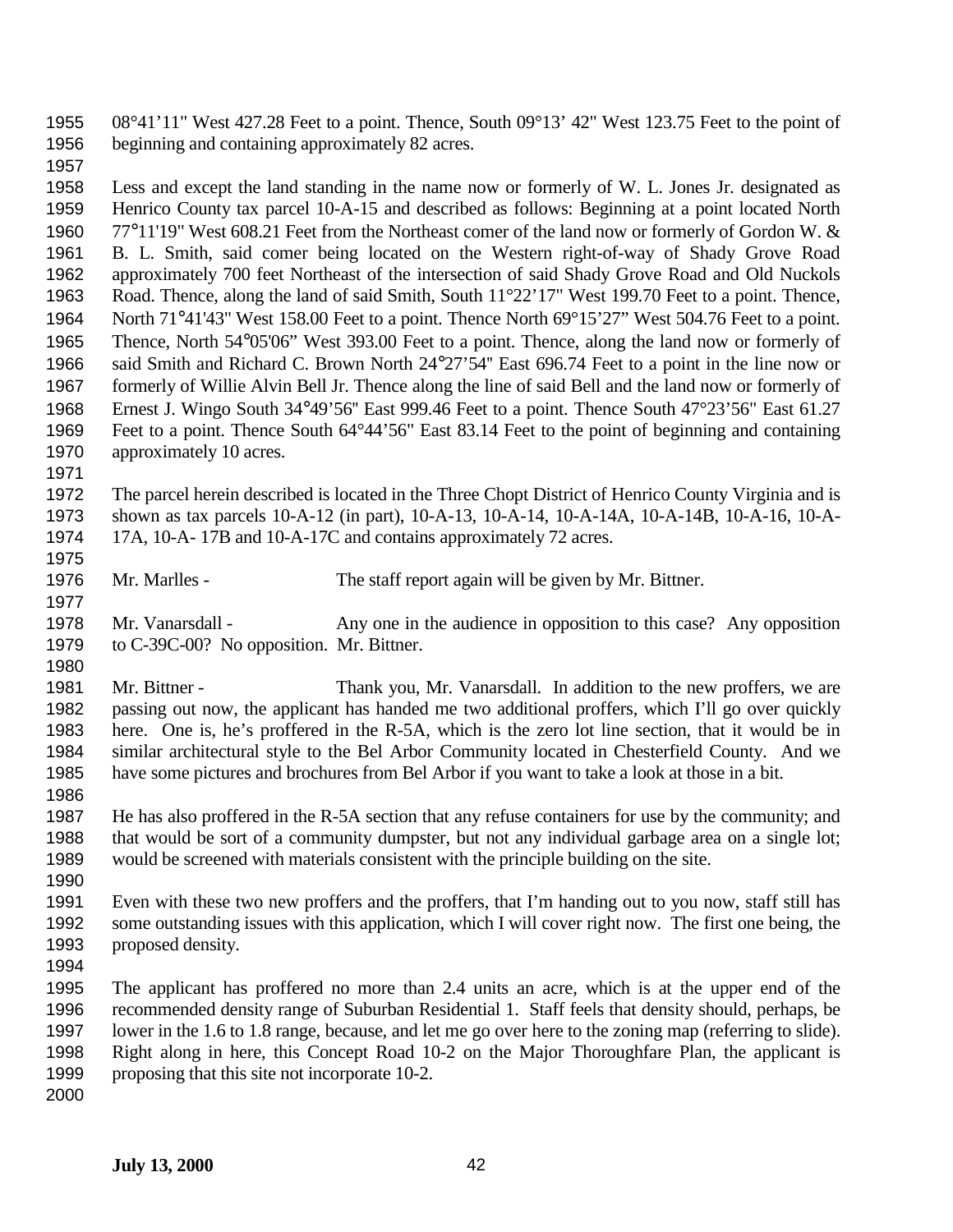- Public Works has said that is okay, that is does not have to be there. However, 10-2 is designated to be a minor collector road and to carry a decent amount of traffic. Without 10-2, they would have less traffic capacity in the area. Therefore, staff feels they should have less traffic generators or less lots. And, again, 1.6 to 1.8 is what we suggest.
- Some of the other issues include the lot width in the R-2A section. I'll come back to the site plan (referring to slide). The R-2A is in this area. I might point out, this is adjacent to the next case we are to hear, which is C-40C-00, just to the south.
- The minimum lot width required by the Ordinance is 80 feet. Staff recommends a 90-foot lot width to try and achieve some more visual consistency with the R-2 zoned property. Ninety (90) foot lots were proffered on a previous subdivision on this site, which was Cole Creek. Cole Creek would not become a part of this any more, but we still think the 90-foot width would be preferable. And, again, the applicant has proffered 85.
- 

- In the R-5A section, the applicant has stated they want to market it towards retirees; elderly couples, people without children, but there's nothing in the proffers that would mandate that. Staff thinks the applicant could, perhaps, consider an age restriction on the R-5 section, or at least restrict the percentage of it to people, perhaps, over the age of 55, or something of that nature.
- You will also notice Parcel 10-A-15 in the middle here (referring to slide), which is not a part of the case. We called that the "donut hole." I think it would be best if this could be brought in. My understanding is that the owner does not want to sell and does not want to be involved. However, again, we think it would be better if it was part of the case.
- And the final issue that's outstanding is, the Bel Arbor Community, and a lot of communities like this, have front-loaded garages on every house in the neighborhood, which sometimes can create some sort of visual monotony, and sometimes is unattractive. And, we recommend that the applicant consider proffering a certain amount of the homes to have rear or side loaded garages. And with his proposed plan we think it could be achieved. Because, if you notice, this area here, here, here, here, (referring to slide), these are alleyways that go behind homes, which, could, perhaps, contain driveway entrances into the rear of the lot into the garage instead of in the front.
- So, if the applicant could address these issues, staff could, potentially, recommend approval. But, until that time, staff recommends denial of this case. I'd be happy to answer any questions you may have.
- Mr. Taylor I have one question, Mr. Bittner. With regard to the width of the lots, and you may have misstated this. You said that the applicant had proffered 80-foot wide lots. You had hoped to get 90-foot lots, but, then later you said 85 feet. Is it 80 or 85.

| 2048 | Mr. Taylor -  | Requires 80. So, he's five above the Ordinance at the moment. |
|------|---------------|---------------------------------------------------------------|
| 2047 |               |                                                               |
| 2046 | Mr. Bittner - | The Ordinance requires 80 for R-2A.                           |
| 2045 |               |                                                               |
| 2044 | Mr. Taylor -  | He has proffered 85?                                          |
| 2043 |               |                                                               |
| 2042 | Mr. Bittner - | He has proffered 85. If I said 80, I misspoke.                |
|      |               |                                                               |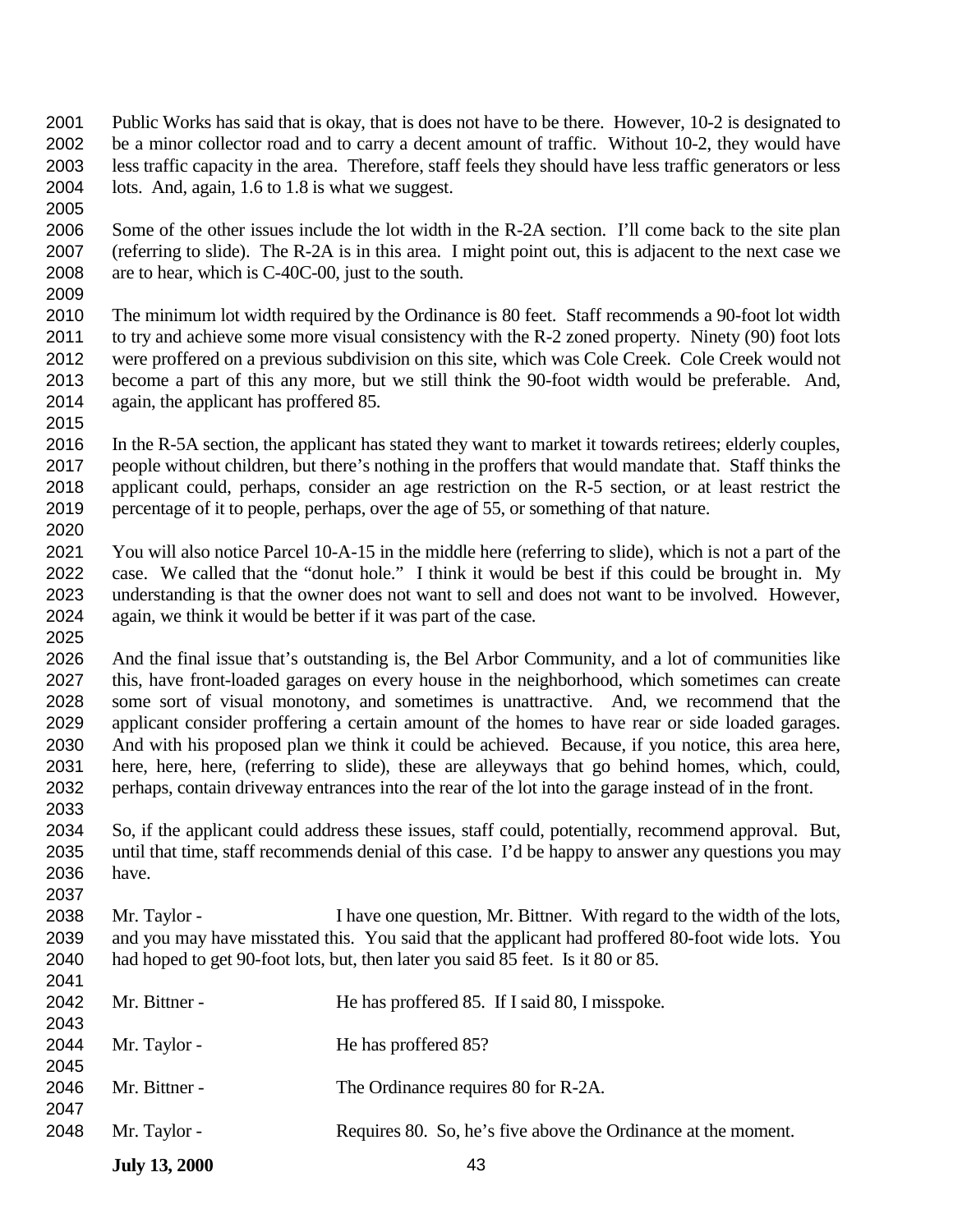| 2049 |                                                |                                                                                                        |
|------|------------------------------------------------|--------------------------------------------------------------------------------------------------------|
| 2050 | Mr. Bittner -                                  | Yes. He is.                                                                                            |
| 2051 |                                                |                                                                                                        |
| 2052 | Mr. Taylor -                                   | And the concept road to be deleted, which was your first point, am I                                   |
| 2053 |                                                | led to believe that the Three Chopt Supervisor is planning to remove that road from the Plan,          |
| 2054 | because it doesn't show on the C-40C-00 Plan?  |                                                                                                        |
| 2055 |                                                |                                                                                                        |
| 2056 |                                                | Mr. Randall R. Silber, Assistant Director of Planning – The Board of Supervisors representative for    |
| 2057 |                                                | Three Chopt has suggested, and, in fact, we're preparing a Resolution to take to the Board of          |
| 2058 |                                                | Supervisors later this month, that would study the possibility of removing the concept road through    |
| 2059 |                                                | this property. If that is removed, then it would not be necessary to provide that road as shown on     |
| 2060 |                                                |                                                                                                        |
|      |                                                | this plan. The layout, that has been provided by the applicant, does not incorporate that concept      |
| 2061 | road.                                          |                                                                                                        |
| 2062 |                                                |                                                                                                        |
| 2063 | Mr. Taylor -                                   | I realize that this is another case, but would you consider that the                                   |
| 2064 |                                                | probability, as you prepare this, that the Board of Supervisors will pass that and remove that road    |
| 2065 | from the Plan?                                 |                                                                                                        |
| 2066 |                                                |                                                                                                        |
| 2067 | Mr. Silber -                                   | I think, at this point, this is a request for rezoning. It doesn't have to,                            |
| 2068 |                                                | specifically, deal with that concept road. If there's going to be a conceptual layout submitted that's |
| 2069 | been proffered, yes, that should be addressed. |                                                                                                        |
| 2070 |                                                |                                                                                                        |
| 2071 | Mr. Taylor -                                   | Maybe Mr. Wilton can talk to that when its his turn. Let's go on. I                                    |
| 2072 |                                                | also have visited Bel Arbor. I do notice that there were a lot of retirees over there. But, my         |
| 2073 |                                                | question him is, can we, in the days of discrimination, just market to retirees?                       |
| 2074 |                                                |                                                                                                        |
| 2075 | Mr. Bittner -                                  | I think you can market to anybody you want to.                                                         |
| 2076 |                                                |                                                                                                        |
| 2077 | Mr. Taylor -                                   | But, not exclusively to retirees? There's no intention to do that, is                                  |
| 2078 |                                                | there? We can? Consideration of age is legal? Okay. Thank you.                                         |
| 2079 |                                                |                                                                                                        |
| 2080 | Mr. Silber -                                   |                                                                                                        |
|      |                                                | Mr. Taylor, the applicants in the past, have offered those as a                                        |
| 2081 | proffered condition.                           |                                                                                                        |
| 2082 |                                                |                                                                                                        |
| 2083 | Mr. Taylor -                                   | They are appropriate?                                                                                  |
| 2084 |                                                |                                                                                                        |
| 2085 | Mr. Silber -                                   | Yes. It's been accepted by the Board.                                                                  |
| 2086 |                                                |                                                                                                        |
| 2087 | Mr. Taylor -                                   | Just learning my way along here. Now, I did go over to Bel Arbor,                                      |
| 2088 |                                                | as you did. I was impressed, very favorably, by the quality of that product with regard to the front   |
| 2089 |                                                | loading garages. I do agree that there is a certain monotony over there. Although, I have spoken       |
| 2090 |                                                | about that to Mr. Wilton. And, perhaps, the way around that, as we said, if we don't get relief from   |
| 2091 |                                                | the monotony after a couple of units, I would think, there; the obvious way around that is do          |
| 2092 |                                                | something either with the cul-de-sac, whatever, to reduce the rowism look that is over there. So,      |
| 2093 | that's all the questions I have.               |                                                                                                        |
| 2094 |                                                |                                                                                                        |
| 2095 | Mr. Vanarsdall -                               | Good evening, Mr. Wilton.                                                                              |
| 2096 |                                                |                                                                                                        |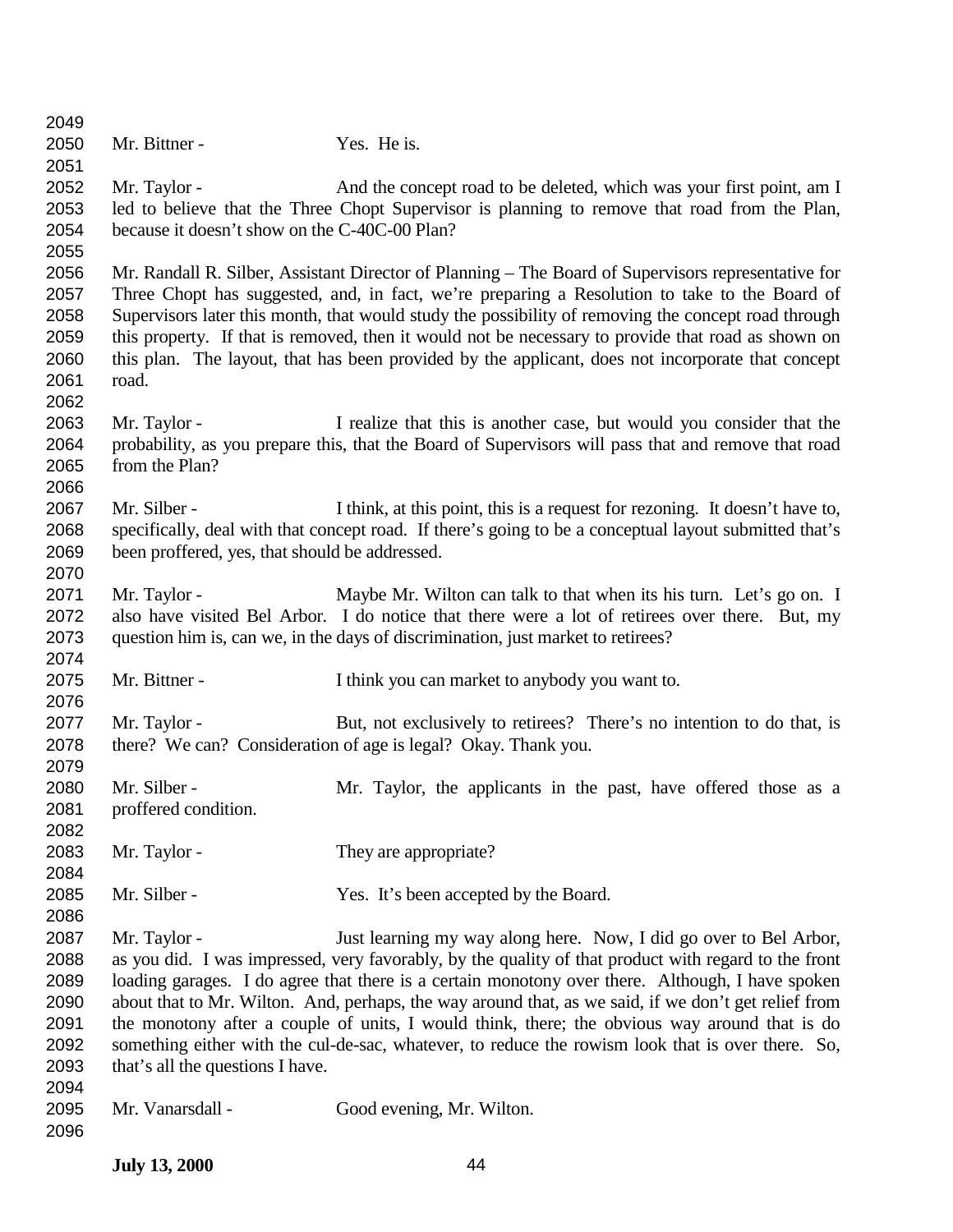- Mr. Henry Wilton Good evening. For the record, my name is Henry Wilton. And, I think, during my presentation, I'll get to most of the points that Mr. Bittner and I have been discussing for some time.
- 

 We have put together nine parcels; three parcels with Mr. Johnson. Instead of a piecemeal approach, we went out, and its taken us 11 months to actually put all of this together. We've worked with the staff, the Planning Commissioner, Mr. Taylor, Mr. Kaechele, the Supervisor, and I think we've come to what is a good case during the transition. Obviously, the staff still has some concerns, which we can discuss right now.

 The case, basically, has assembled three distinct communities. Can you read what's on the screen (referring to slide). Can you darken it up a little bit? For the purposes of discussion, these are three distinct communities; the R-2C with the 100 foot minimum parcel width as far as the lot frontage. That piece of property was zoned back in May of 1999 by H. H. Hunt. The lot size there was only 90 feet. So, I increased it to a minimum of 100 feet by taking it to another zoning classification.

 The area outlined in yellow, the R-2AC, the minimum lot size there is 80. Where I got 85, I don't know where Mr. Bittner got 90, but I know where I got 85. I discussed it with the builders. What the builders want is a minimum of 55 to 65-foot building envelope, with a 25-foot side yard under R-2AC. This gives the builder what they want; would sell in the area. So it is market driven. I don't just come up, you know 85 feet would be the best size lot. This is market driven and by some of the better builders in the area.

 For discussion, I'm calling the subdivision Sedgewick right now, although nobody likes the name Sedgewick. So, it will probably be changing. The estates lots which are 100 feet, which we just discussed, these will accommodate homes in the \$350,000 to \$500,000 area, just to give you guys a parameter that what we're dealing with. These are \$90,000 lots and 100 foot lots. Sedgewick Glen, which would be the R-2AC with the 85-foot lots, these are \$72,000 to \$74,000 lots. These would, basically, accommodate a home of a \$275,000 to \$375.000 market range.

 And, then, finally, the gated community, which we're calling "The Villas of Belle Arbor West," at this point. This is an actual community. I took Mr. Taylor out there, Mr. Bittner out there too, and I think they liked what they saw. It's a high quality development. It was voted the top community, under \$300,000 under 100 homes in the Richmond area. And, if anybody would like to go out there, I'd be happy to go ahead and take them out.

 These will range from \$220,000 to \$300,000. The price list that you have in there is on a \$33,000 lot. These lots actually retail for \$60,000. So, there's a differential when you come to this side of the river. Where they're paying \$33,000 for a lot over there, we charge \$60,000 for that lot because of the cost of the property and so on. The price list that you have, basically, you have to notch it up by \$40,000 to get to our price point.

 We are planning to do this product. It's the last proffer that we deal with that issue. Let me go one step further. This is an "empty-nester" project. They have sold 24 of the 48 units in south side. Of those, only one of the houses, and they go up to \$300,000 over there too. Only one of the houses of the 24 have school-age children. And, of that, they're in high school. So, they'll be moving on soon. So, only one of the 24 actually have school-age children, and they're in high school.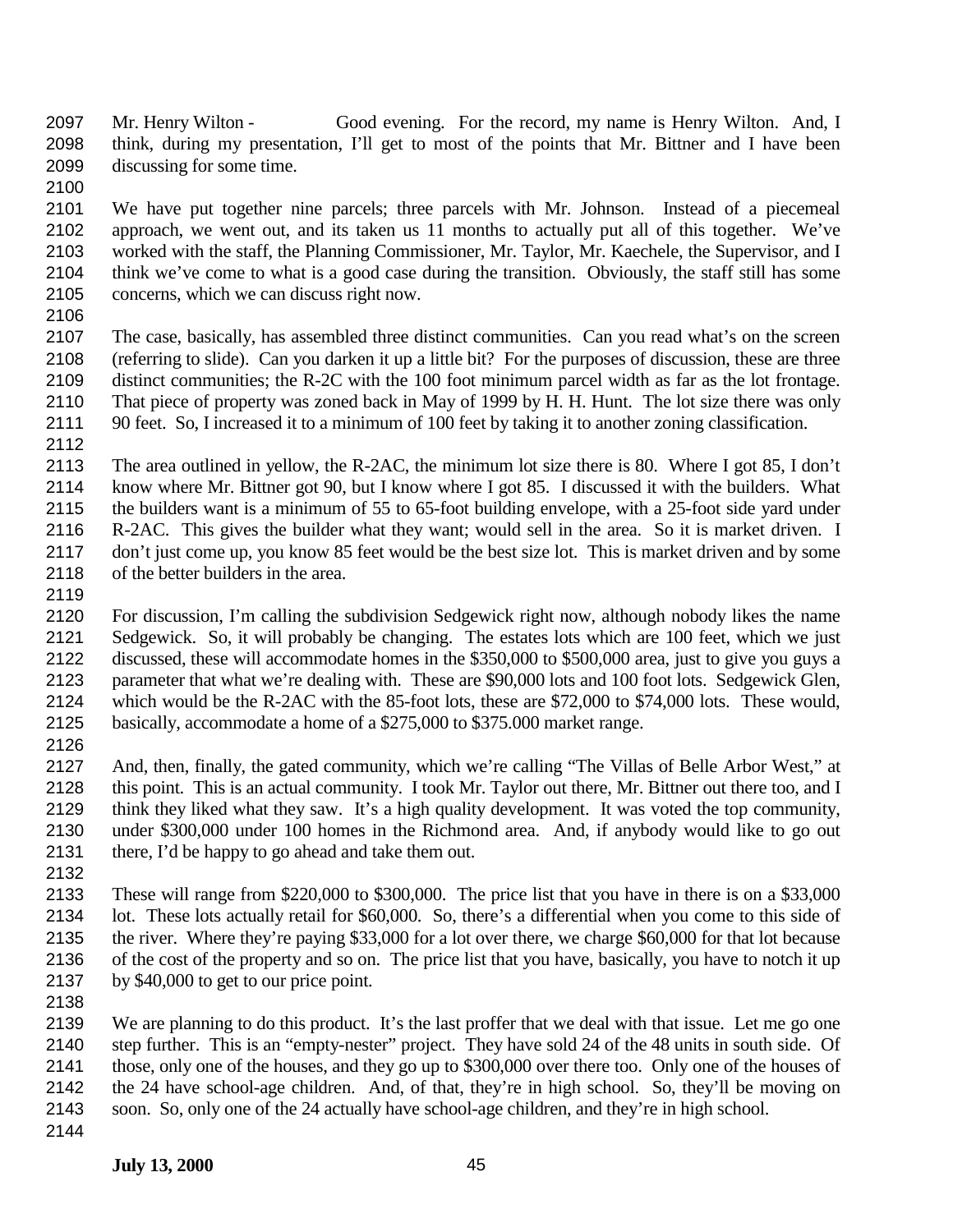- So, people who move into a \$220,000-\$300,000 villa, on whatever you'd like to call them, this, basically, what you see before you, is what you're going to get. They do not have a lot of children. If they do have children, they might be high school, but very few.
- 

 We have purposely kept the density down to 2.4 units per acre. Originally, I had zoned the piece of property on the other side of Shady Grove. There was discussion. When I zoned that residential townhouses, that there would be a push to get a density greater than 2.4 on this side of the road. Certainly, I tried to do that, but, you know, I agree with the staff, that the density shouldn't be any greater than 2.4, even though I have a R-5A project. The density, again, we've taken a lot of time to make sure the density does not exceed 2.4.

 In addition, as we just discussed, I have increased the size of the lots on the parcel that was already zoned from 90 to 100-foot frontage lots. The R-2A, again, is not the minimum 80, but a minimum 85-foot lot. And, obviously, some are going to have to be larger than that. And, then the villas, which could be 50-foot lots, they asked me to try to come up with a proffer.

 I went ahead and actually proffered that 40 percent would be greater than 60 feet. We're going to need 60, probably, in most cases. And, I think, that, when we finally do that project, and that POD will come back before this Commission, I think that we'll probably have 75 percent of them over 60 feet, but we have not finished the design on the R-5A project. Therefore, I really can't go ahead and proffer. But, I can tell you, I believe its going to be approximately 75 percent are going to be 60 feet or greater in the Villa area. Again, that will come back before this Commission. And, that's my commitment to you to make the lots as large as I can. But, it also has to make economic sense. 

- Therefore, the density is conforming to the Land Use Plan 2010. The lot sizes are greater than the minimums in every case. And, in one case, I've even jumped a zoning classification in itself.
- In addition, we've used the R-5A, the Villa concept, as a transitional single family buffer against the existing commercial application of the child care center. There are a number of acres that its being used as a child care center, and we abut that.
- The Villa product carries a density of 3.6 units per acre. Single-family is 1.6 and 1.8. I believe that the 3.6 units per acre is acceptable, given we have the adjacent R-5 use of the child care center. But, even with this higher density, we still are conforming, and only have 2.4 over the entire project.
- 

 We further proffered a 30-foot green belt, setback restrictions, sidewalks on Nuckols and Shady Grove, passive recreation area in the Villas, even though, we're not required under the Ordinance. The proffers ensure a quality development, as I've already noted. 

- I maintain architectural control over the project, on all my projects in all my subdivisions. Some of them in the immediate area, across the street, you have the Townes at Shady Grove. Further down Nuckols, you have Hampton Forest, and Cambridge. These are all high quality developments.
- In regard to the proffers I just passed out; the landscaped greenbelt, this was requested by the County. This is in addition to the required setback, okay, so the lot has to be even larger, because it has to accommodate the 30 foot.
-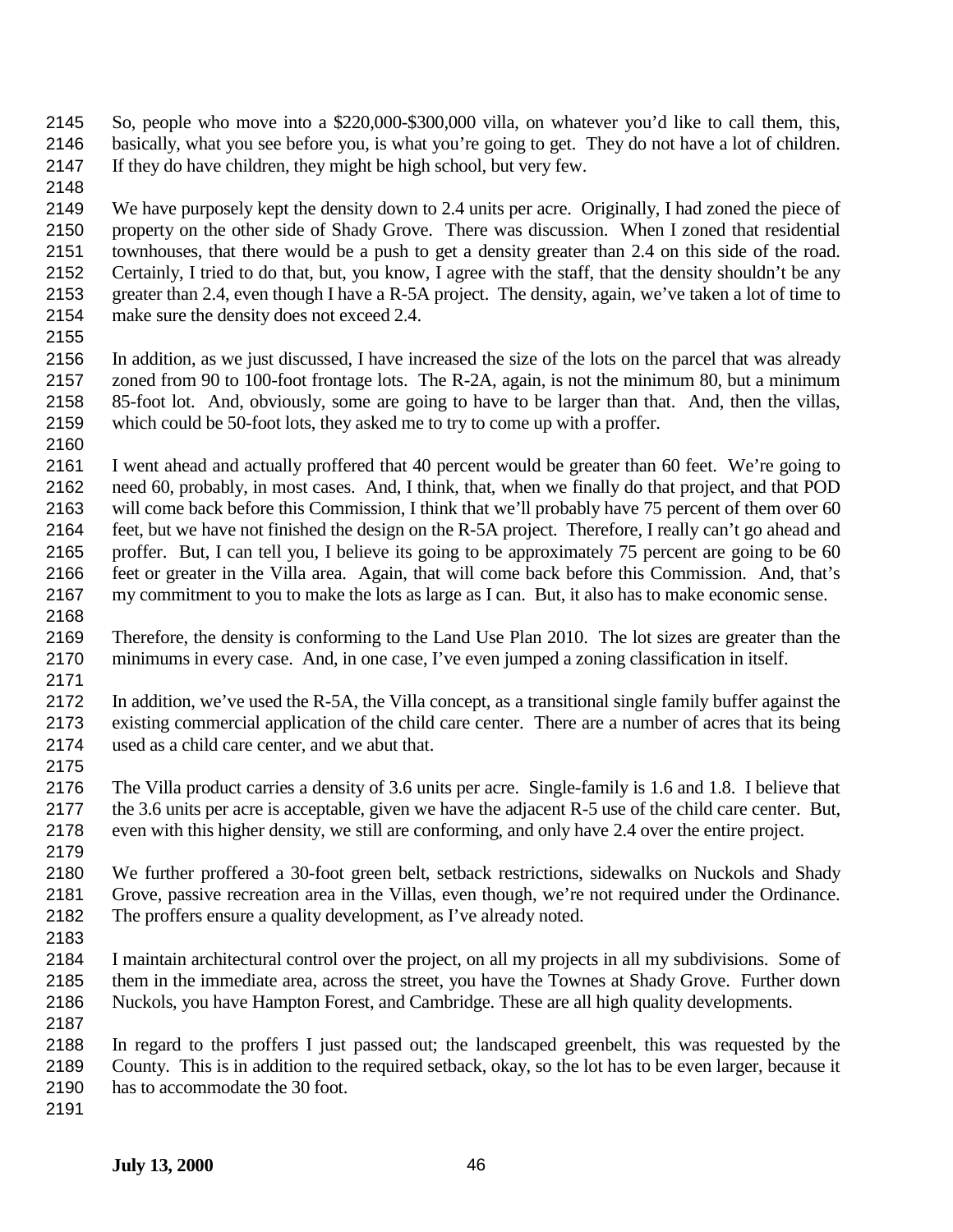- Underground utilities, driveways, no access. Foundations will be brick, stone, the EIFS which is like a stucco-type of material. That's actually the material you see in the picture in the back that front on some of these units. The product is referred to as that EIFS.
- 

 The protective covenants, in regard to the R-2 and R-2AC, we have tried to proffer quality development. In doing so, we have come up with these minimum standards. As far as landscaping budget, mailbox, lamp posts, aggregate sidewalks, two-car garages, side and the front yard irrigation, and it goes on and on. I think that, you know, again, the proffer is to instill to the County that this is a product that's going to be a quality development.

- The R-5AC portion, again, as far as a minimum of 50 percent of the dwellings, shall be brick, stone, or EFIS. Sprinkler systems, sided yards; again, that R-5A is going to be the \$220,000 to \$300,000 product. And, if you go over there and see that product, I think you'll find that you'll be very happy with it. One of the comments of Mr. Taylor was, "This is a very quality product." when he went out and saw it.
- Square footages are 2,500 square feet minimum in the R-2; 2,300 in the R-2AC; 1,500 in the R- 5AC. Now, these are just minimums. The price points that we are going to hit, they're going to be much larger than that. But, again, these are just minimums to deal with.
- The R-5A unit, you can see in your packet, is from 1,500 all the way to about the 2,200 square feet, depending on what you want. They have seven actual types of units in that packet.
- The chimneys is standard language. The density, again; the density of the project is not to exceed 2.4 units per acre. In regard to the concept road, I might as well cover that now. We met with Mr. Kaechele, Mr. Priestas, and one of the Deputy County Managers. We asked, did they want that concept road to go through? We agreed, we would go ahead and build it through to the point where it would stop. It would stop at the floodplain. It has to go through one more property owner, and then, quite frankly, nobody can take it over, as far as the cost involved to take that over the creek.
- So, if we did put the concept road in, the concept road would just stop right there. It would be a concept road that would never be built. And the logic, there's no reason to do that. And we would go ahead and suggest that the County look at the possibility of taking that off of the Thoroughfare Plan. That's what came up as far as why the concept road is not there.
- Mr. Priestas did comment that he would like to have access from the people down Shady Grove coming up through our community to be able to get to Nuckols Road. We are doing that. Now, Mr. Johnson's piece is lower than ours. I think there are 34 lots. We access into him, There are three 2230 points of access for both these communities on Shady Grove. And you can filter your way through to Nuckols, if, for any reason, you'd want to do that.
- That's why the concept road was taken off because it didn't make sense, because nobody was going to build it across the creek; nor, according to Mr. Kaechele, do we think we need it.
- But, again, the density issue here; we can put the concept road in. But, the point is, it's not going anywhere. To say, that I shouldn't have the 2.4 units as far as the density, it should be less because I don't have the concept road, I'll put the concept road in.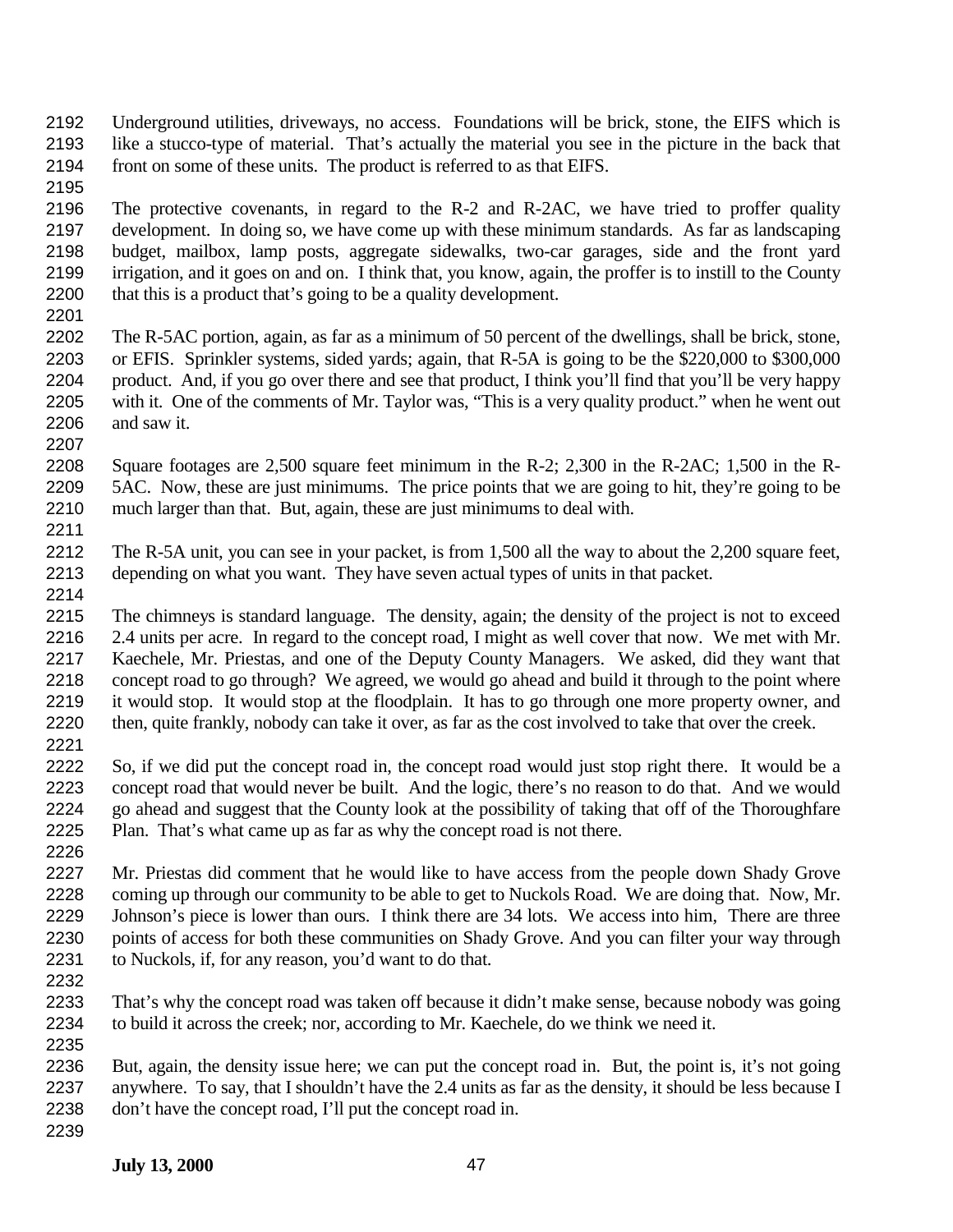- The conceptual plan that we're dealing with here is, obviously, part of the zoning case.
- Proffer No. 11 was in regard to the R-2A lots. And then 40 percent of the R-5A lots shall be a minimum of 60. Again, that percent is probably going to be around 75 percent.
- Fencing, we're going to do a decorative fencing, and probably some stone accents. If you go over there, you'll see that they have stone accents. We're going to try to use that for a continuous fencing to draw the three communities. The same fence will appear on Shady Grove and also on Nuckols Road.
- We've agreed to sidewalks on Shady Grove. I also agreed to sidewalks on the other side of the street over at Nuckols, too, with the last development.
- Recreational area; a minimum of .5 of an acre, just for some gazebos, benches, walkways, and so on. The R-5A, the Villas, are a gated community. There will be a gatehouse there. The Association will decide exactly how much security they want.
- In regard to the "donut" effect, Mr. Bittner pointed out, in the staff report, it says, he thinks this is premature because there's one piece lacking. I'm working with Mr. Jones on this piece of property; 2258 the one in the middle that dotted in (referring to slide). He has not decided to sell yet. I hope that he will sell in the next couple of months, but I will be working on that.
- But, I would suggest that the other nine landowners, they would probably disagree the zoning is premature.
- Just a couple of closing comments, because I've gone on long enough. We are in compliance with the density, according to the 2010 Plan, at not more than 2.4 units, even though I think I should get more density adjacent to the R-5.
- The total area is marked, "Expansion," on the land development grid. I further submit that we also meet some of the Goals, Objectives, and Policies of the County. We're allowing for another house type here.
- In regard to the Major Thoroughfare Plan, the traffic generated by these neighborhoods can be adequately handled by the current road system.
- The only last comment, I think I've covered everything except for the suggestion that we go ahead and make this an "age restriction" community. We don't want to go ahead and restrict the age. Out of the 24 units sold at Belle Arbor, again, only one couple has children living at home. The remainder are older people, or what they call "Dinks." These are double income and no kids.
- So, a large part of the people who live in these \$300,000 condos are professionals; single professionals that want to live at this location. So, it doesn't seem wise to go ahead and restrict this to an age-restricted community. The other part is, older people don't want to be categorized as old in age in a restricted community. They don't like that idea. So.
- For all these reasons, I respectfully request approval of Case C-39C.
- 

Mr. Vanarsdall - I believe that's the longest presentation I've ever heard.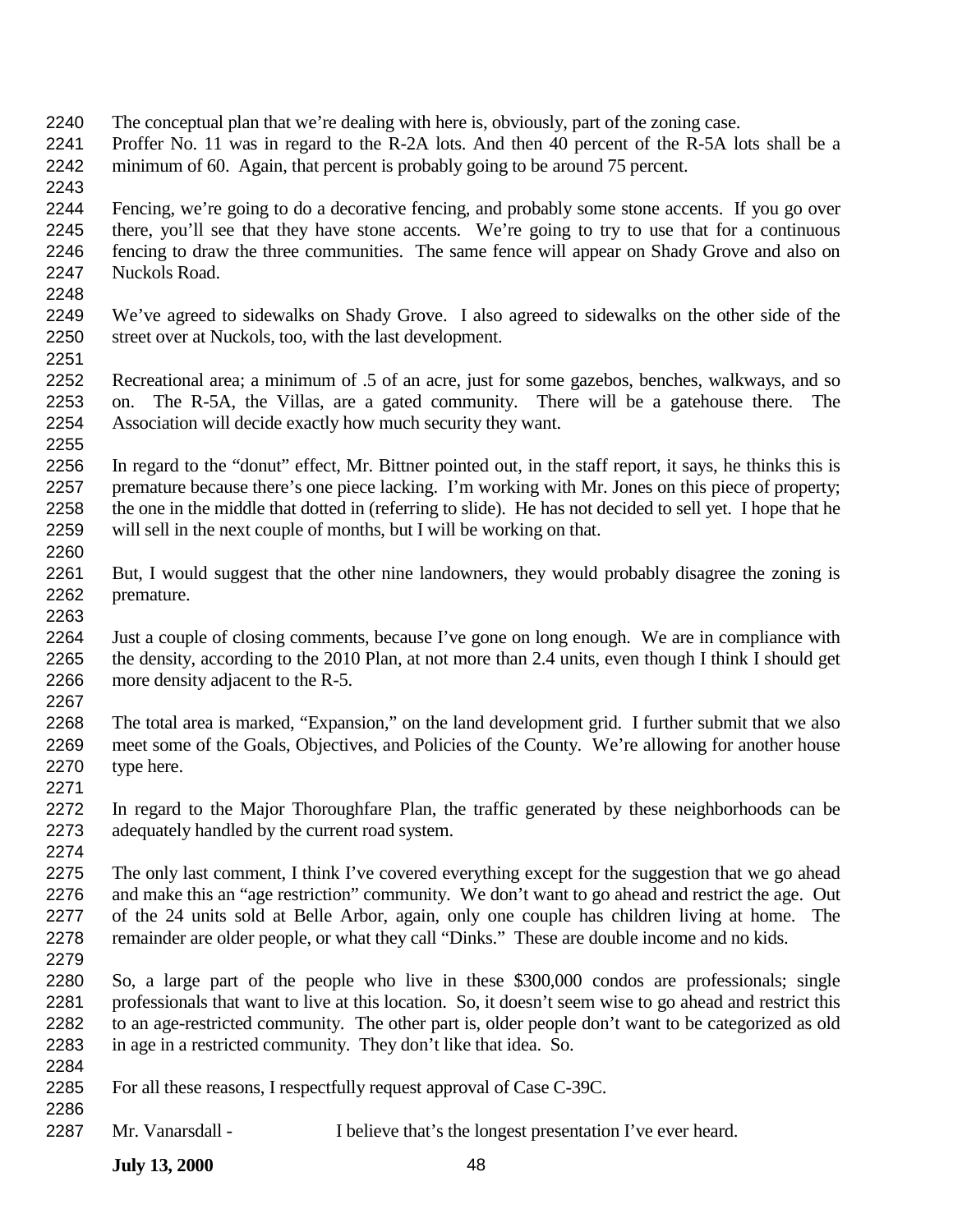| 2288 |                                                                                                       |  |
|------|-------------------------------------------------------------------------------------------------------|--|
| 2289 | Mr. Wilton -<br>I think this is a good case. I'm usually not this long. But, I really do              |  |
| 2290 | feel this is a good case. So, I think that we've done everything that we can to make it a good case.  |  |
| 2291 |                                                                                                       |  |
| 2292 | Mr. Silber -<br>Mr. Wilton, the Belle Arbor information that you passed out                           |  |
| 2293 | referenced the old fashioned street lights, and it mentioned the luxury private pool, tennis club and |  |
| 2294 | walking trails.                                                                                       |  |
| 2295 |                                                                                                       |  |
| 2296 | Mr. Wilton -<br>That's within their planned unit development. They do not have that                   |  |
| 2297 | there. Certainly, we have the same type of opportunity by just going to the Dominion Club or any      |  |
| 2298 | other clubs in the area, or the YMCA.                                                                 |  |
| 2299 |                                                                                                       |  |
| 2300 | Mr. Silber -<br>That's a part of their larger plan?                                                   |  |
| 2301 |                                                                                                       |  |
| 2302 | Mr. Wilton -<br>Yes. It's a larger planned unit. They'll show you the layout. There                   |  |
| 2303 | aren't any amenities within the actual framework of the community. I did forget, if I could go back   |  |
| 2304 | a minute. Proffers 16 and 17 are the ones that I added. One was the architectural style to be similar |  |
| 2305 | to Belle Arbor.                                                                                       |  |
| 2306 |                                                                                                       |  |
| 2307 | I can't say its going to be exact, because things change. But, it will be similar. Obviously, we've   |  |
| 2308 | already proffered the quality into it.                                                                |  |
| 2309 |                                                                                                       |  |
| 2310 | Refuse containers, we don't plan to have any. That was just kind of a holdover from where we were     |  |
| 2311 | proposing more multi-family type of development on this area. But, if we do use any, certainly, we    |  |
| 2312 | would go ahead and use the same materials within the community.                                       |  |
| 2313 |                                                                                                       |  |
| 2314 | Mr. Silber -<br>I have one other question, if I could. When we met with you last                      |  |
| 2315 | week, I guess it was, you had talked about the possibility of restricting the number of front loaded  |  |
| 2316 | garages. Maybe I missed                                                                               |  |
| 2317 |                                                                                                       |  |
| 2318 | Mr. Wilton -<br>No. But, I will say something about it. We've been over there. And                    |  |
| 2319 | all of them are front loaded garages. And, there's a reason for that is, because the people like it.  |  |
| 2320 | About a month ago I came back from Desert Mountain. It's an 8,000 acre development that's             |  |
| 2321 | owned by Mobile Oil. And they're doing condos, villas like this around 2,800 square feet for \$2.1    |  |
| 2322 | million. And, every one of them have front loaded garages.                                            |  |
| 2323 |                                                                                                       |  |
| 2324 | So, that leaves me to believe, the people that did the research on this product; the Bel Arbor, they  |  |
| 2325 | went through four states; California, Georgia, Florida, and they took the best of all these           |  |
| 2326 | communities that they visited. And, again, the people want these front loaded garages.                |  |
| 2327 |                                                                                                       |  |
| 2328 | I do agree it looks monotonous if you don't' change the house type as you go along and develop. If    |  |
| 2329 | you had the same unit beside each other, it would look monotonous. But, what we have here are         |  |
| 2330 | seven distinct, you know, facades. Each are units. Each of these have four changes of a façade. So,   |  |
| 2331 | you actually have 28 selections when you go in here and you pick your unit. And, that's one of the    |  |
| 2332 | things, architectural control.                                                                        |  |
| 2333 |                                                                                                       |  |
| 2334 | When I come back here before the Planning Commission for this POD, if it does look monotonous,        |  |
| 2335 | I will try to work into the Plan, where we do have some side loads. Quite frankly, I don't think,     |  |
|      |                                                                                                       |  |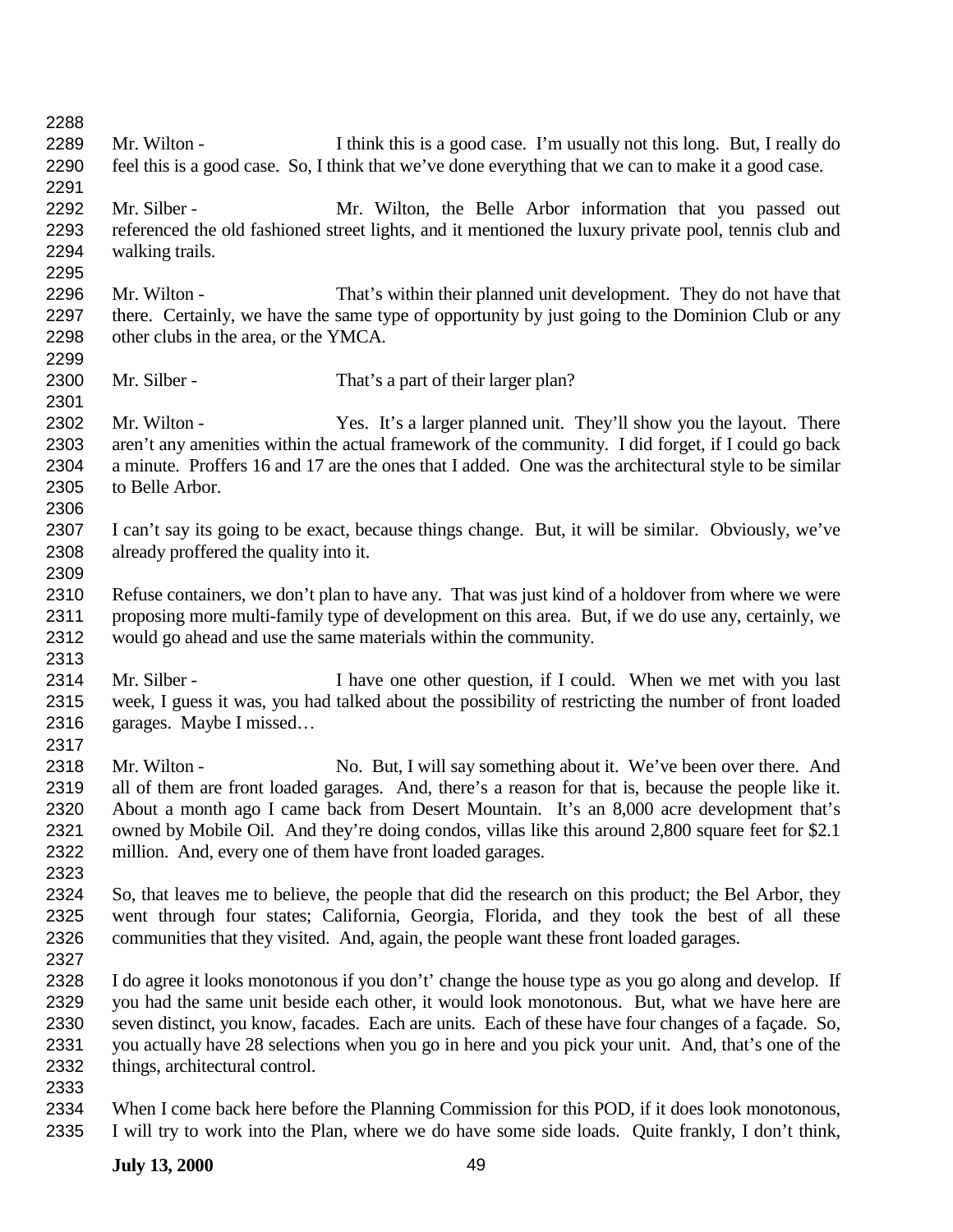- even though we show some alleyways here, we may keep the alleyways, but the people that buy these units don't want a detached garage. They want it attached.
- 

 So, we might be able to do some side loads, and I'll agree to go ahead. Certainly, I'll work towards that. But, quite frankly, if you go over and see this project, I think that you'd be very happy. Because we do mix it up by giving – They have available 28 different house types to put in the front. Again, if you see the project, I think you'll see it isn't monotonous.

- 2344 Mr. Silber Off the alleyways, you could have garages that were attached to the units.
- Mr. Wilton You could, but I think you'd be giving the people something that they don't want. This is a proven project. And, again, when I go around, obviously, I look at all of these.
- If the guy buying the \$2 million unit doesn't want the front load garage, these are going to be 2352 \$300,000. Certainly, price point is something. I visit a number of these, and I don't see where, you know, the side load is going to give them – It may break it up a little bit. But, I don't know if it's a necessity. And, I don't know if we should be telling the people that they've got to have a garage in the back, or they have to have a side load garage.
- I think the people have already said, because they're buying these things that they like to be able to pull up, open up the garage door and pull in.
- Mr. Vanarsdall Hank, in the places that you visited, that was the most poplar garage, wasn't it? Or was it? People prefer.
- Mr. Wilton Well, they didn't have a selection of any. Where I visited, and actually, I was staying in one of these units, and they were like 75 of them, you know. And they were all side by side and so on. Now, you can move them up and back a little to give them a little bit more relief. But, obviously, that's what the people wanted.
- We will look; and again, I will work closely with the builder on this. I don't mind trying to go ahead and put some side, you know, units in. But, quite frankly, we might want to test that concept. If the people don't want to buy it, my builder is not going to want to build it. Quite frankly, nobody has said to us, it isn't proof that they want the side load garages.
- I had a side load garage when I lived in south side at one time. Don't tell anybody I lived in south side. It was so tight that I backed into the brick retaining wall several times. I mean, there are certain constraints you have to deal with. When there was a retaining wall behind me, when you 2376 came in and you backed out, you ran into the wall.<br>2377 Mr. Vanarsdall - Was it dark of some
- Mr. Vanarsdall Was it dark of something?
- 2379 Mr. Wilton It was white most of the time.
- Mr. Marlles Mr. Wilton, I think, if that's all the developer is going to provide, I think, certainly, people will have no other choice but to buy front ended garages. But, I think its fair to say that, at least, the staff's opinion is that, it is valuable to, at least, mix them up. There may be a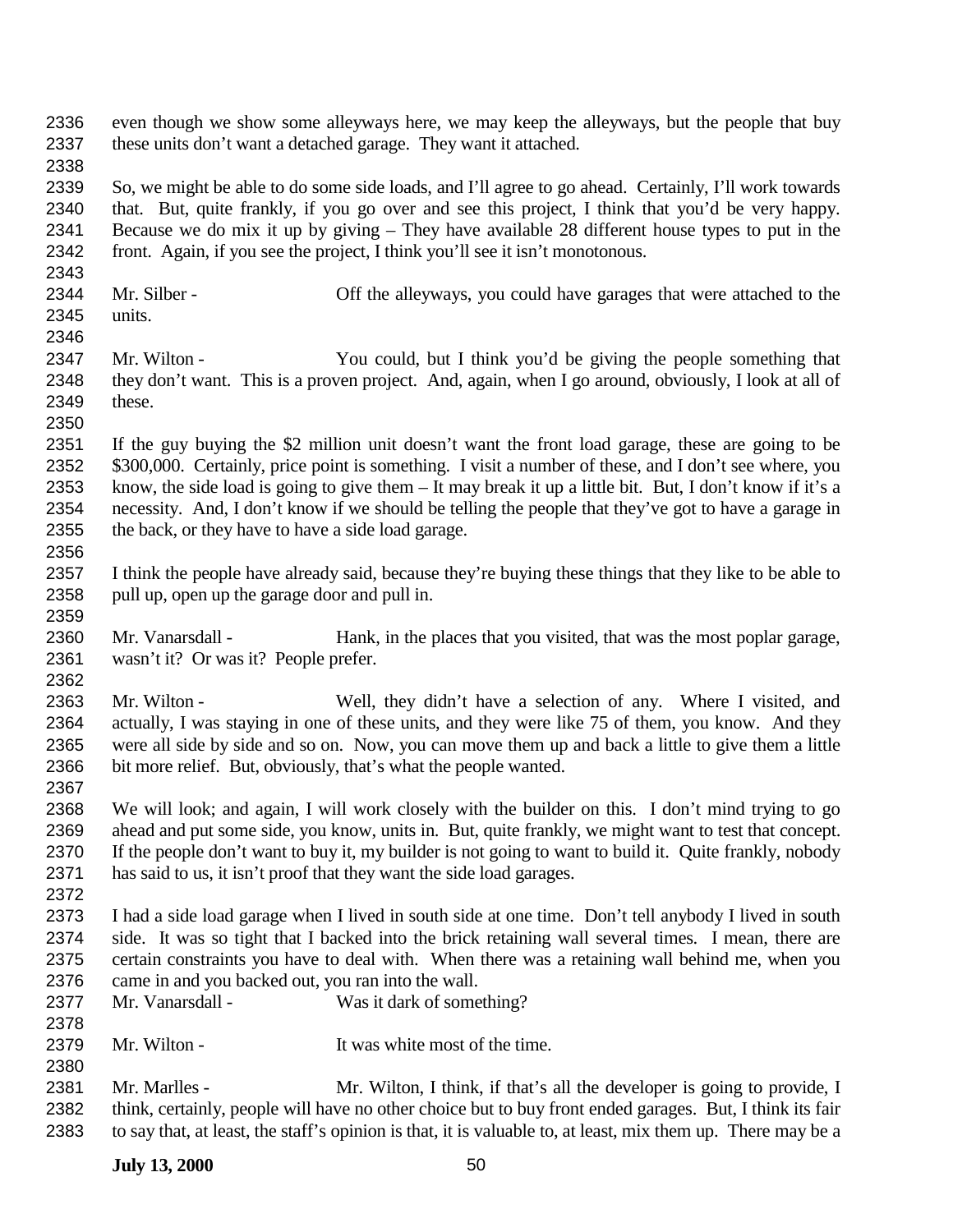preference not to have front-ended residential structures in terms of garages. But, I just want to point out, I think, if the developer is only providing front ended garages, that's the only thing people have them. 

 Mr. Wilton - Again, I'll be back before this Commission, and we'll have that discussion. I, quite frankly, don't mind every four units or so, trying to break it up. I have to go out and rework that plan and be back before you, before I can say, "I can do it here or there." Maybe I can go ahead and create cul-de-sacs. So, I think the final design, you know, I'll make a commitment to you, that, certainly, you know, if its possible, and the market is there, I will have side loaded garages. Again, I'll come back and speak to that point during the POD process. 

 But, again, you know, this Commission will hear that. I think at that time is the appropriate time to talk about it. I really can't give any percentages, but I will work towards doing side load garages. 

 Mr. Taylor - I think, just, if I might, Mr. Chairman, I have seen the Belle Arbor project. I have seen the front loaded garages. Mr. Wilton is right. It really is a very fine looking development, because what they have accomplished with some of the front loading garages is more economy on the site that they can devote to the landscaping, if that's what the people want. The market can say that. 

 I have discussed with Mr. Wilton, in the final plat at the POD stage, if we can mix up the inter- subdivisions with a few cul-de-sacs, we might be able to very nicely fit those in. I would think, though, that the product and the market of having a relatively short driveway going right into the garage fits in with the life style for these people if they are senior citizens and they do have to shovel snow or something.

 2410 Mrs. O'Bannon - May I ask a question? 2412 Mr. Taylor - Please. Mrs. O'Bannon - Where are the Virginia Power boxes in this development? Would they be in the… 2417 Mr. Wilton - We don't know yet. Obviously, we requested that they put them in the back. What they want to do is, they want to put them in the front, because they don't want to have to go traipsing through the yard. Mrs. O'Bannon - But, if you have alleys, and everything, would they be able to put 2422 them in the back? Mr. Wilton - You know, we'd like to put them in the back if that's the final design, and we would put them in the alleys. I think we could probably convince them to do that. But,

 again, not knowing what the final design is and how many alleys we've got, if they were going to make us put those boxes in the front, we would have to go ahead and landscape them severely. Quite frankly, our suggestion would be to run them on the back on those alleyways. Some of them 2429 don't have alleys. So, some of them would have to be in the front as you can see. But, the final design, that certainly should be one of our concerns to try to go ahead and have alleys almost every design, that certainly should be one of our concerns to try to go ahead and have alleys almost every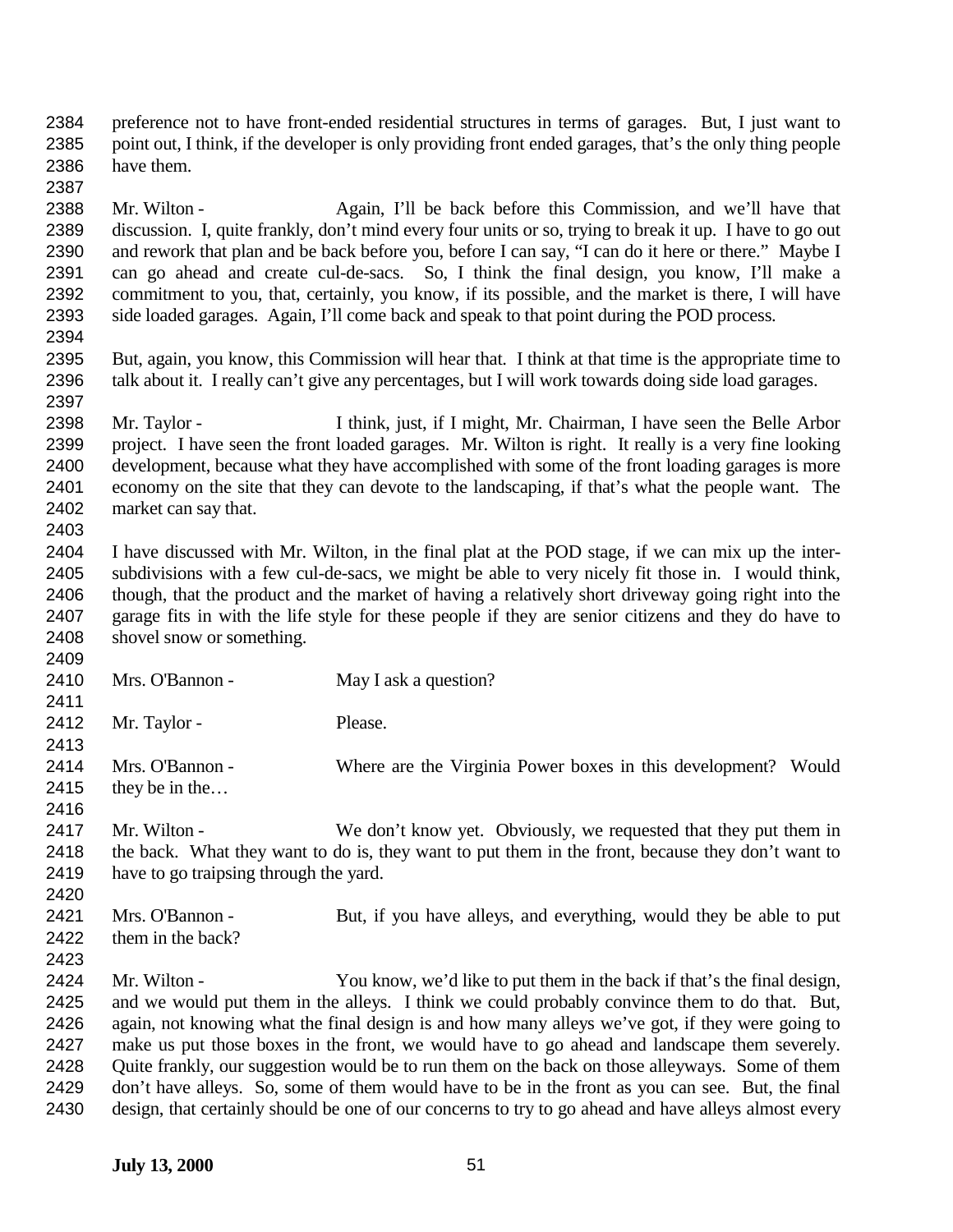where so that we could go ahead and put it in the back, because I don't like those sitting in the front of the subdivisions either.

2434 Mr. Silber - Mr. Wilton, I think what the staff is saying, we like the layout that you have here. We like the concept of the alleys. We think that's desirable. So, we're trying to make that work, and you've shown that type of exhibit. The Belle Arbor does show the green boxes, from what the staff brought back. The pictures they showed me, they do have the green boxes in the front of the unit. So, the alleys probably would bring about a better opportunity for the utilities to be back in the alleys. But, I think this concept is desirable. We're just trying to see if we can't bring that about. And, I don't hear you saying that you're going to commit to it. You like the flexibility to be able to do that later?

 2443 Mr. Wilton - Right. And, again, I think we've got to wait for the final design. I think that's at POD or subdivision stage. I don't think we have enough to go on right now. We could maybe add some more cul-de-sacs. I've already told the Planner we want to use the alleys. And a different configuration is going to give us a better plan all together. And, again, I think the time for that is to come back before the Commission here and discuss those. I will go ahead and strive to, basically, you know, submit with the Plan, to try to satisfy your concerns by doing the things we talked about. Obviously, it will be back before the Planning Commission, and we'll discuss it at that point. But, I don't think we can answer those questions now, because we don't have a full design, nor should we, for the zoning case. We don't have all that information yet, but we will when we come back at the POD stage. You have a commitment to do that.

- 2454 Mr. Silber We're not asking you to design it right now. We're just asking you to commit to a certain percentage of side and rear entry garages.
- Mr. Wilton You cannot do that. You cannot do that with designing the entire thing. If you have an extra \$50,000 to design it, again, I think that's fine. But, quite frankly, I need the zoning first in order to go design it. It's that question of "the cart before the horse." I think you've heard that before.
- Mr. Taylor Well, to a certain extent, as you're redesigning, and you've got the opportunity to put in cul-de-sacs, or even as you're platting this, you do have the opportunity to twist and turn, or modify them even if there is a run. We can only ask you to maybe percentage- wise have it break. I think, what the staff is trying to do, is eliminate a long street with a lot of 2466 garages quite in prominence, so it looks like a row of dominos, and quite sterile area.<br>2467 Mr. Wilton - And, I agree with you. And we do have that flexibility
- 2467 Mr. Wilton And, I agree with you. And we do have that flexibility, because this is a private road system. We can twist and turn pretty much the way we want, as long as they'll agree with this. And I will strive to go ahead and bring into effect these things we discussed tonight. But, I think we've got to go ahead and get to the zoning. And, I will be back before this Commission with all your concerns, hopefully answered, with the final plan.
- 2473 Mr. Taylor I have a couple more. I noted 10-A-15 is not in the case, and I know you're working on it. Can you give us some feel about what the prospects are for your certainty of accessing that site?
- Mr. Wilton I think Mr. Jones; he wants about two years before he; that's the time he says he needs to find a place to live.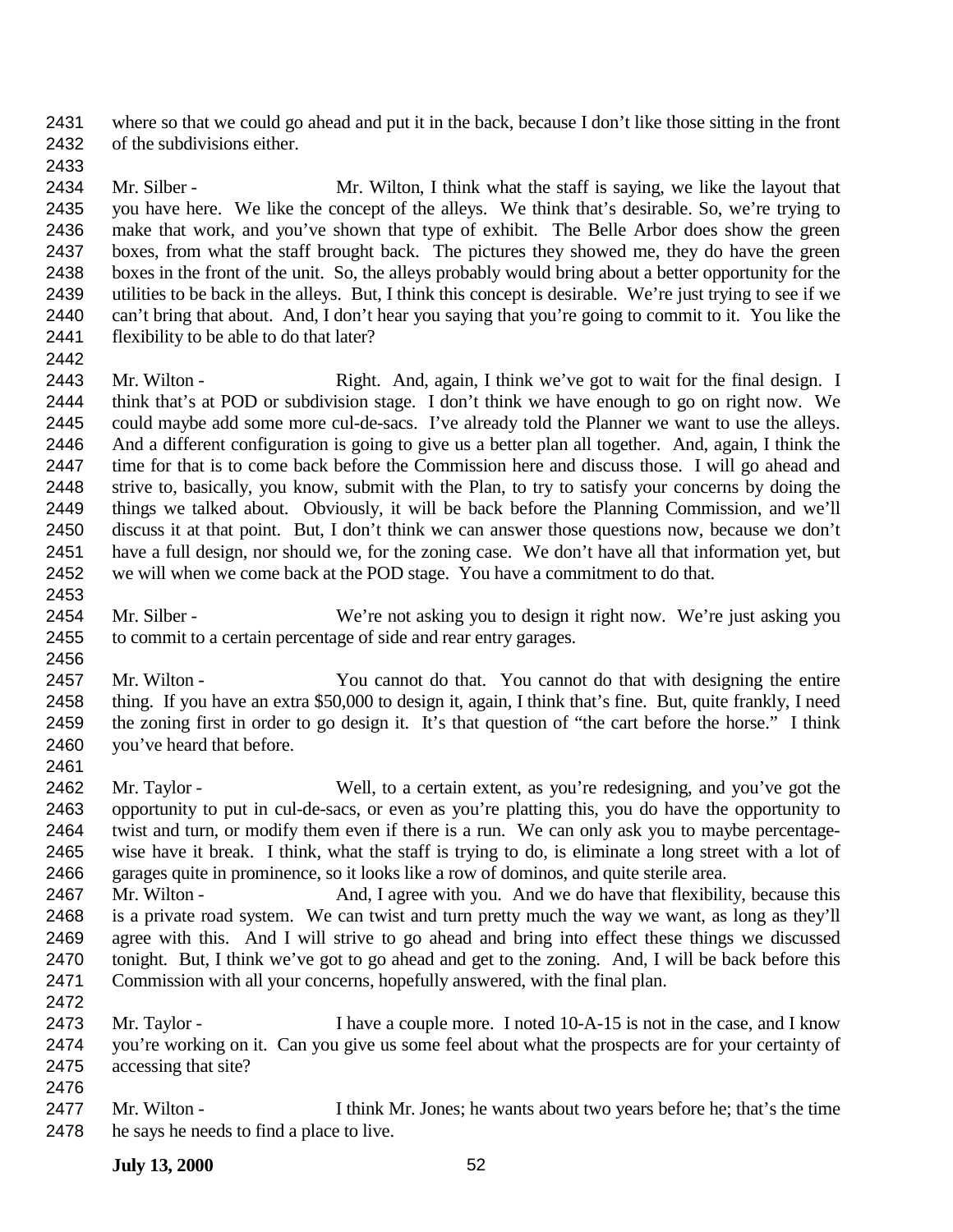| 2479 |                                            |                                                                                                             |
|------|--------------------------------------------|-------------------------------------------------------------------------------------------------------------|
| 2480 | Mr. Taylor -                               | It's, the place is right here up the street.                                                                |
| 2481 |                                            |                                                                                                             |
| 2482 | Mr. Wilton -                               | Well, I think, actually, he wants to go to Goochland. He wants some                                         |
| 2483 |                                            | more acreage, and, I think he's looking at other parcels. And, I think his neighbors have talked to         |
| 2484 |                                            | him. I think, within a year and a half or so, we won't get to him for a year and a half or two years        |
| 2485 |                                            | anyway. Within that time constraint, I think Mr. Jones will probably go ahead and we'll find some           |
| 2486 |                                            | kind of workable solution on that piece of property. We have been in contract with him twice. We            |
| 2487 | haven't agreed on the numbers.             |                                                                                                             |
| 2488 |                                            |                                                                                                             |
| 2489 | Mr. Vanarsdall -                           | Any more questions for Mr. Wilton?                                                                          |
| 2490 |                                            |                                                                                                             |
| 2491 | Mr. Archer -                               | Mr. Wilton, I have one question I'd like to ask. I think we covered                                         |
| 2492 |                                            | this earlier, having to do with the removal of the concept road. What was staff's comments again            |
| 2493 |                                            | concerning the removal of that road? It just seems to me like, lately, we've been riding ourselves of       |
| 2494 |                                            | a lot of concept roads. Are we at a point we can accommodate the traffic through there; future              |
| 2495 | traffic, I guess, we should be addressing? |                                                                                                             |
| 2496 |                                            |                                                                                                             |
| 2497 | Mr. Silber -                               | I guess we haven't completed the study that will be undertaken on                                           |
| 2498 |                                            | the removal of this concept road. But, I think, when we do study it, and it will be coming to you           |
| 2499 |                                            | probably in a about a month for the consideration of the removal of that concept road.                      |
| 2500 |                                            |                                                                                                             |
| 2501 |                                            | If the Planning Commission and the Board decide to take that Concept Road off, then I think its that        |
| 2502 |                                            | much more important that this community be designed to allow for good circulation and access in             |
| 2503 |                                            | and out of the subdivision. I think, at this point, there is serious consideration being given to           |
| 2504 | remove that concept road from the Plan.    |                                                                                                             |
| 2505 |                                            |                                                                                                             |
| 2506 | Mr. Wilton -                               | Mr. Archer, that concept road was put into place before they moved                                          |
| 2507 |                                            | or relocated Nuckols Road, and, you see how close it is to Nuckols Road? So, both of those roads            |
| 2508 |                                            | carrying all that traffic together there, I think part of the logic here is that you really don't need both |
| 2509 |                                            | of those after you realigned Nuckols. I thought that came out of our meeting with Lee Priestas and          |
| 2510 |                                            | the group. That was one of the points, you know, Number 1, we shouldn't build it because its not            |
| 2511 |                                            | going anywhere. Number 2, do we really need it now because Nuckols has, basically, taken its                |
| 2512 |                                            | place by carrying all the traffic. That's what I came out of the meeting with.                              |
| 2513 | Mrs. Quesinberry -                         | I just have a quick question on the R-5.                                                                    |
| 2514 |                                            |                                                                                                             |
| 2515 | Mr. Wilton -                               | Yes ma'am.                                                                                                  |
| 2516 |                                            |                                                                                                             |
| 2517 | Mrs. Quesinberry -                         | This has been such a long presentation. You might have said this,                                           |
| 2518 |                                            | and it left me already, too. But, did you proffer the R-5 were going to be the villa types like Belle       |
| 2519 | Arbor?                                     |                                                                                                             |
| 2520 |                                            |                                                                                                             |
| 2521 | Mr. Wilton -                               | Yes ma'am. The last proffer, which I added tonight, which you'll                                            |
| 2522 |                                            | have to excuse the lateness. It's Proffer No. 16; the Architectural Style: "The R-5A section of the         |
| 2523 |                                            | property shall be similar to the architectural style of the homes featured in Belle Arbor located in        |
| 2524 | Chesterfield County."                      |                                                                                                             |
| 2525 |                                            |                                                                                                             |
| 2526 | Mrs. Quesinberry -                         | I don't have 16.                                                                                            |
|      |                                            |                                                                                                             |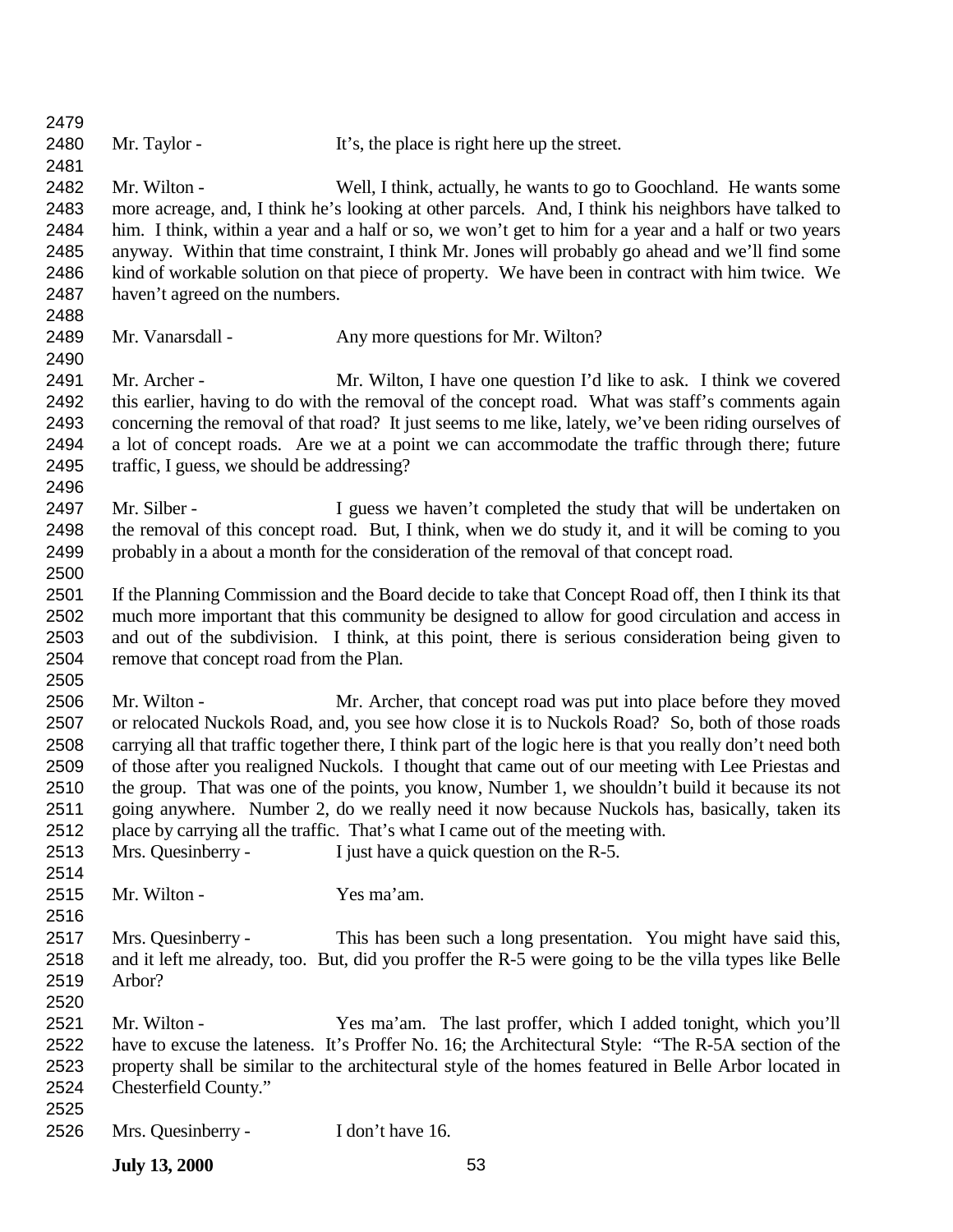| 2527 |                                                                                                          |                                                                                 |  |
|------|----------------------------------------------------------------------------------------------------------|---------------------------------------------------------------------------------|--|
| 2528 | Mr. Taylor -                                                                                             | Actually, its written in.                                                       |  |
| 2529 |                                                                                                          |                                                                                 |  |
| 2530 | Mrs. Quesinberry -                                                                                       | I just wanted to make sure, in case you got hit by a bus, that                  |  |
| 2531 | somebody couldn't come back and build townhouses.                                                        |                                                                                 |  |
| 2532 |                                                                                                          |                                                                                 |  |
| 2533 | Mr. Wilton -                                                                                             | Mark asked me to do that, and I have some reservations about it, but            |  |
| 2534 | I did agree to that, too.                                                                                |                                                                                 |  |
| 2535 |                                                                                                          |                                                                                 |  |
| 2536 | Mrs. Quesinberry -                                                                                       | Okay.                                                                           |  |
| 2537 |                                                                                                          |                                                                                 |  |
| 2538 | Mr. Archer -                                                                                             | Thank you, Mark.                                                                |  |
| 2539 |                                                                                                          |                                                                                 |  |
| 2540 | Mrs. Quesinberry -                                                                                       | I thought I heard that. I just wasn't sure.                                     |  |
| 2541 |                                                                                                          |                                                                                 |  |
| 2542 | Mr. Wilton -                                                                                             | I'm sorry about the long presentation, but I feel strongly about this. I        |  |
| 2543 |                                                                                                          | think we've done a good job on it, and just wanted to answer all the questions. |  |
| 2544 |                                                                                                          |                                                                                 |  |
| 2545 | Mr. Vanarsdall -                                                                                         | Is that it?                                                                     |  |
| 2546 |                                                                                                          |                                                                                 |  |
| 2547 | Mr. Wilton -                                                                                             | Yes sir.                                                                        |  |
| 2548 |                                                                                                          |                                                                                 |  |
| 2549 | Mr. Vanarsdall -                                                                                         |                                                                                 |  |
|      |                                                                                                          | Thank you.                                                                      |  |
| 2550 |                                                                                                          |                                                                                 |  |
| 2551 | Mr. Taylor -                                                                                             | Thank you, Mr. Wilton.                                                          |  |
| 2552 |                                                                                                          |                                                                                 |  |
| 2553 | Mr. Vanarsdall -                                                                                         | Mr. Taylor.                                                                     |  |
| 2554 |                                                                                                          |                                                                                 |  |
| 2555 | Mr. Taylor -                                                                                             | Mr. Chairman, looking at what we've done here, recognizing that                 |  |
| 2556 | this is at the zoning stage, and recognizing the situation, trying to design this really now at zoning   |                                                                                 |  |
| 2557 | when there's still some things that have to fall into place, I think, looking at the assurances that Mr. |                                                                                 |  |
| 2558 | Wilton has given us, and his past record, and the fact that he'll be working with us in the years to     |                                                                                 |  |
| 2559 | come, I expect everything he offers to be reality. I am going to move for approval of C-39C-00 as        |                                                                                 |  |
| 2560 | its written here.                                                                                        |                                                                                 |  |
| 2561 |                                                                                                          |                                                                                 |  |
| 2562 | Mr. Vanarsdall -                                                                                         | Mr. Taylor, we have to waive the time limit on the proffers, because            |  |
| 2563 | its dated today.                                                                                         |                                                                                 |  |
| 2564 |                                                                                                          |                                                                                 |  |
| 2565 | Mr. Taylor -                                                                                             | Okay. I move that we waive the time limit for the proffers on parcels           |  |
| 2566 |                                                                                                          | and that's Proffers 1 through 18, I guess. Is that the new number?              |  |
| 2567 |                                                                                                          |                                                                                 |  |
| 2568 | Mr. Archer -                                                                                             | Seventeen, I believe, dated July 13 <sup>th</sup> .                             |  |
| 2569 |                                                                                                          |                                                                                 |  |
| 2570 | Mr. Taylor -                                                                                             | The new proffers dated July $13th 1-17$ .                                       |  |
| 2571 |                                                                                                          |                                                                                 |  |
| 2572 | Mr. Archer seconded the motion.                                                                          |                                                                                 |  |
| 2573 |                                                                                                          |                                                                                 |  |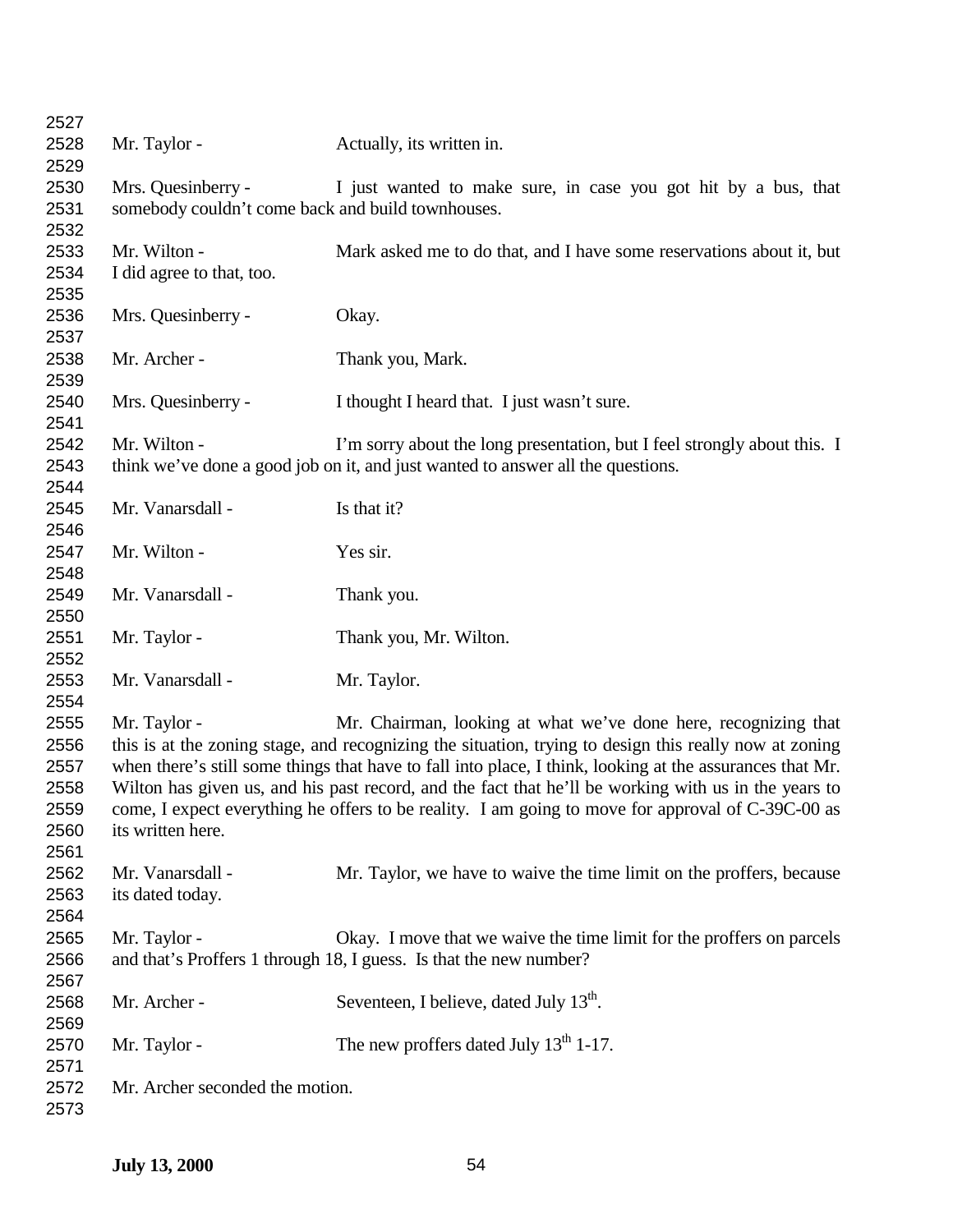| 2574 | Mr. Vanarsdall -                                                                                        | Motion made by Mr. Taylor, seconded by Mr. Archer. All those in                              |
|------|---------------------------------------------------------------------------------------------------------|----------------------------------------------------------------------------------------------|
| 2575 |                                                                                                         | favor say aye—all those opposed by saying nay. The vote is 4-0 (Ms. Dwyer absent, Mrs.       |
| 2576 |                                                                                                         | O'Bannon abstained). Thank you. Now, we'll get to the case. Did you already finish the case? |
| 2577 |                                                                                                         |                                                                                              |
| 2578 | Mr. Marlles -                                                                                           | Mr. Taylor, you need to make a motion on the case now. You just                              |
| 2579 | made a motion to waive the time limit on the proffers.                                                  |                                                                                              |
| 2580 |                                                                                                         |                                                                                              |
| 2581 | Mr. Taylor -                                                                                            | Oh, excuse me.                                                                               |
| 2582 |                                                                                                         |                                                                                              |
| 2583 | Mr. Vanarsdall -                                                                                        | That's all right.                                                                            |
| 2584 |                                                                                                         |                                                                                              |
| 2585 | Mr. Taylor -                                                                                            | Then I will go back, sir, and I will address the case. I move that Case                      |
| 2586 | C-39C-00 be approved as we see it here.                                                                 |                                                                                              |
| 2587 |                                                                                                         |                                                                                              |
| 2588 | Mr. Vanarsdall -                                                                                        | Recommend it for approval to the Board.                                                      |
| 2589 |                                                                                                         |                                                                                              |
| 2590 | Mrs. Quesinberry seconded the motion.                                                                   |                                                                                              |
| 2591 |                                                                                                         |                                                                                              |
| 2592 | Mr. Vanarsdall -                                                                                        | Motion made by Mr. Taylor, seconded by Mr. Archer. All those in                              |
| 2593 | favor say aye—all those opposed by saying nay. The vote is 3-0 (Mrs. Quesinberry voted no, Ms.          |                                                                                              |
| 2594 | Dwyer absent, Mrs. O'Bannon abstained).                                                                 |                                                                                              |
| 2595 |                                                                                                         |                                                                                              |
| 2596 | REASON: Acting on a motion by Mr. Taylor, seconded by Mrs. Quesinberry, the Planning                    |                                                                                              |
| 2597 | Commission voted 3-1 (one nay, one absent, one abstention) to recommend that the Board of               |                                                                                              |
| 2598 | Supervisors <b>grant</b> the request because it reflects the Land Use Plan and future use and zoning of |                                                                                              |
| 2599 | the area; and it would permit development of the land for residential use in an appropriate manner.     |                                                                                              |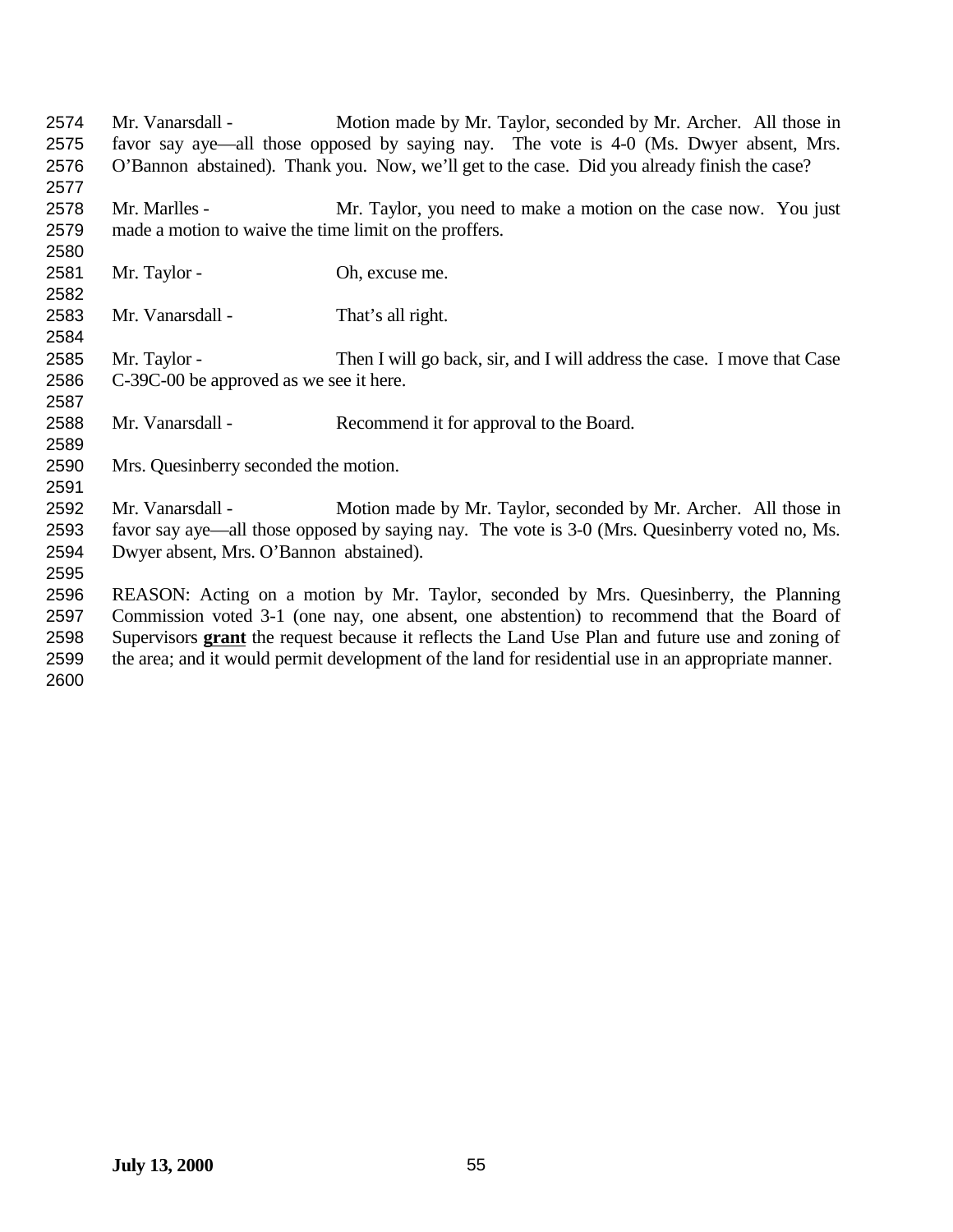## **Deferred from June 15, 2000 Meeting:**

- **C-40C-00 William W. Johnson:** Request to conditionally rezone from A-1 Agricultural District to R-2AC One Family Residence District (Conditional), on Parcels 18-A-8, 9 and 10-A-17D, containing 15.25 acres, located on the west line of Shady Grove Road at its intersection with Old Nuckols Road. A residential subdivision is proposed. The R-2A District requires a minimum lot size of 13,500 square feet. The Land Use Plan recommends Suburban Residential 1, 1.0 to 2.4 units net density per acre, and Environmental Protection Area.
- 2610 Mr. Marlles The staff report will be given by Mr. Bittner.
- 2612 Mr. Vanarsdall Any one in the audience in opposition to this case C-40C-00 William W. Johnson? No opposition. None. Mr. Bittner.
- Mr. Bittner Thank you, Mr. Vanarsdall. This is a case that is adjacent to the previous case's southern border. Right here is the property we were just speaking about (referring to slide), and this is the case we're hearing now—C-40C-00.
- 

- We need to pass out proffers, if somebody can do that. We've got some new proffers in on this case. The applicant has addressed a good number of the issues in the staff report, but there are still some outstanding matters, which I'll cover now.
- One, being the density. Just like the previous case, they have proffered 2.4. This would all be R- 2A, and we would recommend 1.6 to 1.8 for the same reasons, as in the previous site.
- Also, the previous case had a conceptual plan you were looking at earlier that has been proffered that shows a connection to this property. And, all along, its been planned that these two properties would be connected, which staff is in favor of. However, no commitment to that has been made for this case. There is no commitment that there would be a physical connection to the adjacent property. Staff recommends that provision be included somewhere in this application.
- Another item is a landscaped greenbelt. The applicant has proffered a 30-foot greenbelt on the Shady Grove Road frontage. However, he's proffered that only 20 feet of that would be outside of normal required setbacks. The previous case, directly to the north, has proffered a full 30-foot greenbelt along Shady Grove that would be completely outside of setbacks. We'd recommend the same for this case to maintain consistency along the frontage of Shady Grove Road.
- Also, lot sizes, the same issue as in the previous case. We would recommend a 90-foot lot width. The applicant has proffered 85. And the R-2A minimum is 80 feet. So, if the applicant could address these issues outlined, tonight, staff could, potentially, support this. But, since he hasn't, we are recommending denial of this case at this time. I'd be happy to answer any questions that you may have.

| <b>LV 10</b> |                  |                                 |
|--------------|------------------|---------------------------------|
| 2644         | Mr. Vanarsdall - | Any questions for Mr. Bittner?  |
| 2645         |                  |                                 |
| 2646         | Mr. Taylor -     | Is the applicant here, tonight? |
| 2647         | Mr. Bittner -    | Yes. He is.                     |
| 2648         |                  |                                 |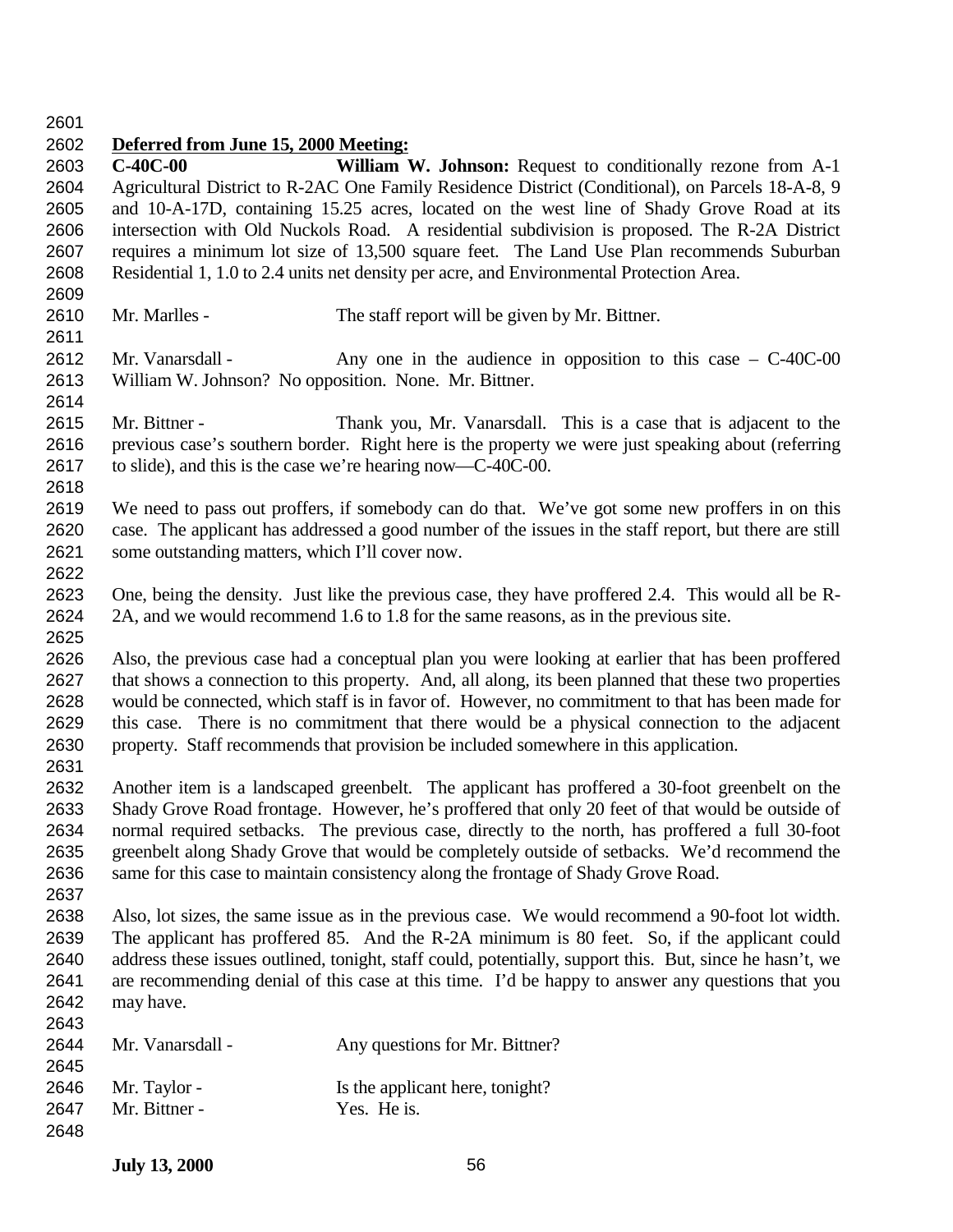- Mr. Taylor There, again, we have this same issue of the concept road, and need to get some resolution of that, if we could, from the applicant.
- Mr. Vanarsdall Good evening, Mr. Johnson.

- Mr. Bill Johnson Mr. Chairman, members of the Commission, I'm Bill Johnson, the applicant on this property. I'm going to ride Mr. Wilton's coat tail on this, unless you want me to go into the same speech he did.
- But, as far as the concept road, I think we're in the same position where we were there. We do have a layout. The reason we did not proffer a layout is not knowing what the situation was on the concept road. You can see the road that goes through the property. The extension of Old Nuckols Road can be extended to continue as a concept road, or cul-de-sac. We do show access from our property into Mr. Wilton's property. I think that gives us three points of access on Shady Grove Road, and one on new Nuckols Road without putting the concept road in.
- The concern on the 85-foot wide lots, we are proffering that the lots would be 85 feet, which is five feet over what the minimum requires. A third of these lots will be 90 feet or over, although I'm only proffering 85. The layout shows that a third of them would be 90 feet or over.
- The greenbelt, the ideal location for which I plan on doing here because the property is open, and its pretty much flat with the road, I'd come in and put a berm, with trees and a fence along that berm. And the ideal location for that fence would be approximately 20 feet off of the right of way, which means I would like for the property owner to be able to use the rear yard up to that fence, rather than having to put another fence in at the edge of the greenbelt.
- So, those are my concerns on this, and if I can answer any questions, I'd be glad to.
- Mr. Taylor On that last point, the 20 feet would be characterized from the rear lot lines of those lots along the road. Can you characterized what will be in that 20 feet?
- 2680 Mr. Johnson I've got a layout.
- 2682 Mr. Taylor Can you put that on the screen?
- Mr. Johnson If you look at that (referring to slide), the curb and gutter on Shady Grove Road would have 7 feet from the curb and gutter to the right-of-way line where the sidewalk would be going. Then you would continue approximately five-foot flat area. I'd put a three foot high berm, with a 3 to 1 slope that could be mowed with a lawnmower. And then about a six foot at the top of it for trees and the fence, which that would put that fence area 20 feet off of the right of way or 27 feet off of the curb line. That would be the location where I would want my rear yard to start at.
- 2692 Mr. Taylor - And it would be a sidewalk right in there? 2693 Mr. Johnson - A sidewalk along the face of the curb of Shady Grove, just like it is on Mr. Wilton's case. It would be a continuation of that sidewalk. Mr. Taylor - So, from the fence to the road it would be 27 feet?
	- **July 13, 2000** 57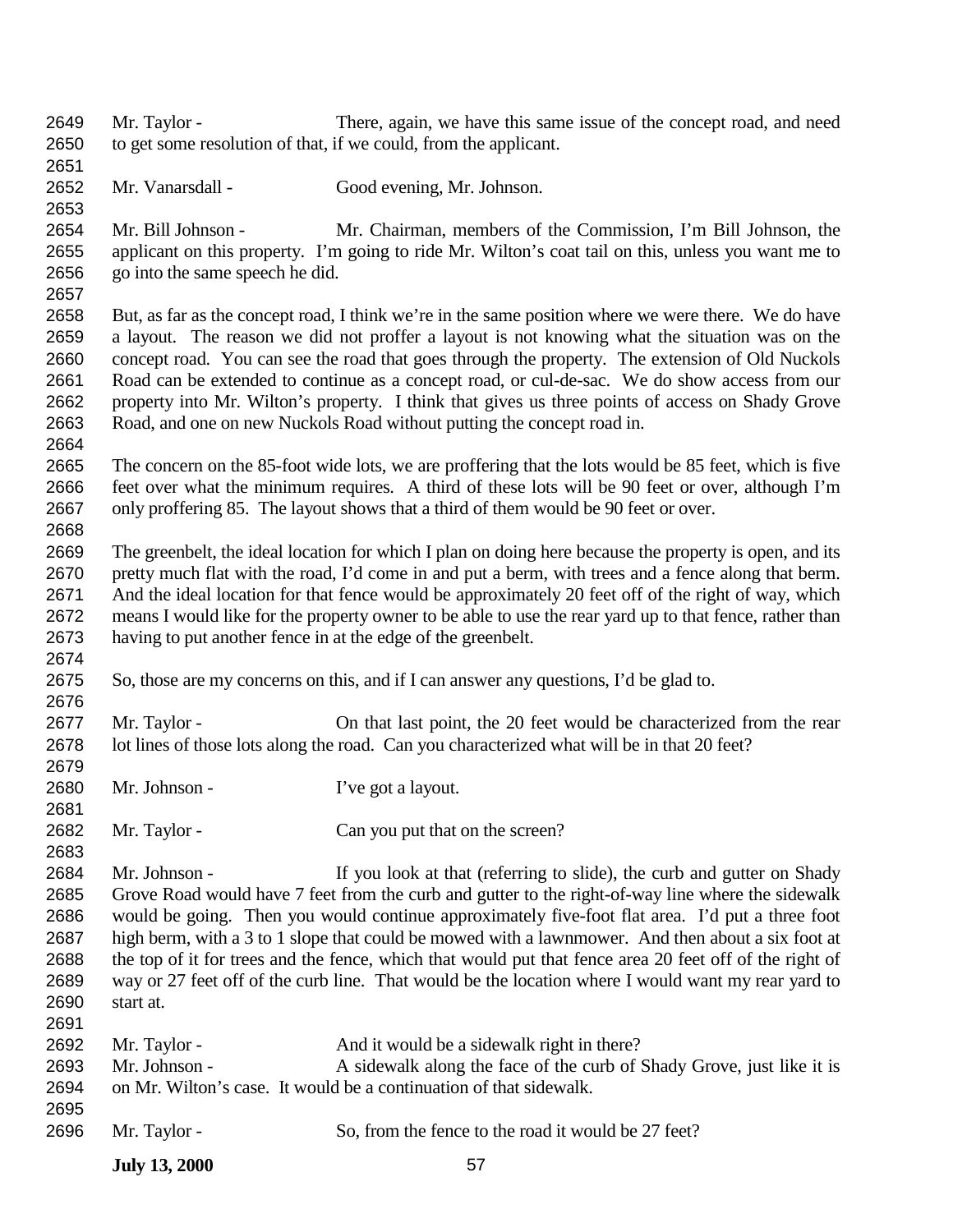| 2697 |                                                         |                                                                                                         |
|------|---------------------------------------------------------|---------------------------------------------------------------------------------------------------------|
| 2698 | Mr. Johnson -                                           | Twenty-seven (27) feet.                                                                                 |
| 2699 |                                                         |                                                                                                         |
| 2700 | Mr. Taylor -                                            | I guess, perhaps, the same question I had, Mr. Johnson on the last                                      |
| 2701 |                                                         | case that applies to this case. This depends on the concept road in the same context as the last case   |
| 2702 |                                                         | our hope that it is eliminated from the tract. And, it also requires you to build contiguous roads with |
| 2703 |                                                         | your neighbor, Mr. Wilton. And, then my question is, are you going to look at the POD. Are we           |
| 2704 | going to see this type of building or will this just be |                                                                                                         |
| 2705 |                                                         |                                                                                                         |
| 2706 | Mr. Johnson -                                           | This is straight single family R-2A. This would be compatible to the                                    |
| 2707 | R-2A development that is contiguous.                    |                                                                                                         |
| 2708 |                                                         |                                                                                                         |
| 2709 | Mr. Taylor -                                            | Okay, now in the back far corner, there's a triangle. What is that                                      |
| 2710 | triangle? That is park land or dedicated?               |                                                                                                         |
| 2711 |                                                         |                                                                                                         |
| 2712 | Mr. Johnson -                                           | That would be a piece of land that could be added onto Mr. Wilton's                                     |
| 2713 |                                                         |                                                                                                         |
|      |                                                         | piece, if you see the cul-de-sac up there that's dashed through there. You know, I could make my        |
| 2714 |                                                         | lots bigger, but it would work better tying into him, which we would work out something with Mr.        |
| 2715 |                                                         | Wilton, you know, that he would be able to utilize that piece of property.                              |
| 2716 |                                                         |                                                                                                         |
| 2717 | Mr. Taylor -                                            | As a lot, or would that be dedicated to green space?                                                    |
| 2718 |                                                         |                                                                                                         |
| 2719 | Mr. Johnson -                                           | As a lot.                                                                                               |
| 2720 |                                                         |                                                                                                         |
| 2721 | Mr. Taylor -                                            | Okay. I look at that dashed line. Does that indicate wetlands? Can                                      |
| 2722 | they be built on?                                       |                                                                                                         |
| 2723 |                                                         |                                                                                                         |
| 2724 | Mr. Wilton -                                            | You don't know if that's suggested where they are, but they're not                                      |
| 2725 | actually defined yet on the ground.                     |                                                                                                         |
| 2726 |                                                         |                                                                                                         |
| 2727 | Mr. Johnson -                                           | We've gone out there and did preliminary study, and have not found                                      |
| 2728 |                                                         | any wetlands. Now, we haven't done the engineering to prove.                                            |
| 2729 |                                                         |                                                                                                         |
| 2730 | Mr. Wilton -                                            | There's wetlands on my property.                                                                        |
| 2731 |                                                         |                                                                                                         |
| 2732 | Mr. Taylor -                                            | Yes. I know that. But they would impact your ability on those two                                       |
| 2733 | lots?                                                   |                                                                                                         |
| 2734 |                                                         |                                                                                                         |
| 2735 | Mr. Wilton -                                            | Yes sir.                                                                                                |
| 2736 |                                                         |                                                                                                         |
| 2737 | Mr. Johnson -                                           | And if, for some reason, there is wetlands where you couldn't                                           |
| 2738 |                                                         | develop on them, that triangular area would just be added to those two lots that I back up to that area |
| 2739 | on my property.                                         |                                                                                                         |
| 2740 |                                                         |                                                                                                         |
| 2741 | Mr. Taylor -                                            | And not develop them for building?                                                                      |
| 2742 |                                                         |                                                                                                         |
| 2743 | Mr. Johnson -                                           | Right.                                                                                                  |
| 2744 |                                                         |                                                                                                         |
|      |                                                         |                                                                                                         |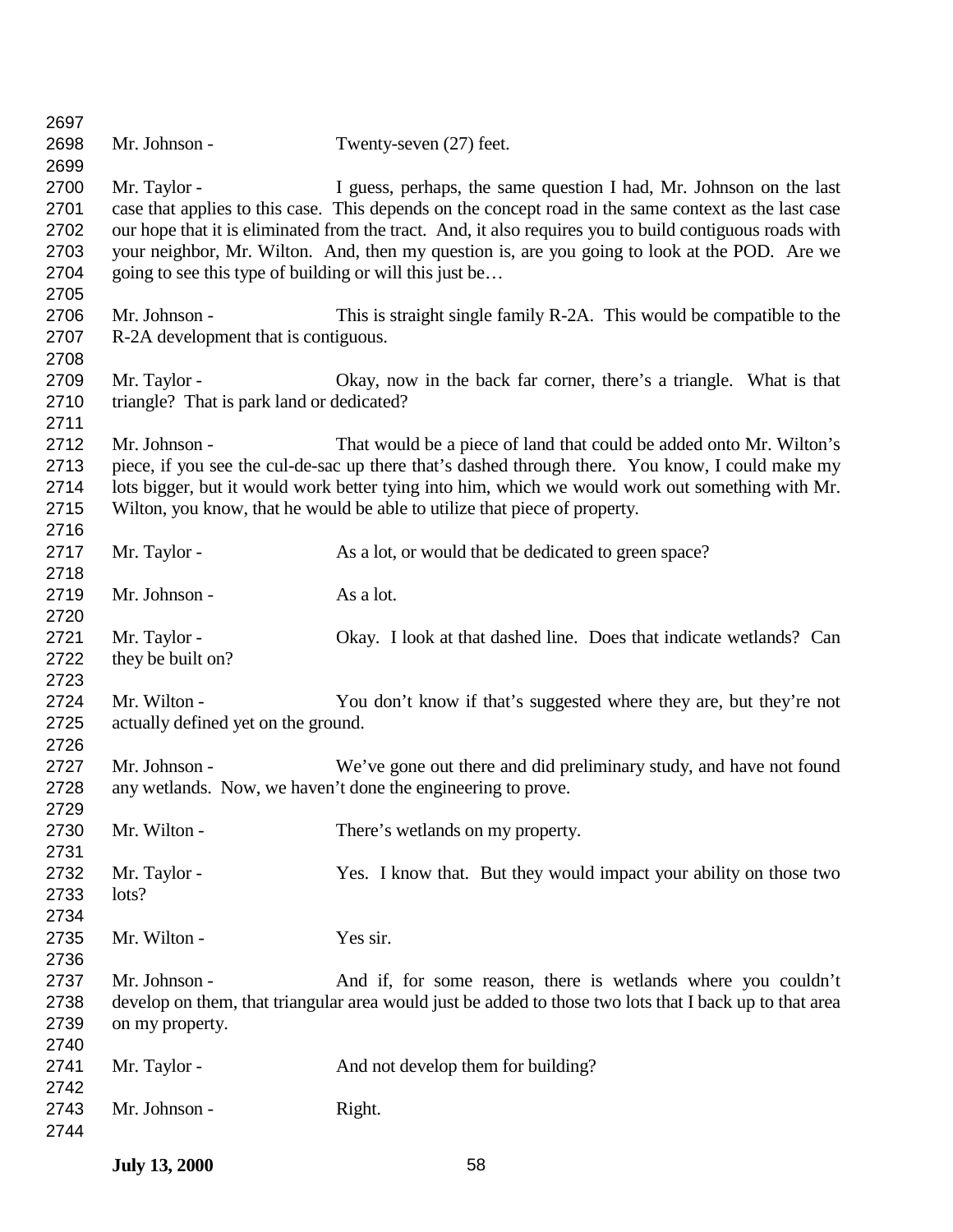| 2745<br>2746                                         | Mr. Vanarsdall -                                                               | Any more questions for Mr. Johnson?                                                                                                                                                                                                                                                                                                                                                                                                                                                                                                                                                                     |
|------------------------------------------------------|--------------------------------------------------------------------------------|---------------------------------------------------------------------------------------------------------------------------------------------------------------------------------------------------------------------------------------------------------------------------------------------------------------------------------------------------------------------------------------------------------------------------------------------------------------------------------------------------------------------------------------------------------------------------------------------------------|
| 2747<br>2748<br>2749                                 | Mr. Silber -                                                                   | I have one question of Mr. Johnson. You said, you may not want to<br>connect your subdivision to Mr. Wilton's depending on what happens with the concept road?                                                                                                                                                                                                                                                                                                                                                                                                                                          |
| 2750<br>2751<br>2752<br>2753<br>2754<br>2755<br>2756 | Mr. Johnson -<br>a connection like is shown on the plan.                       | No. I said, depending on what happens with the concept road,<br>whether the concept road; right now, the concept road that's shown on the County's plan would be<br>an extension of this road. The concept road, when we talked to Public Works, I think about this. If<br>the concept road is to go in, instead of going straight through the property, would curve up to the<br>road there. So, if that curved into there, that would be the access, and not the access that's shown on<br>this plan. So, it would tie in. It just depends on whether it would tie in as a concept road, or tie in as |
| 2757<br>2758<br>2759<br>2760                         | Mr. Silber -<br>connection between the two subdivisions?                       | So, you don't have any difficulty in proffering that there will be a                                                                                                                                                                                                                                                                                                                                                                                                                                                                                                                                    |
| 2761<br>2762<br>2763<br>2764                         | Mr. Johnson -<br>both of our plans.                                            | No. That's not a problem. There will be a connection. It's just<br>whether the extension of this road, as a concept road, or whether it would be the road as shown on                                                                                                                                                                                                                                                                                                                                                                                                                                   |
| 2765<br>2766<br>2767                                 | Mr. Silber -<br>connection between the two. But, you're willing to do that?    | I thought the staff had said that you didn't want to proffer the                                                                                                                                                                                                                                                                                                                                                                                                                                                                                                                                        |
| 2768<br>2769<br>2770<br>2771                         | Mr. Johnson -<br>proffering that there will be a connection.                   | Yes. I think they said I didn't want to proffer the layout. And, the<br>reason is because, not knowing what's going to happen with the concept road, I have no problem                                                                                                                                                                                                                                                                                                                                                                                                                                  |
| 2772<br>2773<br>2774                                 | Mr. Taylor -                                                                   | Now, at that point of connection, you've got it drawn and it may be a<br>little difference in scale. There's probably a two or three foot difference in width there.                                                                                                                                                                                                                                                                                                                                                                                                                                    |
| 2775<br>2776                                         | Mr. Johnson -                                                                  | I think that's just a drafting error.                                                                                                                                                                                                                                                                                                                                                                                                                                                                                                                                                                   |
| 2777<br>2778<br>2779                                 | Mr. Vanarsdall -<br>Board time, or are you going to?                           | When you talk about proffering, do you mean between now and the                                                                                                                                                                                                                                                                                                                                                                                                                                                                                                                                         |
| 2780<br>2781<br>2782                                 | Mr. Johnson -<br>property and Mr. Wilton's property.                           | Well, I can proffer it now that there will be a connection between this                                                                                                                                                                                                                                                                                                                                                                                                                                                                                                                                 |
| 2783<br>2784                                         | Mr. Vanarsdall -                                                               | Do you want to add that to it, Mr. Taylor?                                                                                                                                                                                                                                                                                                                                                                                                                                                                                                                                                              |
| 2785<br>2786                                         | Mr. Johnson -                                                                  | Add to it or?                                                                                                                                                                                                                                                                                                                                                                                                                                                                                                                                                                                           |
| 2787<br>2788                                         | Mr. Taylor -<br>draw that proffer with you, but we'll just call it Proffer 13. | Yes. I would. And that would be Proffer No. 13? We'll let the staff                                                                                                                                                                                                                                                                                                                                                                                                                                                                                                                                     |
| 2789<br>2790<br>2791                                 | Mr. Johnson -                                                                  | There will be a connection                                                                                                                                                                                                                                                                                                                                                                                                                                                                                                                                                                              |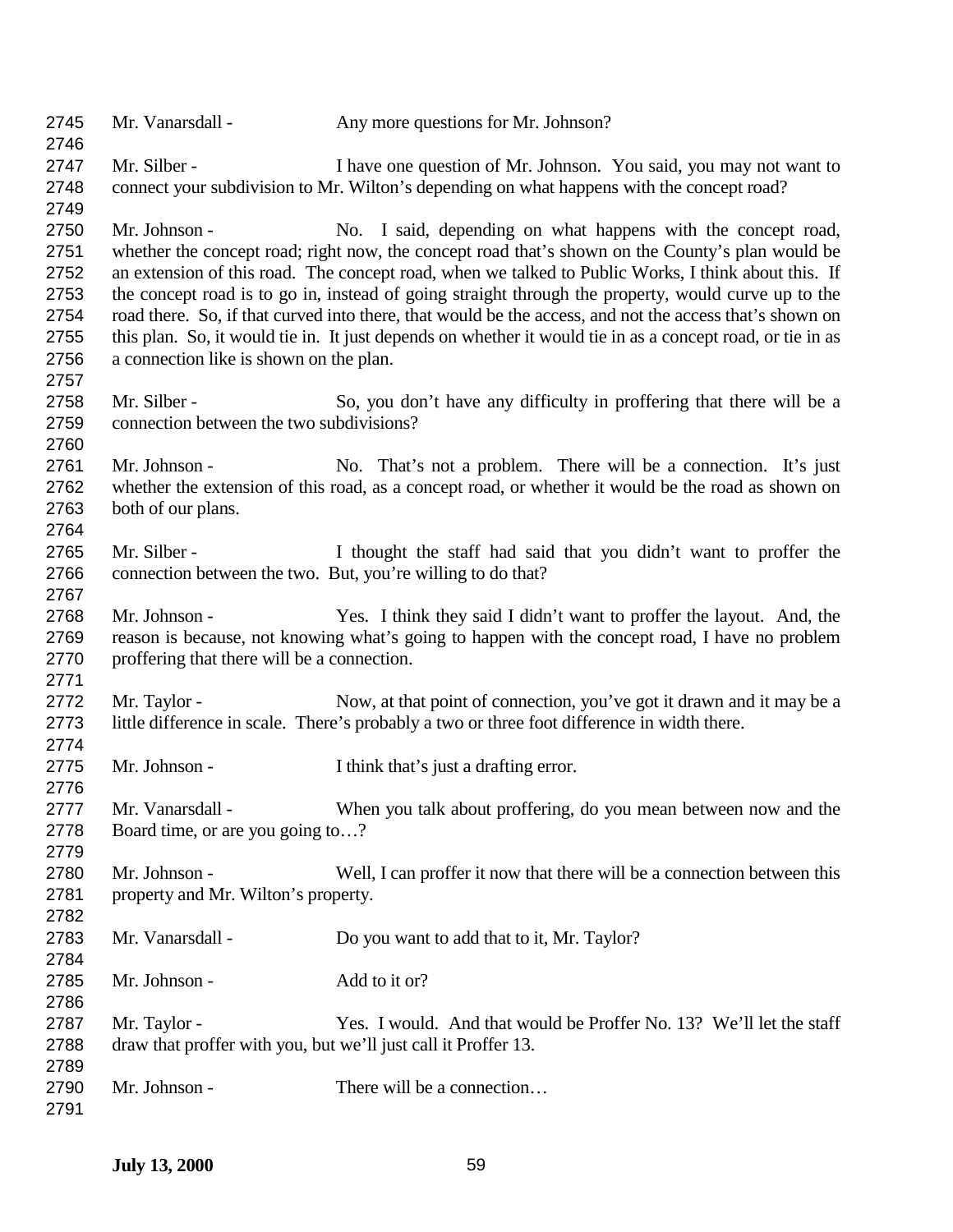| 2792 | Mr. Taylor -                                                                                       | and the connection will be contiguous from Mr. Wilton's parcel to                                       |
|------|----------------------------------------------------------------------------------------------------|---------------------------------------------------------------------------------------------------------|
| 2793 |                                                                                                    | your parcel in the same character of road and the same width of road.                                   |
| 2794 |                                                                                                    |                                                                                                         |
| 2795 | Mr. Vanarsdall -                                                                                   | Is that it?                                                                                             |
| 2796 |                                                                                                    |                                                                                                         |
| 2797 | Mr. Taylor -                                                                                       | I think so. Yes sir.                                                                                    |
| 2798 |                                                                                                    |                                                                                                         |
| 2799 | Mr. Archer -                                                                                       | Mr. Chairman, I would like to ask one question. I guess staff would                                     |
| 2800 |                                                                                                    | have to answer this. Mr. Bittner's presentation indicated that there were several things that caused    |
| 2801 |                                                                                                    | the staff to recommend denial. And, I just would like to know, in general, how the addition of these    |
| 2802 | new proffers have affected your opinion on this case?                                              |                                                                                                         |
| 2803 |                                                                                                    |                                                                                                         |
| 2804 | Mr. Bittner -                                                                                      | Well, the only new proffer I believe is the connection to the adjacent                                  |
| 2805 |                                                                                                    | site. That would take care of one of the issues we did have tonight. Although, we still have the        |
| 2806 |                                                                                                    | outstanding matter of density. This is the first I've seen of that landscape greenbelt along Shady      |
| 2807 |                                                                                                    | Grove Road. I don't know if Mr. Wilton is planning the same kind of design or not. If he isn't, I       |
| 2808 |                                                                                                    | think you could have some potential visual dichotomy going on there that we might not want to see.      |
| 2809 | So, that hasn't been addressed.                                                                    |                                                                                                         |
| 2810 |                                                                                                    |                                                                                                         |
| 2811 |                                                                                                    | And, the lot sizes have not been specifically addressed, although he did show us a conceptual plan      |
| 2812 |                                                                                                    | that would have a fair amount of 90-foot wide lots or greater. But, I don't believe staff's issues have |
| 2813 |                                                                                                    | been completely addressed, and I don't believe it would change our recommendation for denial.           |
|      |                                                                                                    |                                                                                                         |
| 2814 |                                                                                                    |                                                                                                         |
| 2815 | Mr. Archer -                                                                                       | You still recommend denial, based on that?                                                              |
| 2816 |                                                                                                    |                                                                                                         |
| 2817 | Mr. Bittner -                                                                                      | Yes.                                                                                                    |
| 2818 |                                                                                                    |                                                                                                         |
| 2819 | Mr. Archer -                                                                                       | Okay. Thank you.                                                                                        |
| 2820 |                                                                                                    |                                                                                                         |
| 2821 | Mr. Taylor -                                                                                       | Actually, this one isn't quite as advanced as Mr. Wilton's. In view of                                  |
| 2822 | that, and in view of the staff, Mr. Chairman, I'm going to move that we defer Case C-40C-00 for 30 |                                                                                                         |
| 2823 | days, and we'll pick it up at the next zoning meeting.                                             |                                                                                                         |
| 2824 |                                                                                                    |                                                                                                         |
| 2825 | Mr. Vanarsdall -                                                                                   | Is there a second?                                                                                      |
| 2826 |                                                                                                    |                                                                                                         |
| 2827 | Mr. Archer -                                                                                       | At your request, or the applicant?                                                                      |
| 2828 | Mr. Taylor -                                                                                       | At my request.                                                                                          |
| 2829 |                                                                                                    |                                                                                                         |
| 2830 | Mr. Vanarsdall -                                                                                   | Motion made by Mr. Taylor, seconded by Mr. Archer All those in                                          |
| 2831 |                                                                                                    | favor say aye—all those opposed by saying nay. The vote is 4-0 (Ms. Dwyer absent, Mrs.                  |
| 2832 | O'Bannon abstained). Deferred to August $10^{th}$ ?                                                |                                                                                                         |
| 2833 |                                                                                                    |                                                                                                         |
| 2834 | Mr. Taylor -                                                                                       | Yes sir.                                                                                                |
| 2835 |                                                                                                    |                                                                                                         |
| 2836 | Mr. Vanarsdall -                                                                                   | Thank you.                                                                                              |
| 2837 |                                                                                                    |                                                                                                         |
| 2838 | $C-51C-00$                                                                                         | Patrick J. Sanderson or Andrew M. Condlin for Lucor, Inc.:                                              |
| 2839 |                                                                                                    | Request to amend proffered conditions accepted with rezoning case C-2C-88, on part of Parcel            |

**July 13, 2000** 60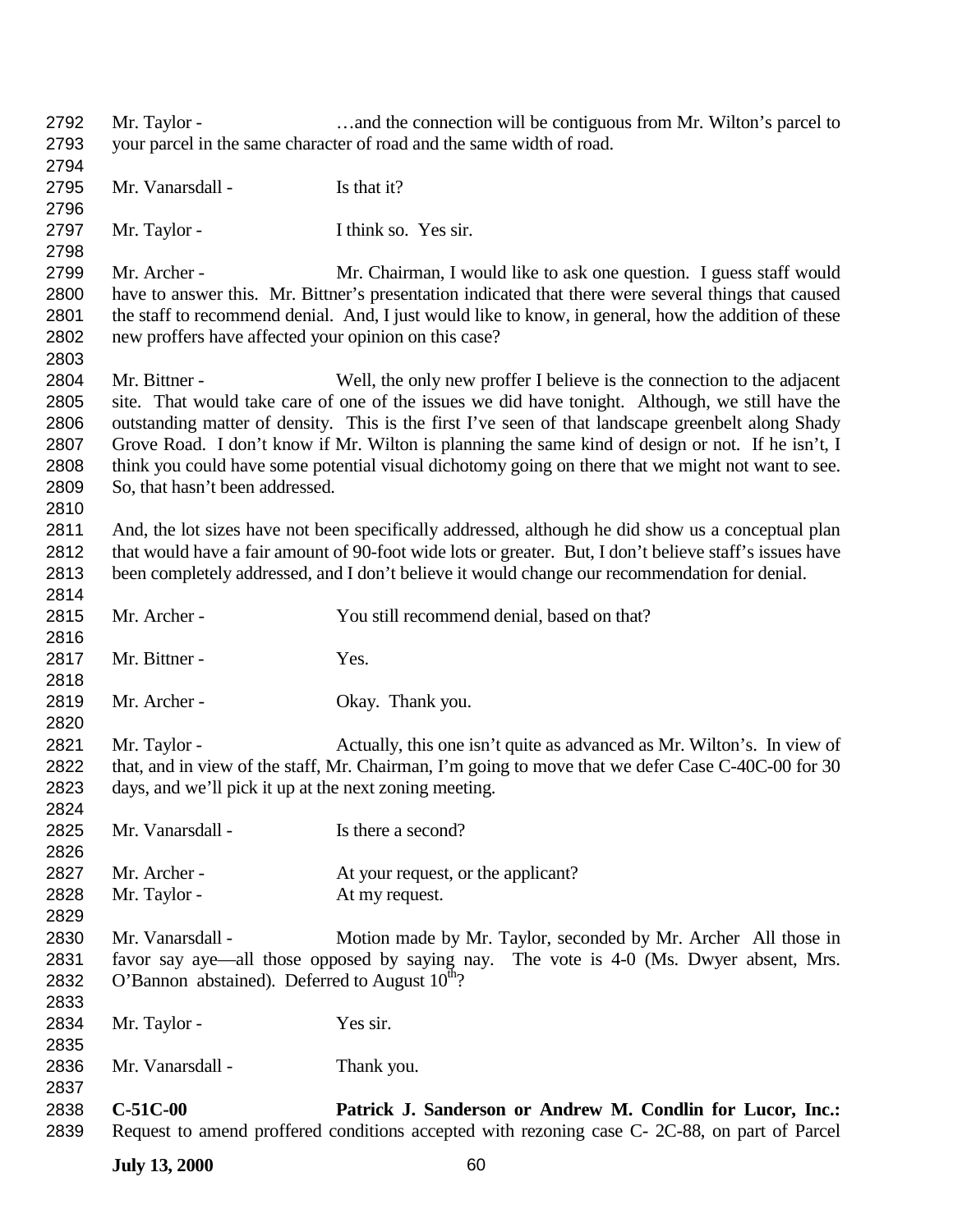140-A-51B, containing approximately 0.97 acre, located on the west line of Laburnum Avenue approximately 240 feet south of its intersection with Creighton Road. The amendment is to permit an auto service station. The Land Use Plan recommends Commercial Concentration. The site is in the Airport Safety Overlay District. (All testimony heard under Case P-7-00.) **P-7-00 Patrick J. Sanderson or Andrew M. Condlin for Lucor, Inc.:** Request for a provisional use permit in accordance with Sections 24-58.2(c) and 24.122.1 of Chapter 24 of the County Code in order to allow an auto service station on part of Parcel 140-A- 51B, containing approximately 0.97 acre, located approximately 240 feet south of the intersection of Laburnum Avenue and Creighton Road. The site is zoned B-2C Business District (Conditional). The Land Use Plan recommends Commercial Concentration. The site is in the Airport Safety Overlay District. Mr. Marlles - The staff report will be given by Mr. Lawrence. 2857 Mr. Vanarsdall - Any one in the audience in opposition to this case in the Varina District? This is C-51C-00. Mrs. Quesinberry - We do have opposition. Mr. Vanarsdall - Okay. Thank you. We'll take you in just a minute. Thank you. Mr. Lawrence. Mr. Lawrence - Thank you, Mr. Chairman. If the Commission so desires, both this case C-51C-00 and the next case, P-7-00, they are both for the same site, so I'd like to present the cases at the same time. Mrs. Quesinberry - Sounds like a good idea. Mr. Lawrence - Staff just distributed the latest proffer revisions to you. So, we'll refer to those this evening. We did receive those in time, so there's no need to waive any time limits on them. Mrs. Quesinberry - Okay. 2876 Mr. Lawrence - These two requests are sought to enable the construction of a three- bay Jiffy Lube automobile service station on an existing B-2C site. Just looking at the graphic here, (referring to slide), you can see, actually, this image is relatively accurate with this intersection. There's not much there right now. Cate-corners at the intersection, you've got gas stations, and 2880 that's about all that's in the area. Looking at the zoning map, you've got a large B-2 parcel, which is the parent site we're looking at today, and you've also got some vacant B-3 around it and also some office. So, it's a mix of non- residential zoning in that area. This case is presented to you this evening because, with the original B-2 case about ten years ago, they proffered there would be no automobile service stations on the site. So, they've requested, through this amendment this evening, to allow automobile service stations on the site.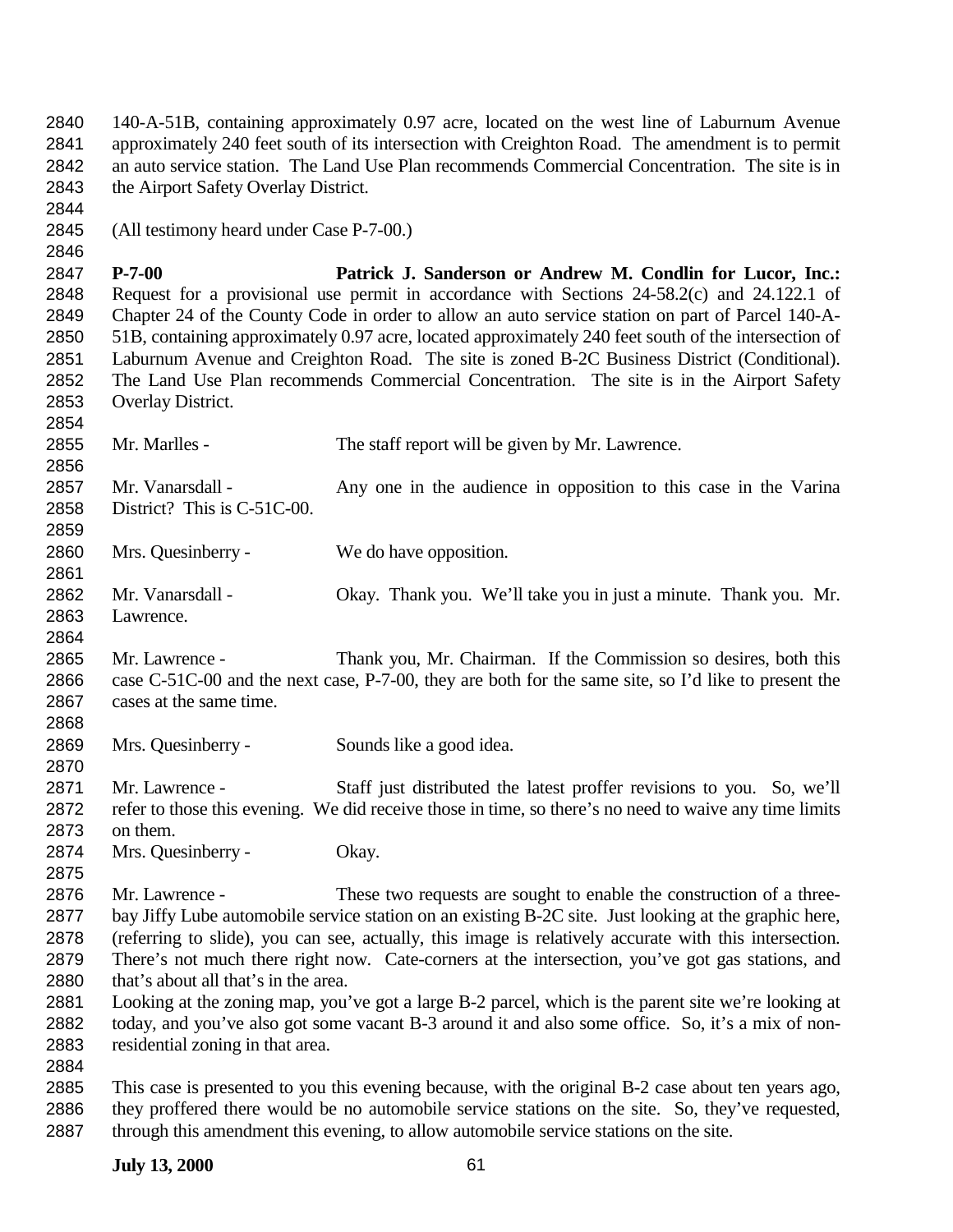And, through that process, they've also restated all the proffers. And, they have provided additional quality features, if you will. Landscaping; a landscaped buffer along Laburnum Avenue. And also additional landscaping to the west of the site and to the south of the site. This additional landscaping would all be irrigated. They've proffered a brick building, gabled roof, and reduced signage. So, they have provided some development standards which will, hopefully, set the trend for this area for future developments.

 The Provisional Use Permit is required, because in the B-2 District, you're limited to a two-bay garage. They requested three bays, so that's what the Provisional Use Permit portion of the application is for.

 This request is in conformance with the 2010 Land Use Plan. And lying within the development area of the Land Development Guide characteristics, which have been proffered would certainly set the trend for future developments in the area. 

 The proffers that were distributed to you this evening addressed all of staff's concerns. At that, staff recommends approval of this application. Again, I have presented two applications to you. If you so desire, you'd have to take a separate motion on each one of those applications. Mr. Andy Condlin is here this evening to represent the applicant, and I know there's some opposition. I'd be happy to answer any questions. 

- 2910 Mrs. Quesinberry I don't have any.
- Mr. Lawrence Okay. Thank you.

 Mr. Andrew Condlin - My name is Andrew Condlin. I usually start with Mr. Chairman, and members of the Commission, but our Chair is missing, so I'll just go with members of the Commission this evening. I'm sorry we don't have a more exciting case this evening, but I guess this one will have to do.

- Mrs. Quesinberry Haven't you had enough excitement tonight?
- Mr. Condlin I really have. This, as described to you, this is a one-acre site on Laburnum Avenue, asking for amendment of proffers, as well as the Provisional Use Permit to permit the third bay.
- 

 If I may, I did want to point out, I think it is helpful. I can give you this, Eric (referring to slide). The original zoning case provided for a shopping center that was zoned B-2C with a number of outparcels. Our property, that we're discussing, tonight, is, actually, I don't know if, since there's no metes and bounds, is the outparcel 3.

 (Referring to slide) The existing Citgo sits right here at the corner, and this entrance is currently existing. And, as you can see, we will conform to this original plan by having one entrance off of Laburnum Avenue to share with the Citgo which we would have an easement for in order to use. 

 Lucor is the franchisee of Jiffy Lube. It's a publicly traded company, and it's a large franchisee of Jiffy Lube. They have bought nine existing franchises in Richmond, and are going to be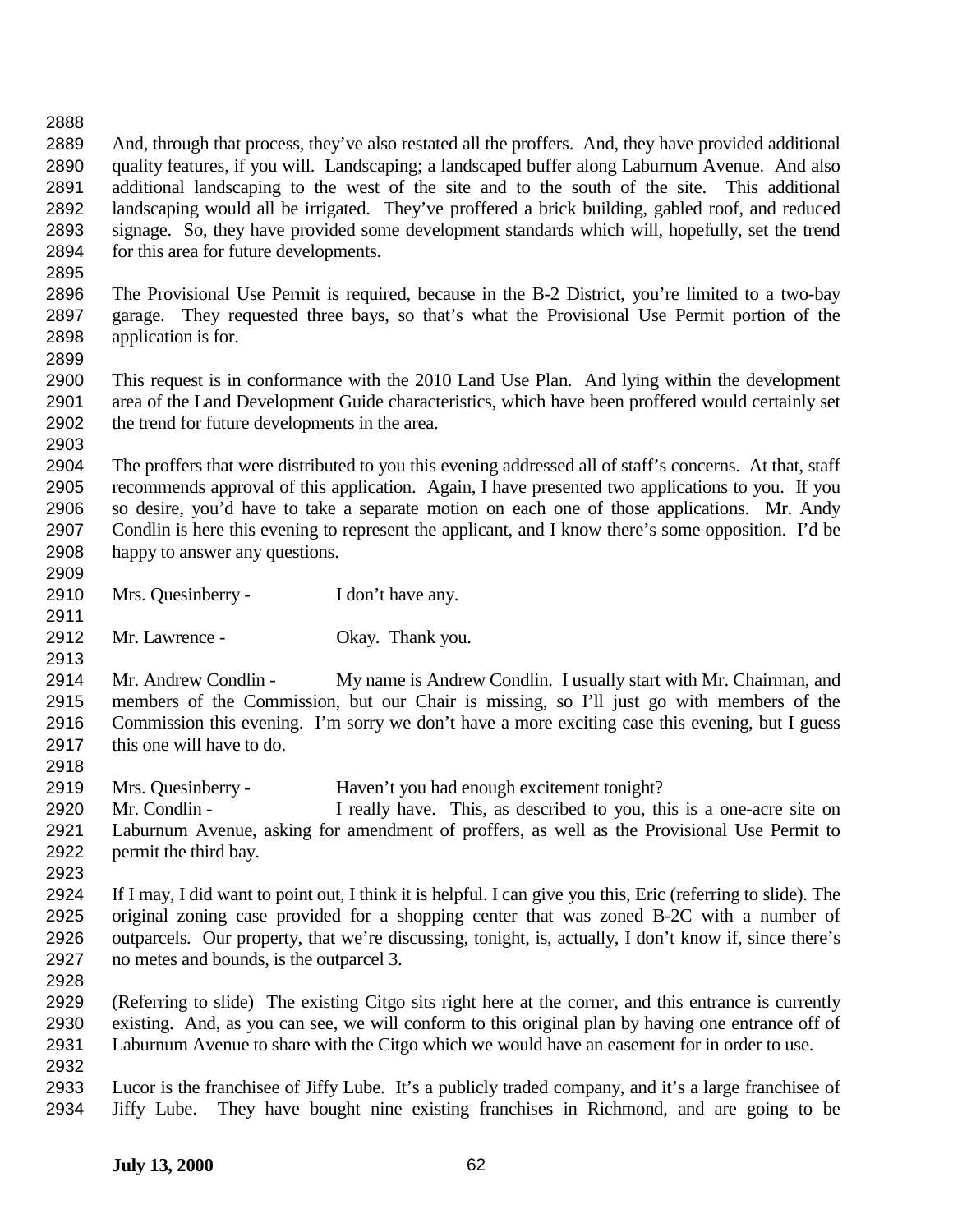constructing 9 more. They are currently constructing one in Chesterfield County. And, this will be their second one in the Richmond area.

 Their building, generally, consists of a 2,500 square foot building. They try to keep it very upscale. We showed elevations at the meeting with the neighbors, and we're going to try to remain consistent with this. As you can see, its with a brick building, with a gabled roof.

 Part of their business is to be near residential areas in the residential patterns as people go to and from work and to and from their homes. They spend a lot of money to try and avoid the garage look, both inside and out. As most of their customers are within a two-mile radius, they want to make sure that the buildings look nice as well as operate efficiently.

 Their operations are probably just exactly what you would expect with very little automobile repair, more with the fluid changes, lights, battery, and fan belt replacements at the most. They, actually, have a basement. This is a two-story facility with a basement underneath so the cars don't have to be raised up and down. They drive over top. I learned, tonight, you call that a grease pit, where people actually get underneath in the basement area. 

 It is also somewhat unique in that there is no underground storage tanks, other than the fact the tanks are within the basement, which is underground, but its all within the building, all contained. They have a delivery system, so they have contracts every two weeks where they pick up the used oil and deliver the new oil, and its all within the facility itself, never through underground storage tanks. 

 This entire intersection, I'm not sure how we show it on the zoning map. Eric, if you could put that up. This entire intersection consists of a commercial area. You can see the M-1 and B-2 to the north of the site across Creighton Road, with O-2, and B-3 properties. There are already two gas stations in the immediate intersection. And, while, I know that is a concern of the neighbors, it does not become a "motor mile" or a gas station uses, that's one of the reasons we have proffered out that there will be no automobile fuel service station services at this facility.

 We consider ourselves as part of Lucor as a service or more of a retail or service facility, than just, what you might call, an actual gas station. I know its often the case, as we're asking for a change of the proffers. And, as conditions have changed since 1988, I feel like we're offering much more in return, than what the other cases have. I've just got a quick list, if I may, of additions to the proffers than what were otherwise required. I'm not even going to go over the proffers, that, otherwise, are 2971 from the other case.

 We've proffered the concept plan as to the general location of the building, parking, and access drives. We've updated the uses. We've provided a 25-foot buffer with the equivalent of a 35-foot transitional buffer landscaping in the front, and the equivalent of a 10-foot landscaping buffer in the 2976 rear to protect from Dabbs House Road.

 The building is to be primarily unpainted brick because the Citgo was proffered to be brick, but it was painted white. So, we want to retain, and the neighbors, I think, wanted us to retain the red look. 

**July 13, 2000** 63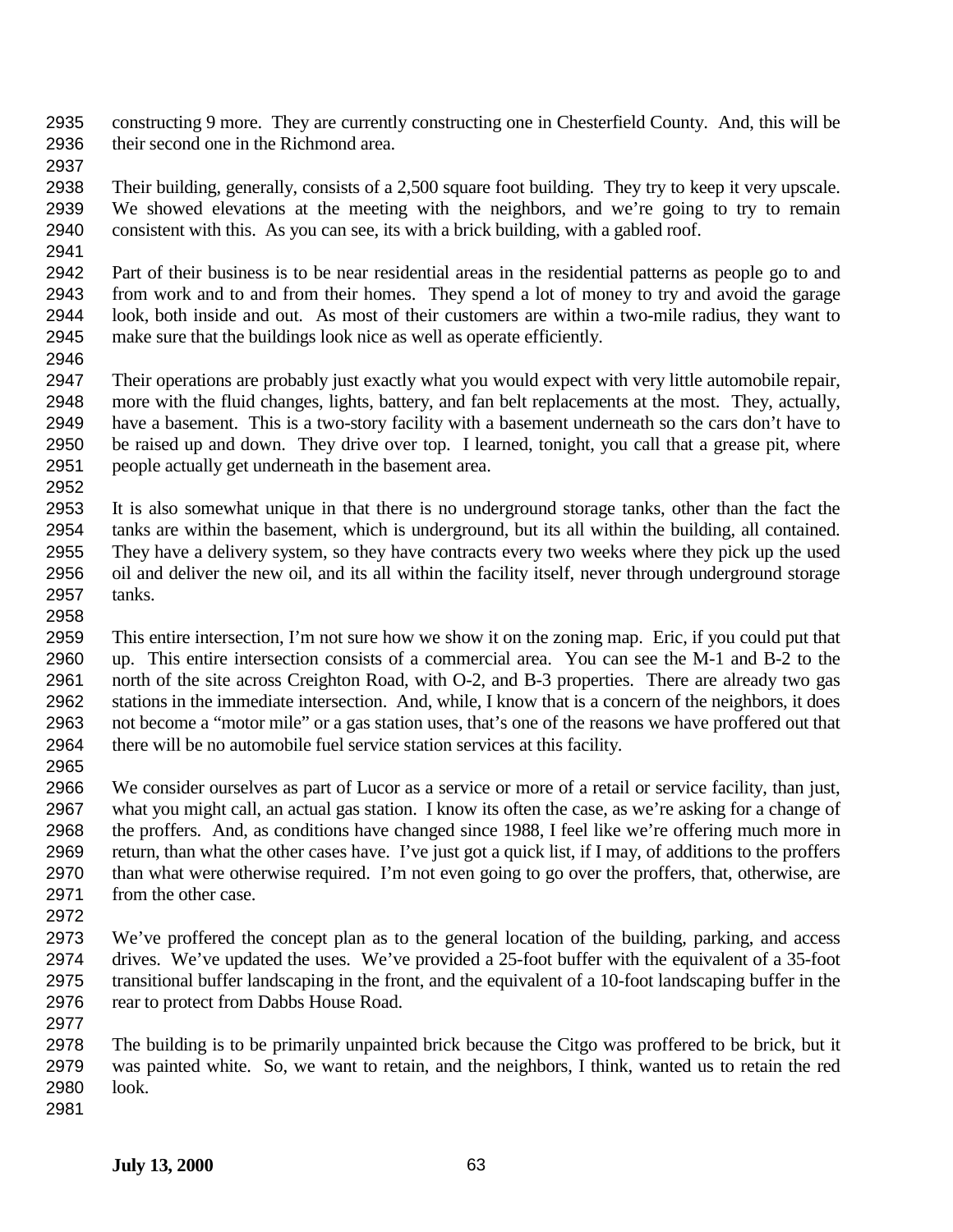We have limited the hours, the trash pick up, no outside public address system, detached signage, monolithic, 10-feet in height. I think these all sound very familiar, as to probably the highest quality of standards you expect in Henrico County and you get throughout the County at the very highest level. Trash dumpsters are to be screened by a brick wall. I know every time I do that, I think of Ms. Dwyer, because she always describes them; how they always tear down the fences and backing up and missing them. Again, brick, as you know, is maintained very well. HVAC systems to be screened. No underground storage tanks other than what I have described. No inoperable vehicles and no exterior storage of automotive parts.

 I do believe these proffers set the precedent for this area. As this area becomes more developed, pursuant to this B-2 property, and along with the other business areas in this intersection, I believe this will set the precedent for this entire area. 

 The one thing that I would object to, as far as the staff goes, although I appreciated the report, was the condition that asked for adequate screening be provided. That was done before we actually provided the proffer regarding the landscaping being the equivalent of 35 feet in the front and 10 feet in back. Not that I don't trust you all, but when we come back for the POD, I think we defined what's adequate, and its been approved, or, at least, recommended by staff. It's the only condition that I would object to. That is the landscaping. Of course, I also know from my experience, if you want landscaping, you usually get it anyway.

 I'll leave that to your discretion. That's the only comment I have. Otherwise, I believe we've met all the jurisdictional prerequisites, in the precedents and in the Land Use Plan, and, of course, by the Staff recommendation. I would ask that you follow that recommendation and recommend to the Board of Supervisors that they approve this case. I'd be happy to answer any questions that you have at this time.

 Mr. Vanarsdall - Any questions for Mr. Condlin? You have some opposition, as you know, behind you. You want to come down, sir, and come to the mike and give your name, please. Mr. Carl Overton - Good evening, I'm Carl Overton.

Mr. Vanarsdall - Good evening, Mr. Overton.

 Mr. Overton - I reside at Mitchelltree, just across the lot there from this proposed establishment. We have a problem, which, actually, is part of a large problem here. We have, in this general area, many, many residences. The business concept has not been developed here, as yet. We see no reason for it to be the beginning of another, say, business strip, along this area when Nine Mile Road and the Mechanicsville Turnpike are so close, and the two opposite major roads from this area, south and north of this particular area.

 Now, most of that stretch of Laburnum is residential. Now, down from, at least, from the Mechanicsville Turnpike on down to the railroad tracks from the south, with the exception of the Fairfield Commons, it is, basically, residential. We do not want to see this stretch of Laburnum turned into another Nine Mile Road, or Mechanicsville Turnpike with these continuous automotive and associated types of businesses.

 The proffers for landscaping and so on, as I feel that most of us realize, look very, very nice when they are new, but they deteriorate to the point where, given five years, they may as well not be there.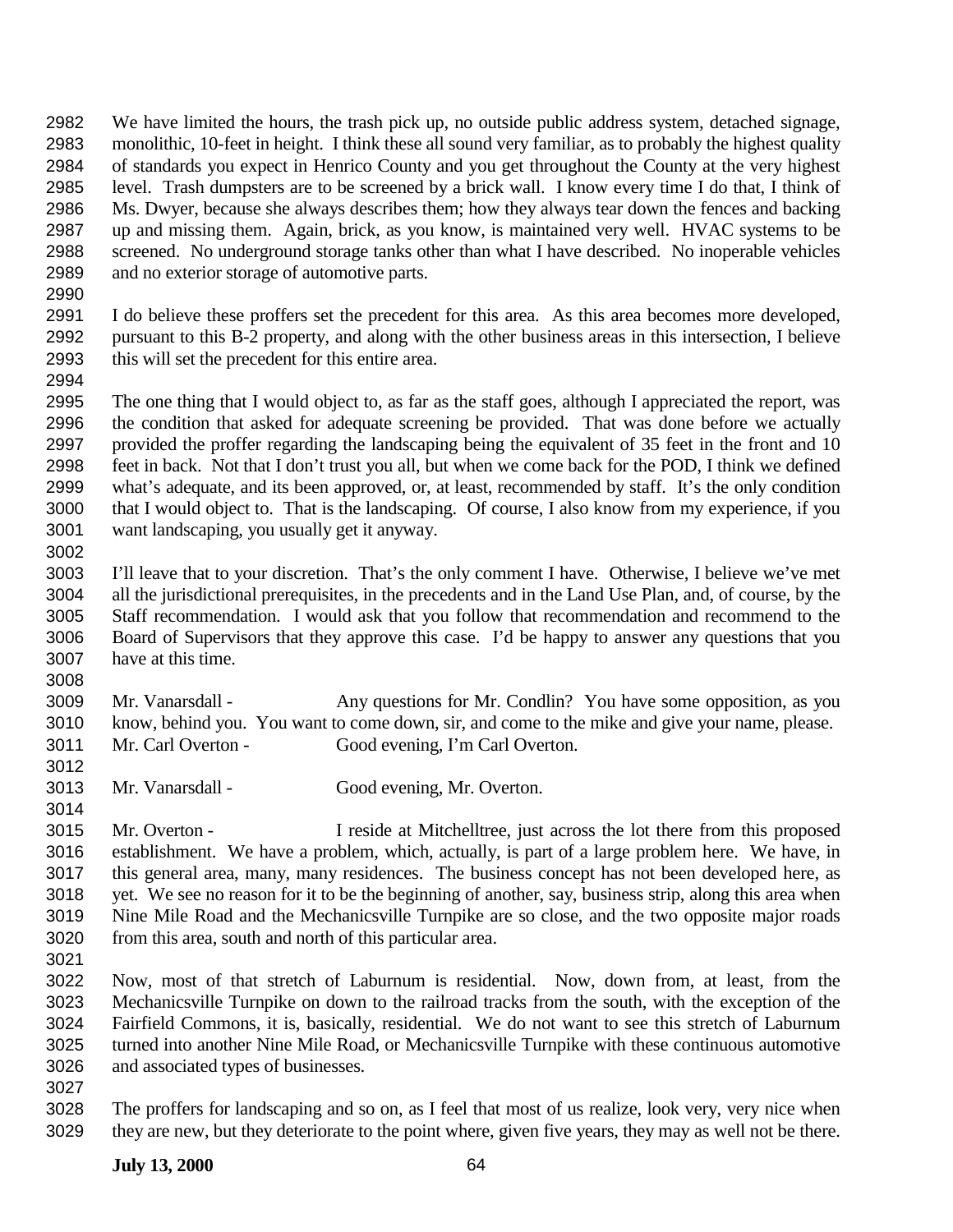- I have referred to them in many cases that you see where ever you go, and this does not just pertain to this area or even to the Richmond area. But, they end up, in many cases, being about as protective of what they're supposed to hide, as a bikini. They just do not do the job for the long run.
- Secondly, this type of business, the building is of a specialized type. It's referred to in the literature that we got as a "basement." No one in their right mind would call a grease pit a basement. It's a grease pit. This type of building can only be used for what its intention.
- Should this company decide to, for whatever reason, whether it becomes too small for them, or the business is not good enough, for whatever reason they decide to leave the premise, that type of building can only be used by a like type of business. We do not want this type of business. We do not want these businesses that are put into these neighborhoods to end up as many of them have on Nine Mile Road, for the best example, which the County is supposedly working on to redevelop. The Fairfield Commons has a huge, in terms of what he's proposing there, facility; a Sears affiliate has moved out of, which is already set up for the type of business that they are doing.
- What these types of businesses put in place in these specialized buildings stays there when they go. You can't remove, or they don't remove these car hoists. You can't remove a grease pit. So, it becomes useless to anyone else, except someone else that decides to go into that particular business.
- Now, Nine Mile Road, and the turnpike have their share, unfortunately, of these types of businesses, which have been abandoned over the years. And, there's a reluctance for new developers to move in. There's got to be a reason. We see no reason for this area; this stretch of Laburnum, which is, basically, now residential to be turned into another mine strip of these types of businesses.
- The Library, the Fire Department, yes, the fire department, and a few business offices, medical center are the only types of businesses so far, as I said, between Mechanicsville Turnpike and the railroad tracks to the south. If its physically residential now, why cannot it stay, basically, residential?
- We have business thoroughfares. There are established business thoroughfares. Why start another one which could very easily become another Nine Mile Road? This, we do not want to see. There's many other types of businesses which we would have no objection to.
- At our meeting, with this gentleman, he read a list of the possibilities of businesses that could go on that property. There is any number of them, which we'd have no objection to. Any number of them. But, this is one of the times we would rather see on the Nine Mile Road where businesses are established; those that are still left or the Mechanicsville Turnpike. Thank you very much for your time. Any questions?
- Mr. Vanarsdall - Any questions of Mr. Overton? Mr. Archer - Mr. Overton, of the businesses that were enumerated when you had the meeting, what types of business did the community indicate they would rather…? Mr. Overton - Well, its been so long, I can't name them all. Mr. Archer - Just one or two.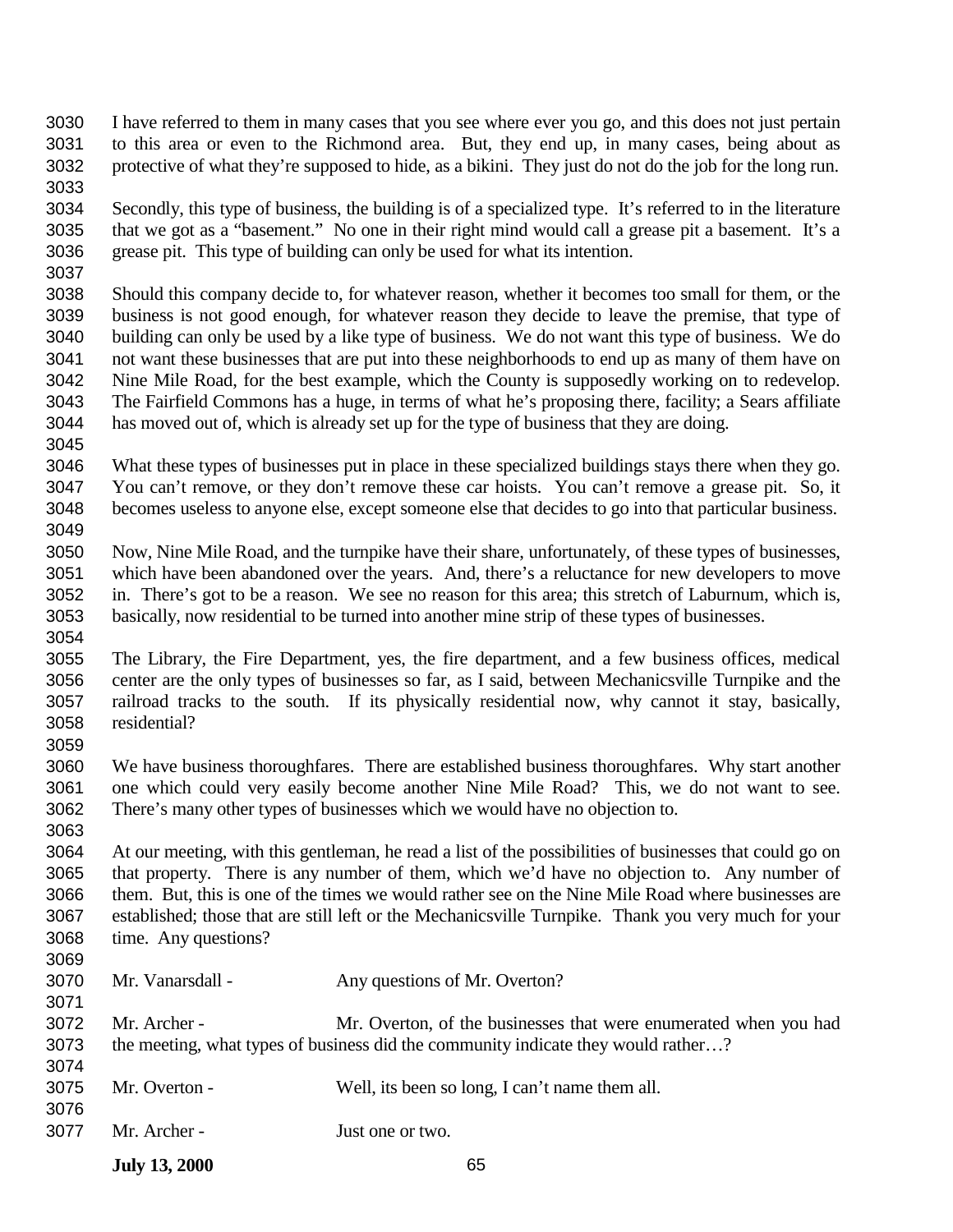Mr. Overton - If I had the list, I could go down the list there and name any number of those which we would be glad to have. But, basically, let's put it this way, they would be the 9:00 to 5:00 type of businesses; business office, the human care type of businesses, medical centers, nursing homes; things on that order.

 There's being developed, in this general area, in Mitchelltree, the community I live in is of the lower level in the area. These houses are up in the \$150,000 range now. They're building more in that area. Why do we have to have these types of businesses, which detract from the value of residential property in the immediate area? This has gone on in every town that you can think of. It happened in downtown Richmond. You see the renovation that they've had to go through down there. A lot of the homes that are in the downtown general area, at one time, were fine homes, which, over the years, have deteriorated because business could not grow in those kind of areas; cannot grow in the small area of Laburnum Avenue. As they grow, they have to move out and they are moving out to your larger shopping centers, your business centers, plazas, or whatever they want to call them. You have your industrial parks and so on. This stripping of the main drags with these businesses is coming as passe' as high button shoes.

 Mr. Vanarsdall - Mr. Overton, you remember when this property was rezoned in 1988? Mr. Overton - We came in '89, sir. Mr. Vanarsdall - '89? Mr. Overton - Yes sir. Mr. Vanarsdall - The following year. This was rezoned in 1988. And, one of the uses that they said was not permitted on the property would be automobile repair and gasoline service

 station. The reason I asked you that, I thought maybe somebody in those days objected to it, like you are now. I didn't know. 

 Mr. Overton - I doubt it very much, sir. Number 1, the area is not that populated. When we came here, except for what it is called, Kingspoint up the road and its changed names on Laburnum, the two multi-units. And, in between, was practically; well, it was all A-1 with the exception of the few people on Creighton Road, and that was it. 

Mr. Vanarsdall - Thank you.

 Mr. Overton - So, who voted for this change? Not change. I'm sorry. The rezoning for that type of business in the area; because the people, for the most part, have come in since?

- Mrs. Quesinberry - I don't think we know the answer to that for you, Mr. Overton. But, we're really looking at, you've got B-2 property there, and B-3 property across the street, and all of it around it.
- Mr. Overton Yes. We do. Don't the people of the area, I won't say, "final word," should have a very large influence on what goes on. I'm sure the gist of what was the general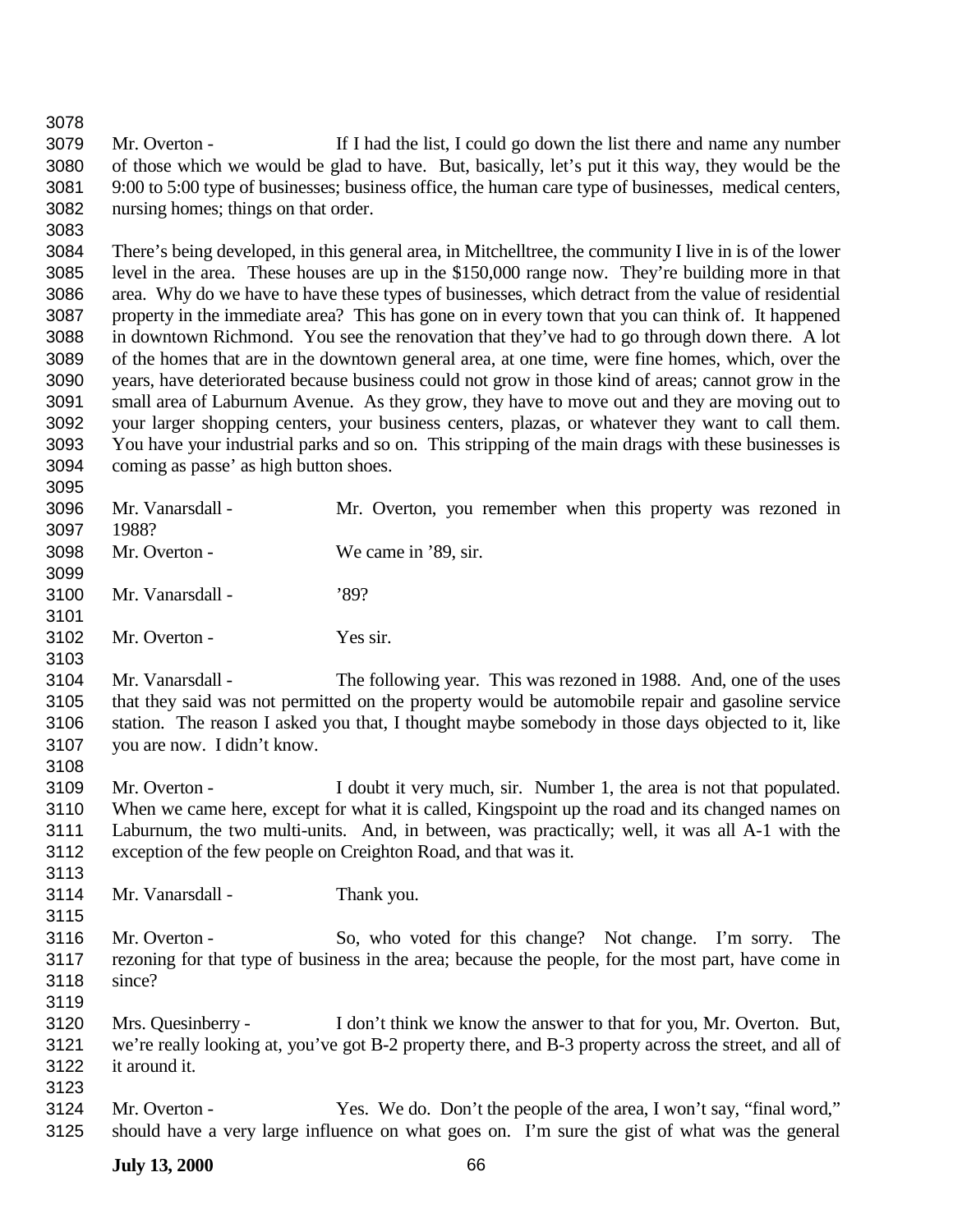feeling. We had a very good meeting about this type of business coming here, not business in general. We're not against business, even though we feel that eastern Fairfield has, percentage wise, much more businesses than the rest of the County in general. We have a higher concentration of businesses in eastern Fairfield than we would have anywhere else in the County. And this concept of equal mix of industry and residential is something that is only considered in this area. We do not have no equal mix of industry and residential any other part of the County.

 Now, we're inclined to believe that there is more to that. It goes deeper than that. Because of the sudden influence or construction of what has turned out to be entirely black neighborhoods; subdivisions. And we have been inclined to believe that, many of these subdivisions have been placed where they were placed for a very good reason business wise to influence that they would cause the impact upon the people in the area. The developers could get land because people like on Creighton Road were willing to move out when developers came in and offered what they considered the proper price. They were ready to pack up and leave.

 Now, that's wrong. Whether we chose it, or developers chose the site, this is where we live. The people who want to move out should not have the say as to the development of this neighborhood.

 Mrs. Quesinberry - Well, unfortunately, this property was zoned business before either you moved in or your development was built. So, we can't change that. I'm not disagreeing with you. I just want you to understand that, that business zoning is there and that an applicant could come; not this one, then another one and develop there.

- Mr. Overton Yes. I agree. But, I mean you saying it can't be changed? The big meeting tonight is about changing zoning.
- Mrs. Quesinberry It's about changing a proffer on this zoning.
- 3153 Mr. Overton Yes. Yes.

Mrs. Quesinberry - We can't change the zoning. It's still business.

 Mrs. O'Bannon - If I can be clearer on that. We can't change a zoning just because of a request. It has to come from the person who owns the property, basically. I mean, a person who owns property usually comes to us and says, "I've got a plan, and my property is zoned Agricultural, but I need to put a business on it. So, they follow these steps and get it zoned business."" This piece of property and the properties around it, the person who owned it, obviously, had some type of idea that it ought to be business in that area, and, there were meetings held with the community. We have Comprehensive Plans for the County and Transportation Plans and all of that that the community gets a lot of input in.

 And, first, they do a general review, an overall review of what they'd like to see in an area, you know, to see more types of business or less and that sort of thing, and, that gets redone every five years you know by law.

- Mr. Overton - Right.
-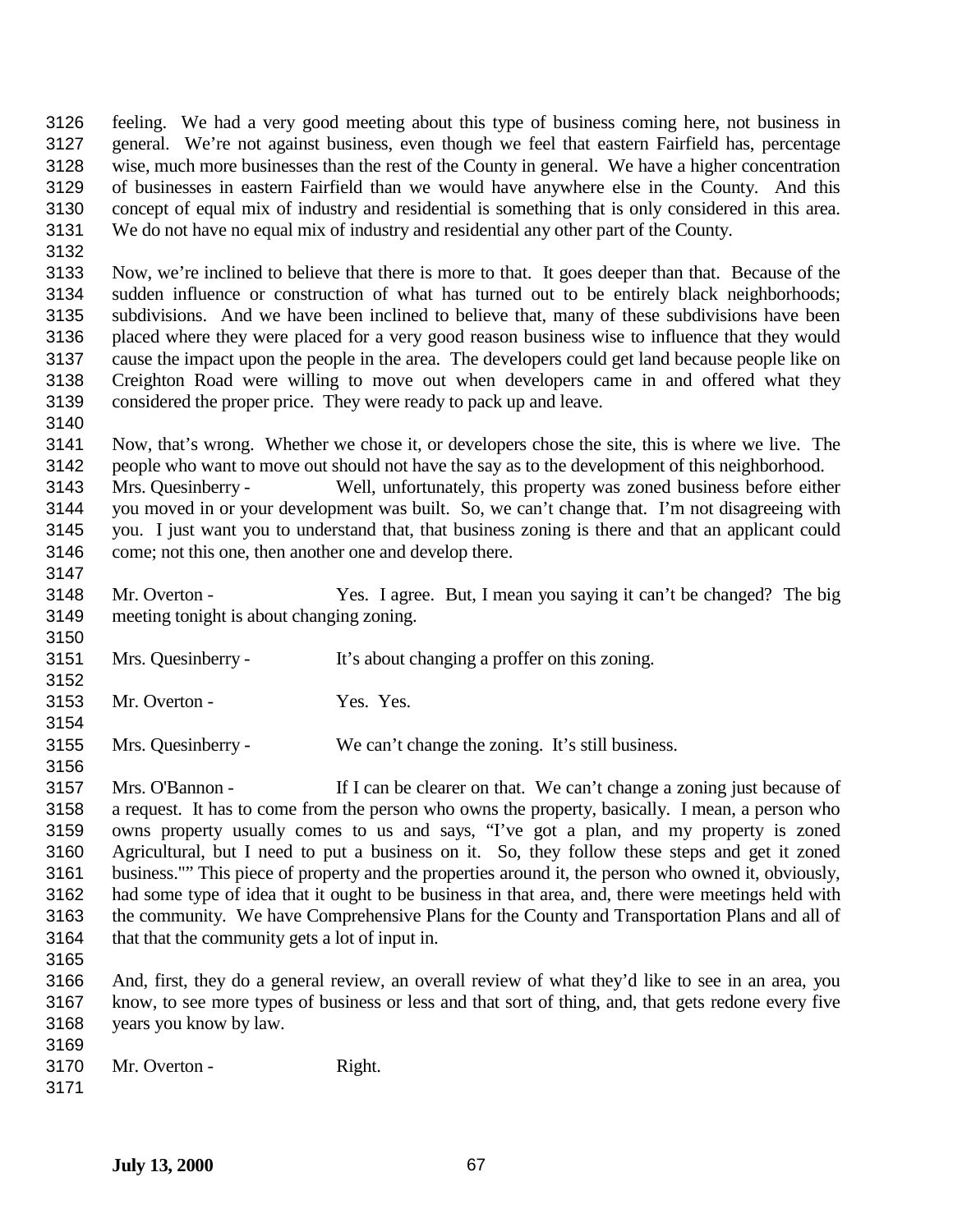Mrs. O'Bannon - By law, we have to do that. And, when this was zoned, I guess in 1988, that was just pointed out, apparently, they had some idea of something they wanted to do with it, some kind of business whoever owned it. Mr. Overton - Right. Mrs. O'Bannon - But, just a member of the Board of Supervisors, or the Planning Commissioner, somebody who was next door to a piece of property can't come in and try to get it changed. We have to look at the entire County. Mr. Overton - Fine. Then, as I was saying, we are not against business. Mrs. O'Bannon - Yes. Mr. Overton - But, we are against certain types of business that cause deterioration of property. Mrs. O'Bannon - Right. When this was originally zoned, that was something that Mr. Vanarsdall was mentioning that the original proffers, or voluntary offers by the person who came forward who owned the property, wanted to make it business. Listed a bunch a of things. "He said I won't do this and I won't do that." This was back in 1988. One of them was, they said, "We won't do that. We want a business that isn't in this list." And, so, what the gentleman who now owns it is coming forward and saying, "You know, I've got a new idea and concept. I want to change this offer that we did back in 1988," and, that's what the hearing's about. This is changing that. So, you're saying you agree that business is not bad here, but you just don't want to see that kind of business? Mr. Overton - No more than we wanted the warehouses across from us. Mrs. O'Bannon - Right. 3203 Mr. Overton - It's business, in general, we're against. It seems like we get offers of nothing; well, the types of business that bring down the residential values. That is our argument, not business in general. Mrs. O'Bannon - Okay. If someone can address that issue just right now on a B-2C piece of property. I know you can't have it open 24 hours, but, what are some of the things with the proffers they had on this in 1988? What are some of the businesses that could go there? We could 3210 get sort of an idea of what could go there. What type of business doesn't? Mrs. Quesinberry - Well, Mr. Condlin, on that original case, that you showed us, this is an outparcel of an old plan. Mr. Condlin - Yes ma'am, if I could show that if I may. Mrs. Quesinberry - Okay.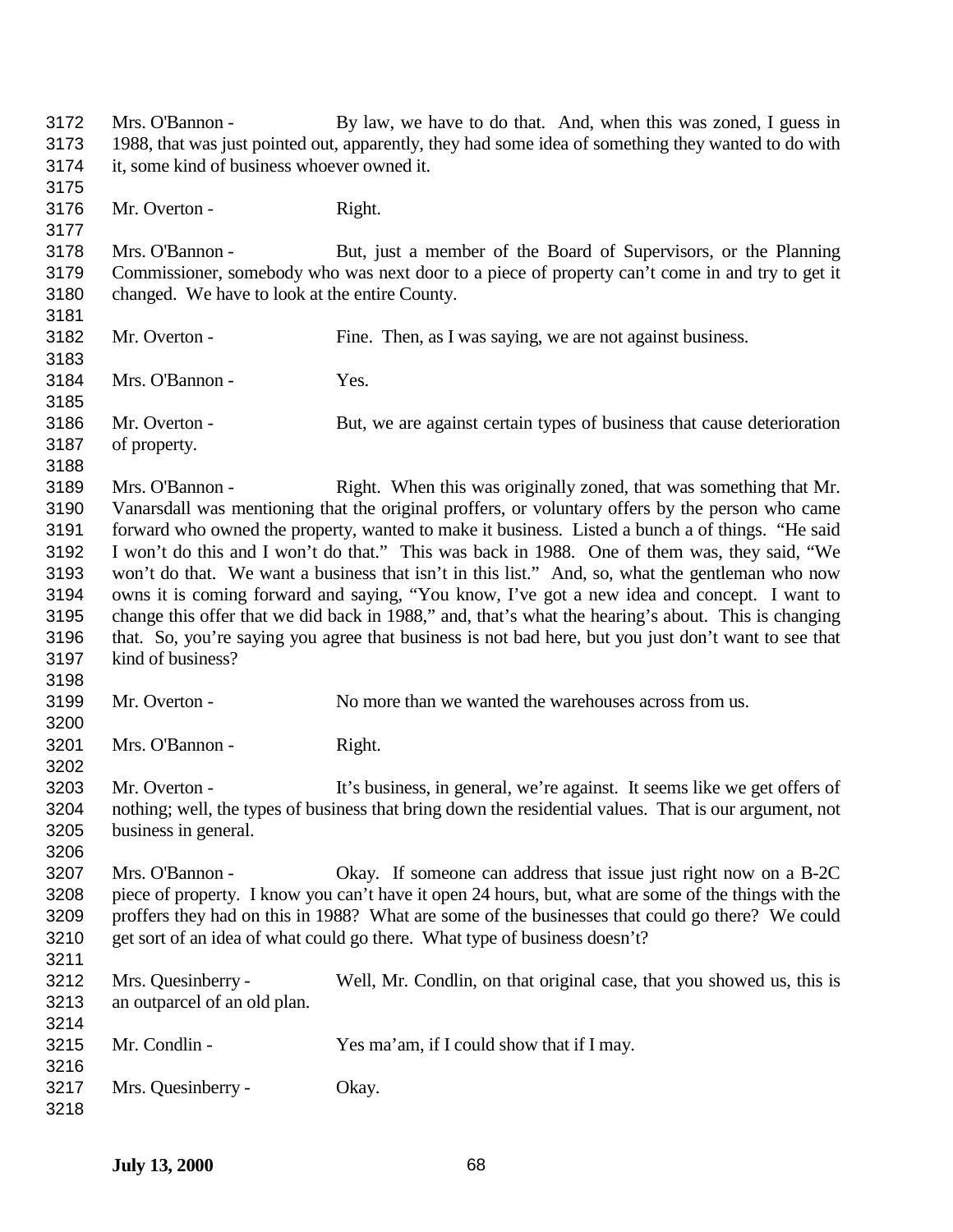Mr. Condlin - The Citgo is, actually, on the corner. That was a part of the original case, as well. And proffers were amended for that in 1990, as was the Amoco that cattycorner from this was after this case in 1988, as was the M-1 zoning, as was the B-3 zoning across Creighton Road. Some of the types of uses, and I went through, and I think we took three of four minutes. I just went down the list of every single use wasn't proffered out. I mean, some of the uses could include all your B-1 and B-2 uses. You know, your antique shops, your banks, savings and loans, offices, obviously, clinics and laboratories; things of that nature. It also could include convenience stores and fast food restaurants. And, while I don't dispute anything Mr. Overton said, it was mentioned at that same meeting, this is a lot cleaner use and a lot less traffic than, let's say, a fast food, McDonalds, or a convenience store, for example. Of course, I thought that was a good point. 

- I would like to point out, since 1988, there has been a change from the original proffers, because this area has changed. And, it has changed, not only because of the businesses that are locating here, but the type of businesses that are appropriate within residential.
- I would point out, and I'm not going to try and solve the east end, versus west end, and industrial versus non-industrial mix of the different areas. But, I know, in the west end, its not unusual at all to have the exact same look with a food store and a shopping center look with outparcels. Right there on Ridgefield Parkway and Eastridge Shopping Center in the Tuckahoe District, we have one. One on Lauderdale where the Food Lion is, where the Exxon is going, we have another one in another district.
- It's there among the residential because it's convenient for these types of businesses that they draw from. People go to and from work, and to and from their home, because it's a convenience. It's not a point of destination, like a mall. It's where they go.
- Mr.Condlin I think this use does fit well with the area in the Plan because of the existing B-2 in the shopping center that is planned for this property. And, while the business concept has not been developed yet for this area, we believe this case will, with the proffers we have provided and offered, set a precedent for all development in this area, including that in the Nine Mile Road and the Laburnum Avenue intersections.
- And, I realize this is a change that we are asking for. We're coming and saying, "Well, gee, the original case in 1988 said it, and there are other automotive uses, and we're asking for this use itself." But, I think we've provided a number of protections to the neighbors of a quality that are expected of the most protected areas in the County to avoid the deterioration Mr. Overton's concerned about.
- I believe this case is appropriate, given the surrounding uses and the surrounding zonings of this particular property. I would ask that you provide the recommendation that we ask to the Board of Supervisors for approval.

| 3261<br>3262 | Mrs. O'Bannon -               | May I ask another questions?                                   |
|--------------|-------------------------------|----------------------------------------------------------------|
| 3263<br>3264 | Mr. Condlin -                 | Absolutely.                                                    |
| 3265<br>3266 | Mrs. O'Bannon -<br>operation. | There is something that concerns me. Under No. 6, for hours of |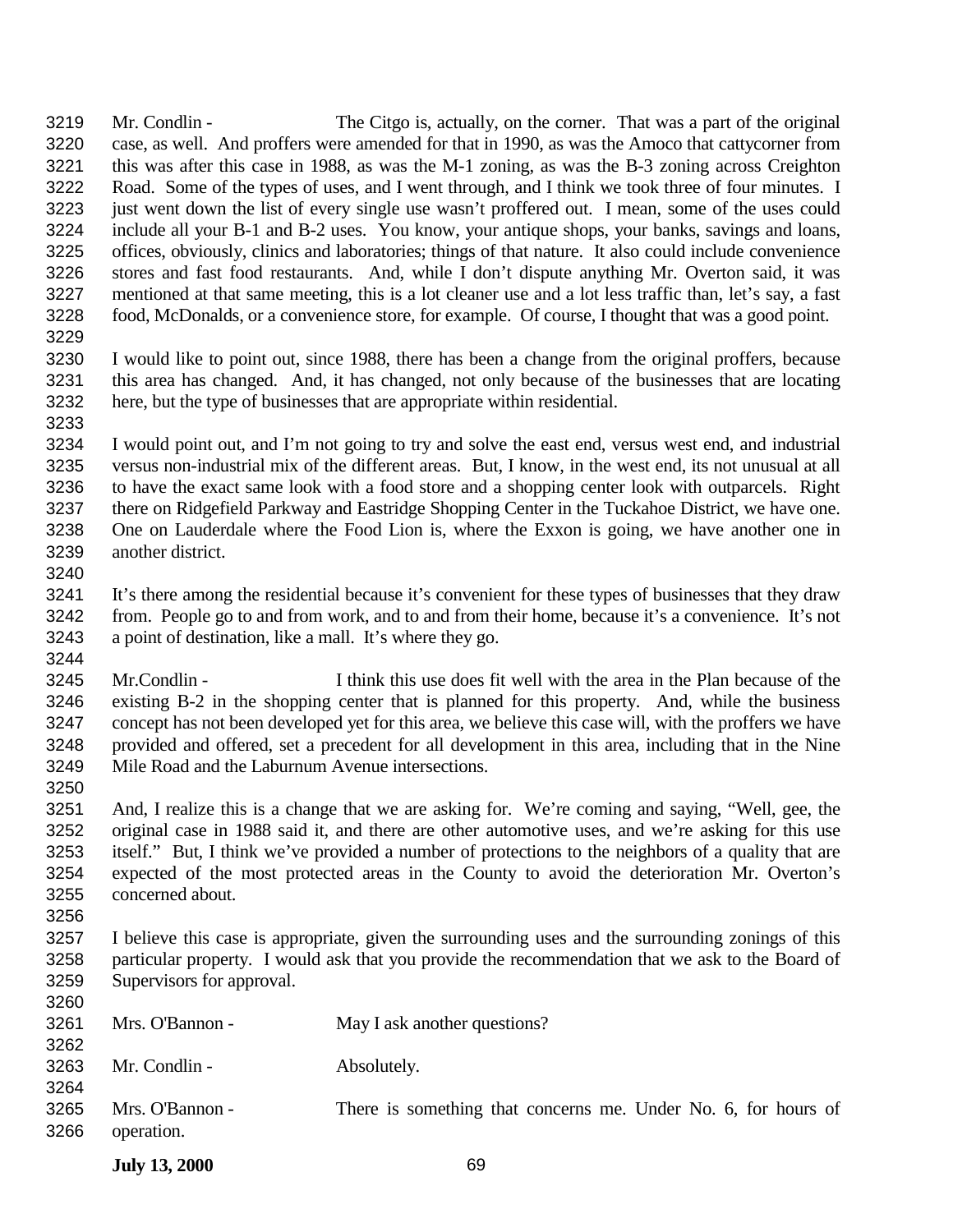| 3267         |                                                                                                       |                                                                                                      |  |
|--------------|-------------------------------------------------------------------------------------------------------|------------------------------------------------------------------------------------------------------|--|
| 3268<br>3269 | Mr. Condlin -                                                                                         | Yes ma'am.                                                                                           |  |
| 3270         | Mrs. O'Bannon -                                                                                       | It says, "Hours of operation on the property shall be limited to a                                   |  |
| 3271         |                                                                                                       | period between 7:00 a.m. and 9:00 p.m., Monday through Saturday. But trash removal and parking       |  |
| 3272<br>3273 |                                                                                                       | lot cleaning shall take place only during business hours, or 11:00 a.m. to 5:00 p.m. on Sundays."    |  |
|              |                                                                                                       |                                                                                                      |  |
| 3274         | Mr. Condlin -                                                                                         | Yes ma'am.                                                                                           |  |
| 3275         |                                                                                                       |                                                                                                      |  |
| 3276         | Mrs. O'Bannon -                                                                                       | It kind of bothers me.                                                                               |  |
| 3277         |                                                                                                       |                                                                                                      |  |
| 3278         | Mr. Condlin -                                                                                         | Of the Sunday?                                                                                       |  |
| 3279         | Mrs. O'Bannon -                                                                                       | Well, trash removal is usually pretty loud. I worry about that kind of                               |  |
| 3280         | thing.                                                                                                |                                                                                                      |  |
| 3281         |                                                                                                       |                                                                                                      |  |
| 3282         | Mr. Condlin -                                                                                         | Are you worried about the Sunday time, or the early hour time? The                                   |  |
| 3283         | Sunday time? One of the reasons we changed that, it was originally 9:00 a.m. to 7:00 p.m. That was    |                                                                                                      |  |
| 3284         | express. We changed it between 11:00 a.m. and 5:00 p.m. to avoid an early hour on Sunday. I'll be     |                                                                                                      |  |
| 3285         | happy to                                                                                              |                                                                                                      |  |
| 3286         |                                                                                                       |                                                                                                      |  |
| 3287         | Mrs. O'Bannon -                                                                                       | Well, I'm just expressing a concern for whoever wants to take that                                   |  |
| 3288         | up.                                                                                                   |                                                                                                      |  |
| 3289         |                                                                                                       |                                                                                                      |  |
| 3290         | Mr. Taylor -                                                                                          | Mr. Condlin, in the staff report, there's a sentence under the                                       |  |
| 3291         | Summary of the Staff Report that says, "Therefore, the staff would encourage the applicant to         |                                                                                                      |  |
| 3292         | provide additional measures to improve the quality of the development to minimize any adverse         |                                                                                                      |  |
| 3293         | impacts a service station may have on the surrounding community" Then, basically, this is what        |                                                                                                      |  |
| 3294         |                                                                                                       | Mr. Overton seeks. And, I think that the community pride that he expresses, just by being here at    |  |
| 3295         | $10:00$ o'clock at night                                                                              |                                                                                                      |  |
| 3296         |                                                                                                       |                                                                                                      |  |
| 3297         | Mr. Condlin -                                                                                         | Sure.                                                                                                |  |
| 3298         |                                                                                                       |                                                                                                      |  |
| 3299         | Mr. Taylor -                                                                                          | . And speaking on behalf of his neighborhood, speaks volumes for                                     |  |
| 3300         |                                                                                                       | his civil attitude. I would ask you to describe what you might do to provide additional measures, in |  |
| 3301         |                                                                                                       | addition to what you've already done? You've proffered a nice landscaping plan. Looking at what      |  |
| 3302         |                                                                                                       | he's trying to do, he's trying to preserve his neighborhood, and that's laudable.                    |  |
| 3303         |                                                                                                       |                                                                                                      |  |
| 3304         |                                                                                                       | The question is, "What can you do in here within the scope of this development to assist him, and    |  |
| 3305         | what efforts would you make in trying to deal with, let's say, a few community representatives to     |                                                                                                      |  |
| 3306         | provide landscaping, green space, whatever we might do?" I think his point is valid in these urban    |                                                                                                      |  |
| 3307         | areas. And, I think we all should take part or take a lesson from some of the words that he has, that |                                                                                                      |  |
| 3308         | we all need to try and dress up these even after we zone them and we built them. We still have a      |                                                                                                      |  |
| 3309         | certain ethical responsibility to the community to do what we can if we're trying – we're impacting   |                                                                                                      |  |
| 3310         | that neighborhood. And, there is, perhaps, the opportunity to remove blight or to improve             |                                                                                                      |  |
| 3311         |                                                                                                       | conditions. I really think we should strive to do that, and, that's what he's saying. So, I'd be     |  |
| 3312         |                                                                                                       | interested to see what you think you could suggest along those lines, or have you talked to your     |  |
| 3313         | client about that?                                                                                    |                                                                                                      |  |
| 3314         |                                                                                                       |                                                                                                      |  |
|              |                                                                                                       |                                                                                                      |  |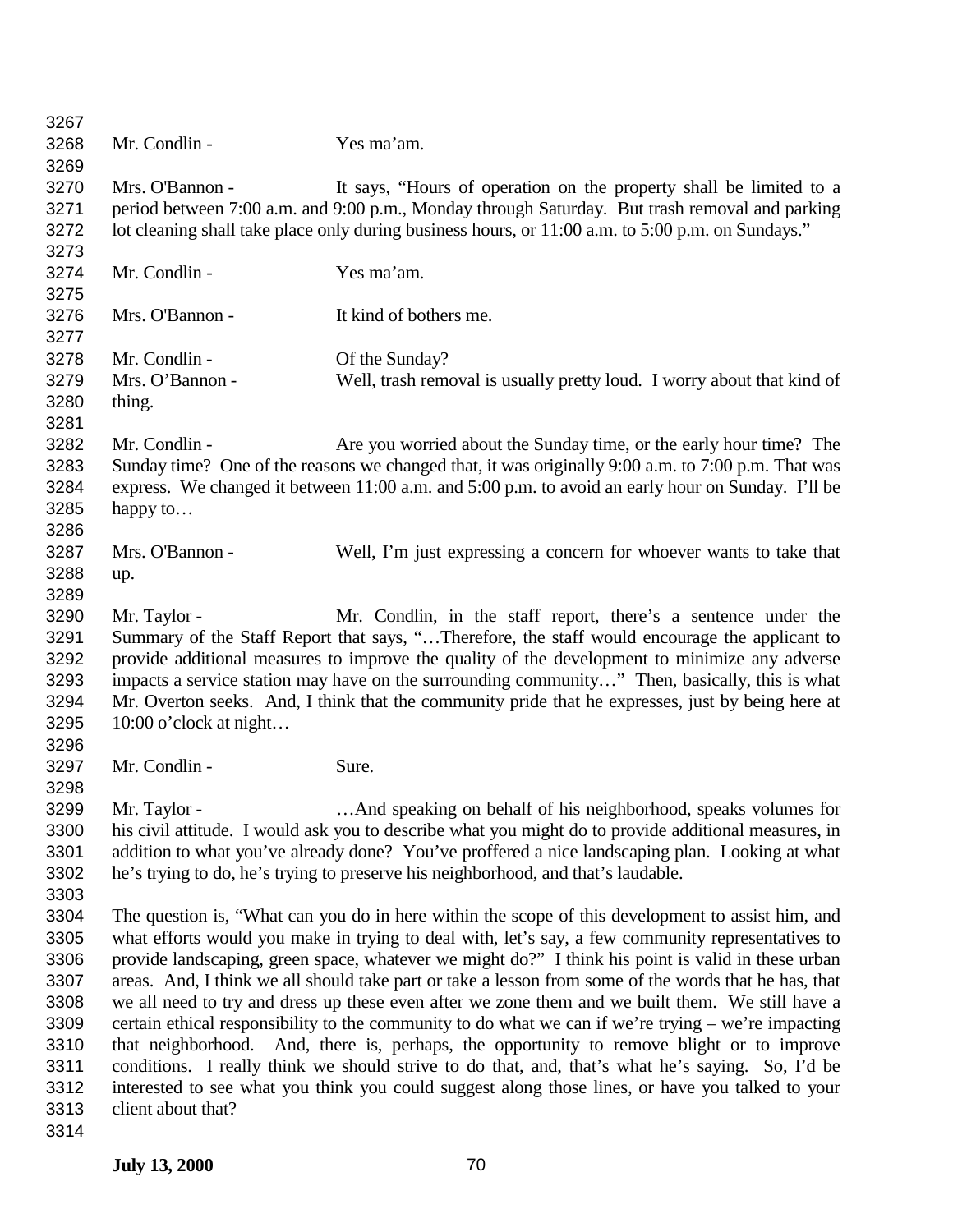Mr. Condlin - I will say that, after the neighborhood meeting, and after the staff report, a couple points. One, is that the staff report does make those comments. And the only recommendation they made, at this time, was landscape screening, which, I think, we did address to be able to say that, from the Planning standpoint, after the neighborhood meeting, we came back. And one of the ways we tried to avoid, beyond what we have already proffered at that point, was to, actually, proffer out the automotive filling station with the fuel pump. To actually define the specific landscaping would be provided in specific areas. If you look at the plan in front of you, (referring to slide), this is on Laburnum Avenue, away from the area that's going to be for the shopping center that separates the neighborhoods from this particular site.

 There's also, as part of the original proffered case, a 30-foot buffer with berms to run along Dabbs House Road. Which, of course, we're not amending that proffer, because we're not touching Dabbs House Road, and that will still remain as a requirement when the shopping center gets developed. 

 But, because the shopping center is not there, and the shopping center may be a year, two, three, ten years down the road, that's why we've proffered along the rear of our property to place the necessary screening to be able to provide the protection along Dabbs House Road to protect those neighbors. 

 As to the specifics of the automotive use, I think this is a little bit different. We have proffered the hours of operation. We don't go until Midnight, as is allowed and all the other uses that was not proffered out in the other cases. We have limited it until 9:00 p.m. Monday through Saturday with no Sunday operation, other than the potential trash pick up, and parking lot cleaning, if necessary. 

 Parking lot cleaning usually takes place when cars aren't there. That's why we put in the Sunday for that small window of time when people are away and the business is not operating. Those are 3341 the kind of things I don't think other automotive uses would not otherwise provide for. 

 I have a list that I went through. I actually got a chart of what we proffered versus that which the other cases did not in the area, including the original B-2, including the Amoco across the street, including the Citgo right next door. That was part of the original case that was approved that they did not proffer.

 I believe all of these things add to, including having no inoperable vehicles, no underground storage tanks, no outside storage of automotive parts, all these things are something different than all the other automotive; the two immediately next door have not provided. I think those do provide the necessary protection.

 As to the ongoing maintenance, the only thing I can provide is landscaping that's to be put in there. That's landscaping that's to be irrigated, which, you know makes a difference. And, I put in the proffer, "shall be maintained." I didn't say, "shall be maintained at our discretion." It shall be put in and maintained. We put a 35-foot equivalent transitional buffer landscaping in the 25-foot area. The bottom line is, we don't have enough room to put a 35-foot buffer. We put a 25-foot buffer in along Laburnum Avenue, which is completely different. I think its ten to fifteen feet more than what the Citgo has. The original case only had a 15-foot buffer, with no landscaping provision. We have put in a 35-foot equivalent in landscaping.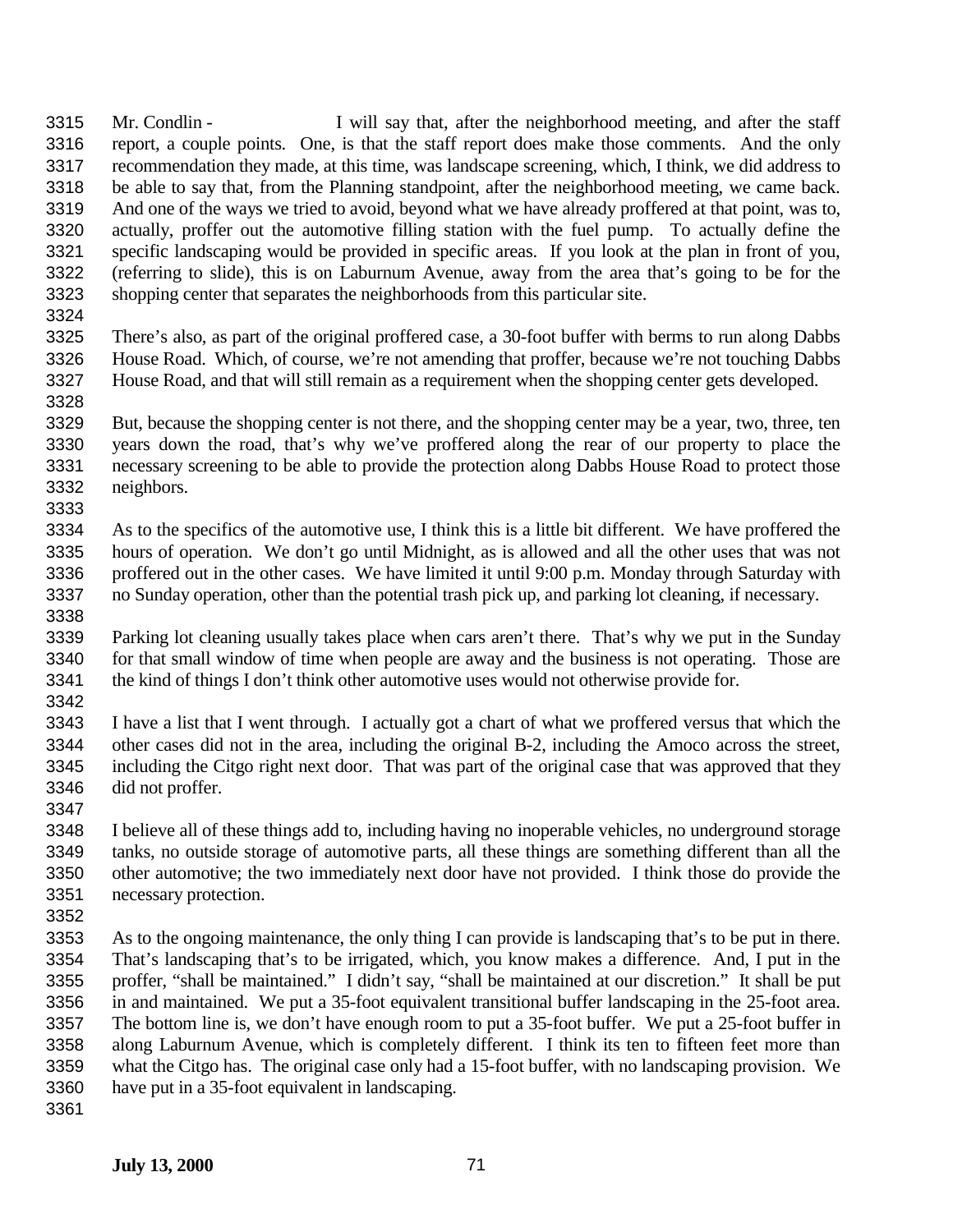- The final thing I would point out is signage. I think it makes a big difference. The new improved version of signage is the monument or the monolithic sign no more than 10-feet in height to get away from the pole sign. Right next door, I believe it is a pole sign, if I remember correctly, at the Citgo. That is your usual automotive use.
- I think the big thing for this client is, they tried to get away from the look. They don't like to be, as far their business, look like a gas station, look like an automotive use, because they are a service. And, they consider themselves more of a residential service for the immediate residents in the area. And they tried very hard to get away from that by providing the proffers, which they put in here, which I think are very substantial. There's nothing that has been asked for that has not been provided.
- 

 Mrs. O'Bannon - I do want to mention one thing for Mr. Overton. You mentioned about when landscaping dies, and it starts looking derelict and so on. But, if in the community, there's a piece of property that has landscaping, because this Commission, by the way, approves landscaping plans and lighting plans also. If this company does not maintain that landscaping, and it begins to die off, you can call a Zoning Enforcement Officer, who will tell them they've got to replace landscaping. It must be maintained, because of the zoning and the code. So, any property that you see that's a business property, for instance, that you see lots of dead trees and everything, and I've had people call me on office properties before. You know where there's some nice green shrubs screening between their house and an office. I tell them call the Zoning Enforcement Officer, and that business or office has to replace that shrubbery. That's part of the Code and the zoning enforcement of that so that you don't, hopefully, get the derelict properties. I know you mentioned that; things that die and so on.

 I just wanted to mention that, too, because they are, at least, proffering better than what was required on the original case.

 Mrs. Quesinberry - Actually, its pretty significant to do that five-foot equivalent in a 25- foot buffer. And we had our expert landscape planner take a look at that for us, because we wanted to be extra careful and make sure that we got a real high quality look in this corridor. And it looks like we got everything we asked for to try to set a standard, because, you know, as we talked about earlier, this property is zoned, and applicants will come in. That is for sure. So, we wanted to make sure, before that happened, we could set a standard in that area higher than what's there now, and something that would produce a better quality than the current plan. So, that pretty much did that.

- Mr. Condlin Thank you.
- Mr. Taylor And, with that comment, if the client pays special attention to architectural style at the POD stage, and we can look at the elevations and the planned view and the lighting plans, and sprinkler systems, I think what we need to do to ensure that is to make sure that those features are built into the final design stage. And, if along Dabbs Road, the architectural style is colonial, or whatever they're trying to achieve there. And I know there is a corridor study along there. I think it would be important that we go upscale for the architecture; upscale for the construction, as well as, just the accoutrements. Because, I think the architectural style has a lot to say for the quality of the project in adding a little special accent to that area.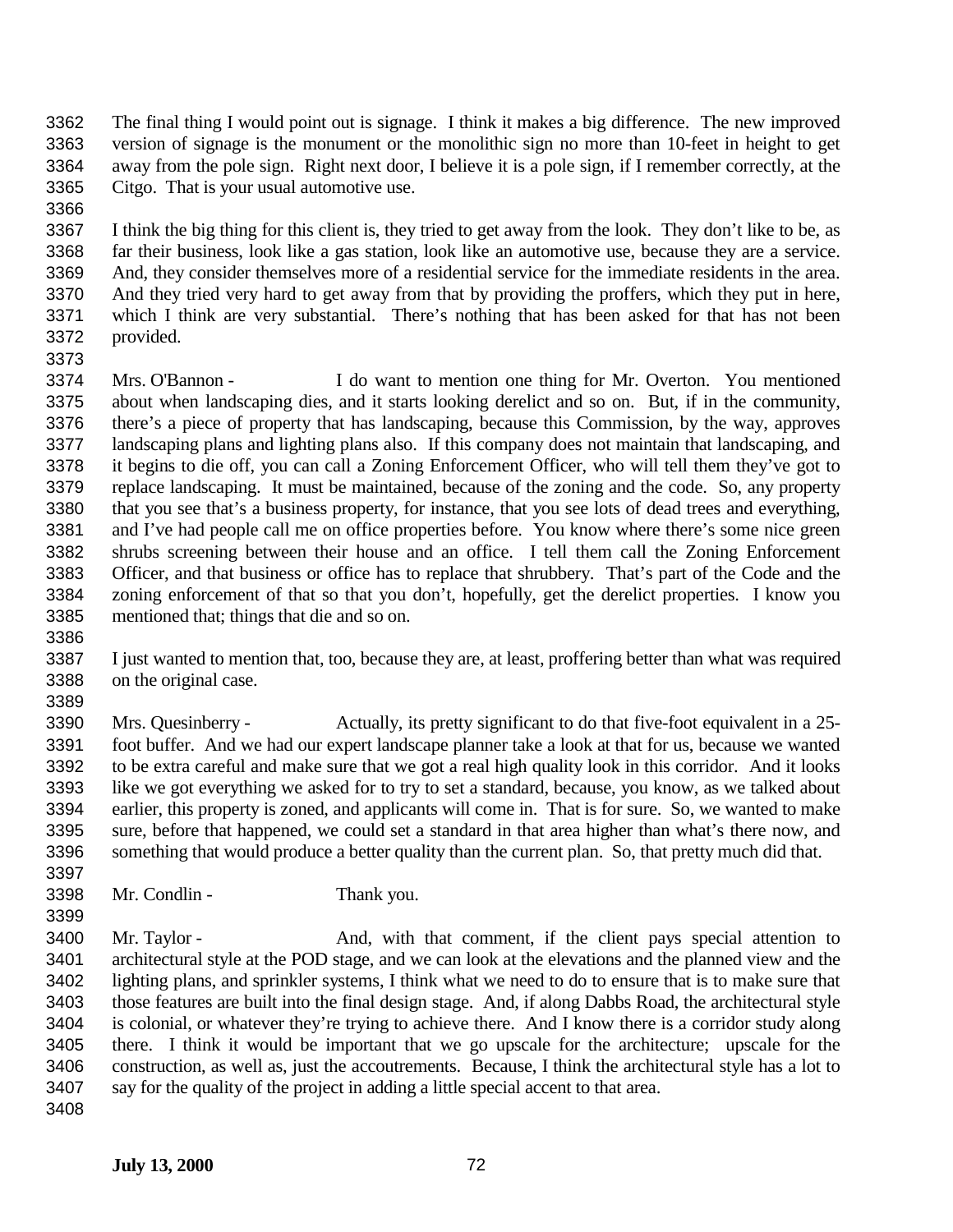And, in fact, in that sentence where the staff would encourage the applicant to provide additional methods, I think it would be all of the things we discussed. Architecture that was in fitting with that neighborhood and that concept, and carries whatever theme we're trying to instill in that area a little bit further. I mean, we can make it an example. And, I think that, perhaps, this is one of the things that Mr. Overton is trying to say. Let us not go downscale on this architecture. Let's try to do the best we can to bring the neighborhood up and make it a wonderful piece of architecture. 

 Mr. Condlin - I will say we originally had a flat roof. We had originally filed a POD on this case. You know, then they said, "Hey, we've got this property zoned for this use, and they find out, actually its not." They had a flat roof on it, and that's one of the reasons we put the gabled roof on it.

 Mr. Taylor - And for very incremental costs at the design stage, you can put a really classy standing ribbed metal roof and, you know, do whatever architectural theme we're trying to project here. As I say, very little incremental cost of the project when you're carrying the project out this far.

 My thought would be, this is an excellent time for your client and yourself to show the neighborhood your good intentions carried out.

Mr. Condlin - Sure.

 Mrs. Quesinberry - I would just like to add that, one of my concerns, because this is property that was previously zoned, was that we would, in fact, end up with an applicant doing something like a convenience store or a fast food store that we wouldn't have as much input and we wouldn't be able to get these kinds of quality conditions that we're able to get from this particular applicant. So, its one of those things where you have to kind of weigh, and, hopefully, come out with what would be better than the previous case. I think we made it in this one.

3438 Mr. Taylor - My thought there is, at the POD stage, we can review it carefully and make sure that it does go a step beyond, maybe, and it does send a message. 

 Mr. Condlin - This is a little unusual that we will be pretty soon – We already filed the POD. So, it will be in front of you in a few months. I will pass that along, and we'll provide that information to them.

 Mr. Archer - Mr. Condlin, I have one question before you sit down. You can answer it yes or no. Mr. Taylor mentioned the staff recommendation near the bottom of Page 2. There were three conditions and I think you've covered them in your proffers. I hope you have. "Service bay doors, heating and air-conditioning, no exterior storage of batteries, tires, and oil." Is 3449 that covered in your proffers? 

| 3451<br>3452 | Mr. Condlin -      | Yes.                                                               |
|--------------|--------------------|--------------------------------------------------------------------|
| 3453<br>3454 | Mr. Archer -       | Okay. All right. Thank you. I said, "yes or no," and you said yes. |
| 3455<br>3456 | Mrs. Quesinberry - | Thank you, Mr. Archer.                                             |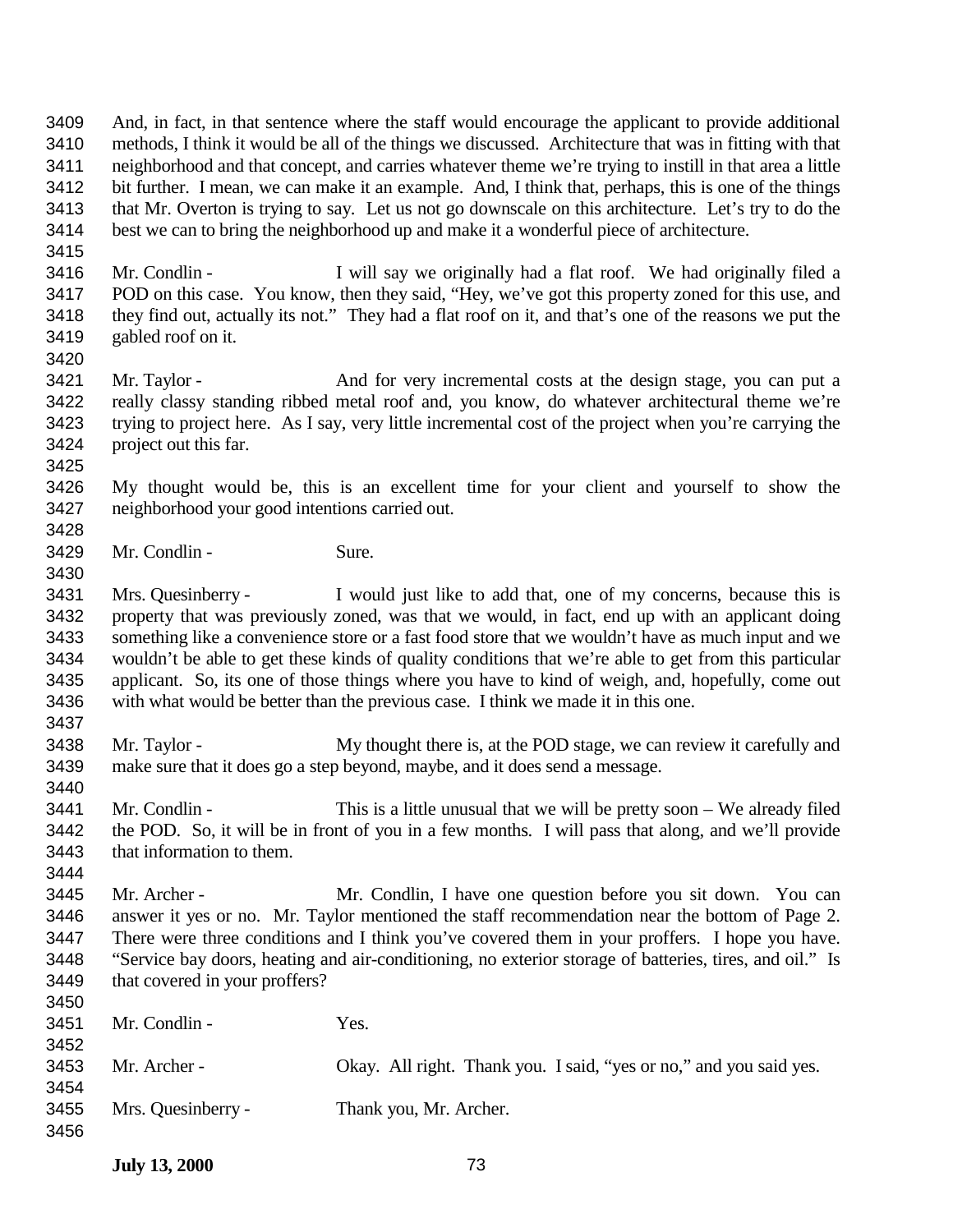| 3457<br>3458<br>3459                                         | Mr. Vanarsdall -<br>more questions.                                             | All right, Mrs. Quesinberry. Ready for a motion if there aren't any                                                                                                                                                                                                                                                                                                                                                                                                            |
|--------------------------------------------------------------|---------------------------------------------------------------------------------|--------------------------------------------------------------------------------------------------------------------------------------------------------------------------------------------------------------------------------------------------------------------------------------------------------------------------------------------------------------------------------------------------------------------------------------------------------------------------------|
| 3460<br>3461                                                 | Mr. Vanarsdall -                                                                | We're ready to go.                                                                                                                                                                                                                                                                                                                                                                                                                                                             |
| 3462<br>3463<br>3464                                         | Mrs. Quesinberry -                                                              | I do not need to waive time limits, so, therefore, we won't. And I'll<br>make a motion we move for recommending approval of C-51C-00 to the Board of Supervisors.                                                                                                                                                                                                                                                                                                              |
| 3465<br>3466                                                 | Mr. Taylor seconded the motion.                                                 |                                                                                                                                                                                                                                                                                                                                                                                                                                                                                |
| 3467<br>3468<br>3469<br>3470                                 | Mr. Vanarsdall -                                                                | Motion made by Mrs. Quesinberry, seconded Mr. Taylor. All those<br>in favor say aye—all those opposed by saying nay. The vote is 4-0 (Ms. Dwyer absent, Mrs.<br>O'Bannon abstained). Now, we'll take the Provisional Use Permit.                                                                                                                                                                                                                                               |
| 3471<br>3472<br>3473<br>3474<br>3475<br>3476<br>3477<br>3478 | development.                                                                    | REASON: Acting on a motion by Mrs. Quesinberry, seconded by Mr. Taylor, the Planning<br>Commission voted 4-0 (one absent, one abstention) to recommend that the Board of Supervisors<br>grant the request because the proffers continue to assure a quality form of development with<br>maximum protection afforded the adjacent properties; it is not expected to adversely impact<br>surrounding land uses in the area; and the change in use is compatible with surrounding |
| 3479<br>3480<br>3481                                         | Mrs. Quesinberry -<br>of P-7-00 to the Board of Supervisors.                    | And I'll also make a recommendation that we recommend approval                                                                                                                                                                                                                                                                                                                                                                                                                 |
| 3482<br>3483                                                 | Mr. Taylor seconded the motion.                                                 |                                                                                                                                                                                                                                                                                                                                                                                                                                                                                |
| 3484<br>3485<br>3486<br>3487                                 | Mr. Vanarsdall -<br>O'Bannon abstained).                                        | Motion made by Mrs. Quesinberry, seconded Mr. Taylor. All those<br>in favor say aye—all those opposed by saying nay. The vote is 4-0 (Ms. Dwyer absent, Mrs.                                                                                                                                                                                                                                                                                                                   |
| 3488<br>3489<br>3490<br>3491                                 |                                                                                 | REASON: Acting on a motion by Mrs. Quesinberry, seconded by Mr. Taylor, the Planning<br>Commission voted 4-0 (one absent, one abstention) to recommend that the Board of Supervisors<br>grant the requested revocable provisional use permit, subject to the following conditions:                                                                                                                                                                                             |
| 3492<br>3493<br>3494                                         | properties and roads.                                                           | 1. Service bay doors (garage doors) shall be adequately screened from view from adjacent                                                                                                                                                                                                                                                                                                                                                                                       |
| 3495<br>3496                                                 |                                                                                 | 2. Heating and air conditioning equipment shall not be visible from adjoining properties.                                                                                                                                                                                                                                                                                                                                                                                      |
| 3497<br>3498                                                 |                                                                                 | 3. There shall be no exterior storage of batteries, tires, or other automotive parts and supplies.                                                                                                                                                                                                                                                                                                                                                                             |
| 3499<br>3500<br>3501                                         | the surrounding uses and existing zoning on the property.                       | The Planning Commission's recommendation was based on the fact that it is reasonable in light of                                                                                                                                                                                                                                                                                                                                                                               |
| 3502<br>3503<br>3504                                         | Mr. Vanarsdall -<br>before the Board of Supervisors on August 8 <sup>th</sup> . | Mr. Secretary, will you tell Mr. Overton, Mr. Overton, this will come                                                                                                                                                                                                                                                                                                                                                                                                          |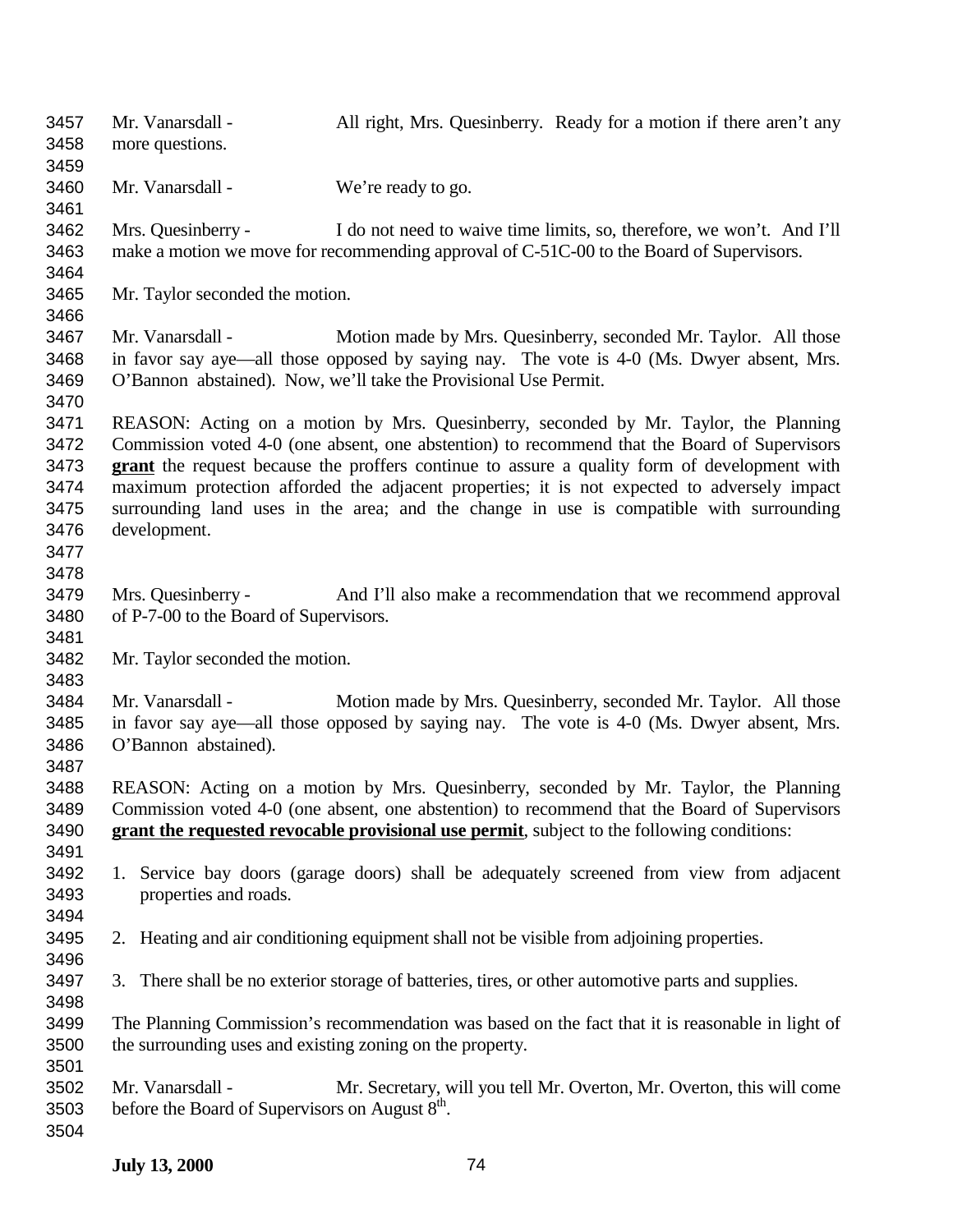| 3505<br>3506                         | Mr. Overton -                                                          | August $8th$ ?                                                                                                                                                                                                                                                                                                |
|--------------------------------------|------------------------------------------------------------------------|---------------------------------------------------------------------------------------------------------------------------------------------------------------------------------------------------------------------------------------------------------------------------------------------------------------|
| 3507<br>3508                         | Mr. Vanarsdall -                                                       | Yes sir. It's a Tuesday night. Thank you for coming.                                                                                                                                                                                                                                                          |
| 3509<br>3510                         | Mrs. O'Bannon -                                                        | And you're certainly welcome to call your supervisor about it, too.                                                                                                                                                                                                                                           |
| 3511<br>3512                         | Mr. Overton -                                                          | Thank you.                                                                                                                                                                                                                                                                                                    |
| 3513<br>3514<br>3515                 | action by Planning Commission.                                         | <b>DISCUSSION:</b> Resolution to initiate ordinance amendments on 10-day appeal period and 100-day                                                                                                                                                                                                            |
| 3516<br>3517<br>3518                 | Mr. Vanarsdall -<br>amendment tonight?                                 | Mr. Secretary, do you want to take up this procedure ordinance                                                                                                                                                                                                                                                |
| 3519<br>3520<br>3521                 | Mr. Marlles -                                                          | Yes sir. Mr. Chairman, on July $7th$ , I sent the Commissioners a letter<br>that explained that several State laws have gone into effect that we would like to take advantage of.                                                                                                                             |
| 3522<br>3523<br>3524<br>3525         |                                                                        | The first has to do with reducing the time of an appeal for a zoning violation from 30 days to 10<br>days. That's actually a request that Henrico County submitted, and was approved by the General<br>Assembly. This will allow us to respond much faster to zoning violations.                              |
| 3526<br>3527<br>3528<br>3529<br>3530 | commercial operations.                                                 | Just for the Commission's information, it came about because we had Christmas tree operations<br>going on in residential neighborhoods. And, essentially, with the current 30-day time period that<br>stays our enforcement action, we really weren't able to be very effective in trying to get rid of those |
| 3531<br>3532                         | Mrs. Quesinberry -                                                     | Gosh, Mr. Marlles, that sounds kind of Bah Hum Bug.                                                                                                                                                                                                                                                           |
| 3533<br>3534<br>3535                 | Mr. Marlles -<br>traffic, and everything else that came along with it. | Except for the neighbors who had to put up with the bon fire and the                                                                                                                                                                                                                                          |
| 3536<br>3537                         | Mrs. Quesinberry -                                                     | I guess that was a little bit rough.                                                                                                                                                                                                                                                                          |
| 3538<br>3539                         | Mr. Marlles -                                                          | That was in Mrs. O'Bannon district.                                                                                                                                                                                                                                                                           |
| 3540<br>3541                         | Mrs. O'Bannon -                                                        | That was in my district, if you want to hear about it.                                                                                                                                                                                                                                                        |
| 3542<br>3543                         | Mrs. Quesinberry -                                                     | Save me the details. I think I've got the picture.                                                                                                                                                                                                                                                            |
| 3544<br>3545                         | Mr. Vanarsdall -                                                       | I didn't know those Tuckahoe people carried on like that.                                                                                                                                                                                                                                                     |
| 3546                                 | Mrs. O'Bannon -                                                        | Well, the house, as a matter of fact, backed up to Patterson Avenue.                                                                                                                                                                                                                                          |
| 3547                                 |                                                                        | But, you can't park on Patterson Avenue, so the cars parked all up and down the street, you know,                                                                                                                                                                                                             |
| 3548                                 |                                                                        | blocking driveways. And the key is, the gentleman started the sales on something like December                                                                                                                                                                                                                |
| 3549                                 |                                                                        | $2nd$ , you know. With 30 days, he was told he had 30 days to remove it. Well, obviously, he sold his                                                                                                                                                                                                         |
| 3550                                 |                                                                        | entire stock. And he could just continue to do this every year, you know. And this could have been                                                                                                                                                                                                            |
| 3551                                 |                                                                        | anywhere. But, because it showed on Patterson, he had a huge number of people who would drive                                                                                                                                                                                                                 |
| 3552                                 |                                                                        | by, you know. So, he had a good audience, I guess; a good customer base. And, unfortunately,                                                                                                                                                                                                                  |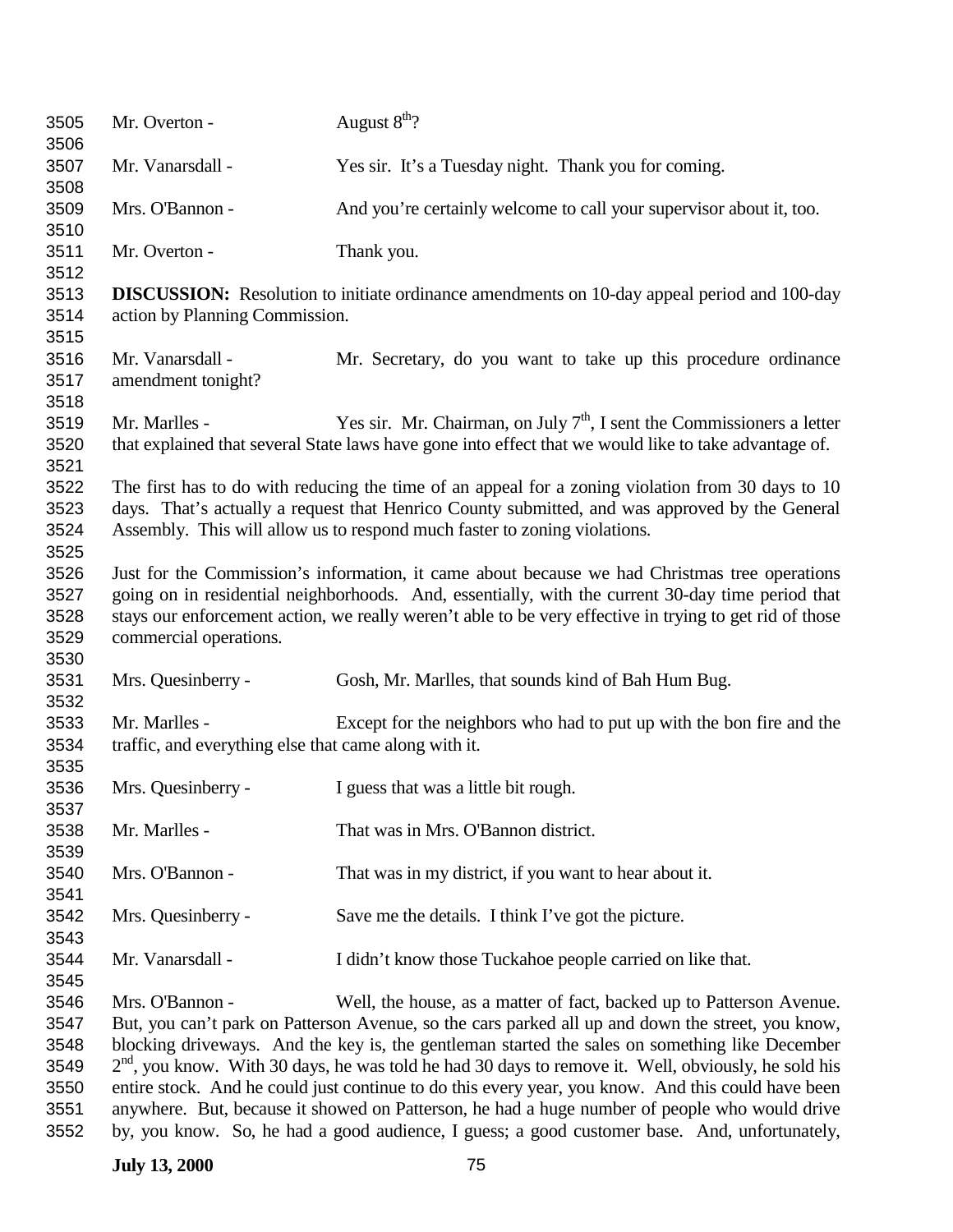| 3553<br>3554<br>3555 | complication came in that 30 days.                   | though it is a residentially zoned neighborhood, it is a business in a residential zone. I mean the  |
|----------------------|------------------------------------------------------|------------------------------------------------------------------------------------------------------|
| 3556                 | Mr. Marlles -                                        | Well, that will give us a greater ability to deal with these types of                                |
| 3557                 |                                                      |                                                                                                      |
| 3558                 | short-term seasonal type operations.                 |                                                                                                      |
| 3559                 |                                                      | The second request has to deal with lengthening the amount of time that the Planning Commission      |
| 3560                 |                                                      | has to act on rezoning amendments from 90 to 100 days. That certainly would be helpful to have a     |
| 3561                 | little bit more additional time.                     |                                                                                                      |
| 3562                 |                                                      |                                                                                                      |
| 3563                 |                                                      | In order to take advantage of these provisions in the State Code, it is necessary for the Commission |
| 3564                 |                                                      | to approve a resolution initiating the amendment process to the County Zoning Ordinance. We          |
| 3565                 |                                                      | have attached a copy of the resolution that would initiate that amendment process and staff is       |
| 3566                 | recommending the Commission approve that resolution. |                                                                                                      |
| 3567                 |                                                      |                                                                                                      |
| 3568                 | Mr. Vanarsdall -                                     | Does this have anything to do with how we could vote to defer a                                      |
| 3569                 | case? Right now, we have one vote to defer a case.   |                                                                                                      |
| 3570                 |                                                      |                                                                                                      |
| 3571                 | Mr. Silber -                                         | Mr. Vanarsdall, that could make a big difference. This may give you                                  |
| 3572                 | an extra vote, or an extra month.                    |                                                                                                      |
| 3573                 |                                                      |                                                                                                      |
| 3574                 | Mr. Marlles -                                        | Yes.                                                                                                 |
| 3575                 |                                                      |                                                                                                      |
| 3576                 | Mr. Silber -                                         | Because its 90 days. It takes it up to 100. So, it gives you extra time.                             |
| 3577                 |                                                      |                                                                                                      |
| 3578                 | Mr. Vanarsdall -                                     | That's what I thought. So, we need a motion and a second to                                          |
| 3579                 |                                                      |                                                                                                      |
| 3580                 | Mrs. Quesinberry -                                   | Can I just ask one more question?                                                                    |
| 3581                 |                                                      |                                                                                                      |
| 3582                 | Mr. Vanarsdall -                                     | Sure.                                                                                                |
| 3583                 |                                                      |                                                                                                      |
| 3584                 | Mrs. Quesinberry -                                   | with the issue of only giving someone 10 days to appeal a zoning                                     |
| 3585                 |                                                      | violation to the Board of Zoning Appeals. Is that ever going to be a issue? Would a citizen need     |
| 3586                 |                                                      | like minutes from a meeting, or something, that we didn't have available? Is that going to cause     |
| 3587                 |                                                      | something in the citizen community? Does anybody foresee anything?                                   |
| 3588                 |                                                      |                                                                                                      |
| 3589                 | Mr. Silber -                                         | Mrs. Quesinberry, I didn't mean to interrupt, John. That's not what                                  |
| 3590                 | this is intending to do.                             |                                                                                                      |
| 3591                 | Mrs. Quesinberry -                                   | Okay.                                                                                                |
| 3592                 |                                                      |                                                                                                      |
| 3593                 | Mr. Silber -                                         | When someone has been found to be in violation of a zoning                                           |
| 3594                 |                                                      | ordinance, now we have to give them 30 days to comply. And, this is saying, they've got to comply    |
| 3595                 | within 10 days.                                      |                                                                                                      |
| 3596                 | Mrs. Quesinberry -                                   | Only for a zoning violation?                                                                         |
| 3597                 |                                                      |                                                                                                      |
| 3598                 | Mr. Silber -                                         | Yes. So, it gives us the opportunity to come back quicker and bring                                  |
| 3599                 | them into compliance.                                |                                                                                                      |
| 3600                 |                                                      |                                                                                                      |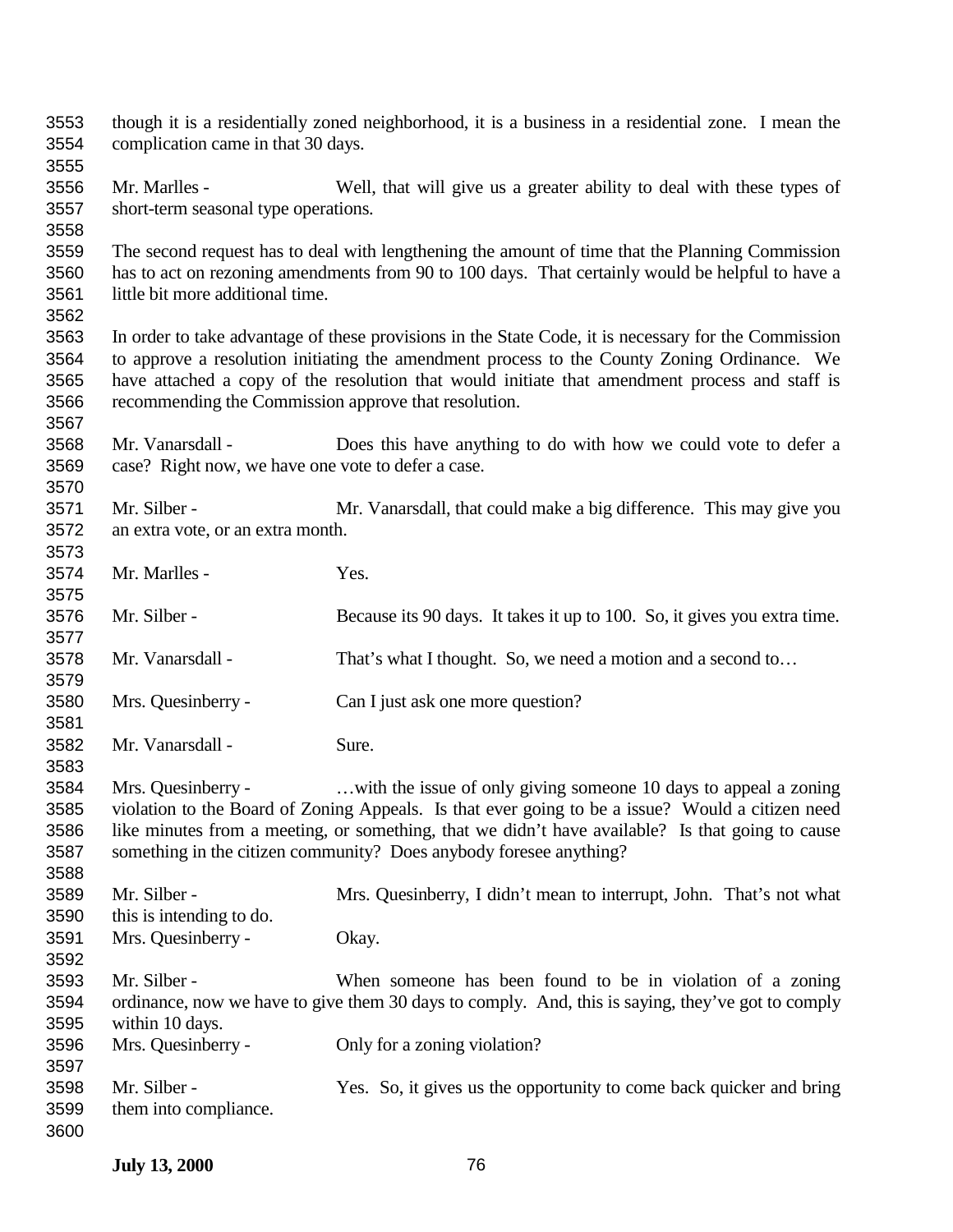| 3601<br>3602                                                                         | Mrs. Quesinberry -                                                           | Okay.                                                                                                                                                                                                                                                                                                                                                                                                                                                                                                                                                                                                                                                                                                                                                                                                                                                                                                           |
|--------------------------------------------------------------------------------------|------------------------------------------------------------------------------|-----------------------------------------------------------------------------------------------------------------------------------------------------------------------------------------------------------------------------------------------------------------------------------------------------------------------------------------------------------------------------------------------------------------------------------------------------------------------------------------------------------------------------------------------------------------------------------------------------------------------------------------------------------------------------------------------------------------------------------------------------------------------------------------------------------------------------------------------------------------------------------------------------------------|
| 3603<br>3604                                                                         | Mr. Vanarsdall -                                                             | I think they've had trouble with the 30 days.                                                                                                                                                                                                                                                                                                                                                                                                                                                                                                                                                                                                                                                                                                                                                                                                                                                                   |
| 3605<br>3606<br>3607<br>3608<br>3609<br>3610<br>3611                                 | Mrs. O'Bannon -<br>task, they will continue to do it year, to year, to year. | The other problem was also in my district had to do with the sale of<br>plants. The gentleman who owned the hardware store placed them out in the parking lot, you know,<br>and was selling them on the sidewalk, and it was a springtime thing. By giving him 30 days, it was<br>the type thing he could sell all his stock. And the problem is, when it's a clear zoning violation, I<br>think that's the key. The problem, when its seasonal, and it only takes them 30 days to complete the                                                                                                                                                                                                                                                                                                                                                                                                                 |
| 3612<br>3613<br>3614<br>3615                                                         | Mrs. Quesinberry -<br>they turn around and do it?                            | In a situation like that, can some one whose in violation get back into<br>compliance for a period of time, like a day, or 24 hours, and then, violate the zoning again? Can                                                                                                                                                                                                                                                                                                                                                                                                                                                                                                                                                                                                                                                                                                                                    |
| 3616<br>3617                                                                         | Mr. Marlles -                                                                | They can do that. In fact they do, do that.                                                                                                                                                                                                                                                                                                                                                                                                                                                                                                                                                                                                                                                                                                                                                                                                                                                                     |
| 3618<br>3619<br>3620<br>3621                                                         | Mrs. O'Bannon -<br>does the minimum to try to get into compliance and starts | They do that, yes. That's the other thing. But, again, with 30 days, it<br>could go on, and on, and on. And, absolutely, yes, that has happened. Isn't there a gentleman who                                                                                                                                                                                                                                                                                                                                                                                                                                                                                                                                                                                                                                                                                                                                    |
| 3622<br>3623<br>3624<br>3625                                                         | Mr. Marlles -                                                                | Often, what will happen is the day of court, they will suddenly come<br>into compliance. It will get thrown out of court, because they're in compliance, and then they will<br>go back and go back out of compliance and be in violation again. And, they play this game.<br>There's different ways of playing this. But, smarter operators know how to use the system.                                                                                                                                                                                                                                                                                                                                                                                                                                                                                                                                         |
| 3626<br>3627                                                                         | Mr. Taylor -                                                                 | Do you think 10 days is too long?                                                                                                                                                                                                                                                                                                                                                                                                                                                                                                                                                                                                                                                                                                                                                                                                                                                                               |
| 3628<br>3629<br>3630<br>3631<br>3632<br>3633<br>3634<br>3635<br>3636<br>3637<br>3638 | Mr. Marlles -<br>to deal with that.                                          | It's interesting. I think if staff had its preference, it would be one<br>day. But, in fact, one of the problems that we did cite when we proposed this legislation to the<br>Board is, outside of the Fairgounds and RIR, many of you are aware that there are a number of "fly<br>by night", I'm showing my bias here. A lot of these vendors that set up along the highways often,<br>regardless of what the zoning is, and, literally, by the time we take any type of enforcement action,<br>they're gone. They can be gone in one weekend. One event at the race or at the fairgrounds, you<br>know. Usually, its races at RIR. They set up. We really cannot do anything about that, because of<br>this 30 day limit. And, even the 10-day limit does not help us. It helps situations like Mrs.<br>O'Bannon was referring to. But, the real short term kind of operations, we still don't have a remedy |
| 3639<br>3640                                                                         | Mr. Vanarsdall -                                                             | Then, why is this set for 10 days?                                                                                                                                                                                                                                                                                                                                                                                                                                                                                                                                                                                                                                                                                                                                                                                                                                                                              |
| 3641<br>3642<br>3643                                                                 | Mr. Marlles -                                                                | Well, that's what the General Assembly                                                                                                                                                                                                                                                                                                                                                                                                                                                                                                                                                                                                                                                                                                                                                                                                                                                                          |
| 3644<br>3645                                                                         | Mr. Vanarsdall -                                                             | Oh. The General Assembly is 10 days?                                                                                                                                                                                                                                                                                                                                                                                                                                                                                                                                                                                                                                                                                                                                                                                                                                                                            |
| 3646<br>3647<br>3648                                                                 | Mr. Marlles -<br>accomplishment, to get them to come down to 10 days.        | They agreed to go from 30 to 10 days.<br>That was a real                                                                                                                                                                                                                                                                                                                                                                                                                                                                                                                                                                                                                                                                                                                                                                                                                                                        |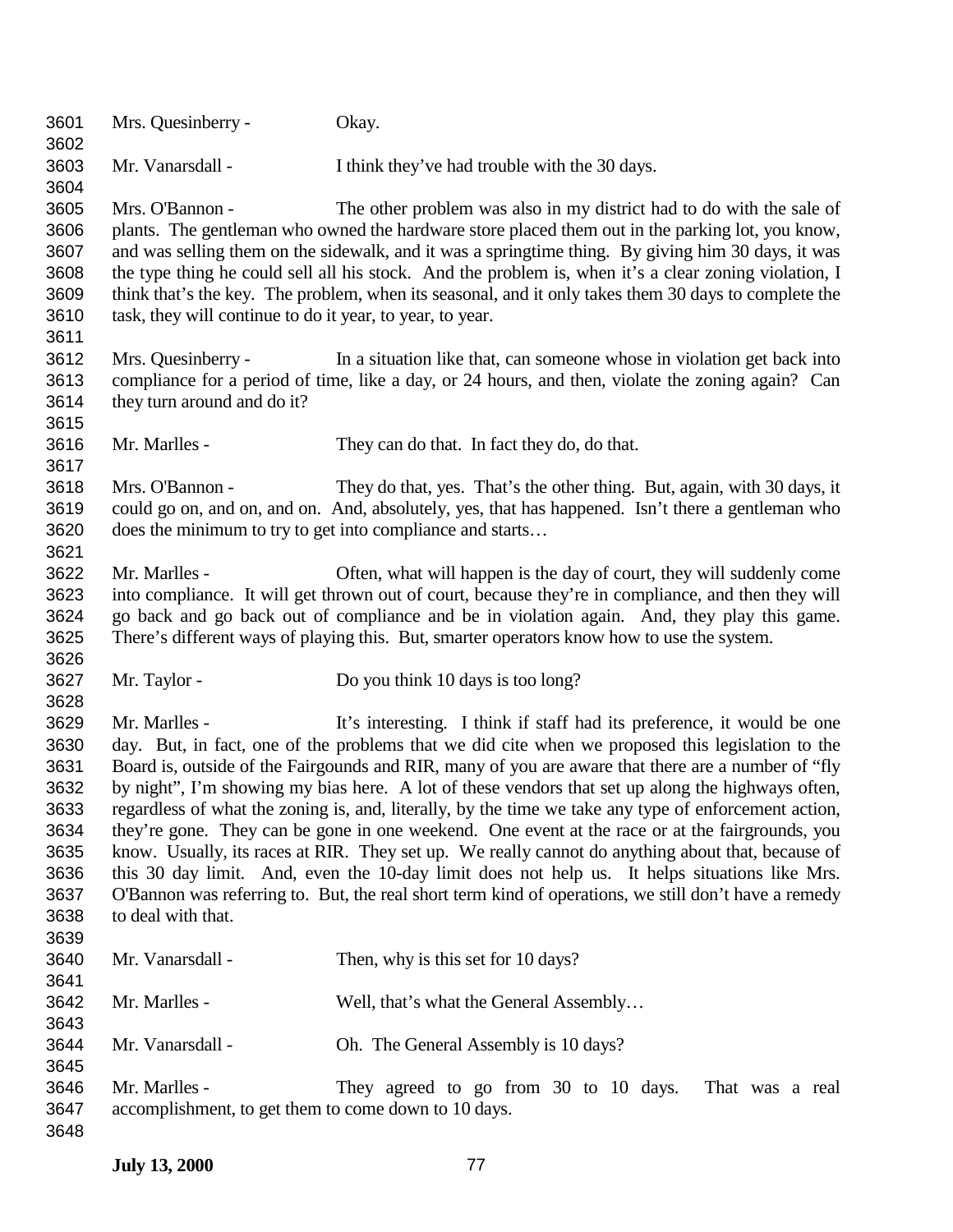|                              | <b>July 13, 2000</b>                       | 78                                                                                                                                                                  |
|------------------------------|--------------------------------------------|---------------------------------------------------------------------------------------------------------------------------------------------------------------------|
| 3696                         | Mrs. Via -                                 | 7:00 o'clock on the $10^{\text{th}}$ .                                                                                                                              |
| 3694<br>3695                 | Mr. Vanarsdall -                           | All right, we'll do it at 7:00 o'clock on the $10^{th}$ , then?                                                                                                     |
| 3692<br>3693                 | Mr. Archer -                               | Let's do it at 7:00 o'clock, and finish it up and move on.                                                                                                          |
| 3689<br>3690<br>3691         | Mr. Vanarsdall -                           | What time of evening do you want to handle it?                                                                                                                      |
| 3688                         | anyone.                                    |                                                                                                                                                                     |
| 3686<br>3687                 | Mr. Taylor -                               | And if we bring it up at this time of night, we're hardly going to have                                                                                             |
| 3683<br>3684<br>3685         | $\mathfrak{to} \dots$<br>Mrs. Via -        | to move fairly quickly.                                                                                                                                             |
| 3681<br>3682                 | Mr. Marlles -                              | Especially, since we requested it, I think we're somewhat obligated                                                                                                 |
| 3678<br>3679<br>3680         | Mrs. Quesinberry -<br>move on.             | So, if we do get opposition, we can just acknowledge it, and kind of                                                                                                |
| 3675<br>3676<br>3677         | Mrs. Via -<br>with State Code.             | This is strictly a house keeping amendment to bring us in compliance                                                                                                |
| 3673<br>3674                 | Mrs. Quesinberry -<br>change it anyway.    | But, even with the State Code, it doesn't give us any latitude to                                                                                                   |
| 3669<br>3670<br>3671<br>3672 | Mrs. Via -<br>interest in this.            | This is a house keeping amendment. I don't expect any citizen<br>interest. We'll advertise it and we'll know in the next week or so, but I don't expect any citizen |
| 3667<br>3668                 | there's going to be any one that turns up. |                                                                                                                                                                     |
| 3665<br>3666                 | Mr. Marlles -                              | I mean, unless some Association picks up on this, I don't think                                                                                                     |
| 3663<br>3664                 | Mr. Archer -                               | Do we expect a lot of opposition from vendors?                                                                                                                      |
| 3661<br>3662                 | Mr. Vanarsdall -                           | Are we going to be able to handle it on the $10^{\text{th}2}$                                                                                                       |
| 3659<br>3660                 | Mr. Archer -                               | We could do it at the beginning of the meeting.                                                                                                                     |
| 3657<br>3658                 | many, did we? Yeah, we did, too.           | August 10 <sup>th</sup> . We didn't know we were going to have all these deferrals. We really didn't have that                                                      |
| 3654<br>3655<br>3656         | Mr. Taylor -<br>Mr. Vanarsdall -           | Got it. Say no more.<br>John, I have a question about the public hearing, your suggestion on                                                                        |
| 3652<br>3653                 | Code now                                   |                                                                                                                                                                     |
| 3649<br>3650<br>3651         | Mr. Taylor -<br>Mr. Silber -               | We were thinking of going to 7 from Sunday to Sunday.<br>Both of these Ordinance Amendments simply reflect what the State                                           |
|                              |                                            |                                                                                                                                                                     |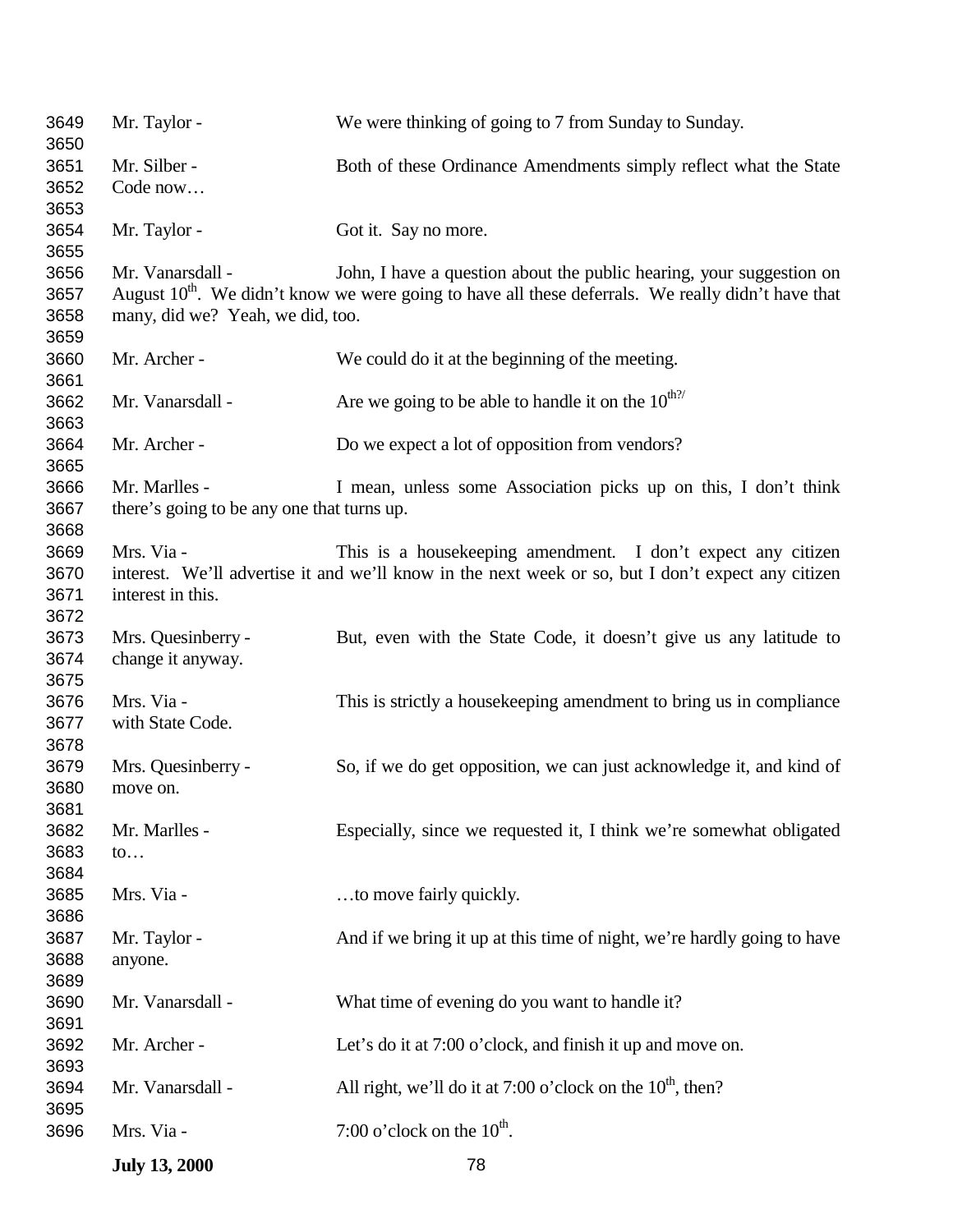| 3697         |                                                       |                                                                                                        |
|--------------|-------------------------------------------------------|--------------------------------------------------------------------------------------------------------|
| 3698<br>3699 | Mrs. Quesinberry -                                    | Because it shouldn't take any longer than just one more case.                                          |
| 3700<br>3701 | Mr. Vanarsdall -                                      | All right, we need a motion and a second to do this.                                                   |
| 3702<br>3703 | Mr. Archer -                                          | So move, Mr. Chairman.                                                                                 |
| 3704<br>3705 | Mr. Taylor seconded the motion.                       |                                                                                                        |
| 3706         | Mr. Vanarsdall -                                      | Motion made by Mr. Archer, seconded by Mr. Taylor. All those in                                        |
| 3707         |                                                       | favor say aye—all those opposed by saying nay. The vote is 4-0 (Ms. Dwyer absent, Mrs.                 |
| 3708<br>3709 | O'Bannon abstained). Thank you, Mr. Secretary.        |                                                                                                        |
| 3710<br>3711 | Mr. Marlles -                                         | Mr. Chairman, Mrs. O'Bannon has a comment.                                                             |
| 3712         | Mrs. O'Bannon -                                       | I had a comment real quick. The Chesapeake Bay Act 2000 was                                            |
| 3713         |                                                       | signed on June 28 <sup>th</sup> by the governors of Maryland, Virginia, and Pennsylvania, and Mayor of |
| 3714         |                                                       | Washington, D.C. and the head of the EPA. But, interestingly enough, there is a provision in there     |
| 3715         |                                                       | in the Code that says, if there is, basically, a request to slow down development, and I believe       |
| 3716         | probably Mrs. Via could talk about how that's worded. |                                                                                                        |
| 3717         |                                                       |                                                                                                        |
| 3718         |                                                       | I have been asked by, for a meeting to represent local governments, to meet with John Paul             |
| 3719         |                                                       | Woodley, whose Director of Natural Resources, I think, in the State of Virginia about the impacts      |
| 3720         |                                                       | on local government. And, one of the conclusions in some meetings that I've had with different         |
| 3721         |                                                       | people and developers is that, because of the Chesapeake Bay Act, and the fact that we're going to     |
| 3722         |                                                       | have, at some point, sign on slowing down development may mean one way to do that would be to          |
| 3723         |                                                       | limit the number of cases heard by the Planning Commission and the Board of Supervisors.               |
| 3724         |                                                       |                                                                                                        |
| 3725         | Mrs. Quesinberry -                                    | I like that one. We should discuss that one.                                                           |
| 3726         |                                                       |                                                                                                        |
| 3727         | Mrs. O'Bannon -                                       | You want to add a little bit to that? What is the exact wording?                                       |
| 3728         | Mrs. Via -                                            | Yes. A number of the goals in that agreement are fairly vague and                                      |
| 3729         |                                                       | have to do with sound land use principles. But, there were a few goals in there that are very hard     |
| 3730         |                                                       | and fast and driven percentages. And this is one of the ones that's driven by a percentage. It says    |
| 3731         |                                                       | that the jurisdictions that have signed this agreement will reduce the rate of development in          |
| 3732         |                                                       | Agricultural and forest areas by 30 percent. And it gives a time; a period, I forget what the year is. |
| 3733         |                                                       |                                                                                                        |
| 3734         | Mrs. O'Bannon -                                       | I think its 2010 or something.                                                                         |
| 3735         |                                                       |                                                                                                        |
| 3736         | Mrs. Via -                                            | 2010 that that will be accomplished. So, that will mean, I'm not sure                                  |
| 3737         |                                                       | how this will be accomplished, but the State's and, therefore, the localities will have to determine a |
| 3738         |                                                       | base line and then slow the rate development within agricultural and forest lands by 30 percent of     |
| 3739         |                                                       | that baseline. So, there's some work that needs to be done. But, it could have some impacts.           |
| 3740         |                                                       |                                                                                                        |
| 3741         | Mr. Marlles -                                         | Liz, weren't there some compromises on that? Originally, that 30                                       |
| 3742         |                                                       | percent reduction was by state. And then I think it was changed to (end of tape).                      |
| 3743         |                                                       |                                                                                                        |
| 3744         |                                                       |                                                                                                        |
|              |                                                       |                                                                                                        |